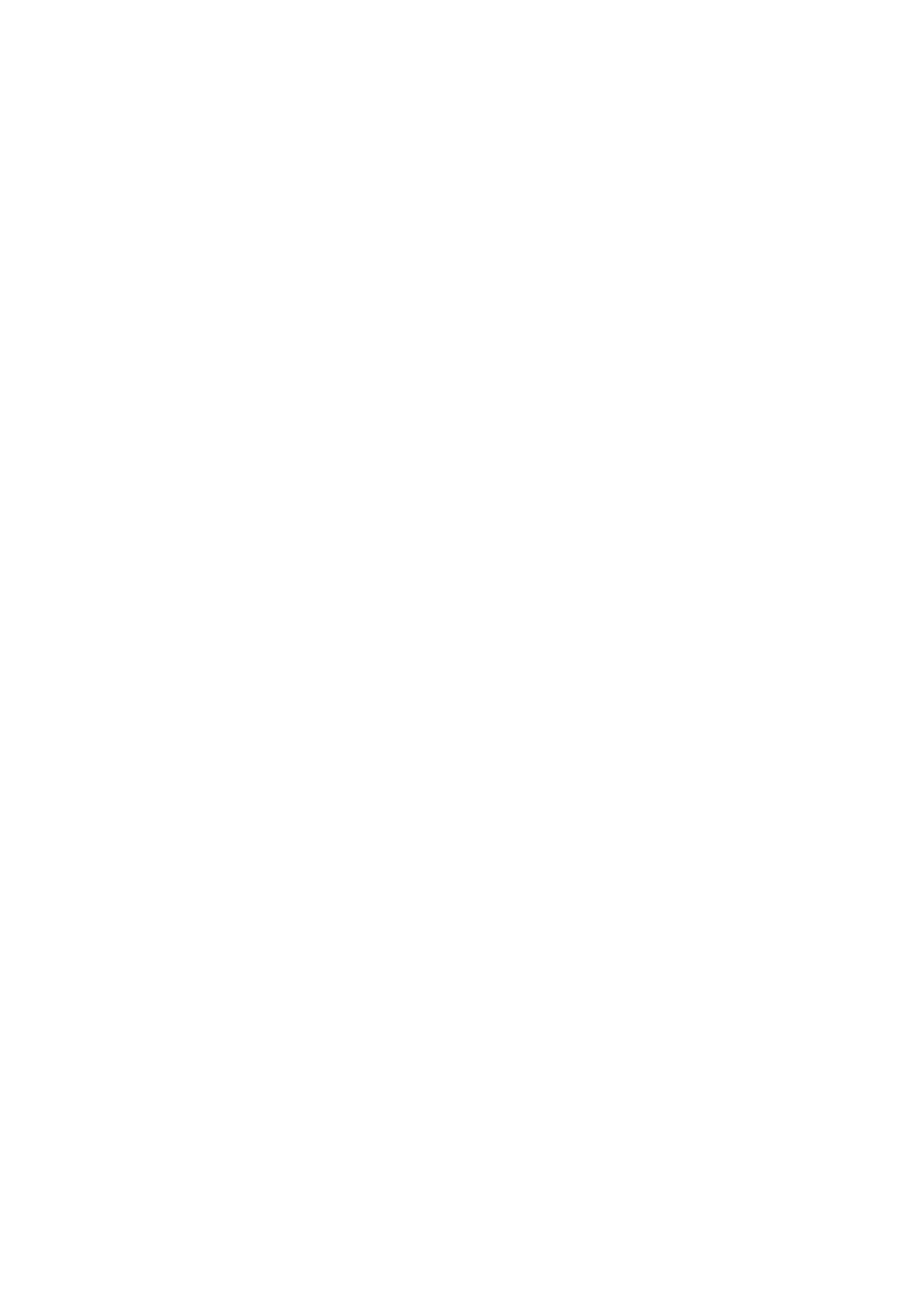# **Contents**

| 3<br>Abbreviations used in this paper |                                       |    |
|---------------------------------------|---------------------------------------|----|
|                                       | Overview                              | 5  |
| $\mathbf{2}$                          | Summary of feedback and our responses | 11 |
| <b>Annex</b><br>$\mathbf{1}$          | List of non-confidential respondents  | 26 |
| <b>Appendix</b>                       |                                       |    |

| Made rules (legal instrument) | 28 |
|-------------------------------|----|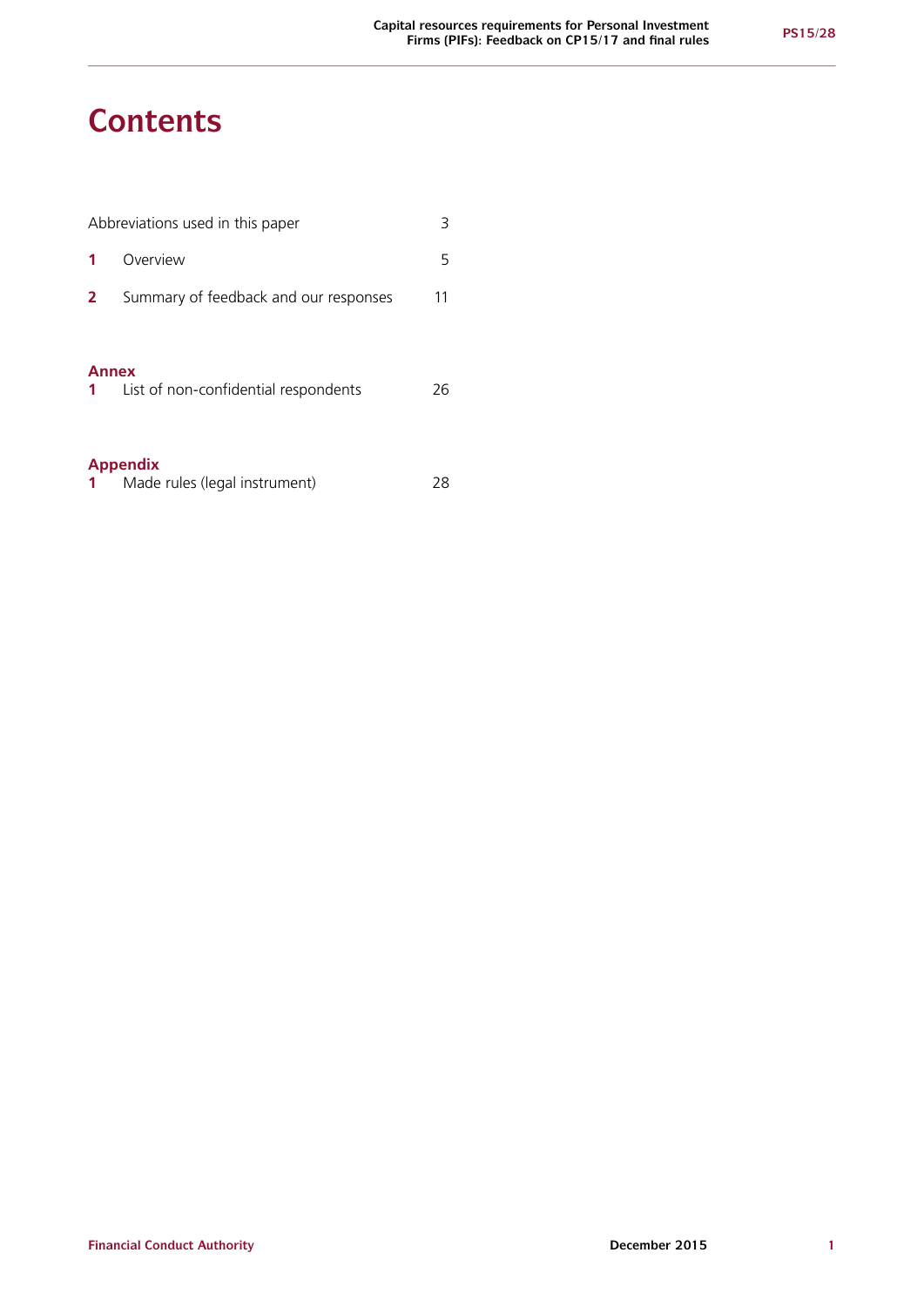In this Policy Statement we report on the main issues arising from Consultation Paper 15/17 Capital resources requirements for Personal Investment Firms (PIFs) and publish the final rules.

Please send any comments or enquiries to:

George Robinson Strategy and Competition Division Financial Conduct Authority 25 The North Colonnade Canary Wharf London E14 5HS

**Telephone:** 020 7066 5442<br> **Email:** cp15-17@fca.org **Email:** [cp15-17@fca.org.uk](mailto:cp15-17%40fca.org.uk?subject=)

All our publications are available to download from www.fca.org.uk. If you would like to receive this paper in an alternative format, please call 020 706 60790 or email publications\_graphics @fca.org.uk or write to Editorial and Digital Department, Financial Conduct Authority, 25 The North Colonnade, Canary Wharf, London E14 5HS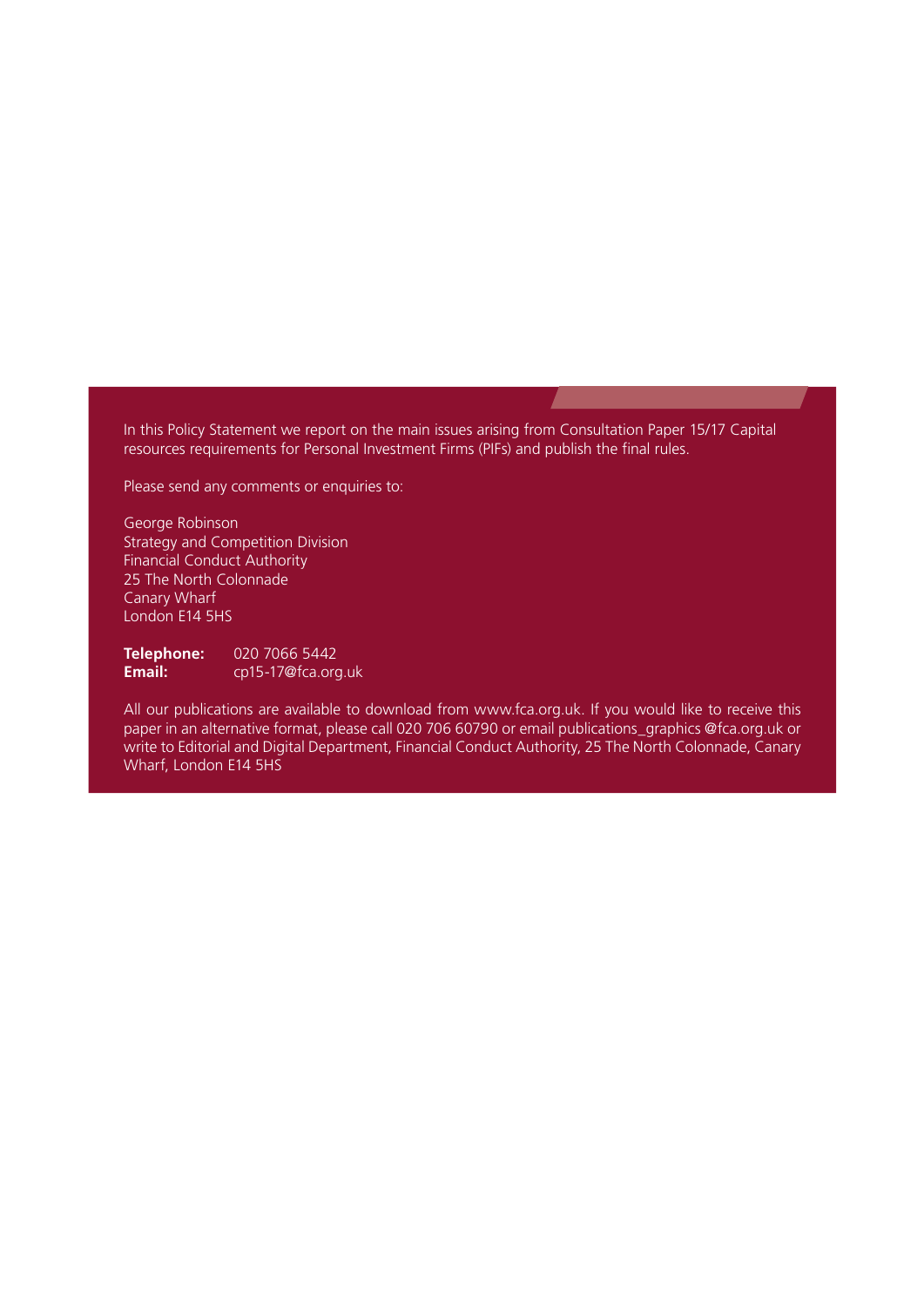# **Abbreviations used in this paper**

| <b>BIPRU</b>      | Prudential sourcebook for Banks, Building Societies and Investment Firms                                        |  |  |  |
|-------------------|-----------------------------------------------------------------------------------------------------------------|--|--|--|
| <b>CAD</b>        | Directive 2006/49/EC or Capital Adequacy Directive                                                              |  |  |  |
| <b>CP</b>         | Consultation Paper 15/17: Capital resources requirements for Personal Investment<br>Firms (PIFs)                |  |  |  |
| <b>CRD</b>        | Capital Requirements Directive (EU Directive 2013/36/EU), which forms part of the CRD<br>IV legislative package |  |  |  |
| <b>CRD IV</b>     | CRR and the CRD                                                                                                 |  |  |  |
| <b>CRR</b>        | Capital Requirements Regulation (EU Regulation 575/2013), which forms part of the<br>CRD IV legislative package |  |  |  |
| <b>EBR</b>        | Expenditure Based Requirement                                                                                   |  |  |  |
| EU                | European Union                                                                                                  |  |  |  |
| <b>FCA</b>        | <b>Financial Conduct Authority</b>                                                                              |  |  |  |
| <b>FSA</b>        | <b>Financial Services Authority</b>                                                                             |  |  |  |
| <b>FSCS</b>       | Financial Services Compensation Scheme                                                                          |  |  |  |
| <b>FSMA</b>       | Financial Services and Markets Act 2000                                                                         |  |  |  |
| <b>ICAAP</b>      | Individual Capital Adequacy Process                                                                             |  |  |  |
| <b>IMD</b>        | <b>Insurance Mediation Directive</b>                                                                            |  |  |  |
| <b>IPRU (INV)</b> | Interim Prudential sourcebook for Investment Businesses                                                         |  |  |  |
| <b>MiFID</b>      | Markets in Financial Instruments Directive                                                                      |  |  |  |
| <b>MIPRU</b>      | Prudential Sourcebook for Mortgage and Home Finance Firms, and Insurance<br>Intermediaries                      |  |  |  |
| <b>PIF</b>        | Personal Investment Firm                                                                                        |  |  |  |
| PII               | Professional Indemnity Insurance                                                                                |  |  |  |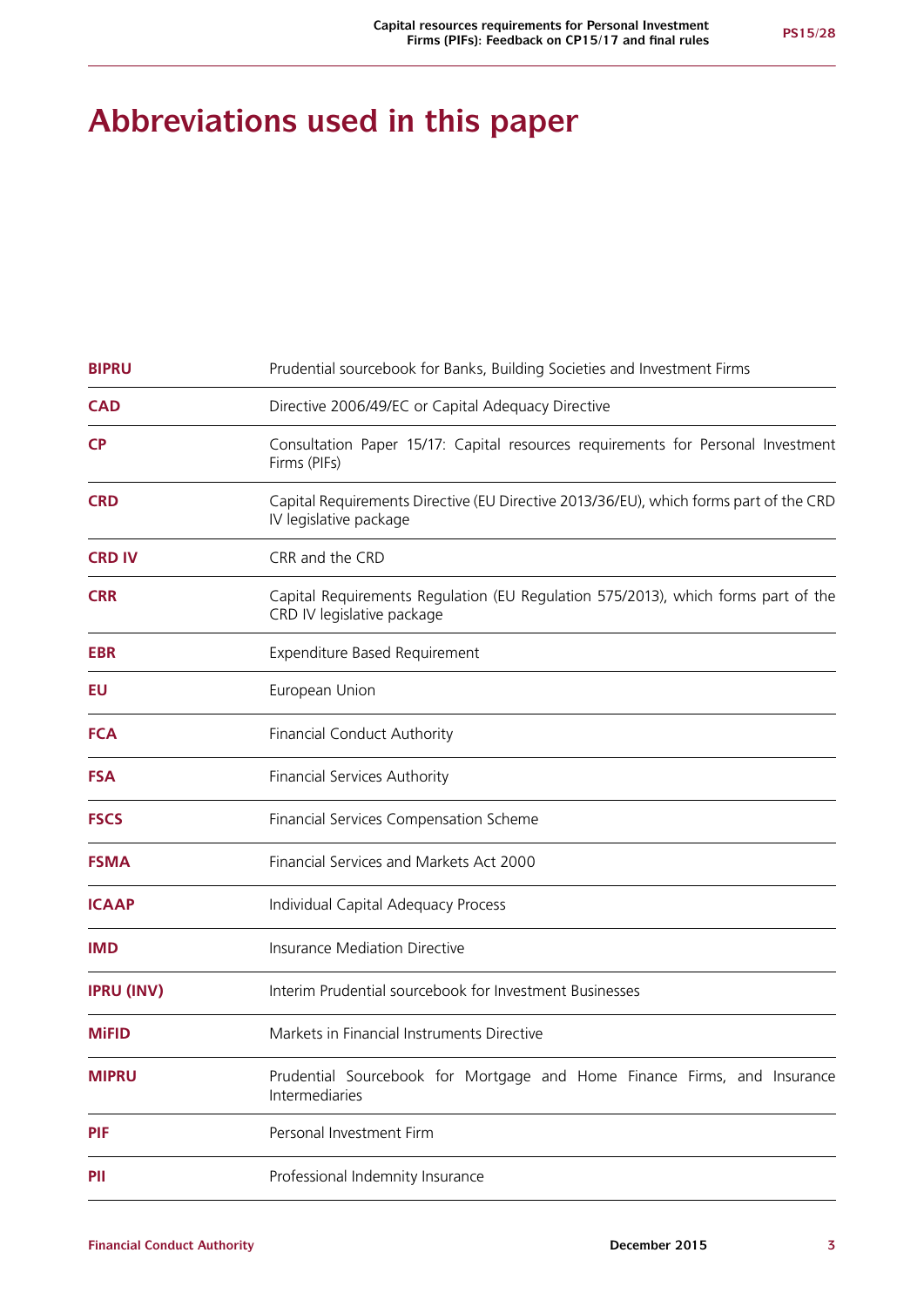| <b>PS</b>      | Policy Statement                                                                                                                                 |
|----------------|--------------------------------------------------------------------------------------------------------------------------------------------------|
| <b>PS09/19</b> | FSA Policy Statement 09/19: Review of the prudential rules for Personal Investment<br>Firms (PIFs): Feedback to CP08/20 and CP09/20 (Chapter 11) |
| <b>RMAR</b>    | <b>Retail Mediation Activities Return</b>                                                                                                        |
| <b>SIPP</b>    | Self-Invested Personal Pension                                                                                                                   |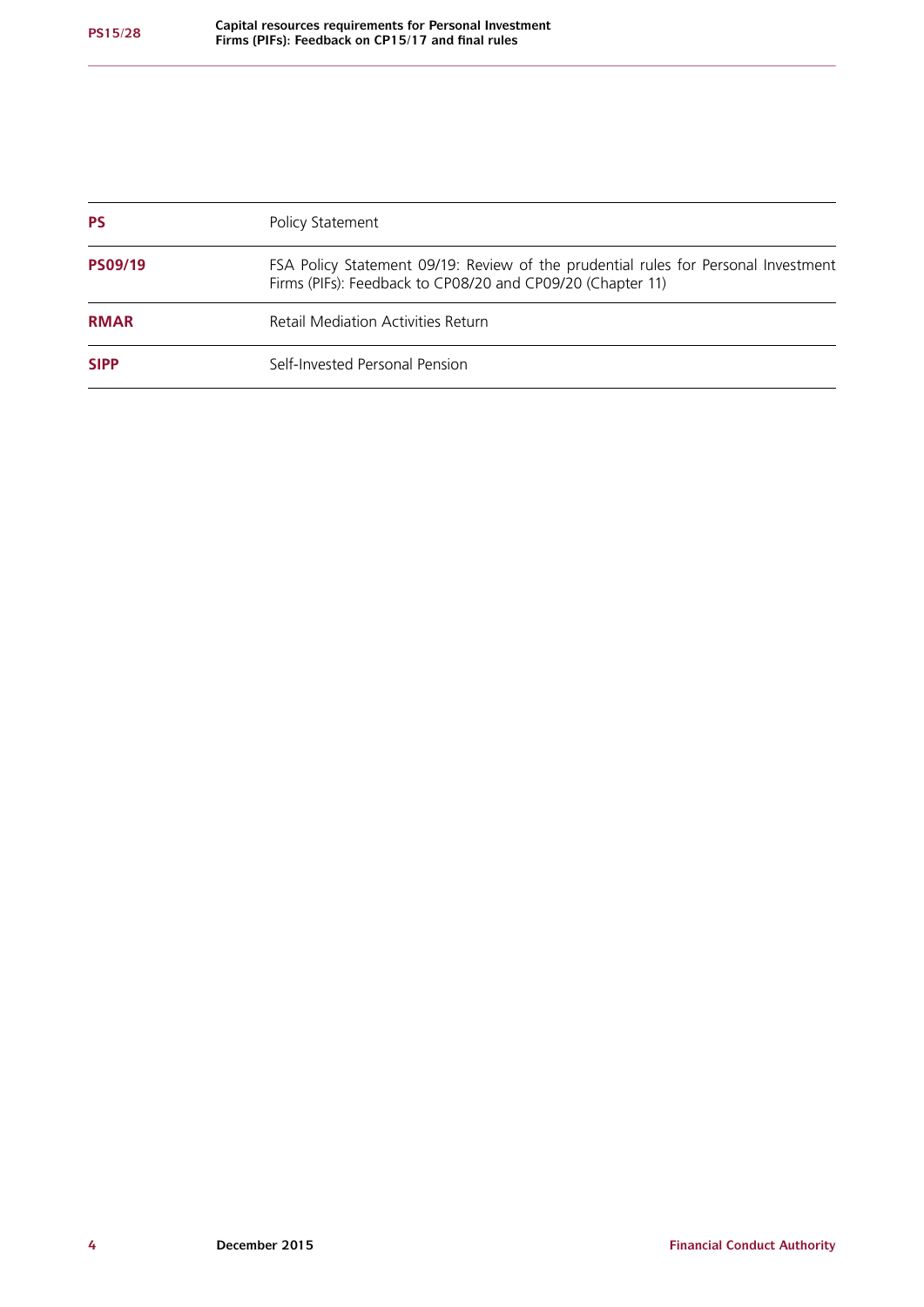# **1. Overview**

## **Introduction**

- **1.1** On 28 May 2015, we published a Consultation Paper (CP)<sup>1</sup> proposing changes to our Handbook of rules and guidance to introduce new capital resources requirements for personal investment firms (PIFs). These provisions are in Chapter 13 of the Interim Prudential sourcebook for Investment Businesses (IPRU (INV)).
- **1.2** In this policy statement (PS), we summarise the feedback we received to the CP and give our responses. We also set out the final rules, which will enter into force on 30 June 2016.

# **Who does this affect?**

- **1.3** This paper will be relevant to:
	- **•** firms that provide financial advice both PIFs and competing firms subject to other prudential regimes – and potential new market entrants
	- **•** professional and trade bodies representing PIFs and other types of financial adviser
	- **•** providers of investment and protection products and services distributed through PIFs
	- **•** providers of professional indemnity insurance (PII) to PIFs, and
	- **•** providers of investment platform, professional and other services to PIFs
	- **•** consumers and consumer organisations

# **Is this of interest to consumers?**

- **1.4** We set prudential standards and prudentially supervise PIFs as part of our overall regulation of the advisory sector. This is to reduce the potential harm a PIF could cause to consumers should it become financially strained or likely to fail.
- **1.5** It is not easy for consumers to assess the financial viability of their current or a prospective advisory firm. This information asymmetry means consumers have to rely on the existence and

<sup>1</sup> <http://www.fca.org.uk/static/documents/consultation-papers/cp15-17.pdf>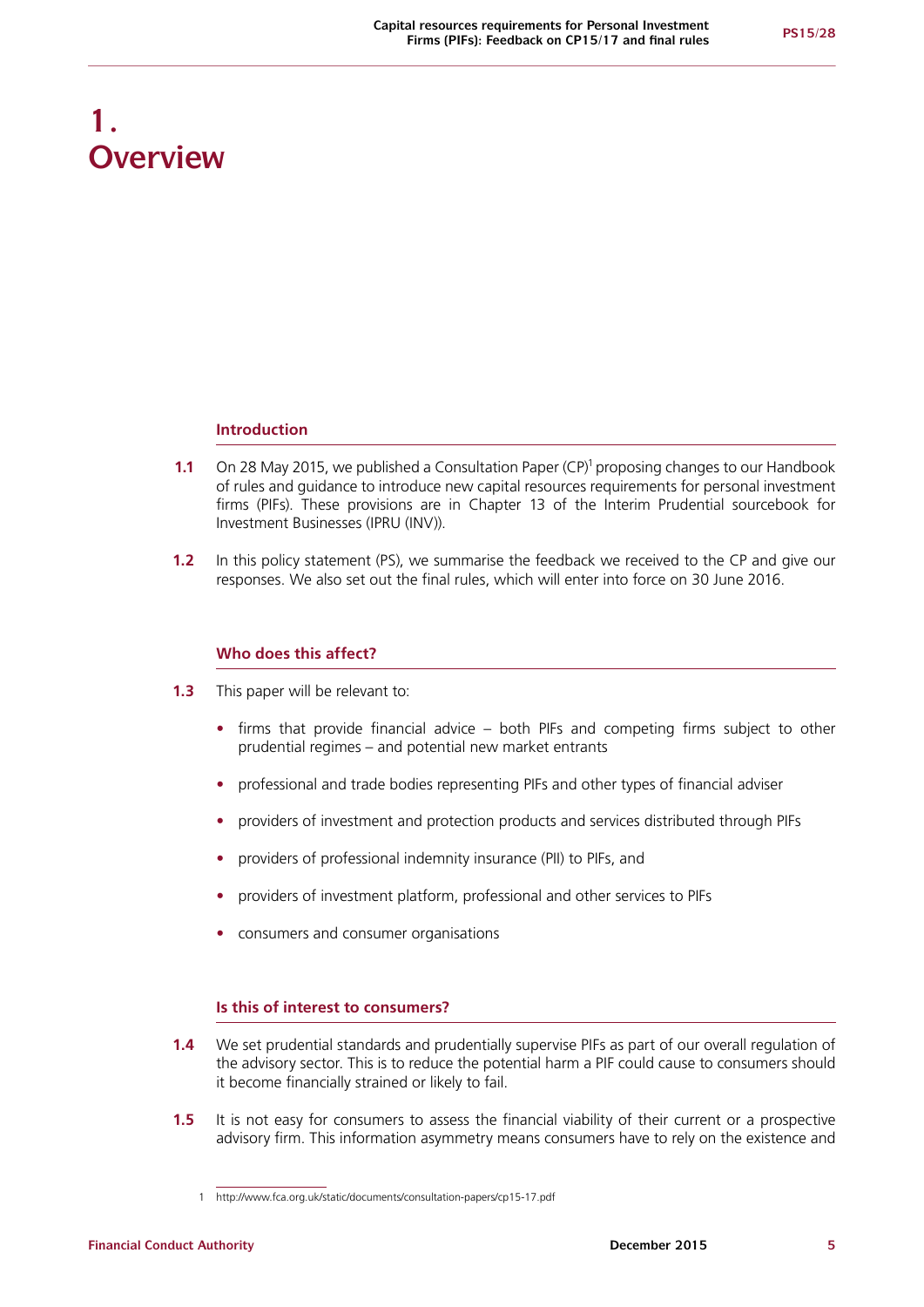supervision of prudential, conduct and professionalism rules to help underpin their view of their adviser.

**1.6** Accordingly, we think this PS will be of interest to consumers and consumer associations.

# **Context**

- **1.7** PIFs provide financial advice to retail consumers on investment products, generally without holding client money.<sup>2</sup> This includes, but is not restricted to: pension planning, investment product selection, and income and estate protection. There are approximately 5,000 directly authorised firms in the PIFs sector and 9,000 appointed representative firms. PIFs provide both restricted and independent advice. Our rule changes relate only to directly authorised PIFs.
- **1.8** The current capital resources rules date back to 1994, and were due to be replaced on 31 December 2015 by the rules originally made by the Financial Services Authority (FSA) in PS09/19.<sup>3</sup> Both the existing and the PS09/19 rules use a PIF's fixed expenditure to set the variable capital requirement, albeit the existing rules differentiate based on the number of advisers in the firm. That differentiation means that over 90% of PIFs are currently required to hold only the minimum £10,000 of capital resources, regardless of their income.
- **1.9** Although most PIFs do not hold client money, they can cause damage to consumers' finances either by providing poor advice or by making an inadvertent mistake. Our policy proposals in the CP therefore seek to ensure all PIFs hold a proportionate and similarly calculated level of capital resources to help absorb routine losses and meet redress claims made against them.
- **1.10** In the CP we proposed:
	- to revoke the deferred rules (originally made by FSA in PS09/19<sup>4</sup>), and
	- **•** to introduce, with effect from 30 June 2016, a new capital resources requirement that is the higher of:
		- **–** £20,000, or
		- a variable requirement of 5%<sup>5</sup> of a firm's investment business annual income<sup>6</sup>
- **1.11** Our proposals include a proportionate staged introduction for smaller firms by increasing the minimum capital resources requirement (from the current £10,000) to £15,000 from 30 June 2016, before reaching the required £20,000 from 30 June 2017. This gives firms time to secure any necessary additional financial resources, whilst taking into account the fact that the

<sup>2</sup> For this purpose, a PIF is broadly defined as a firm for which the most substantial part of its gross income is derived from advising on or arranging deals in investments in relation to packaged products and/or managing investments for retail clients.

<sup>3</sup> In November 2009, the FSA published PS09/19. This introduced an expenditure-based capital resources requirement of 13 weeks (13/52) for all PIFs, subject to a minimum of £20,000.

<sup>4</sup> The instruments to be revoked are listed on page 1 of the Capital resources and professional indemnity insurance requirements for personal investment firms (no 2) instrument 2015 (see Appendix 1).

<sup>5</sup> For the very few firms that have a permission that allows them to manage portfolios of, deal as principal in, or hold client money for life policies, we propose that the percentage should be 10% to reflect the perceived higher prudential risk that attaches to such activities.

<sup>6</sup> The method for calculating a firm's investment business annual income is set out in the new rules in IPRU (INV) Section 13.14.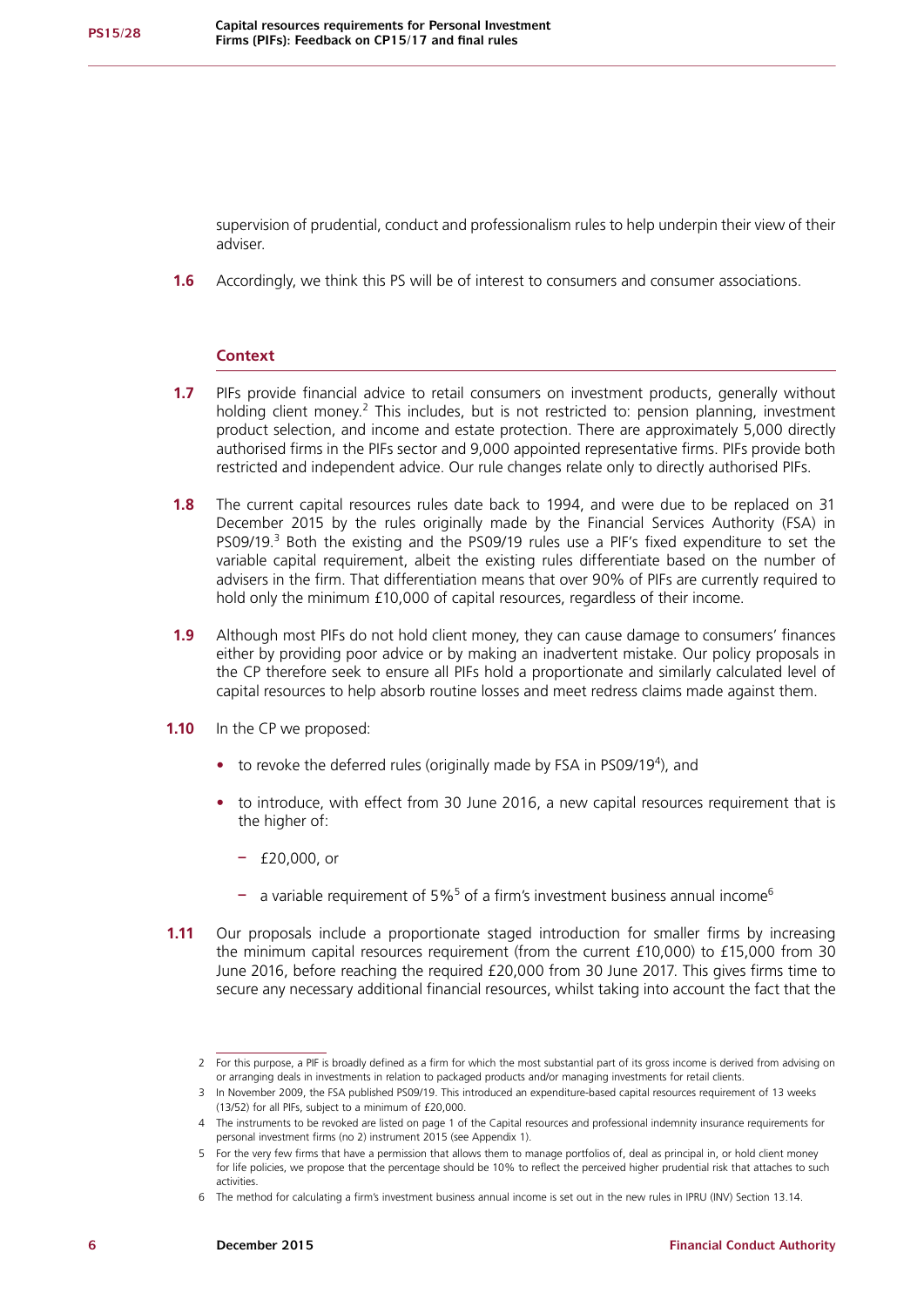deferred PS09/19 rules created an expectation that the capital resources requirements are to increase.7

- **1.12** The current minimum capital resources requirement (£10,000) has almost halved in real terms since it was set in 1994. As a result, it would now be insufficient to meet just one average pension or investment claim following unsuitable advice. We do not want compliant PIFs to fail unexpectedly under normal operating conditions, resulting in claims on the Financial Services Compensation Scheme (FSCS), which would then need to be funded by other firms in the sector.
- **1.13** The current rules for larger PIFs (with over 25 advisers) and the PS09/19 deferred rules for all PIFs include a fixed expenditure-based requirement (EBR). This means PIFs with similar incomes could have a very different requirement depending on their business model. For example, PIFs with self-employed advisers have lower relative fixed costs than those with salaried advisers, resulting in a lower requirement. Use of an EBR can disincentivise firms from investing in their business or taking on employed advisers, as it leads to a capital resources requirement before such investment has had time to generate a return.
- **1.14** Investment business income is a more suitable way to address the capital resources requirement across different business models, providing a better proxy for the scale of risk that an individual PIF poses in terms of potential harm to consumers and market disruption. We propose that 5% of annual income is proportionate for PIFs, where this figure is higher than the minimum of £20,000.

## **FCA objectives**

**1.15** Implementation of the new rules will advance our objectives to secure an appropriate degree of consumer protection, enhance market integrity and promote effective competition.

# **Consumer protection**

**1.16** The proposed new rules are based on our assessment of the financial strengths and weaknesses of PIFs in the advisory market. These firms are a valued and trusted source of advice for many consumers and are responsible for around half of all regulated investment and pension sales. These sales are often accompanied by an ongoing advice service, which is important to ensure the achievement of consumers' objectives. Accordingly, it is important for PIFs to have adequate capital resources to ensure that they can continue to deliver on these commitments.

## **Market integrity**

**1.17** When PIFs fail and leave a redress legacy, this cost is then mutualised by the FSCS by way of levies. These levies by definition fall on PIFs that have not failed or necessarily caused consumer detriment. We have committed to review the FSCS funding model in 2016, however our duty as the prudential regulator in this market is to make its operation as fair as possible to market

<sup>7</sup> Our cost benefit analysis identified that, of 4,000 firms analysed, 587 subject to the new minimum requirement currently hold lower resources than the new level.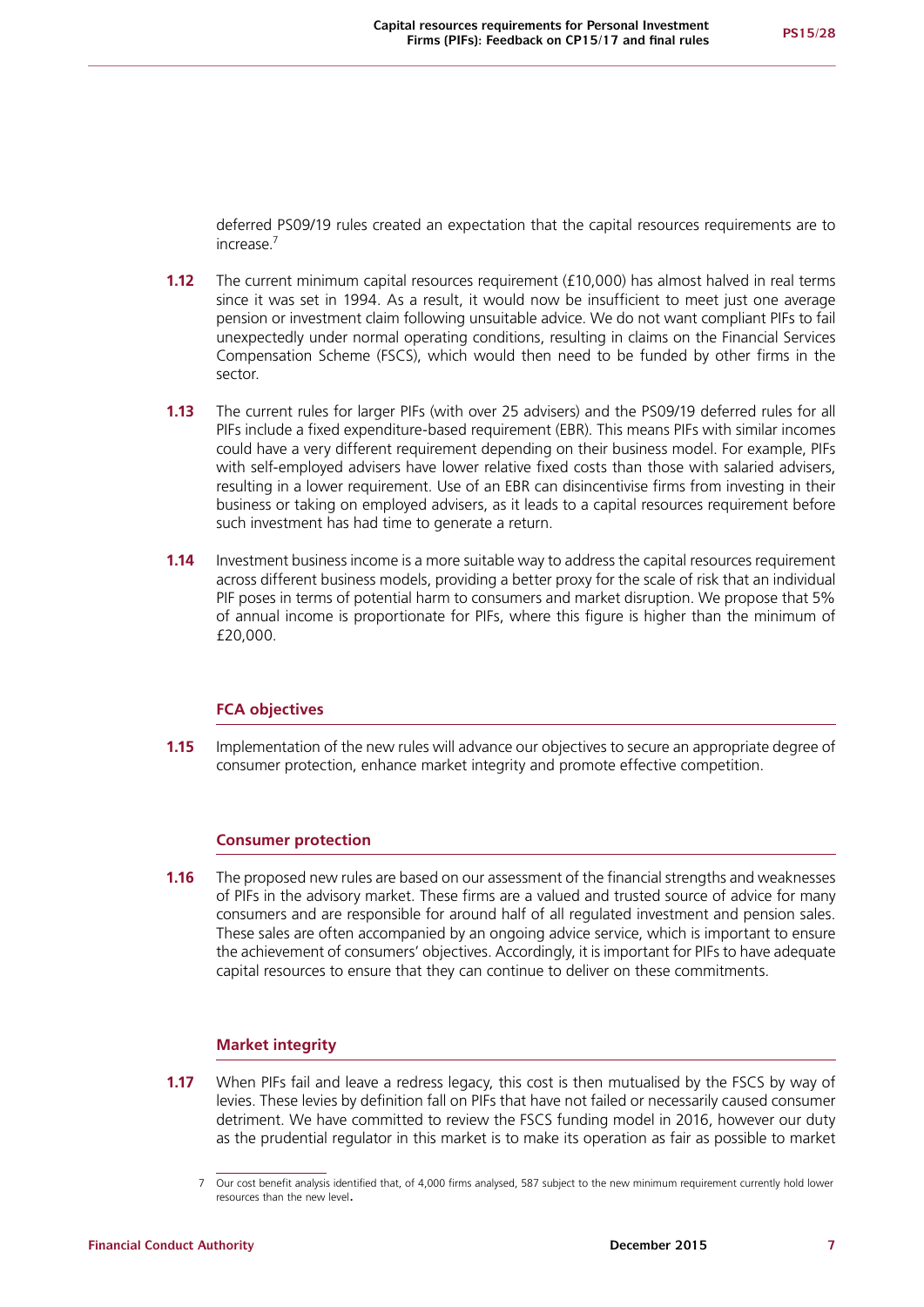participants while remaining proportionate. The capital resources that PIFs are required to hold should help reduce the size of the potential FSCS redress. Adequately capitalised PIFs should be better able to compensate consumers that have legitimate claims without failing, and PIFs that do fail should have more capital resources to contribute towards the cost of their failure.

## **Promoting effective competition**

- **1.18** The current basis of calculating a PIF's capital resources requirement is differentiated on the number of advisers and calculated against expenditure or by reference to a minimum level. Using expenditure as a basis for this calculation may not always be proportionate to a PIF's investment business activity and the result can differ significantly between both different and seemingly similar business models. We think that the basis for setting the regulatory capital for PIFs should not be differentiated on the number of advisers supervised, and should be consistent between business models.
- **1.19** We believe that consistent and proportionate capital resources requirements based on income would support effective competition in the interests of consumers in this market. Firms would be required to hold sufficient capital resources to meet consumer expectations and this requirement would be set on a consistent basis. Properly capitalised firms are a feature of a well-functioning market. We suggest that the proposed requirements would not pose a significant barrier to exit or entry, and that they would not have a material impact on the fees that PIFs charge consumers. There may also be some beneficial impacts on competition due to improved market confidence.

## **Cost benefit analysis**

**1.20** The final rules set out in Appendix 1 to this PS do not differ significantly from the draft rules on which we consulted in the CP. The cost benefit analysis published in Annex 2 of the CP therefore remains unchanged.

## **Compatibility statement**

**1.21** The final rules set out in Appendix 1 to this PS do not differ significantly from the draft rules on which we consulted in the CP. We therefore consider that the statement of compatibility with our objectives and general duties published in Annex 3 of the CP remains valid.

## **Equality and diversity considerations**

**1.22** We have assessed the likely equality and diversity impacts of the rules and guidance and do not think they give rise to any concerns.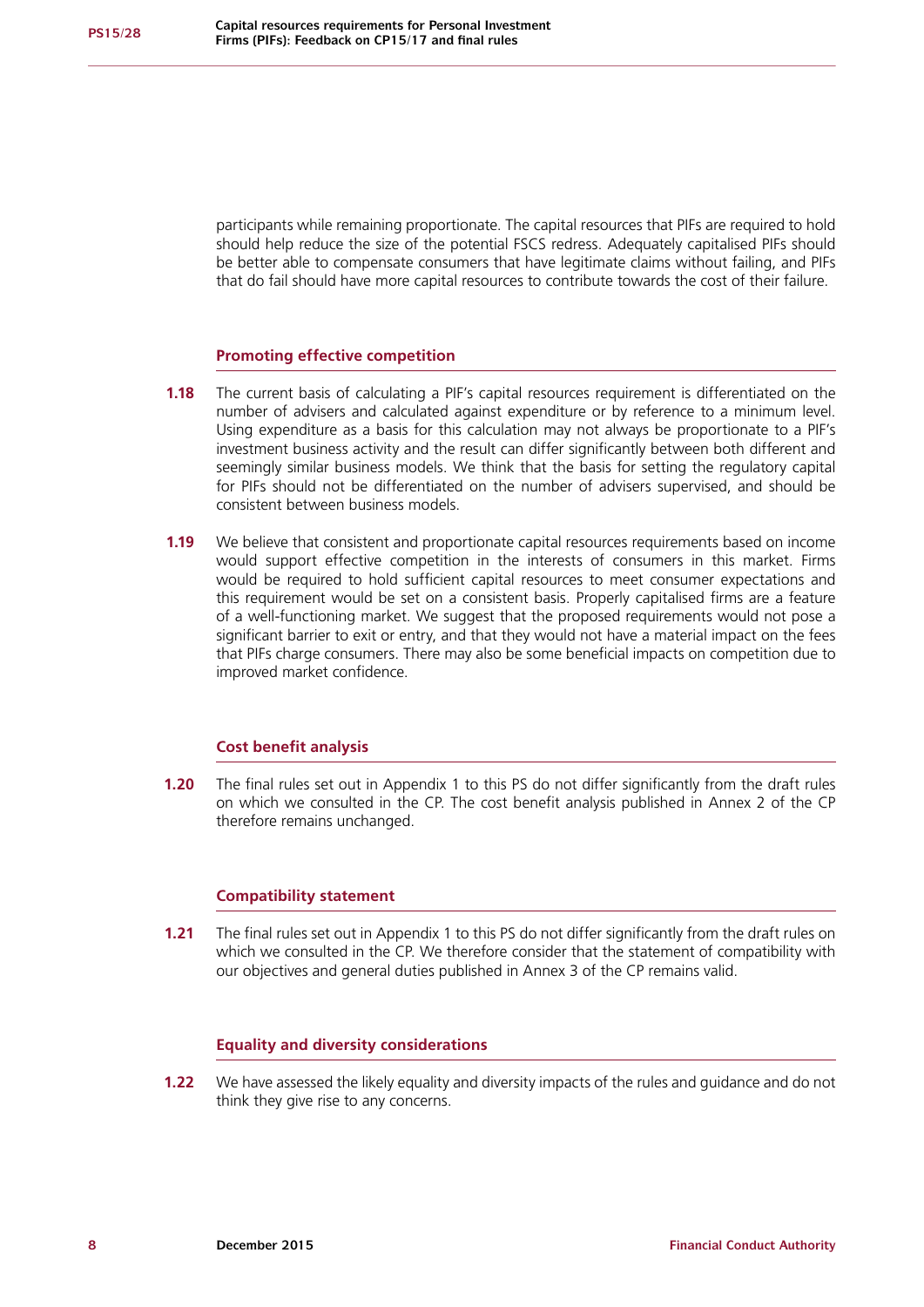# **Summary of feedback and our responses**

- **1.23** We received 28 responses to the CP. While most respondents agreed with the broad direction of the proposals, there is a variation in views from some. We have also received ideas to finetune the proposed requirement. Salient issues raised include:
	- the requirement should be more granular, with higher rates for firms selling more risky products
	- **•** the EBR should be retained to provide capital for a wind-down
	- **•** the requirement should be based on the firm's net income rather than gross income
	- **•** a higher minimum requirement should be imposed
	- **•** the requirement should be based on more than one year's income with a lower rate
	- **•** the proposed limit on subordinated loans should be removed, as it would be a barrier to entry
	- the approach should be changed for firms that are also subject to the Prudential Sourcebook for Mortgage and Home Finance Firms and Insurance Intermediaries (MIPRU)<sup>8</sup>
	- **•** a firm's approach to risk management should be considered, when determining the capital resources requirement, and
	- the review should be combined with consideration of the approach to the long-stop workstream, PII requirements and the approach to FSCS funding
- **1.24** We have considered the responses, and our view is that they do not present any justifiable reasons to change our CP proposals. The proposals were subject to a full cost benefit analysis, assuming a baseline requirement that firms should hold enough capital to survive an average number of legitimate redress claims. Most of the suggestions introduce additional complication without obvious benefit for a regime that must apply to 5,000 firms. In Chapter 2, we provide a full analysis of our responses to the points raised.
- **1.25** Although not raised in the consultation responses, we propose to clarify through guidance in IPRU (INV) 13.14.7G that, for the purpose of the income-based capital computation, a firm should ensure that it includes any of its investment business income that is accounted for by a third-party firm. This is a clarification of policy, rather than a change.

## **Next steps**

## **What do you need to do next?**

**1.26** All PIFs should review the changes to our Handbook set out in Appendix 1 to establish how the new rules will affect their business and to identify any changes they may need to make to comply with them.

<sup>8</sup> A PIF is also subject to MIPRU if it undertakes general insurance or home finance intermediation.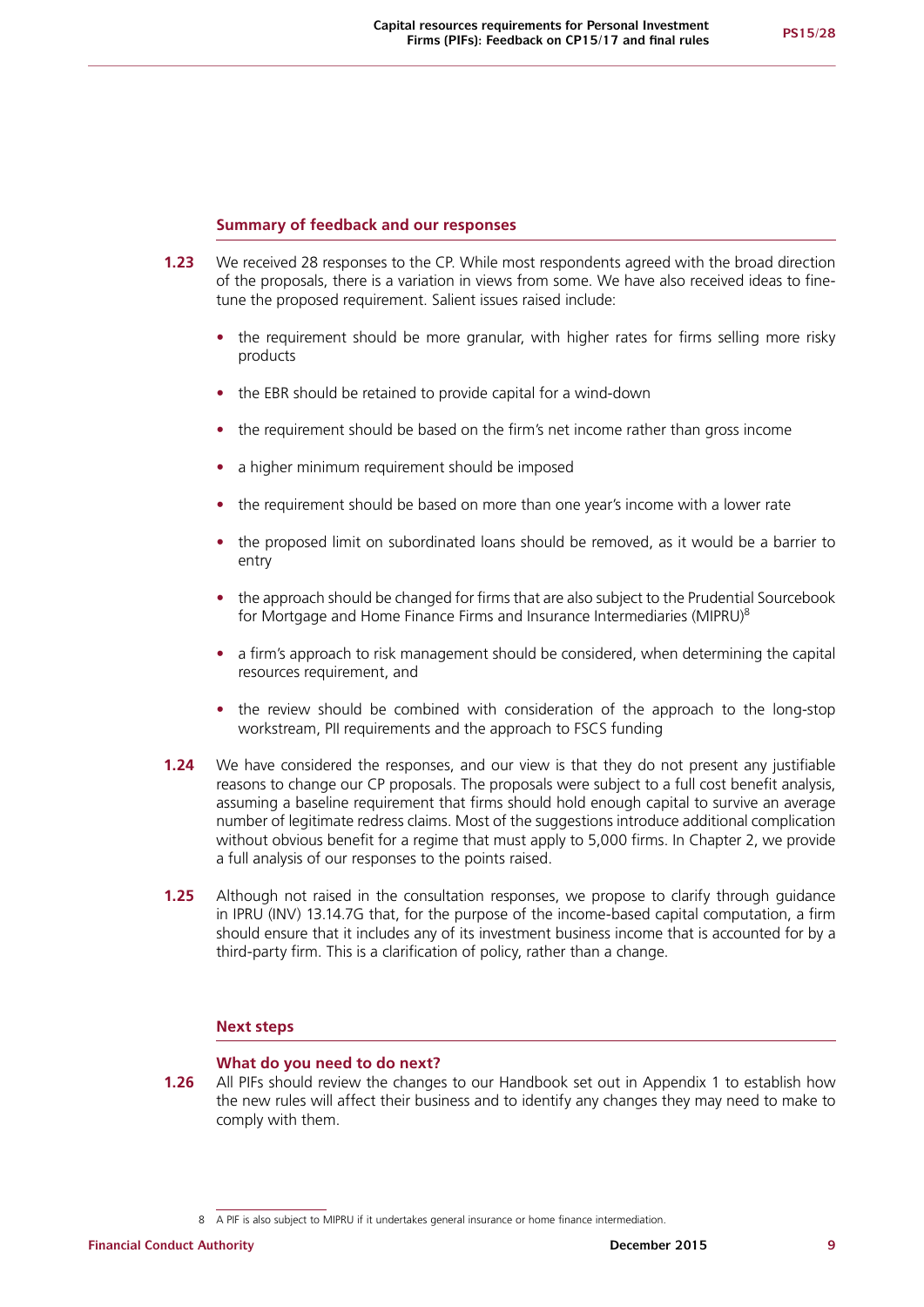# **What will we do?**

**1.27** The majority of the Handbook changes set out in Appendix 1 will enter into force on 30 June 2016. Further changes to the requirements for PIFs with permission to establish, operate or wind up a personal pension scheme will be made on 1 September 2016 to coincide with the new capital framework for self-invested personal pension (SIPP) operators.9

<sup>9</sup> [www.fca.org.uk/static/documents/policy-statements/ps14-12.pdf.](www.fca.org.uk/static/documents/policy-statements/ps14-12.pdf)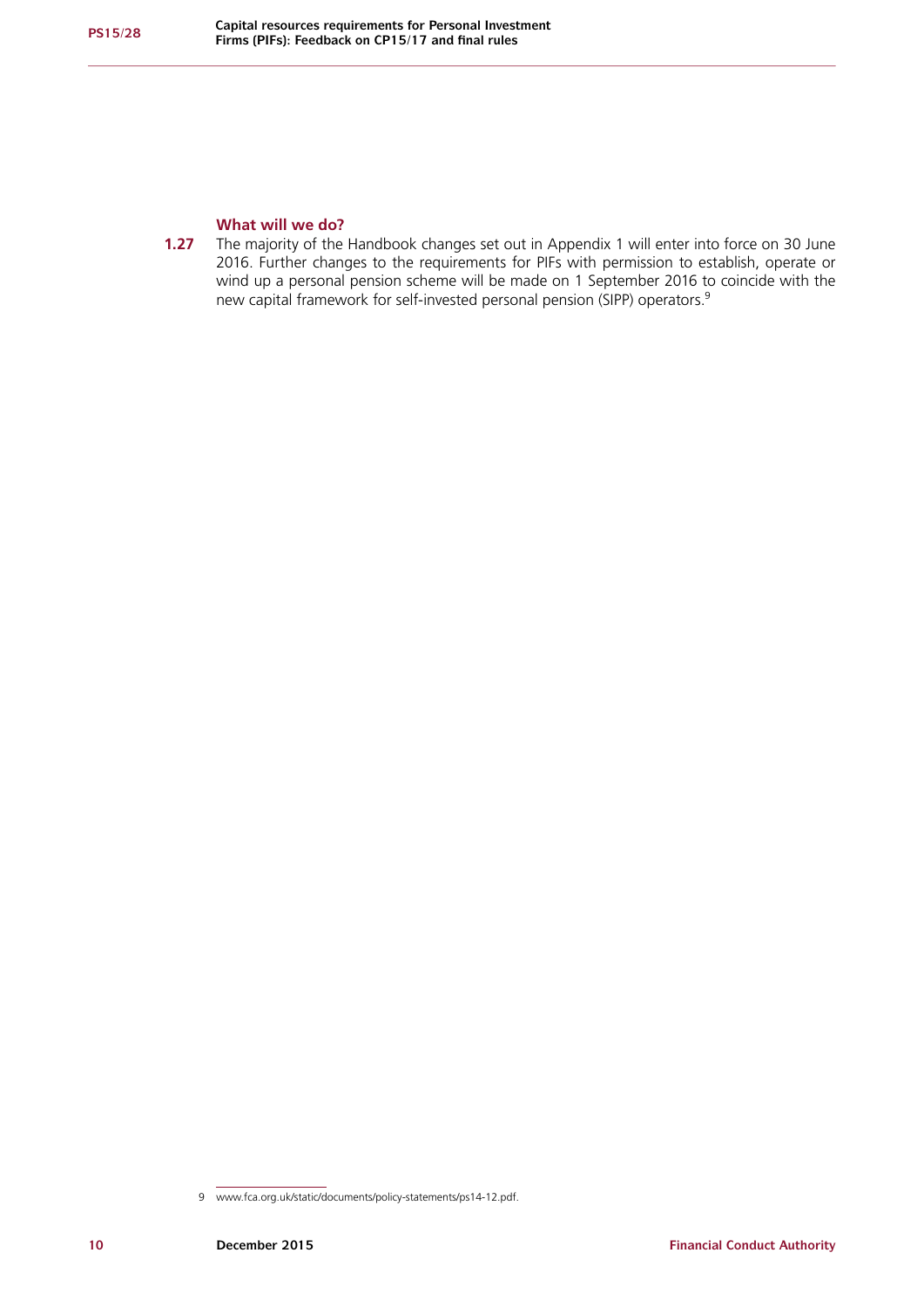# **2. Summary of feedback and our responses**

**2.1** In this chapter, we summarise the feedback received to the questions in the CP and set out our responses.

#### **Use of an EBR**

- **2.2** The current capital resources requirement, based on the expenditure of the firm, can result in significant variations when applied to the different business models currently used by PIFs. We do not wish to provide incentives for firms to change their business model simply to reduce their requirement, which might artificially distort effective competition between firms and stifle innovation.
- **2.3** Furthermore, we believe EBR rules can be regarded as a disincentive for PIFs to invest in their business; for example, making a capital investment in technology may increase a firm's regular expenditure and therefore the capital resources requirement. Applying capital resources requirements based on expenditure can also add to the cost of a depreciating asset or the ongoing salary cost of permanent staff.
- **2.4** The capital resources requirements for PIFs would also benefit from simplification, which may help to encourage new entrants and thereby potentially increase competition.
- **2.5** We therefore concluded that continuing to set capital resources requirements for PIFs on an expenditure basis may not be fully consistent with the FCA's objectives, including the promotion of effective competition in the interests of consumers.
- **2.6** In the consultation, we asked:
	- **Q1: Do you agree with our view that the use of an EBR can be viewed as inconsistent between firms and may provide adverse incentives? If not, how would you suggest an EBR could be deployed in a more consistent way?**
- **2.7** The majority of respondents agreed with the view.
- **2.8** However, two respondents supported the use of the EBR. The main reason given was that it enabled a firm to meet its commitments under normal operating conditions and ensure that sufficient resources are left behind for an orderly wind-up, should it be required. One argued that the concern about the discouragement of investment in infrastructure was overplayed, although it also acknowledged that the FCA had not previously applied the EBR to many PIFs.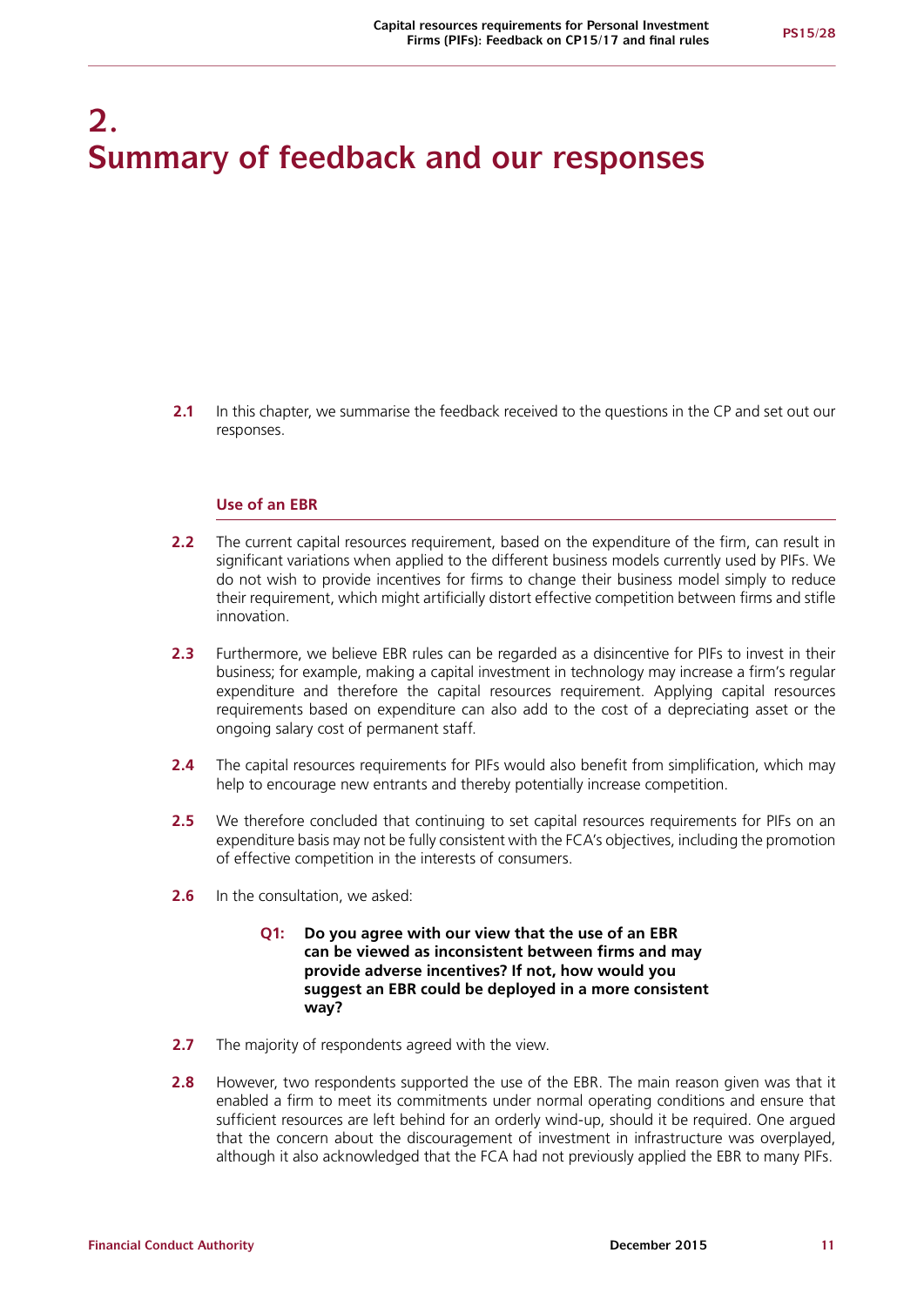- **2.9** Another respondent stated that the inconsistent impact of the EBR between business models could be addressed by permitting items representing investment in the future growth of the business to be excluded from the expenditure calculation, where such expenditure is not part of the firm's normal, ongoing operational cost base.
- **2.10** Finally, another respondent argued that the use of an EBR is an acceptable inconsistency that enables small firms to trade without tying up large amounts of capital in case a complaint is upheld that is not covered by PII. This prevents the capital being otherwise deployed in business development or staffing. They suggested a more realistic approach would be to link the capital resources requirement to the PI excess.

## **Our response**

We note the comments made in respect of the use of the EBR as a means of ensuring a firm has sufficient resources for an orderly wind-down. However, this is not our primary reason for the proposed capital resources requirement; in any event, the level of expenditure can vary considerably between firms. Furthermore, experience in other sectors (for example, investment firms subject to the Capital Requirements Regulation (CRR)) suggests that one quarter's worth of expenditure would not necessarily be sufficient to achieve an orderly wind-down.

Our view is that allowing a firm to exclude expenditure relating to investment in future growth would not be significant enough to affect the inconsistent impact of the EBR on different business models, and, in practice, it would likely be difficult to identify and segregate such expenditure.

In our consultation, we stated that we were not proposing any changes to the current PII regime, which already includes requirements for how policy excesses and exclusions are treated (i.e. to hold additional capital resources which varies dependent on the amount of the policy excess). Any capital injected into the business to meet the requirement can be used for business purposes as we have not proposed or implemented a requirement for capital resources to be held in the form of liquid assets.

## **Policy options considered for the capital resources requirement**

- **2.11** To arrive at the proposed policy approach, we considered a number of potential options as set out in the CP.
- **2.12** In the light of our policy aims, we identified income as the most suitable basis for setting the requirement; and determined that the most appropriate calibration would be a simple flat percentage.
- **2.13** In the consultation we asked:
	- **Q2: Do you agree with our proposal to set the capital resources requirement for PIFs on the basis of a firm's income? Do you also agree that a simple, single**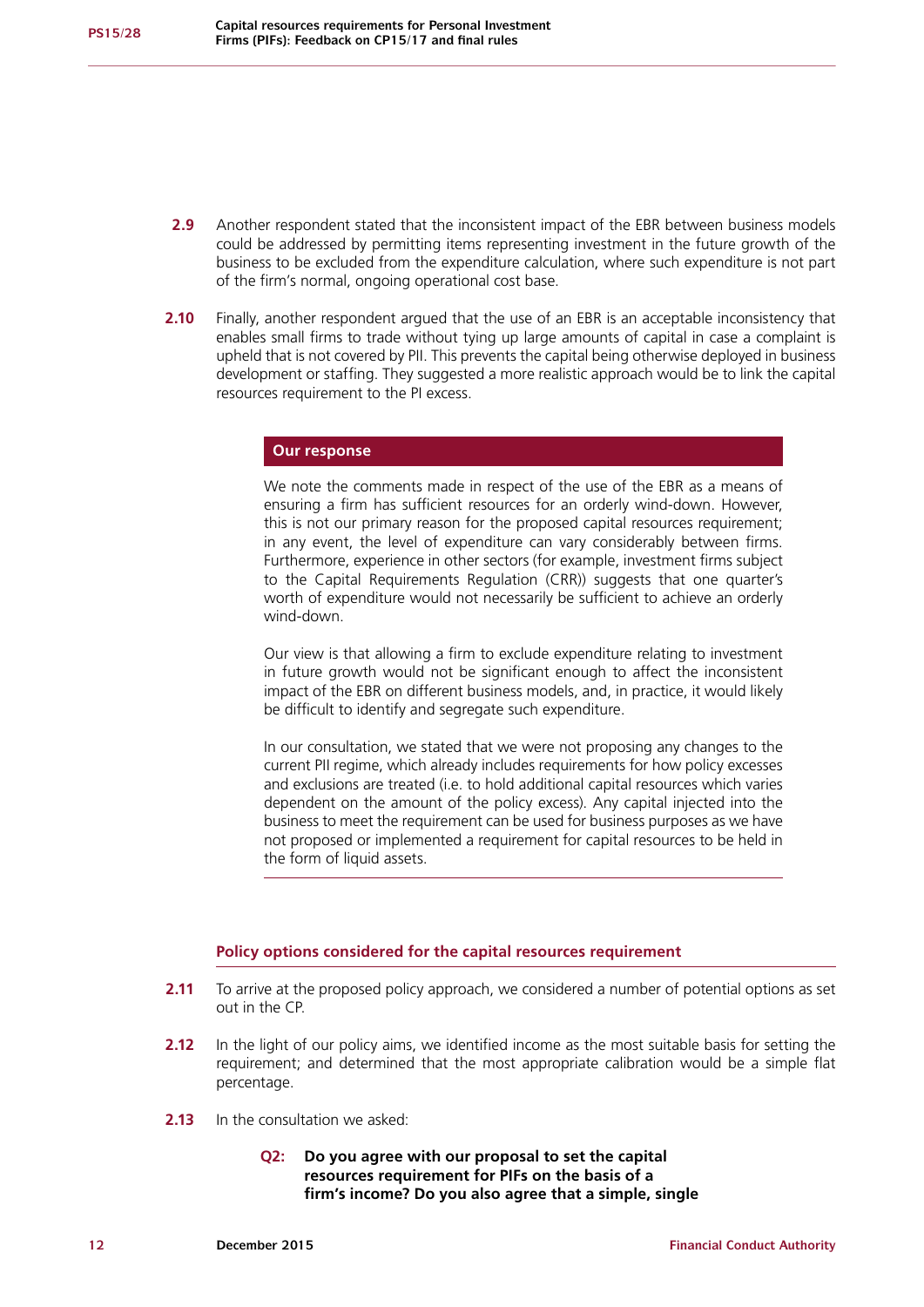# **percentage calculation is the most appropriate? If not, what alternative approach will achieve the same objectives of consistency and simplicity?**

- **2.14** A large majority of the respondents agreed with the proposal to set the capital resources requirement for PIFs on the basis of a firm's income. Most also agreed with the proposal to use a simple, single percentage, while some suggested alternative approaches.
- **2.15** One respondent argued that the proposals do not recognise the risk to consumers that is posed by different adviser business models. In particular, firms with a bias towards finding new customers are treated the same as those that focus on providing a long-term customer service. The respondent suggested that the former firms are subject to increased transactional bias and are more likely to experience complaints and therefore to call upon their capital reserves. Applying different percentages to income arising from new business, as opposed to ongoing service fees, would address this anomaly. The respondent is also concerned that there is no differentiation between the types of advice given, such as on 'vanilla' products and in relation to more esoteric investments. They question the lack of any volume-based tiering, whereby the percentage for smaller firms (where the respondent argues complaints are much less predictable and more likely to result in default) should be more than for larger firms.
- **2.16** Another respondent commented on the proposed approach to use a simple percentage calculation. The respondent believes the approach is flawed as it is not appropriate for smaller firms, due to the income that is generated from a sale usually being a small percentage of the redress paid to a client. A firm that has traded for 20 years could reasonably be expected to require more capital resources than one that has traded for only 12 months. The respondent suggested further discrimination between firms so that those who restrict their activities to packaged investment and insurance products are subject to a preferential rate compared to those whose activities extend further. They proposed that all PIFs should have an initial capital requirement of £100,000 in addition to 2.5% of annual income for the previous six-year period. Those PIFs whose business activities include non-mainstream pooled investments should hold further capital; and where a firm exits without passing its liabilities to another PIF, the FSCS should be able to access these capital resources for a period of six years after a firm gives up its permissions.
- **2.17** Two other respondents suggested the FCA should tier percentages at higher levels as larger firms with bigger income streams are generally subject to greater levels of regulatory supervision and monitoring, and may be less likely to engage in behaviour that would result in failure of the business.
- **2.18** One respondent suggested that income should be net of regulatory fees. Another argued the requirement should focus on the actual revenues retained by the PIF, so if the firm uses selfemployed advisers, it would be more appropriate to base the computation on the amount of revenue after deduction of payments to those advisers.
- **2.19** Another respondent argued that setting the requirement on the basis of income could punish successful firms with high turnovers, and suggested a higher minimum requirement for larger firms (tiered as turnover increases). Complaints data could be used to determine requirements: firms that receive few complaints should hold less capital. Further, in the respondent's view, firms processing large amounts of new business pose a bigger risk for customer complaints and subsequent failure than firms with a predominantly recurring income.
- **2.20** One respondent suggested an income-based approach fails to take into account the resources required in an orderly wind-up situation, which are mainly based on expenditure. It risks forcing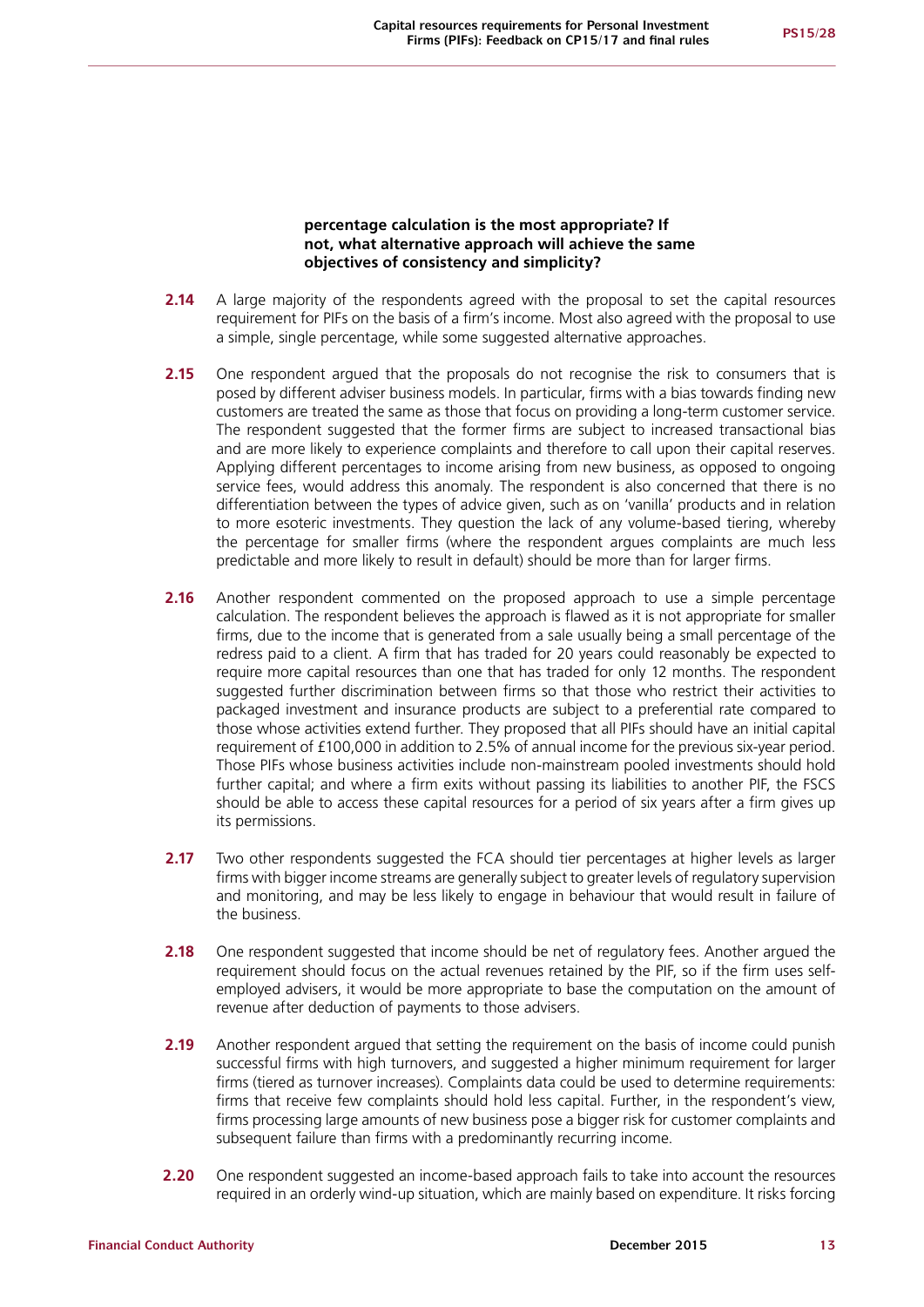low-cost firms to hold a disproportionately high level of capital resources compared to high cost firms. In the respondent's view, this is more inconsistent in terms of risk than the EBR.

- **2.21** Another respondent is not convinced that consistency and simplicity are the most important objectives when seeking to set the requirement to protect against the failure of a firm; they suggest a focus on appropriate risk management should be at the heart of the regime.
- **2.22** Finally, a respondent highlighted that smaller firms, currently on the £10,000 minimum requirement, could see a large increase in their requirement: in particular, those with between 10 and 25 advisers and significant income. It was suggested that we should allow a one-year transitional period, during which the income-based requirement is 3% rather than 5%.

# **Our response**

We note the comments made and that the majority of respondents agreed with the proposal to set the requirement on a simple percentage of the firm's relevant income. We recognise the arguments that respondents have made, such as introducing a different percentage based on the type of investment product, or tapering the percentage of income; however, our view is that these alternatives introduce an unnecessary level of complication for a regime that is designed to set a proportionate capital resources requirement for 5,000 intermediary firms.

We will therefore take forward the approach that we proposed in the CP.

We do not propose to introduce a transitional rule for larger firms currently on the £10,000 requirement, as the data obtained for our cost benefit analysis shows that most of them already hold sufficient capital to meet the average new income-based requirement. Furthermore, the Financial Services and Markets Act 2000 (FSMA) already provides for the situation where a firm finds a requirement unduly burdensome: it can apply for a rule waiver, which will be assessed against the statutory conditions in Section 138A of the FSMA.

#### **PIFs in Category B3**

- **2.23** The vast majority of PIFs are in category B3<sup>10</sup>. We proposed that such a firm will be subject to a capital resources requirement that is the higher of:
	- **•** £15,000 from 30 June 2016, then £20,000 from 30 June 2017
	- **•** 5% of the PIF's annual investment business income
- **2.24** In the consultation, we asked:
	- **Q3: Is a minimum of £20,000 sufficient for firms to give their consumers confidence of business sustainability? If not, what would be a more suitable level and why?**

<sup>10</sup> A category B3 firm is one whose activities are restricted to advising on or arranging retail investment products without holding client money.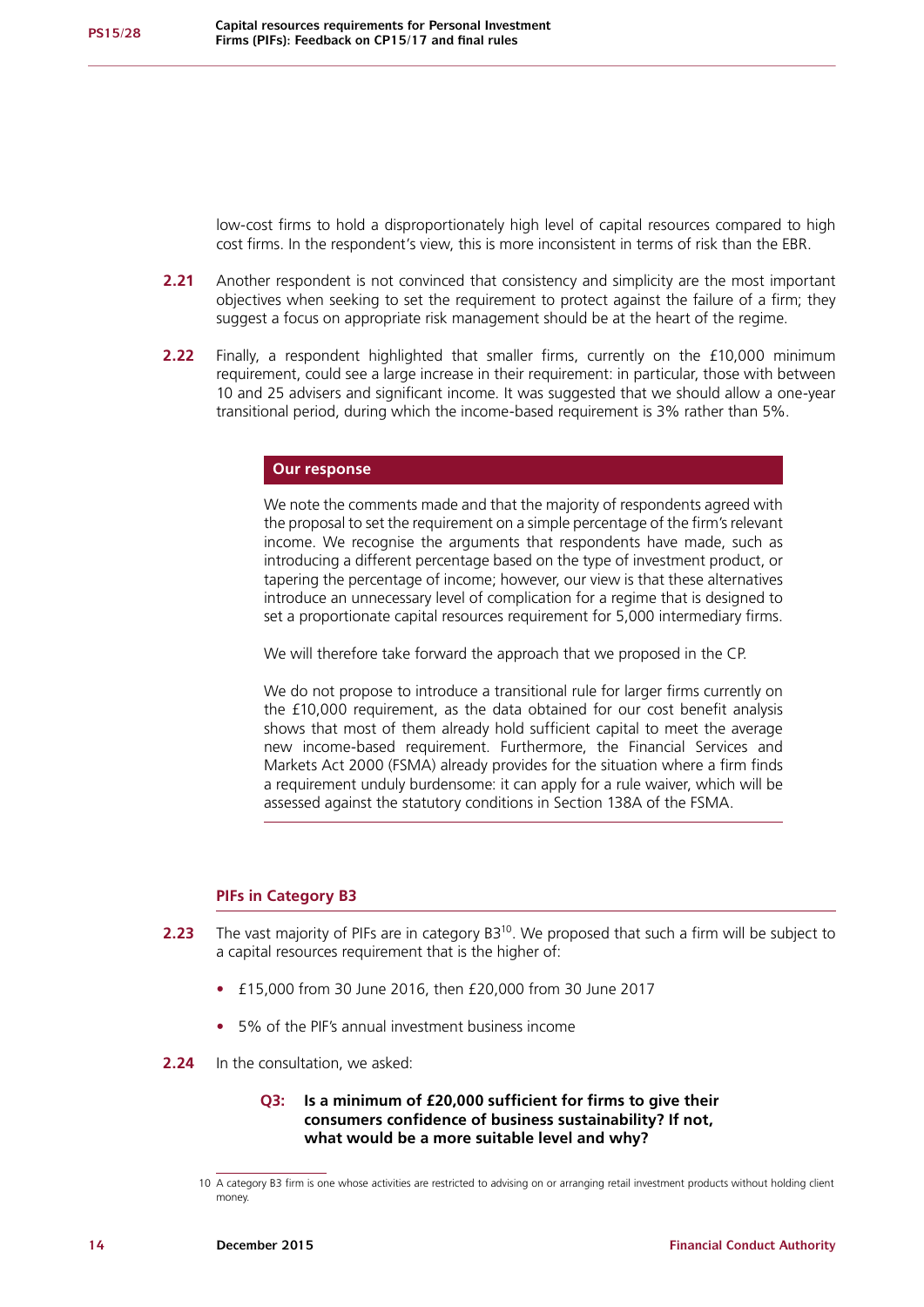- **2.25** Two-thirds of respondents agreed with the proposal; others gave the following alternative views.
- **2.26** One respondent argued that £20,000 is insufficient to give consumers confidence about business sustainability; it does not appear sufficient before a firm risks failure and consumers need to rely on the FSCS. They propose a materially increased minimum requirement of £40,000, indexed against RPI to ensure that it maintains relevance, given the recent history of multiple material claims in respect of the likes of Keydata Investment Services.
- **2.27** Two respondents noted that the CP failed to explain the basis upon which the figure of £10,000 was set 20 years ago. Their experience is that an orderly wind-down of a firm takes around six months. They suggested that no analysis appeared to have been undertaken of the level of defaults among PIFs or the level of claims against them. In the absence of such information, the respondent did not consider it possible to judge whether the minimum capital requirement is sufficient for firms to give their consumers confidence about business sustainability.
- **2.28** Another respondent suggested that capital resources held within firms may be used for other purposes. Consumer confidence would be improved if firms were required to invest their regulatory capital in long-term investment vehicles controlled by the FCA or FSCS.
- **2.29** One respondent argued that £20,000 is not proportionate to the liabilities a firm may incur due to the value of investments arranged by PIFs. They compared the requirement to that for a McDonald's franchisee, where the minimum required is around £160,000 for a small branch, rising to £400,000.
- **2.30** Another respondent agreed the level of £10,000 should be reviewed, but cannot see any reason for the increase other than it has been at the same level for a prolonged period. Their other concern with the proposed level is the barrier. They suggested that complaints do not arise within the early years of establishing a new firm, and they urge us to implement transitional arrangements for firms to allow them to have a reduced minimum requirement upon entry.
- **2.31** One respondent considered £20,000 to be insufficient given PII excess levels are typically £10,000, and proposed £40,000 would be better. Another respondent also suggested £40,000 would be more effective, with a two- or three-year timeframe after authorisation to overcome barrier-to-entry arguments, as claims for mis-selling take a number of years to arise.
- **2.32** Another respondent suggested the proposed minimum of £20,000 does not take into account their position as a small limited company with one regulated adviser. The annual turnover is £200,000, of which only about £100,000 is linked to regulated advice and £20,000 represents 20% of regulated turnover, which is very challenging.
- **2.33** Finally, one respondent asked what happens when a firm holds the minimum capital resources requirement and then has to pay out on a compensation claim. Would they then be in breach as they have less than the minimum requirement, or would they be given time to recover to the minimum amount?

# **Our response**

We note the comments and suggestions made – in particular, to increase the minimum requirement so that it would cover more potential claims against the firm. However, we have to set the requirement at a level that will be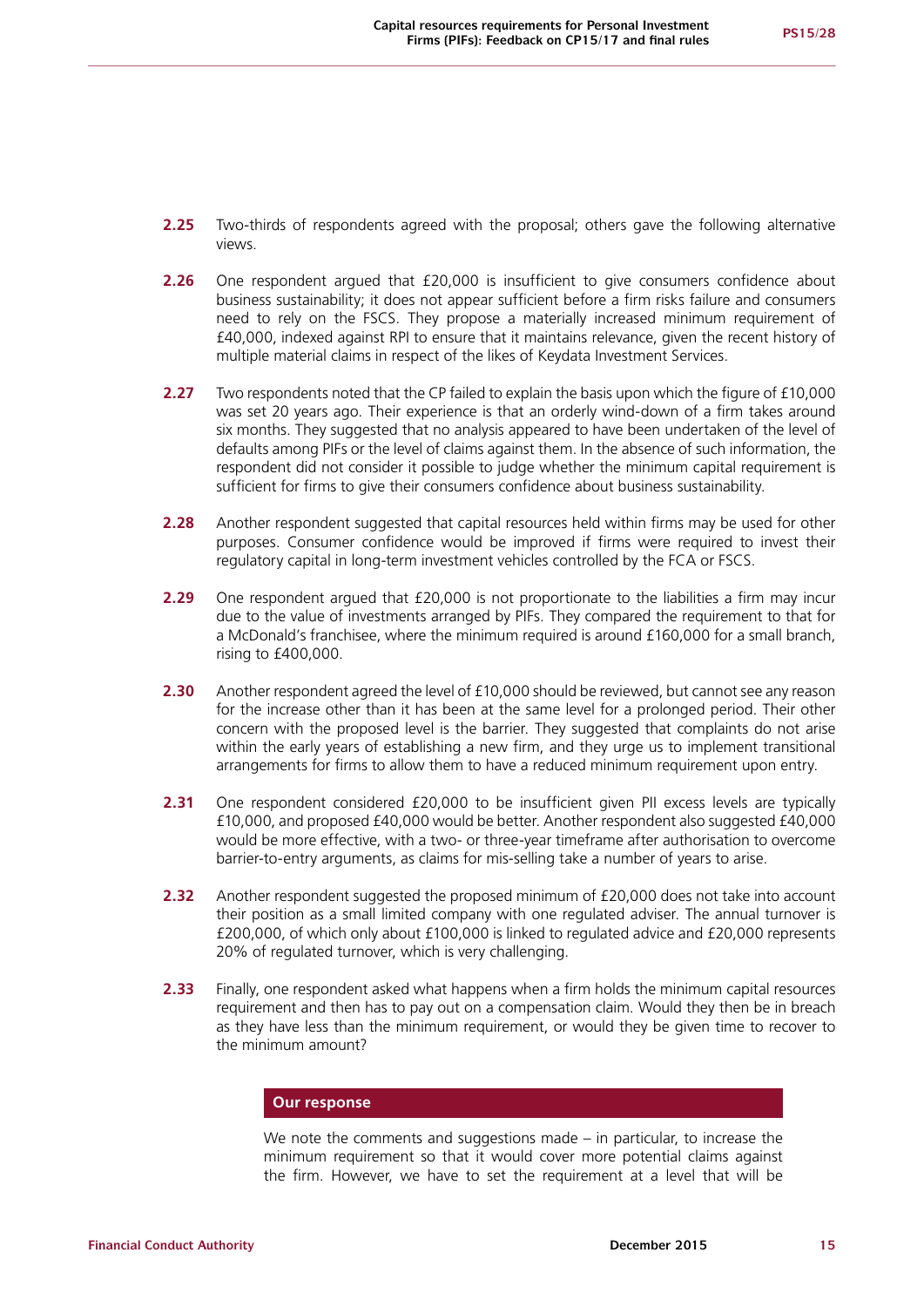proportionate for the population of 5,000 firms and will not be an unreasonable barrier to entry for new firms.

We will therefore take forward the approach that we proposed in the CP and set the minimum requirement at £20,000.

If a firm pays out a claim that results in it having less than the minimum capital resources, then it would be in breach of the rules. The matter should be discussed with the supervisor or the Contact Centre, who would expect that the firm could explain how, and by when, it would be able to restore a compliant capital resources position. In practice, we expect that a firm would usually have some advanced notice of a claim being payable and should therefore have the opportunity to provide adequately in its accounts so that the payment, when made, did not reduce its capital resources below the requirement. It should be noted that our cost benefit analysis in the CP identified that approximately three-quarters of the firms analysed held at least a 40% surplus over their proposed new capital resources requirement.

# **Q4: Is a variable requirement of 5% sufficient to give consumers of larger firms the same level of confidence? If not, what would be a more suitable level, and why?**

- **2.34** One-third of respondents agreed with the proposal; others gave alternative views, which included the following.
- **2.35** Three asked for clarification why a rate of 5% has been selected as it is double the rate for firms in scope of MIPRU, where a similar model has been used for some time. They suggested more work was needed on a wider, more radical rethink of the relationship between firms' capital resources, PII, and claims on the FSCS. They wondered if firms should hold run-off PII or a bond for a period after ceasing to trade. They recommended we enhance the FCA cancellation and authorisation teams as these are the gatekeepers managing the quality of the firms that enter or exit the sector.
- **2.36** Another respondent believed the percentage was too high and suggested a lower percentage would be fairer on larger firms, while being more than adequate in the event of losses or client complaints.
- **2.37** A respondent suggested most consumers would be surprised at the low levels of capital resources required and that the CP does not adequately explain why we believe the proposals are sufficient. They find it impossible to judge what the most suitable level should be. They ask why the capital requirements differ for PIFs and Capital Requirements Directive (CRD)-scope firms.
- **2.38** Another respondent commented that, without any available data to evidence the number of firms that have defaulted, it is difficult to argue whether 5% is suitable. It could be considered unjustifiably high and may jeopardise how firms invest in their business.
- **2.39** One respondent said a calculation on a sliding scale, depending on the size of the firm, would be appropriate. They also put forward the assertion that a firm should not be considered in breach if they use the required capital resources to meet compensation costs if they are replaced within six months.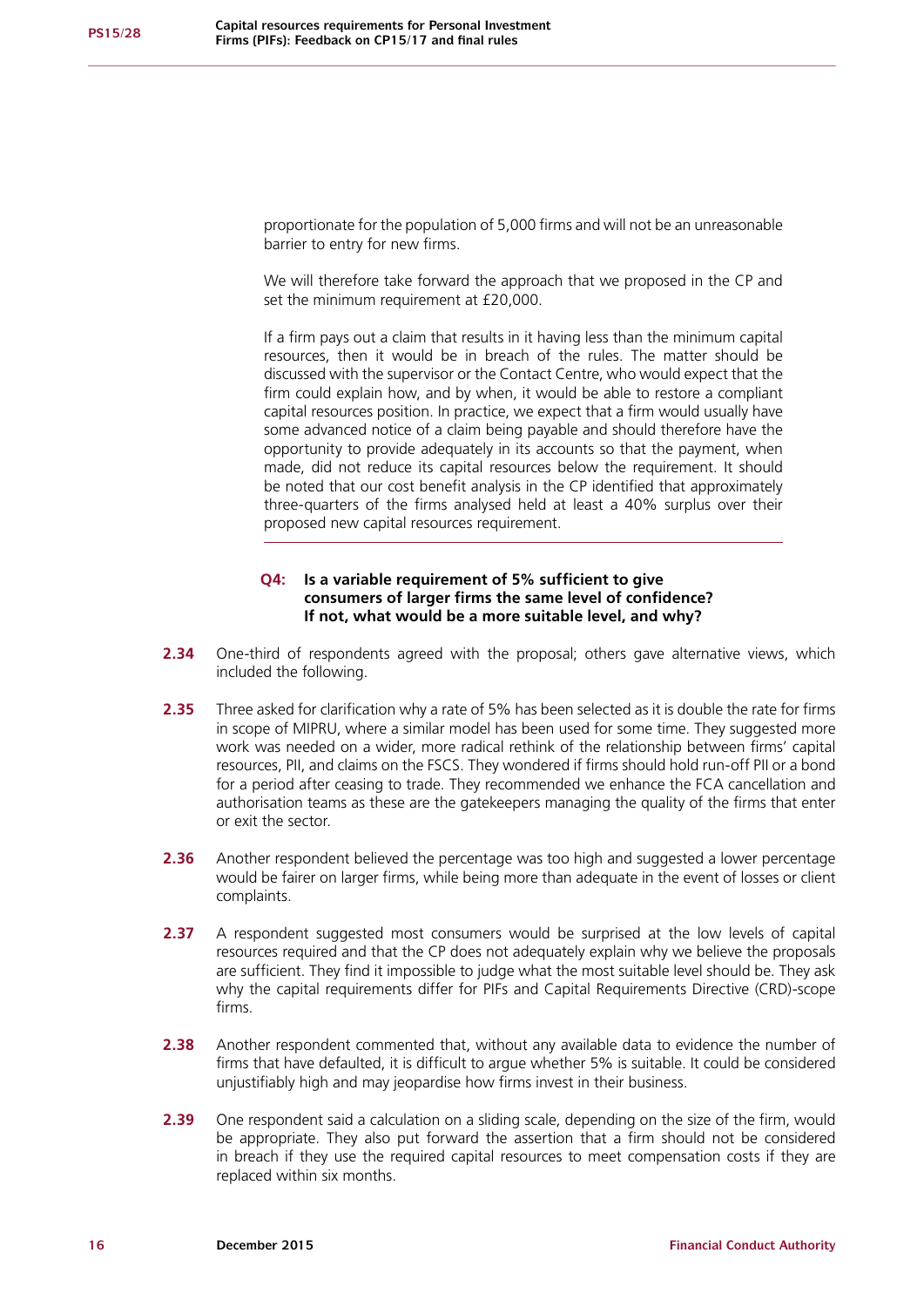- **2.40** One respondent suggested that a single calibration of the requirement at 5% of income cannot be appropriate, given the differing risks in businesses due to size and nature. Another suggested a tiered approach with a 5% ceiling, although they acknowledged that this would add some complexity to the framework.
- **2.41** Finally, one respondent suggested 5% would be excessive and not reflect the scale of larger businesses with established and tested risk assessment procedures, PII policies, and good track records. A single rate does not distinguish between the relative risks of the products. They suggested using a firm's net revenues with the percentage tiered such that higher-risk income is on a higher rate. They also suggested that firms with a good regulatory track record should have a lower tariff with an overall cap on the requirement.

#### **Our response**

We note the comments and suggestions made – in particular, that there should be a different percentage for different products or levels of income. However, as we stated in the response under Question 2, these alternatives introduce an unnecessary level of complication for a regime that is designed to set a proportionate capital resources requirement for 5,000 intermediaries.

We also note that some respondents suggested a lower percentage than 5%. However, our cost benefit analysis in the CP suggested this to be a proportionate percentage.

We will therefore take forward the approach we proposed in the CP to use a rate of 5%.

One respondent suggested a firm should not be considered in breach if they use the required capital resources to meet compensation costs if replaced within six months. Our view is that such a firm would be in breach of the rules, although it should have adequate time to prepare for such costs and make adequate provision in advance so that the payment does not create a breach. Otherwise, the matter should be discussed with the supervisor or the Contact Centre, who would expect that the firm could explain how, and by when, it would be able to restore a compliant capital resources position. It should also be noted that our cost benefit analysis in the CP identified that approximately three-quarters of the firms analysed held at least a 40% surplus over their proposed new capital resources requirement.

## **Other categories of PIF**

- **2.42** A small number of PIFs outside the prudential category of B3 fall within the scope of Chapter 13 of IPRU (INV). We proposed that such firms will be subject to a minimum capital resources requirement that is the higher of:
	- **•** £15,000 from 30 June 2016, then £20,000 from 30 June 2017, or
	- **•** 10% of the PIF's annual investment business income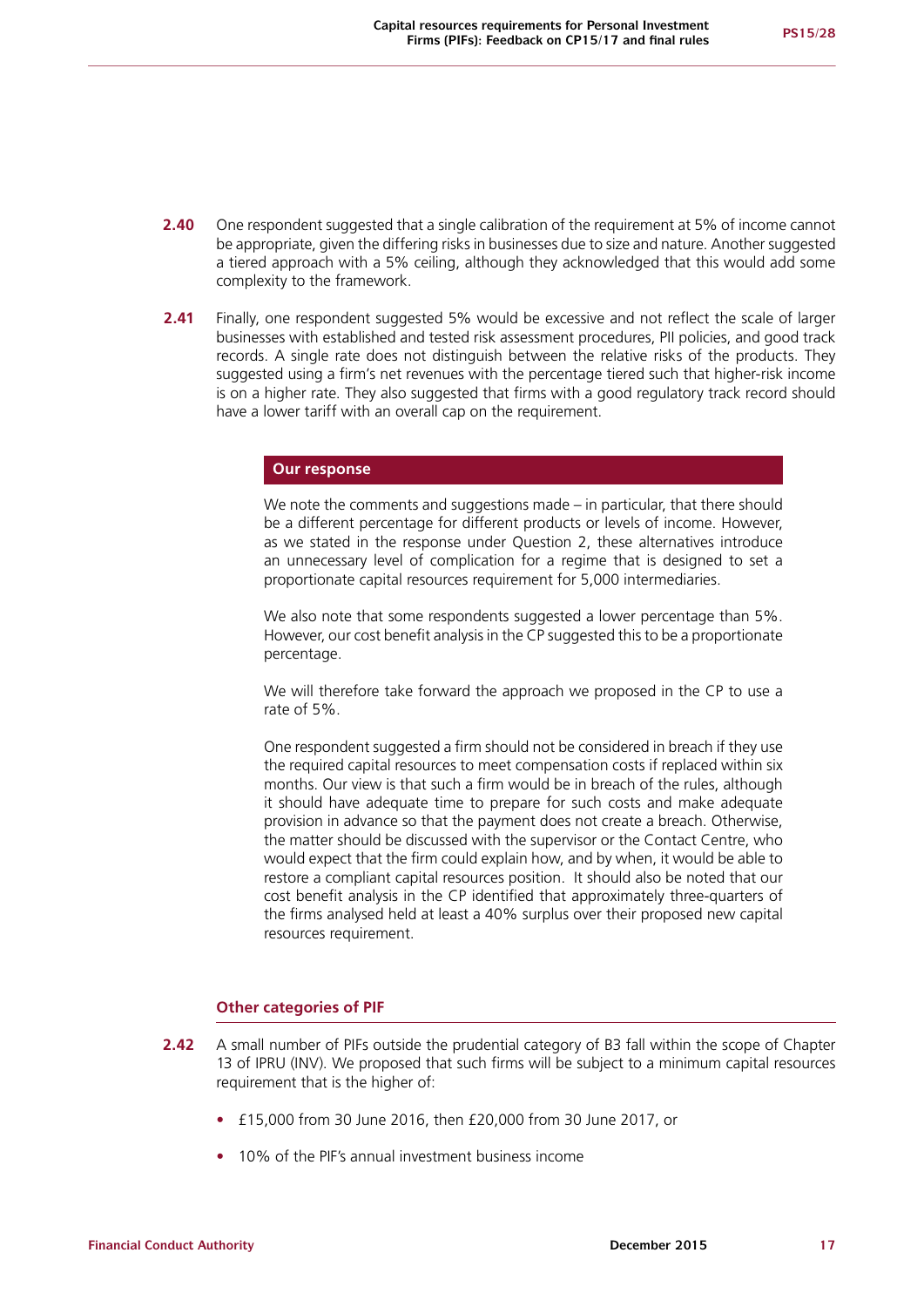- **2.43** In the consultation, we asked:
	- **Q5: Do you have any comments on our proposed approach to setting the capital resources requirement to reflect the additional risk for categories of PIF other than B3 that have permission to deal as principal, hold client money or manage portfolios?**
- **2.44** Two-thirds of respondents agreed with the proposal; others gave alternative levels for the requirement.
- **2.45** One respondent agreed that the extra risk involved should increase the requirement. However, they would like to see a tiered rate to reduce barriers to entry and allow effective competition.
- **2.46** Another respondent suggested firms that handle client money or have discretionary powers represent a higher level of risk as they may have access to client money, and a requirement based on a percentage of custody assets would therefore be appropriate.
- **2.47** Two respondents observed there is no information in the CP explaining the derivation of the figures in the proposals. The CP refers to the firms having additional risks but no assessment appears in the CP. In particular, they queried what work has been done to ascertain whether an income metric accurately reflects the potential exposure to misappropriation claims on client assets and the potential risk associated with a firm defaulting on a principal contract.
- **2.48** Finally, a respondent noted that for the smallest firms there is no increased minimum requirement compared to B3 firms, despite the elevated risk such firms represent in terms of handling client money. They suggested the requirements of all such firms are substantially raised over those B3 firms which are comparable in size.

# **Our response**

We note the comments made – in particular, in respect of the minimum requirement that is not differentiated from that for a category B3. However, we do not think it would be proportionate to double the minimum amount for such firms.

We said in the CP that, to simplify the Handbook and apply consistent treatment to firms posing similar risks, wherever possible we would bring the regimes for the other categories of firm more in line with our approach for B3 firms so that they will be subject to an income-based requirement. These firms can give rise to additional risks and our analysis identified that 10% was an appropriate requirement to reflect this.

We will therefore take forward the approach that we proposed in the CP.

# **PIFs subject to the Markets in Financial Instruments Directive (MiFID)**

**2.49** Some PIFs are not limited in the type of investment they can advise on or arrange, but instead fall within the scope of the MiFID. As a result, they are also subject to minimum capital and PII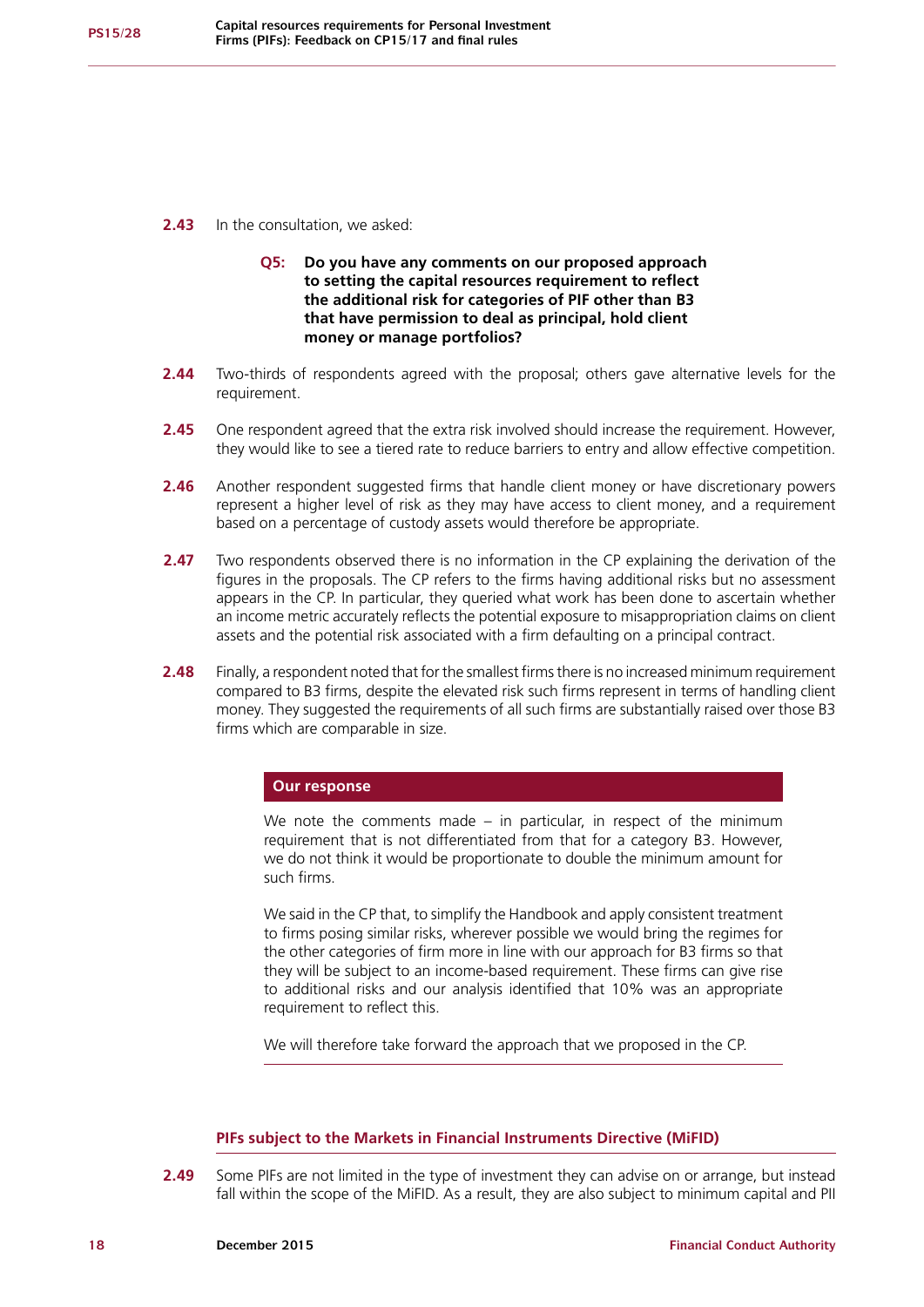requirements prescribed by the CRD. We therefore proposed that the requirement for a PIF that also conducts investment business that falls within the scope of MiFID should be the higher of:

- the CRD requirement for own funds or PII or an equivalent mix
- **•** the higher of (i) 5% of annual investment business income; and (ii) £15,000 from 30 June 2016, then £20,000 from 30 June 2017
- **2.50** In the consultation, we asked:

## **Q6: Do you have any comments on our proposed approach to setting the capital resources requirements for PIFs that are subject to MiFID?**

- **2.51** The vast majority of respondents agreed with the proposal.
- **2.52** Two respondents asked whether there was any likelihood that the income-based approach would be extended to firms within the scope of the Prudential sourcebook for Banks, Building Societies and Investment Firms (BIPRU).

# **Our response**

We will take forward the approach that we proposed in the CP.

We have no plans to introduce an income-based approach for BIPRU firms, whose requirements are driven by our implementation of the requirements under the CRD IV. However, the future of the requirements for BIPRU firms is currently under review as part of the requirement under the CRR on the European Commission to report on what should be an appropriate prudential regime for all MiFID investment firms.

#### **PIFs subject to MIPRU**

- **2.53** Some PIFs are also subject to MIPRU, because they undertake home finance or non-investment insurance intermediation. In that case, the proposed capital resources requirement will be the higher of:
	- **•** £15,000 from 30 June 2016, then £20,000 from 30 June 2017
	- **•** 5% of the PIF's annual investment business income (as defined) plus the minimum capital requirement calculated under MIPRU (but ignoring the minimum amounts that are specified in MIPRU for the particular activity)
- **2.54** In the consultation, we asked:
	- **Q7: Do you have any comments on our proposed approach to setting the capital resources requirements for PIFs that are subject to MIPRU?**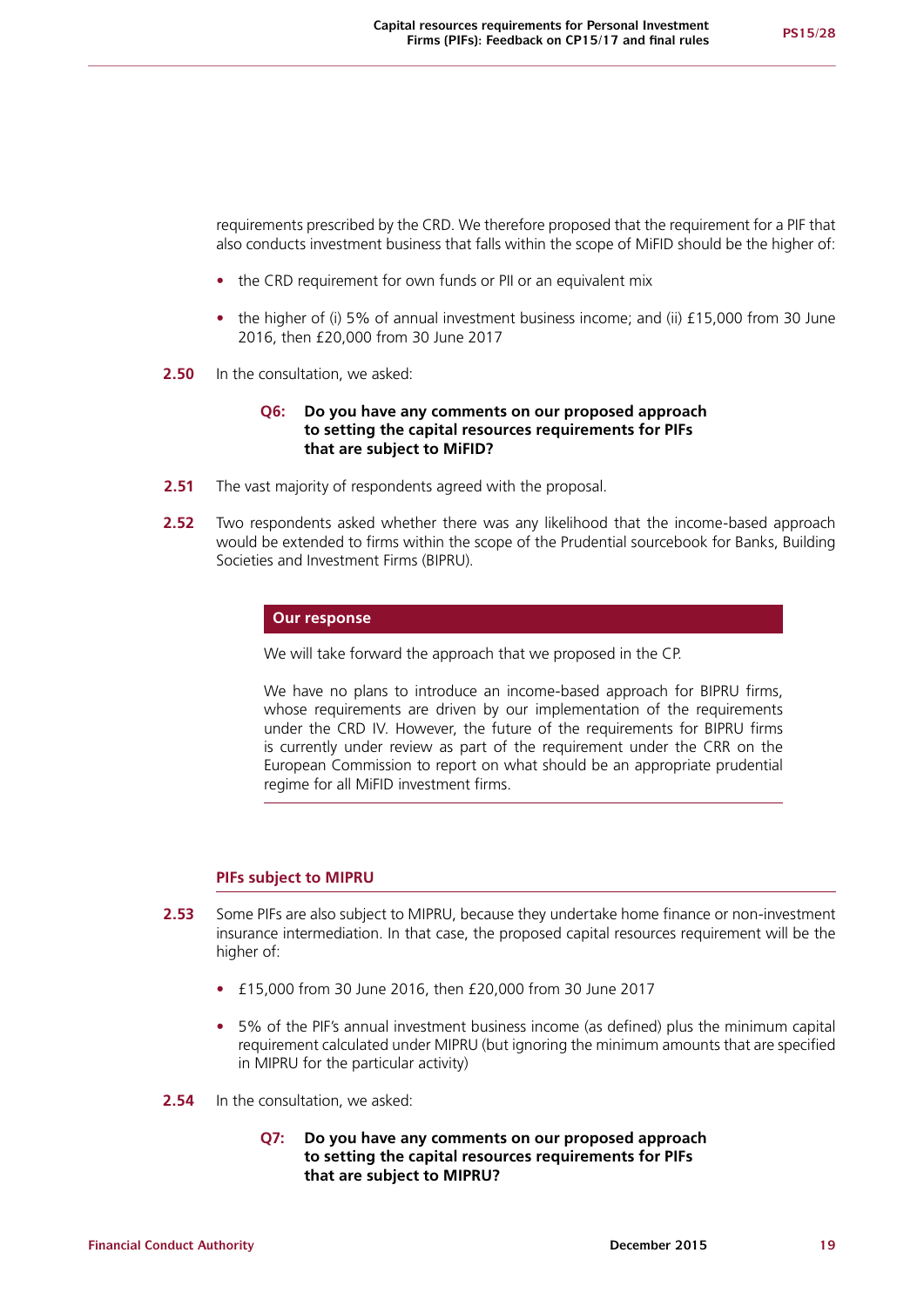- **2.55** Two-thirds of respondents agreed with the proposal; some of those who disagreed suggested alternative levels for the requirement.
- **2.56** Three respondents pointed out that the current MIPRU requirement for such firms is the higher of the amount calculated in MIPRU and the other relevant sourcebook: i.e. IPRU (INV) or BIPRU. Under the proposed changes, firms subject to IPRU (INV) and MIPRU will be subject to the sum of the requirements of the two sourcebooks. For firms subject to BIPRU, the current higher-of approach will be maintained. This appeared to be an inconsistent approach and will impact most PIFs, as they will be involved in insurance mediation.
- **2.57** Another respondent stated he had seen no evidence of increased risk where a firm operates under IPRU (INV) and MIPRU to change from the current higher-of approach to an aggregated amount. They suggested that a cap should apply to the higher of the IPRU (INV) and MIPRU calculations or a tapered level above a minimum amount.
- **2.58** One respondent noted the requirement to make a provision of 2.5% of the value of indemnity commission paid in the previous 12 months increases the requirement for indemnity business to 5%. This seemed to be unrepresentative of the risk that business of this nature represents.

# **Our response**

The current requirement for a firm subject to both MIPRU and IPRU (INV) is the higher of the two, because the latter requirement is set by reference to the whole business of the firm, whether it is £10,000 or an EBR. The proposed IPRU (INV) requirement is sectoral as it is based on the investment income of the firm, which excludes any MIPRU-scope business. Therefore, our view is that it is more appropriate to apply an additive requirement for firms that are subject to both IPRU (INV) and MIPRU. As the requirement for a firm subject to BIPRU and MIPRU has not changed, we will keep the higher-of requirement for it.

We are removing the requirement for a firm to retain a provision of at least 2.5% of its indemnity commission received over the previous 12 months.

We will therefore take forward the approach that we proposed in the CP.

#### **PIFs with a permission to operate a SIPP**

- **2.59** Some PIFs have permission to operate SIPPs. As a new capital regime for a SIPP operator comes into effect on 1 September 2016, to avoid the unnecessary burden of two sets of rule changes in quick succession for PIFs that operate a SIPP, we proposed to continue to apply the current requirements for the period until 31 August 2016.
- **2.60** Thereafter, from 1 September 2016 onwards, we proposed a requirement that is the sum of:
	- the requirement that will be applied under the new capital regime for a SIPP operator (under PS14/12)
	- **•** the relevant requirement for the PIF business based on the proposals in the CP
- **2.61** In the consultation, we asked: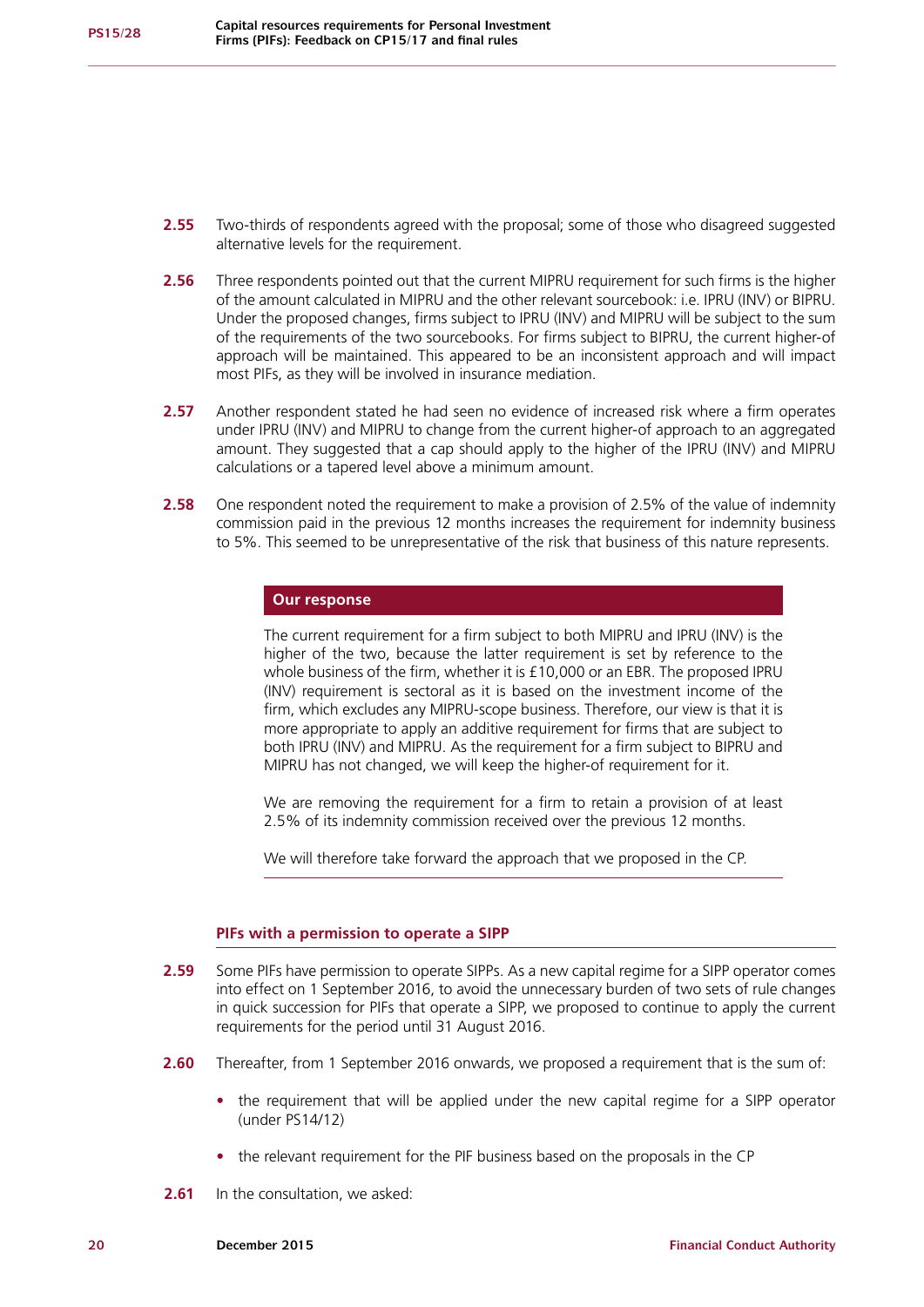# **Q8: Do you have any comments on our proposed approach to setting the capital resources requirements for a PIF that has permission to conduct business as a SIPP operator?**

- **2.62** The vast majority of respondents agreed with the proposal.
- **2.63** One respondent noted that the approach is similar to that for firms undertaking investment business alongside mortgage or insurance mediation: i.e. adding the requirements of the relevant sourcebooks together. They therefore questioned the thinking behind the need to make the requirement a sum of the two individual requirements, rather than use a higher-of approach.

#### **Our response**

From 1 September 2016, the requirements under IPRU (INV) for both PIF operations and SIPP operations will be based on the relevant activity rather than the firm's activities as a whole. The SIPP capital requirement covers operation of the schemes, and the PIF element captures investment advice, including advice on investing in a SIPP where relevant. As such, our view is that the requirement would be more appropriate as the sum of the two sectoral requirements, rather than a higher-of requirement.

We will therefore take forward the approach that we proposed in the CP.

## **Types of capital resources**

- **2.64** We proposed to extend to all PIFs a restriction prohibiting the recognition in the capital resources computation of subordinated loans and preference shares that exceed 400% of a PIF's capital and reserves (excluding preference share capital) less intangible assets.
- **2.65** In the consultation, we asked:

# **Q9: Do you have any comments on our proposal to extend to all PIFs the restriction on the inclusion in the capital resources calculation of subordinated loans and preference shares redeemable within two years?**

- **2.66** Two-thirds of respondents agreed with the proposal.
- **2.67** Of those disagreeing, four suggested there is a potential risk that this restriction may have an impact on smaller new firms wishing to enter the market. They suggested a large percentage of such firms has relied on subordinated loans in the early years while the business is becoming established, and the proposed restrictions could be a barrier to new start-ups in future.
- **2.68** Another respondent stated the majority of smaller PIFs used a subordinated loan from the principal of the firm, predominantly on the advice of their accountant. Placing any restriction on the subordinated loan will limit the methods of initial capital injection, which could result in the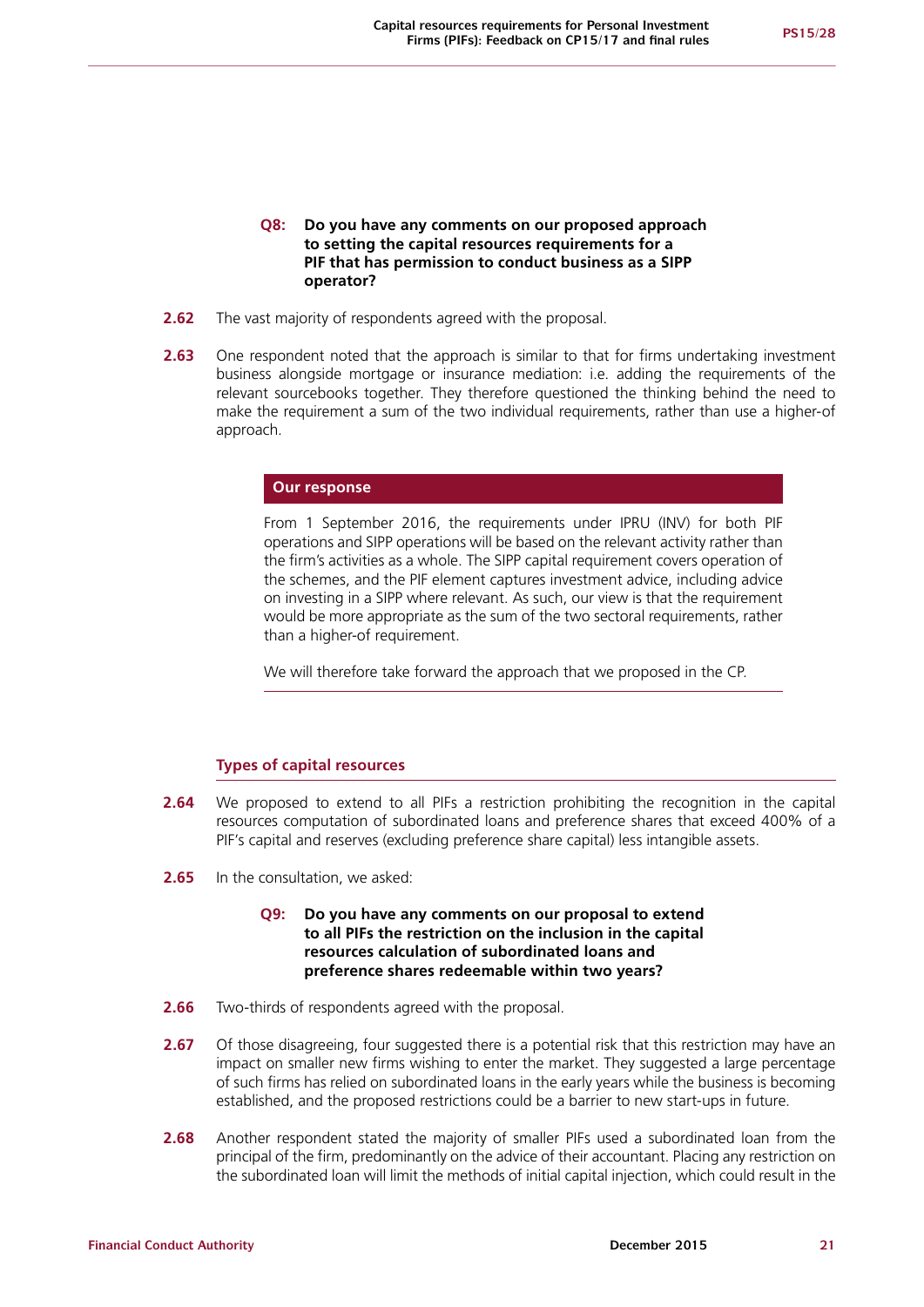principal acting against the advice of their professional accountant and attracting tax charges on withdrawal. This will be seen as a further regulatory cost.

- **2.69** Finally, another respondent did not deem the proposal to have met the objective of ensuring the capital is permanent, suggesting that a 400% limit seemed arbitrary and high. The respondent proposed that, if restrictions are to be made, preference shares redeemable within two years be excluded from the calculation and no maximum be applied to subordinated loans, which contain sufficient safeguards to enable such capital to be considered permanent for the FCA's purposes.
- **2.70** Two respondents pointed out the apparent inconsistency between firms categorised prudentially as exempt CAD firms that can only use long-term subordinated loans and category B3 firms that can only use short-term loans. They wondered whether the requirements should, in fact, be consistent between the two types of firm.

#### **Our response**

We note the comments made by respondents. Our considered view is that it is appropriate to impose a limit on the amount of subordinated loans and redeemable preference shares that can be included in a firm's capital resources. It is important, even for new start-up firms, for a minimum percentage to be in the form of share capital and reserves<sup>11</sup>, rather than loan capital; and the percentage we proposed is proportionate, so that this amount can absorb losses and still allow the firm to continue trading solvently.

We will therefore take forward the approach we proposed in the CP.

Exempt CAD firms are subject to certain provisions of the CRD $^{12}$ , which prescribe that only a long-term subordinated loan can be included in capital resources, whereas category B3 firms are not subject to any such external European Union (EU) requirement and our policy view is that short-term subordinated loans are sufficient. We note, however, that the rules do not prevent a category B3 firm from holding longer-term subordinated loans if it wishes to; the requirement is that the loan agreement should have a duration of at least two years.

- **2.71** We also proposed to discontinue the provision whereby a PIF can include an unused PASS Loan Agreement Scheme facility<sup>13</sup> in the capital resources computation.
- **2.72** In the consultation, we asked:

# **Q10: Do you have any comments on our proposal to remove the provision that allows a PIF to include a PASS Loan Agreement Scheme facility in the capital resources calculation?**

<sup>11</sup> For a partnership or a sole trader, the equivalent amount would be the balance on the relevant capital account.

<sup>12</sup> Note that this category of firm is called 'Exempt CAD' because such firms were caught by Articles 7 and 8 of the Capital Adequacy Directive (CAD); however, the CAD was repealed as part of the CRD IV legislation and so these firms are instead now caught by Article 31 of the Capital Requirements Directive (CRD).

<sup>13</sup> These facilities were arranged 20 years ago to help PIFs provide for pension transfer advice liabilities following the Pension Transfer Review and we expect that any such facility obtained by a PIF should have long expired.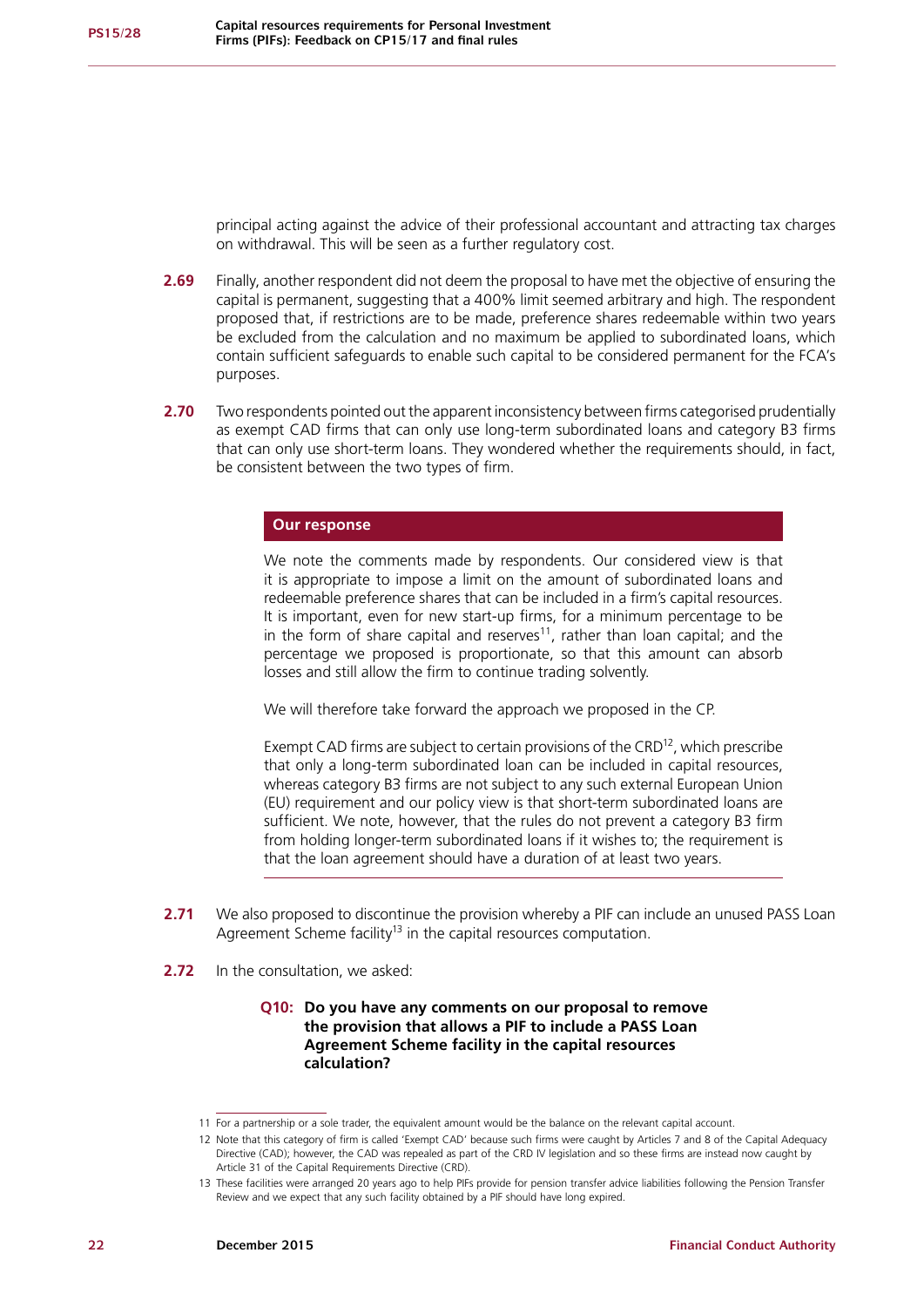**2.73** All respondents agreed with the proposal.

#### **Our response**

We will take forward the approach that we proposed in the CP.

## **Financial reporting**

- **2.74** PIFs in category B must submit the Retail Mediation Activities Return (RMAR). To reflect the changes to the capital resources requirement, we have changed the RMAR, which will require amendments to the relevant parts of SUP 16.12 and the Notes for Completion of the RMAR.
- **2.75** PIFs that are exempt CAD firms must submit Form FSA032. To reflect the changes to the capital resources requirement, we have amended Form FSA032 and the related Guidance Notes.
- **2.76** In the consultation, we asked:

#### **Q11: Do you have any comments on our proposed amendments to the financial returns?**

- **2.77** The vast majority of respondents agreed with the proposed amendments.
- **2.78** One respondent suggested the proposals do not go far enough in terms of streamlining and improving the Section D link with Sections A and B, drawing data from previous returns and other sections where possible. At present, the current amendments are a missed opportunity to make RMAR less time-consuming and costly for advisers.
- **2.79** Another respondent made the following comments on Forms D1 and FSA032:
	- **•** D1: Question 11 category of personal investment firm: could this be a drop-down menu making it easier and consistent for firms to select?
	- **•** D1: Question 12 capital resources requirement: it would be preferable if the same approach was taken to this section as for the MIPRU section, Questions 2–5, i.e. record the base requirement and the income requirement, and show a clearer approach to the higherof calculation.
	- **•** D1: Question 46 short-term subordinated loans: this implies (by referring only to shortterm subordinated loan) that category B PIFs cannot use long-term subordinated loans; and, under Q 28 for MIPRU firms, the reference is to 'eligible subordinated loans'. Can a consistent approach be used across all references to make it easier for firms?
	- **•** FSA032: Question 15 long-term subordinated loans: this implies (by referring only to a long-term subordinated loan) that exempt CAD firms are not able to use short-term loans.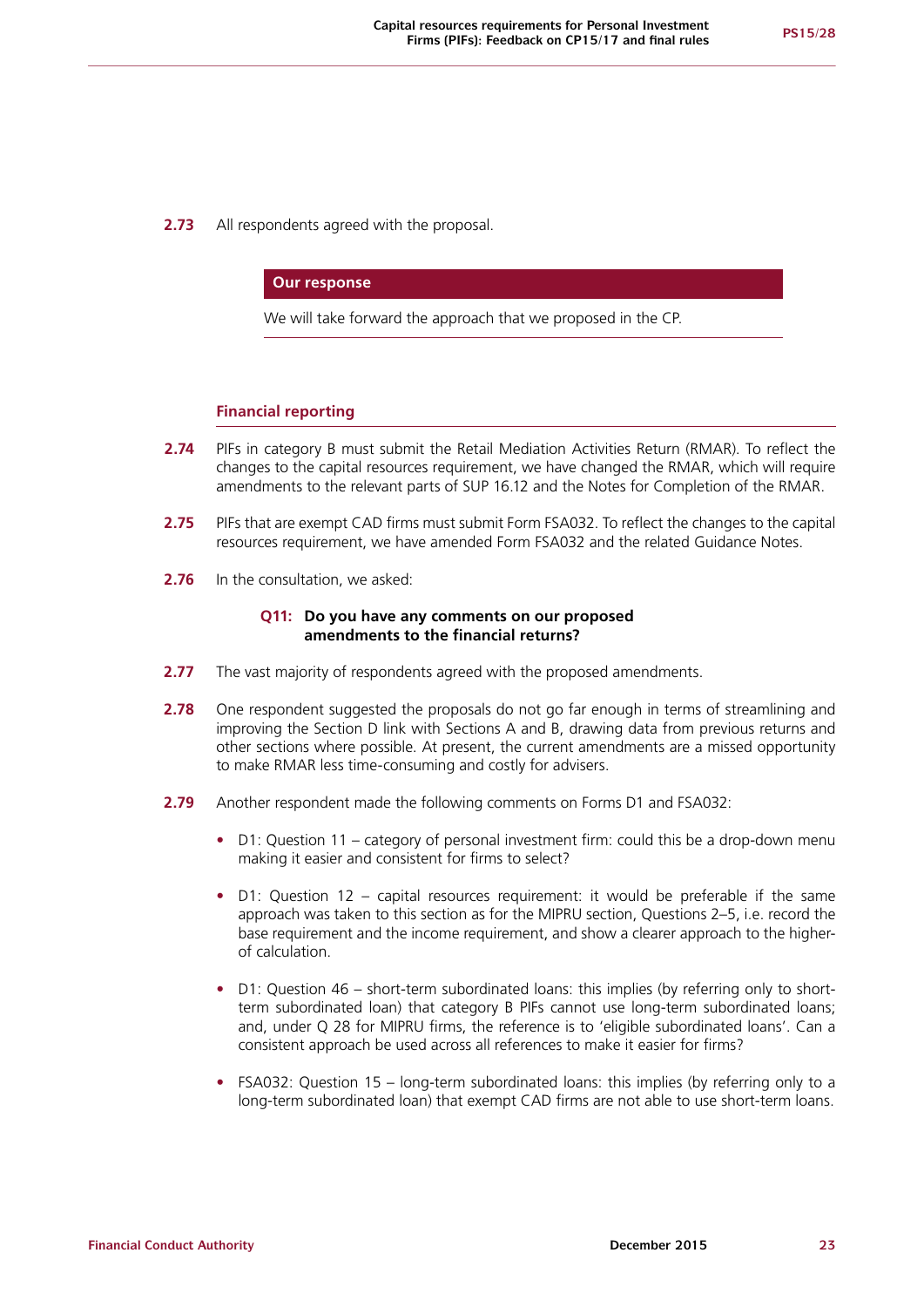## **Our response**

We note the comments in respect of a fuller review of the RMAR, but this is beyond the scope of this consultation.

We will be able to include a drop-down menu in Gabriel to support Question 11 prior to the rules coming into effect.

As the computation that supports the requirement in Question 12 is more complicated than for the MIPRU requirement, we will not amend Form D1. However, we have changed the supporting Guidance Note that refers to the relevant rules.

As explained in our response to Question 9, the requirements in respect of subordinated loans for exempt CAD and category B3 firms are different because EU requirements apply to the former, but we chose not to propose imposing the stricter EU requirements to the latter.

We will take forward the approach that we proposed in the CP.

#### **Other comments**

- **2.80** We also received a number of comments that were not in response to a particular question. Most of these general points were about the approach that we have taken and how the proposals compare to those in other sectors. Some respondents also suggested that any review of the capital resources requirement should be undertaken in conjunction with consideration of the PII requirements, the FSCS rules, and the long-stop review.
- **2.81** One respondent suggested that the impact of the proposal on its capital resources requirement would be extreme due to its very large size. The key message though is that the simple 'onesize-fits-all' approach is insufficient for larger institutions because it does not reflect the actual risk profile. They also suggest the approach is inadequate for smaller firms if the purpose is to help manage the failure of the firm. They believe that better analysis and understanding of the risks and experience of a firm is required to design an appropriate capital resources regime and they request an alternative option, allowing for the underlying risk of a business (similar to the Individual Capital Adequacy Assessment Process (ICAAP) for a BIPRU firm), should be included in the rules.
- **2.82** Two respondents raised the following specific points on the draft Handbook text:
	- **a.** IPRU (INV) is only available as a PDF. Is it possible for this to be accessed and viewed in a similar way to the other prudential sourcebooks?
	- **b.** Section 13.1A: Capital Resources and Professional Indemnity Insurance Requirement for an Exempt CAD Firm: The format of IPRU (INV) Chapter 13 has often caused confusion to firms trying to understand the various requirements. Could the content relating to exempt CAD firms under 13.1A be incorporate into Chapter 13.13, which deals with capital resources requirements for both exempt CAD firms and other PIFs?
	- **c.** 13.13.4: The worked example to show how a firm should include income under MIPRU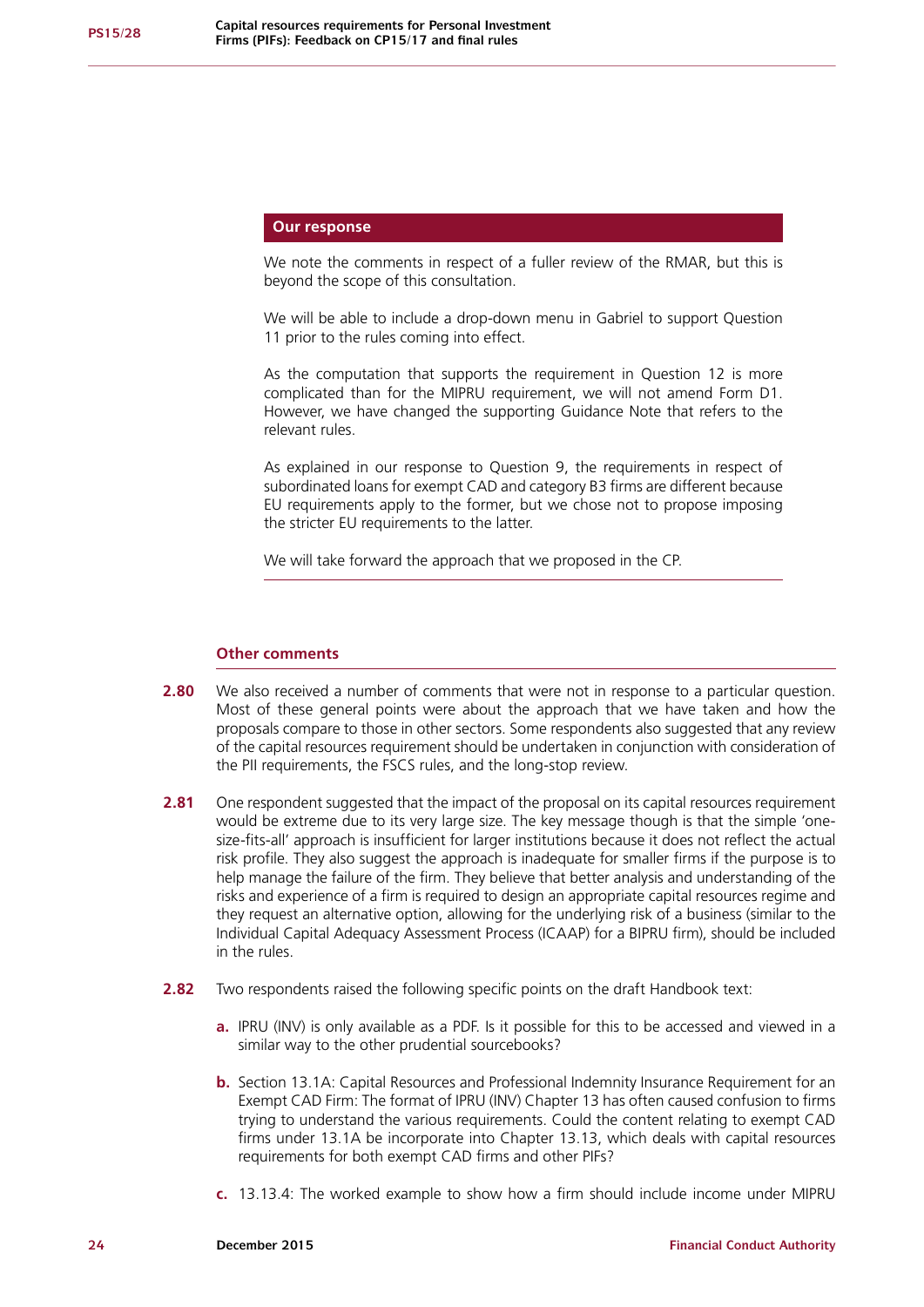activities refers to home finance mediation activities only. The majority of PIFs will be within the scope of MIPRU, but in relation to insurance mediation. Could the worked example therefore include a reference to insurance mediation income?

**d.** Annex A: Limited Liability Partnerships: Eligible Members' Capital: There is a reference to Tier 1 capital in Annex A, rules 1.4, 1.5 and 2.5. Tier 1 capital is not a term that applies to PIFs. Could this term be clarified for PIFs or an appropriate alternative used?

#### **Our response**

We are taking the proposed changes forward independent of work on other related areas, such as the FSCS rules, because we believe that the new rules will create a more stable, and more equitable, capital regime.

We note the comments in respect of the application of an ICAAP approach. We do not think that it would be proportionate to introduce such a regime into the rules, but if any firm feels that the new rules are unduly burdensome then they would be able to apply for a rule modification to allow such an approach and we would consider it under the terms of the statutory conditions in Section 138A of the FSMA.

We respond to the Handbook text points as follows:

- **a.** This is a matter that is beyond the scope of this consultation.
- **b.** The requirements for an exempt CAD firm as set out in Section 13.1A are self-contained. They have not been changed significantly by this consultation, so it was not proportionate to amend the ordering and presentation of the requirements at this stage.
- **c.** The example refers to a firm that undertakes home finance mediation. However, it could equally apply to a firm that undertakes insurance mediation; as this is only an example, we have not amended it.
- **d.** We accept the point and, consistent with the approach already adopted in rule 1.4 of Annex A, have amended rule 2.5 so that it refers to 'Tier 1 or equivalent grade capital'.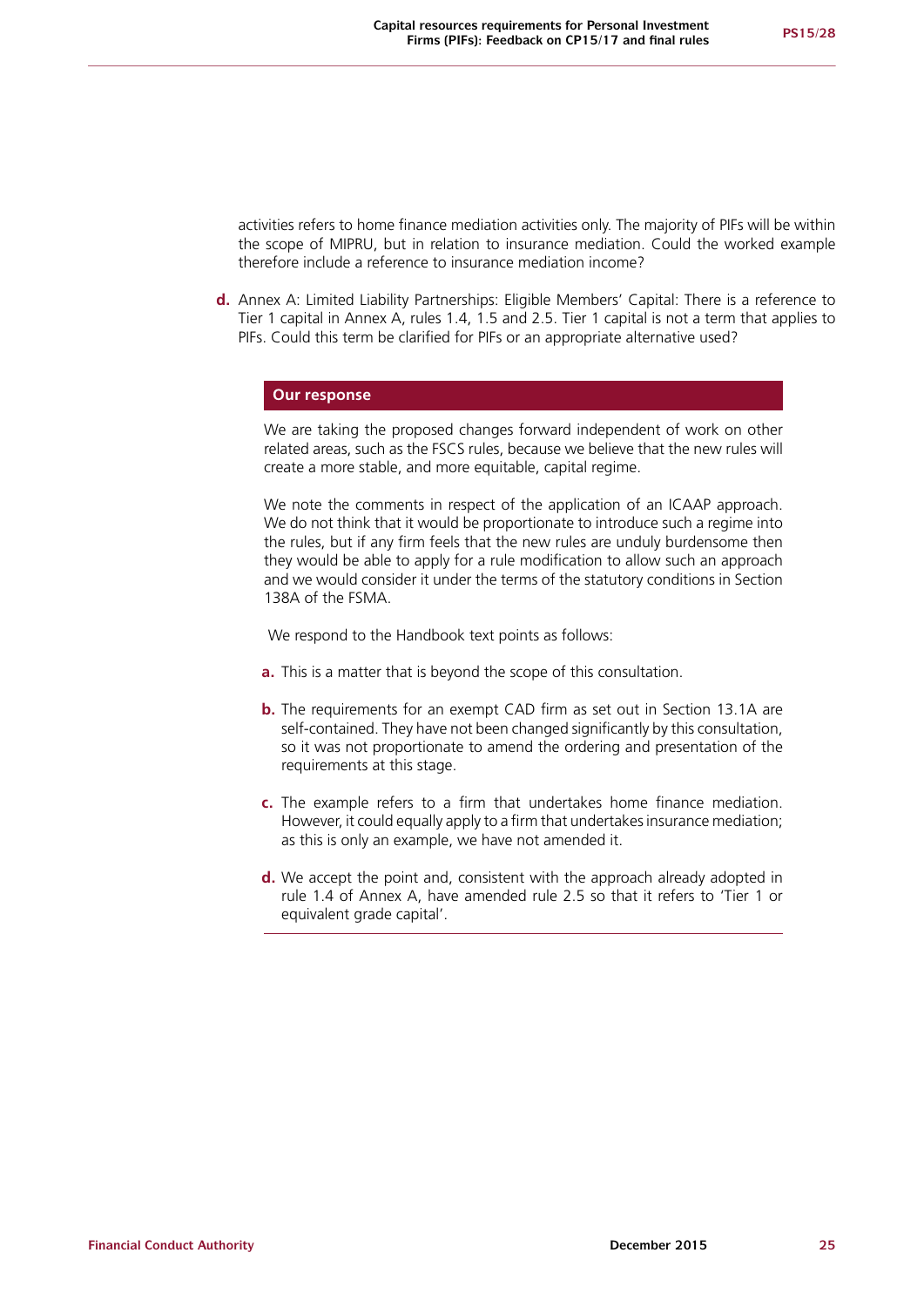# **Annex 1 List of non-confidential respondents**

- **1.** Apex CB Financial Planning Ltd
- **2.** APFA
- **3.** Baigrie Davies & Co
- **4.** Bromwich Financial Planning Limited
- **5.** Brunsdon Financial Services Ltd
- **6.** Compliance and Training Solutions Limited
- **7.** Compliance News Limited
- **8.** Felce Management Company Limited
- **9.** First Financial Advisers Limited
- **10.** Foster Denovo Limited
- **11.** Francis Clark Financial Planning Ltd
- **12.** Independent Financial Strategies Limited
- **13.** ICAEW
- **14.** Oakfield Financial Services Limited
- **15.** Page Russell Limited
- **16.** Phoenix Group
- **17.** Policy Services Ltd
- **18.** Prudential
- **19.** Quro Financial Solutions Ltd
- **20.** St James Place Wealth Management plc
- **21.** Sense Network Limited
- **22.** SimplyBiz Services Limited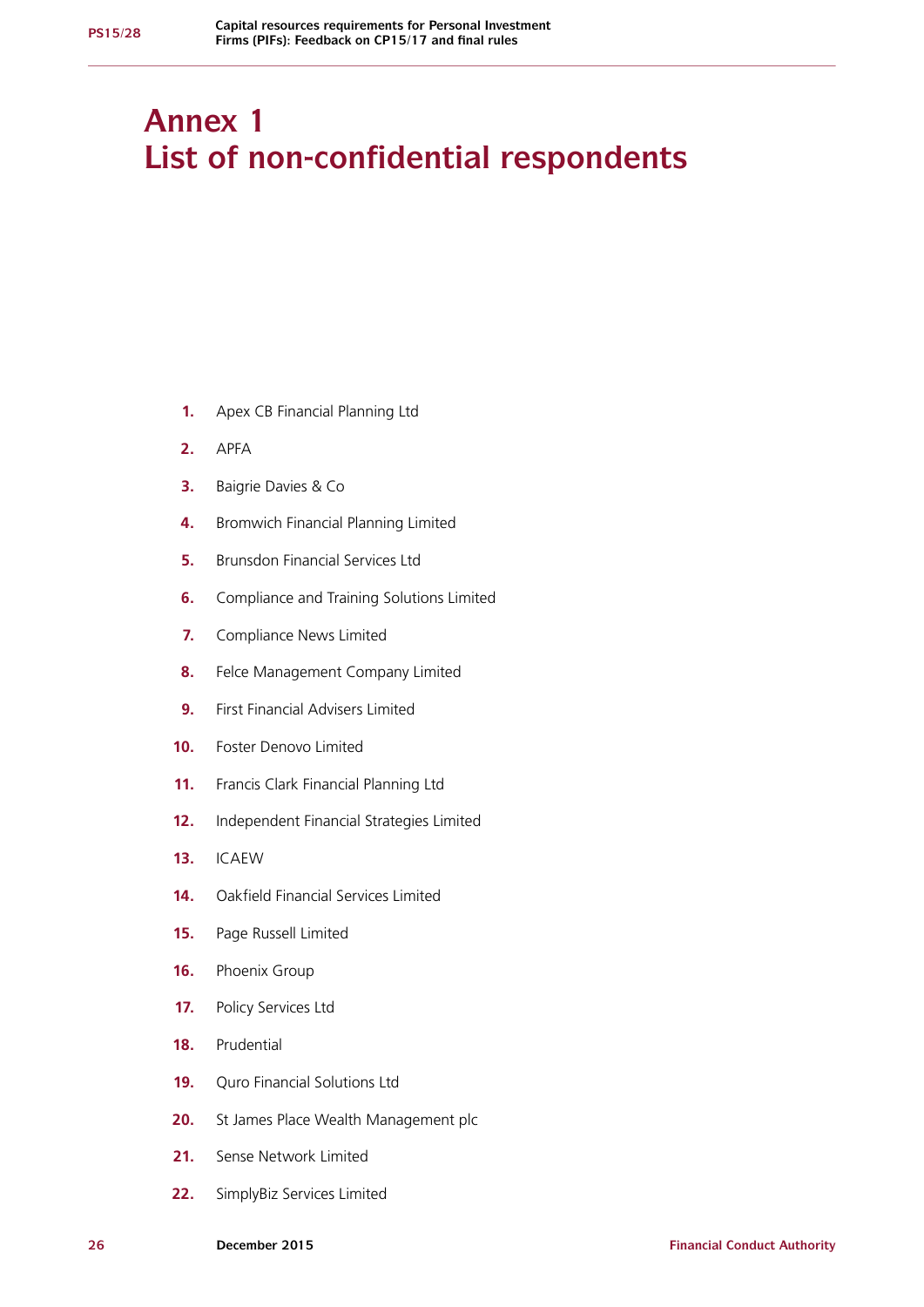- **23.** Strategic Solutions Financial Services
- **24.** Tenet Group Limited
- **25.** threesixty Services LLP
- **26.** Wealth Management Association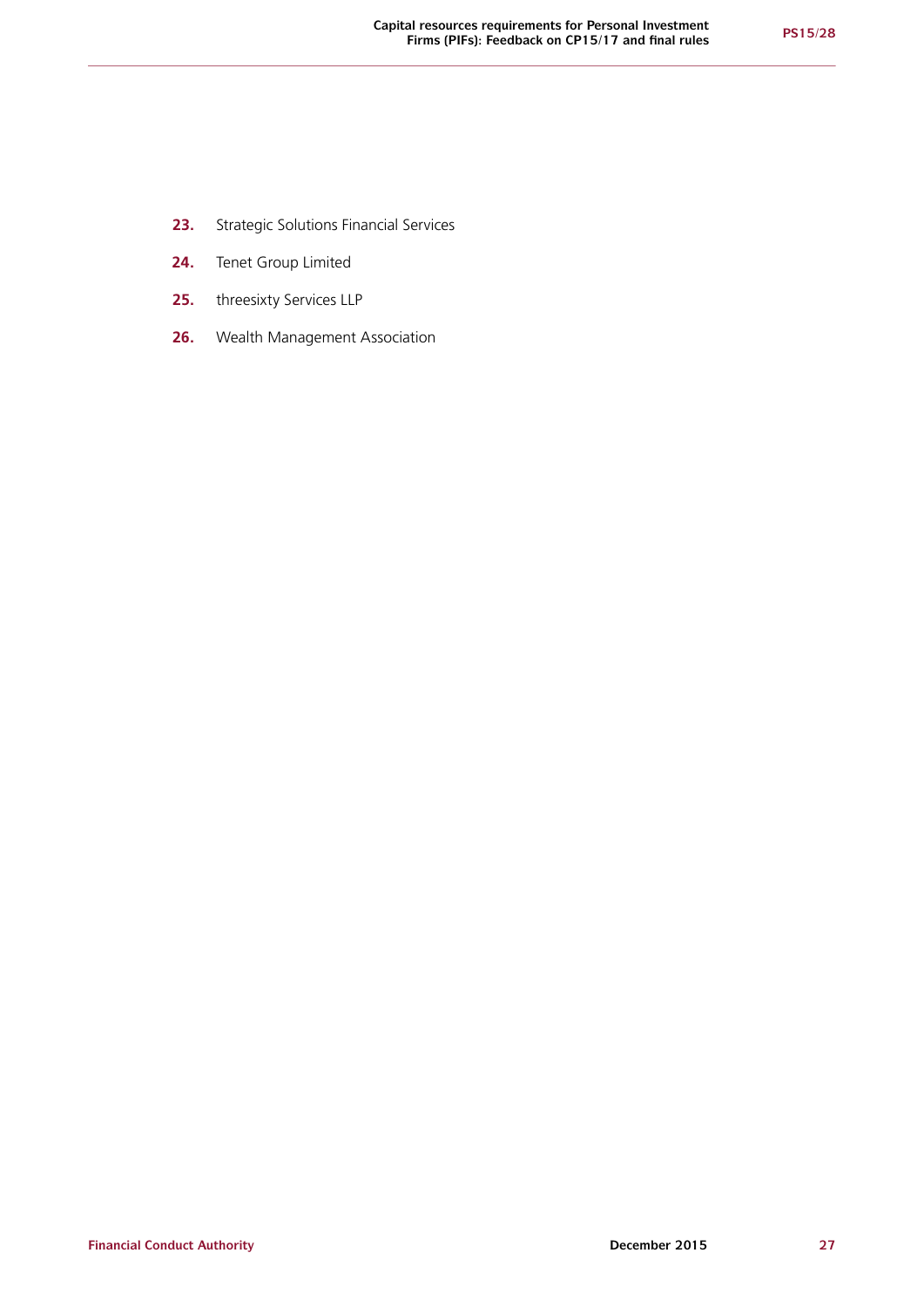# **Appendix1 Made rules (legal instrument)**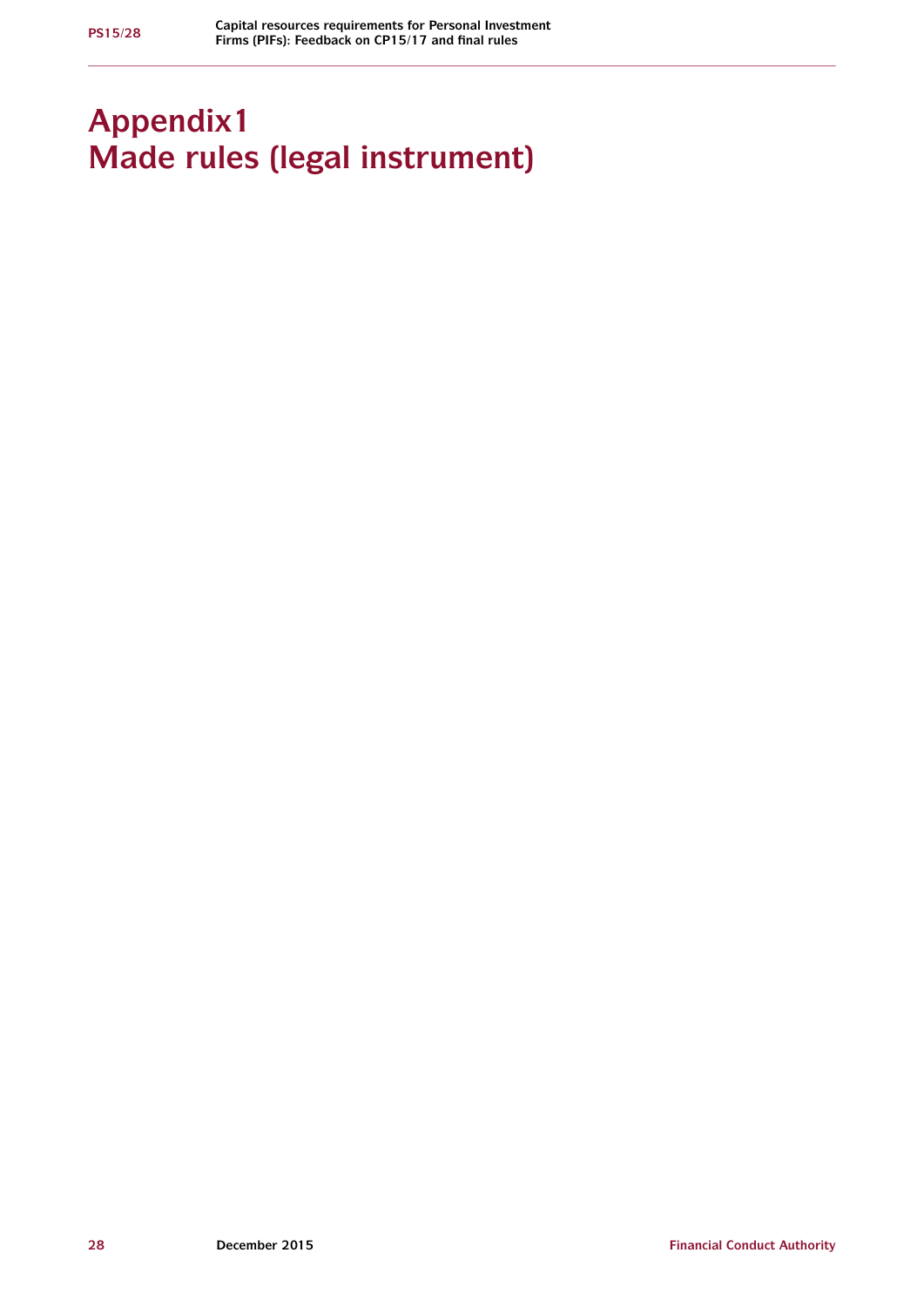# **CAPITAL RESOURCES AND PROFESSIONAL INDEMNITY INSURANCE REQUIREMENTS FOR PERSONAL INVESTMENT FIRMS (NO 2) INSTRUMENT 2015**

# **Powers exercised**

- A. The Financial Conduct Authority makes this instrument in the exercise of:
	- (1) the following powers and related provisions in the Financial Services and Markets Act 2000 ("the Act"):
		- (a) section 137A (The FCA's general rules);
		- (b) section 137T (General supplementary powers); and
		- (c) section 139A (Power of the FCA to give guidance); and
	- (2) the other rule and guidance making powers listed in Schedule 4 (Powers exercised) to the General Provisions of the FCA's Handbook.
- B. The rule-making powers referred to above are specified for the purpose of section 138G(2) (Rule-making instruments) of the Act.

# **Commencement**

- C. (1) Subject to (2) and to paragraph D.(8), this instrument comes into force on 30 June 2016.
	- (2) Part 2 of Annexes A, C and D to this instrument come into force on 1 September 2016.

# **Revocation**

- D. (1) Part 2 of Annex B (IPRU(INV)) to the Capital Resources and Professional Indemnity Insurance Requirements for Personal Investment Firms Instrument 2009 (FSA 2009/62) is revoked.
	- (2) Annex E (IPRU(INV)) to the Handbook Administration (No 16) Instrument 2009 (FSA 2009/69) is revoked.
	- (3) Part 2 of Annex D (IPRU(INV)) to the Handbook Administration (No 18) Instrument 2010 (FSA 2010/19) is revoked.
	- (4) The Supervision Manual (Retail Mediation Activities Return) (Amendment No 3) Instrument 2010 (FSA 2010/70) is revoked.
	- (5) The Capital Resources Requirements for Personal Investment Firms (Amendment) Instrument 2013 (FSA 2011/44) is revoked.
	- (6) The Capital Resources Requirements for Personal Investment Firms (Amendment No 2) Instrument 2013 (FCA 2013/67) is revoked.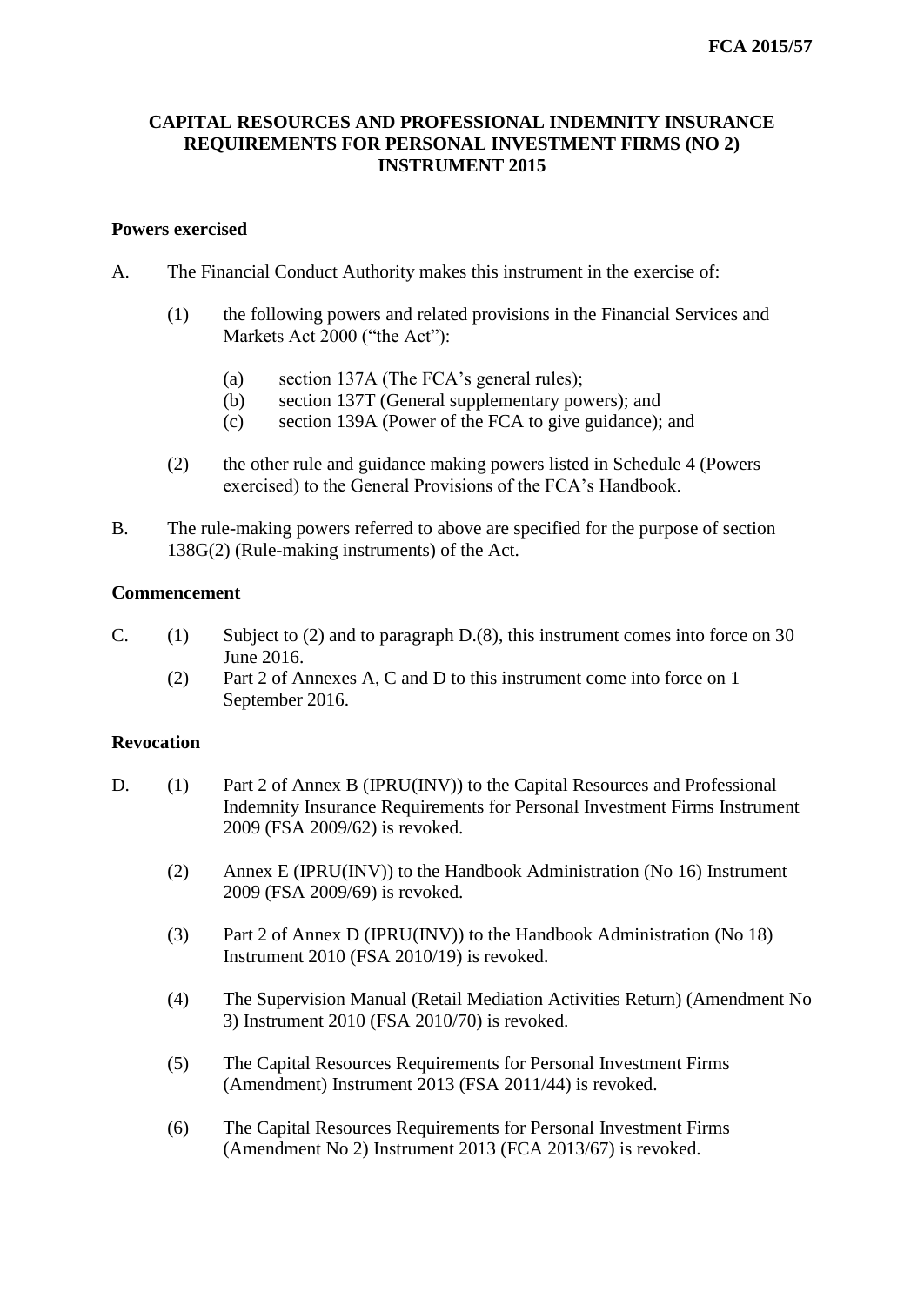- (7) Amendments to Chapter 13 (Financial Resource Requirements for Personal Investment Firms) in Annex A (IPRU(INV) to the Personal Pension Scheme Operators (Capital Requirements) Instrument 2014 (FCA 2014/46) are revoked. The other amendments in the instrument are not affected.
- (8) The instruments and sections of instruments in (1) to (7) are revoked with effect from the date this instrument is made.

# **Amendments to the Handbook**

E. The modules of the FCA's Handbook of rules and guidance listed in column (1) below are amended in accordance with the Annexes in this instrument listed in column (2) below.

| <b>Glossary of definitions</b>                                 | Annex A   |
|----------------------------------------------------------------|-----------|
| Prudential sourcebook for Mortgage and Home Finance Firms, and | Annex B   |
| Insurance Intermediaries (MIPRU)                               |           |
| Interim Prudential sourcebook for Investment Businesses        | Annex $C$ |
| (IPRU(INV))                                                    |           |
| Supervision manual (SUP)                                       | Annex D   |

# **Notes**

F. In the Annexes to this instrument, the "notes" (indicated by "**Note:**") are included for the convenience of readers but do not form part of the legislative text.

# **Citation**

G. This instrument may be cited as the Capital Resources and Professional Indemnity Insurance Requirements for Personal Investment Firms (No 2) Instrument 2015.

By order of the Board 3 December 2015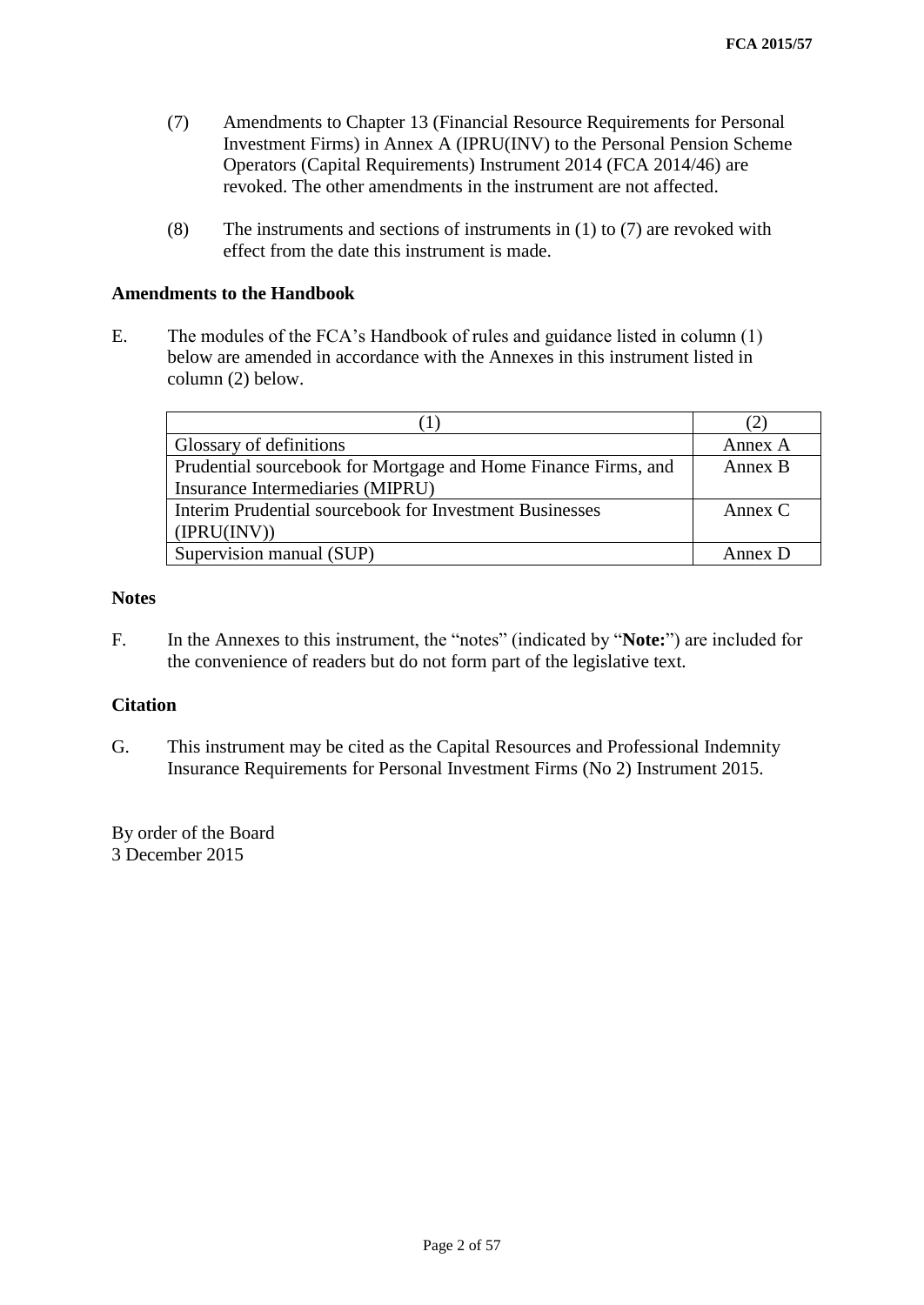# **Annex A**

# **Amendments to the Glossary of definitions**

In this Annex, underlining indicates new text and striking through indicates deleted text, unless otherwise stated.

# **Part 1: Comes into force on 30 June 2016**

Insert the following new definitions and amendments in the appropriate alphabetical position. The text is not underlined.

| net current assets                    | in relation to a <i>firm</i> at a particular date, the total: |                                                                                                                                                                                         |
|---------------------------------------|---------------------------------------------------------------|-----------------------------------------------------------------------------------------------------------------------------------------------------------------------------------------|
|                                       | (a)                                                           | of all assets which are not intended for use on a continuing<br>basis in the <i>firm</i> 's business (i.e. current assets);                                                             |
|                                       | (b)                                                           | less all the liabilities payable by the <i>firm</i> within 12 months of<br>that date.                                                                                                   |
| fully secured by:<br>properly secured |                                                               |                                                                                                                                                                                         |
|                                       | (a)                                                           | a first legal mortgage in favour of the <i>firm</i> on land and<br>buildings; or                                                                                                        |
|                                       | (b)                                                           | on a <i>readily realisable investment</i> where the <i>firm</i> has in its<br>possession or under its control a document of title or a<br>document evidencing title to that investment. |

Amend the following definitions as shown:

| annual income                          | (1)  | (in <i>MIPRU</i> ) the income referred to in <i>MIPRU</i> 4.3.                                                                                                                                                                                                                                                                                                                                                                          |
|----------------------------------------|------|-----------------------------------------------------------------------------------------------------------------------------------------------------------------------------------------------------------------------------------------------------------------------------------------------------------------------------------------------------------------------------------------------------------------------------------------|
|                                        | (2)  | (in <i>IPRU(INV)</i> 13) the income referred to in <i>IPRU(INV)</i> 13.14<br>(Calculation of annual income).                                                                                                                                                                                                                                                                                                                            |
| <i>material current</i><br>year losses |      | (in $IPRU(INV)$ 13) losses of an amount equal to 10 per cent or more of<br>the amount by which the own funds or the capital resources under<br>IPRU(INV) 13.15 of an <i>undertaking</i> exceed the <i>own funds</i> or the capital<br>resources under <i>IPRU(INV)</i> 13.15 needed to meet financial resources<br>test 1 the minimum capital resources requirement – depending on the<br>type of firm $-$ as prescribed in chapter 13. |
| own funds                              |      |                                                                                                                                                                                                                                                                                                                                                                                                                                         |
|                                        | (3A) | (in $IPRU(INV)$ 13) the own funds of a <i>firm</i> calculated in<br>accordance with:                                                                                                                                                                                                                                                                                                                                                    |
|                                        |      | <i>IPRU(INV)</i> 13.1A.14R (Own funds) for a <i>personal</i><br>(a)                                                                                                                                                                                                                                                                                                                                                                     |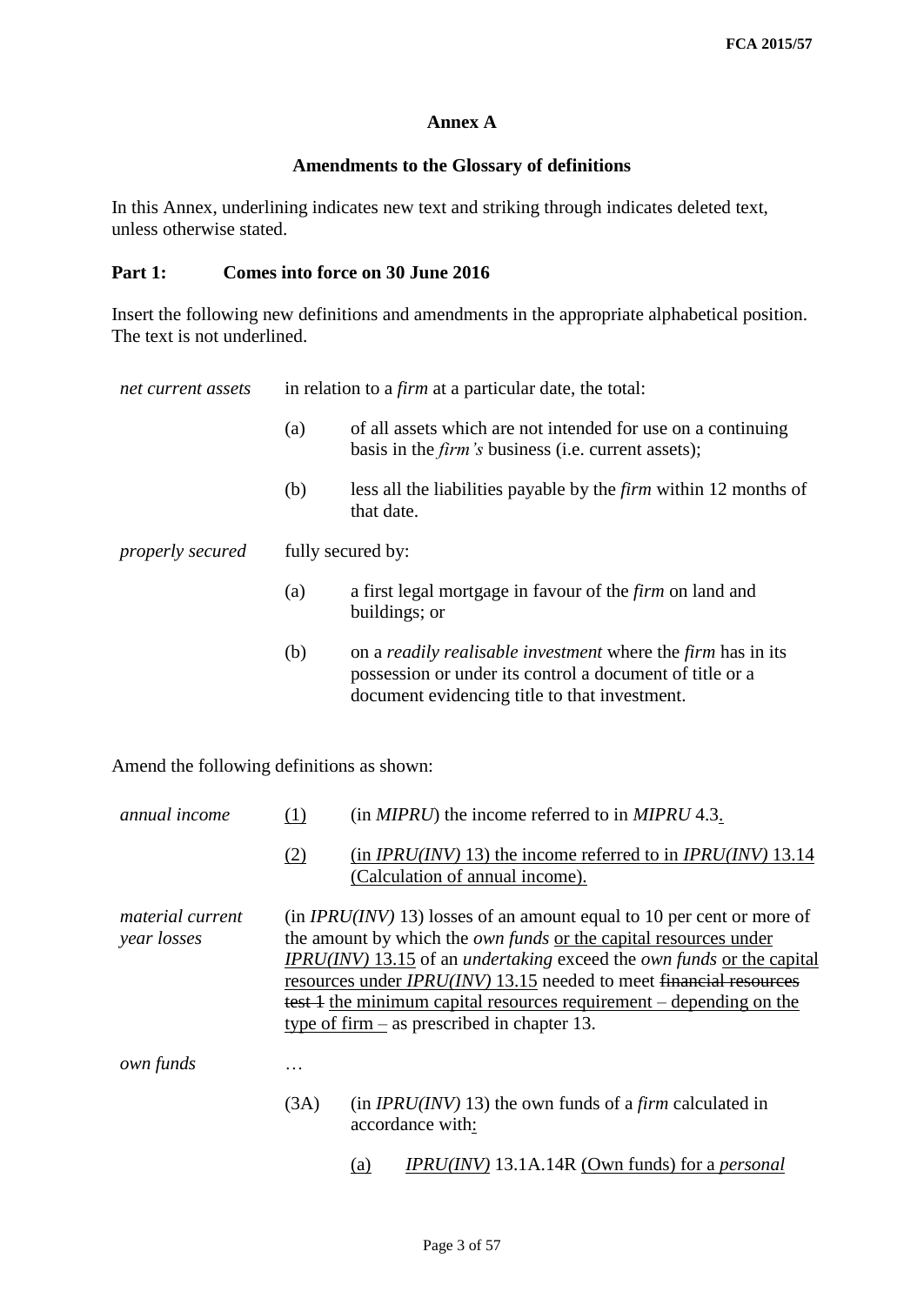# *investment firm* that is an *exempt CAD firm*; or

| (b) | IPRU(INV) 13.10.2R to IPRU(INV) 13.10.2AR                              |
|-----|------------------------------------------------------------------------|
|     | (Calculation of own funds) for a <i>personal investment</i>            |
|     | <i>firm</i> that is a <i>category B firm</i> whose permission includes |
|     | establishing, operating or winding up a personal                       |
|     | pension scheme.                                                        |

Delete the following definition.

*opted-in exempt CAD firm* an *exempt CAD firm* which complies with the requirements in regulation 4C (or any successor provision) of the Financial Services and Markets Act 2000 (Markets in Financial Instruments) Regulations 2007 (SI 2007/126). [deleted]

# **Part 2: Comes into force on 1 September 2016**

Amend the following definition as shown:

*own funds* …

- (3A) (in *IPRU(INV)* 13) the own funds of a *firm* calculated in accordance with:
	- (a) *IPRU(INV)* 13.1A.14R (Own funds) for a *personal investment firm* that is an *exempt CAD firm*; or
	- (b) *IPRU(INV)* 13.10.2R to *IPRU(INV)* 13.10.2AR (Calculation of own funds) for a *personal investment firm* that is a *category B firm* whose permission includes *establishing, operating or winding up a personal pension scheme.*

Delete the following definitions.

| net current assets                    | in relation to a <i>firm</i> at a particular date, the total:                                                                                                                                          |                                                                                                                            |  |
|---------------------------------------|--------------------------------------------------------------------------------------------------------------------------------------------------------------------------------------------------------|----------------------------------------------------------------------------------------------------------------------------|--|
|                                       | $\left( a\right)$                                                                                                                                                                                      | of all assets which are not intended for use on a continuing<br>basis in the <i>firm's</i> business (i.e. current assets); |  |
|                                       | $\left(\mathbf{b}\right)$                                                                                                                                                                              | less all the liabilities payable by the <i>firm</i> within 12 months of<br>that date. [deleted]                            |  |
| net open foreign<br>currency position | (in IPRU(INV) 13) a firm's net long position or net short position,<br>whichever is the higher, in a currency other than that in which the <i>firm's</i><br>books of account are maintained. [deleted] |                                                                                                                            |  |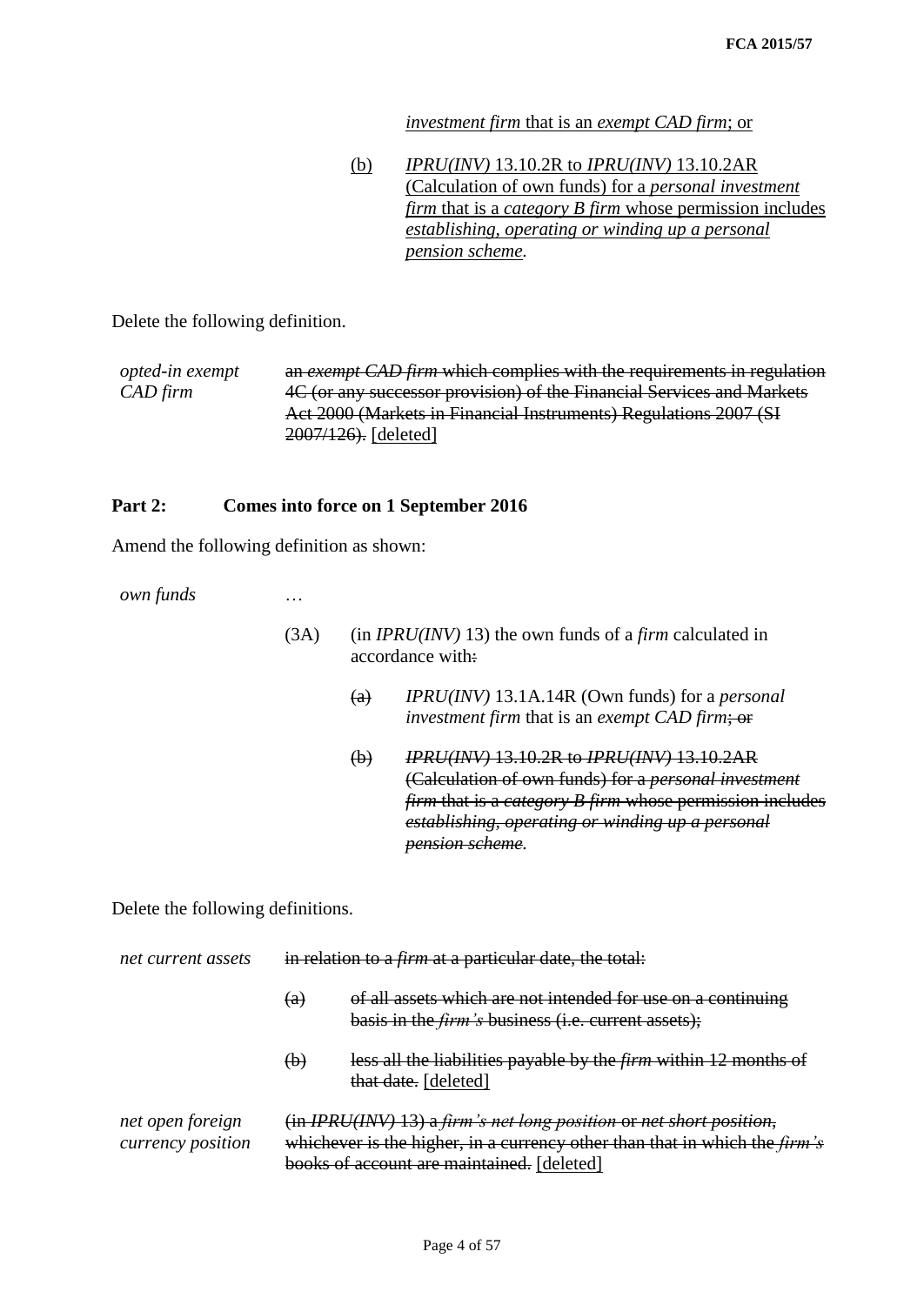*properly secured* **fully secured by:** 

- (a) a first legal mortgage in favour of the *firm* on land and buildings; or
- (b) on a *readily realisable investment* where the *firm* has in its possession or under its control a document of title or a document evidencing title to that investment. [deleted]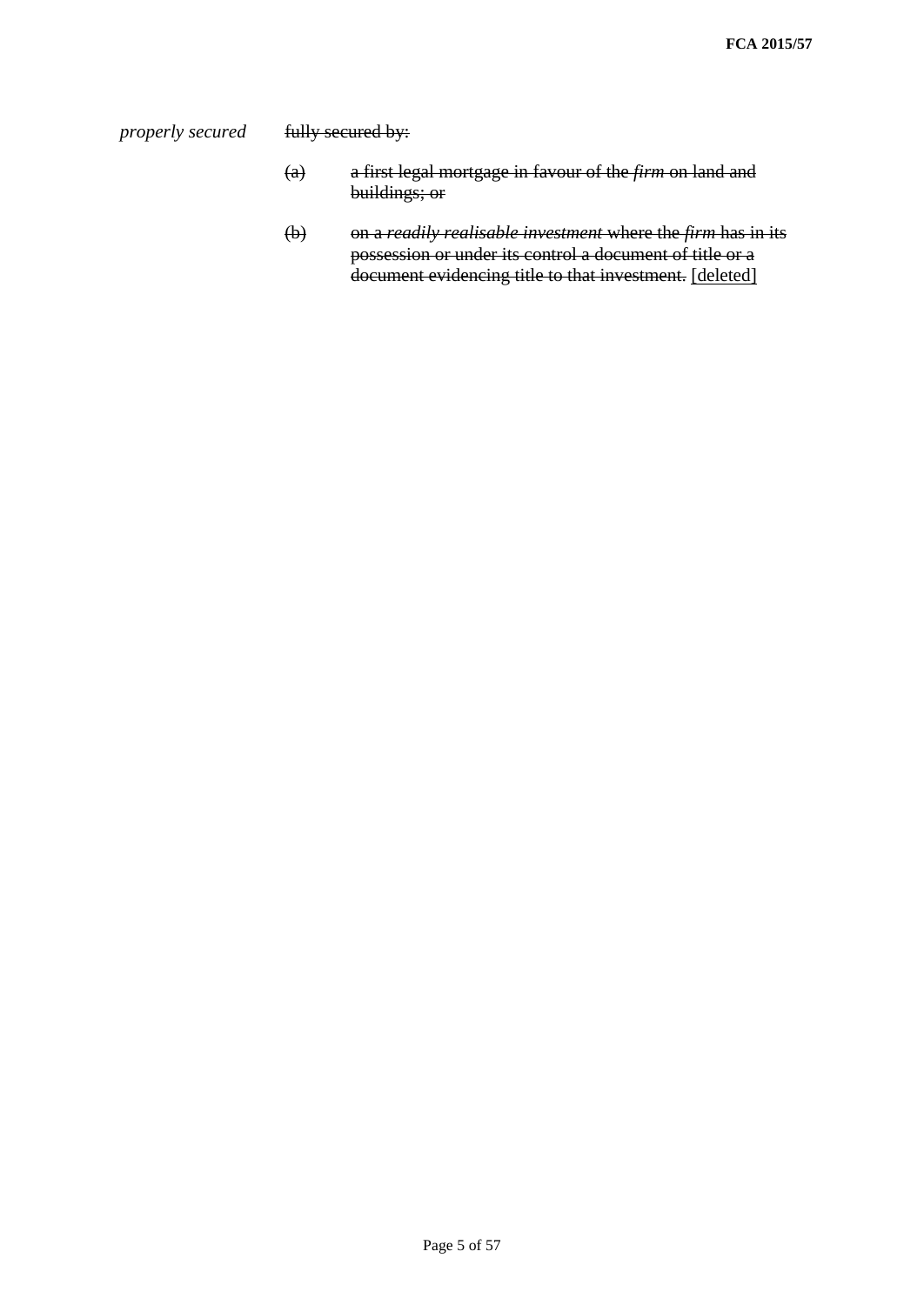# **Annex B**

# **Amendments to the Prudential sourcebook for Mortgage and Home Finance Firms, and Insurance Intermediaries (MIPRU)**

In this Annex, underlining indicates new text and striking through indicates deleted text.

# **4.2 Capital resources requirements**

…

Capital resources requirement: firms carrying on regulated activities including designated investment businesses

- 4.2.5 R The capital resources requirement for a *firm* (other than a *credit union*) carrying on *regulated activities*, including *designated investment business*, and to which *IPRU(INV)* does not apply, is the higher of:
	- $(1)$  ...
	- (2) the financial resources resources requirement which is applied by the Interim Prudential sourcebook for investment businesses, the Prudential sourcebook for Investment Firms and the *EU CRR* or the General Prudential sourcebook and the sourcebook for Banks, Building Societies and Investment Firms.
- 4.2.5A G The capital resources requirement for a *firm* (other than a *credit union*) carrying on *regulated activities*, including *designated investment business*, which is also subject to the Interim Prudential sourcebook for investment businesses is the amount calculated in *IPRU(INV)* 13.13.3R.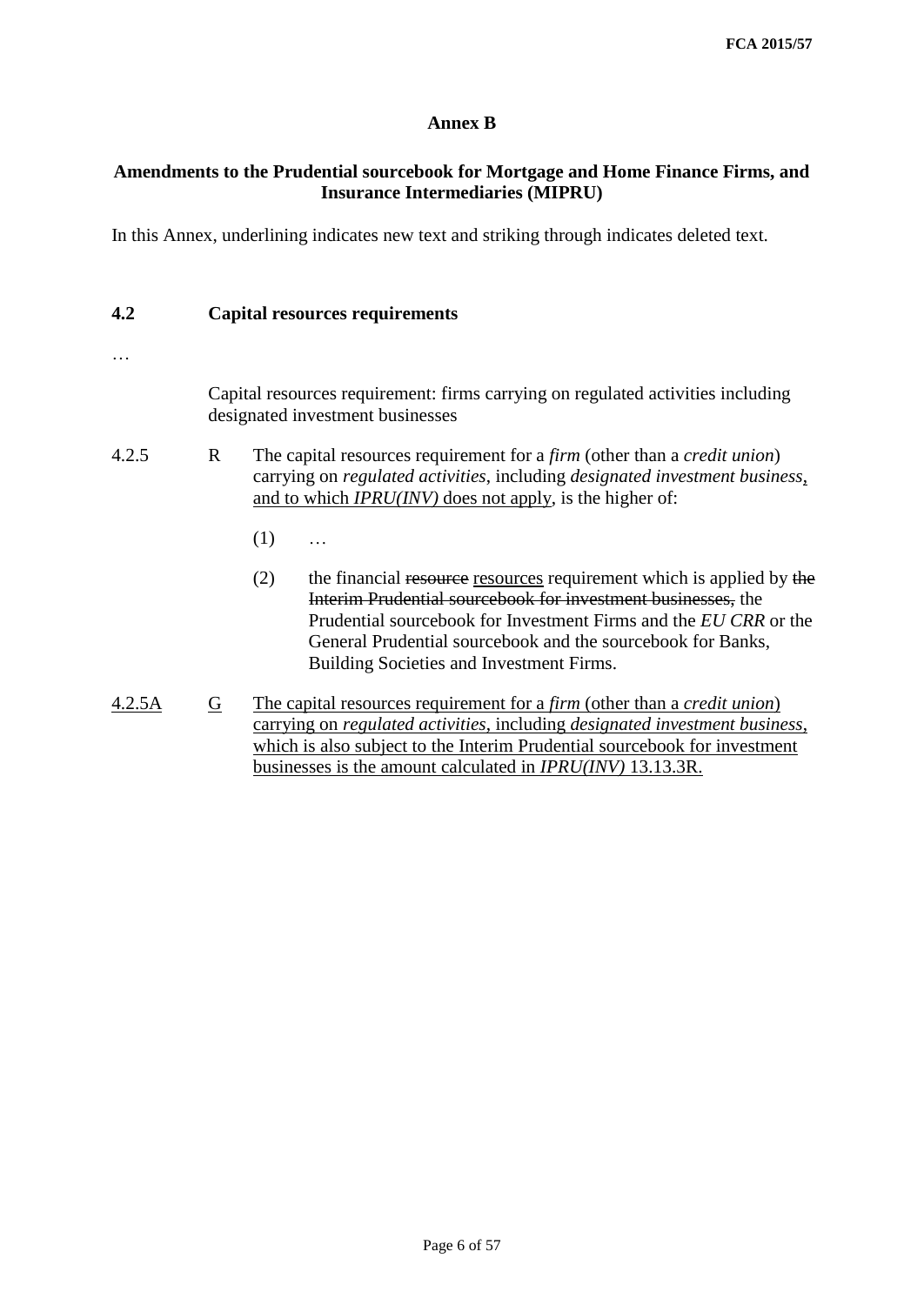# **Annex C**

# **Amendments to the Interim Prudential sourcebook for Investment Businesses (IPRU(INV))**

In this Annex, underlining indicates new text and striking through indicates deleted text, unless otherwise stated.

## **Part 1: Comes into force on 30 June 2016**

In the Table, the word in column  $(1)$  is replaced by the word or phrase in column  $(2)$  where indicated in columns (3) and (4).

|            | (2)        | (3)       | (4)                                                                                                             |
|------------|------------|-----------|-----------------------------------------------------------------------------------------------------------------|
| <b>FSA</b> | <b>FCA</b> | IPRU(INV) | $13.1.18R(3), 13.1.22G(1)$ and (2),<br>13.1.28R, 13.1A.16R(1), 13.12.2DG,<br>Table 13.12.3R(1) and 13.12.4AR(4) |

# **Transitional provisions**

| (1) | (2)                                                                 | (3)                      | (4)                                                                                                      | (5)                                                    | (6)                                                   |
|-----|---------------------------------------------------------------------|--------------------------|----------------------------------------------------------------------------------------------------------|--------------------------------------------------------|-------------------------------------------------------|
|     | <b>Material to</b><br>which<br>transitional<br>provision<br>applies |                          | <b>Transitional provision</b>                                                                            | <b>Transitional</b><br>provision:<br>dates in<br>force | <b>Handbook</b><br>provision:<br>coming<br>into force |
| .   |                                                                     |                          |                                                                                                          |                                                        |                                                       |
| 13  | IPRU(INV)<br>13.1A.3R(2)                                            | $\mathbf R$              | A <i>firm</i> applying (b) or (c) above<br>must have <i>initial capital</i> of at least<br>£15,000.      | From 30 June<br>2016 to 29<br>June 2017                | 30 June<br>2016                                       |
| 14  | IPRU(INV)<br>13.1A.4R(2)                                            | $\underline{\mathbf{R}}$ | A firm applying (b) or (c) above<br>must have <i>initial capital</i> of at least<br>£15,000.             | From 30 June<br>2016 to 29<br>June 2017                | 30 June<br>2016                                       |
| 15  | IPRU(INV)<br>13.13.2R(2)(a)                                         | $\underline{\mathbf{R}}$ | The <i>firm</i> must calculate its capital<br>resources requirement as the higher<br>of:<br>(a) £15,000. | From 30 June<br>2016 to 29<br>June 2017                | 30 June<br>2016                                       |
| 16  | IPRU(INV)<br>13.13.3R(2)(a)                                         | $\underline{\mathbf{R}}$ | The <i>firm</i> must calculate its capital<br>resources requirement as the higher<br>of:                 | From 30 June<br>$2016$ to 29<br>June 2017              | 30 June<br>2016                                       |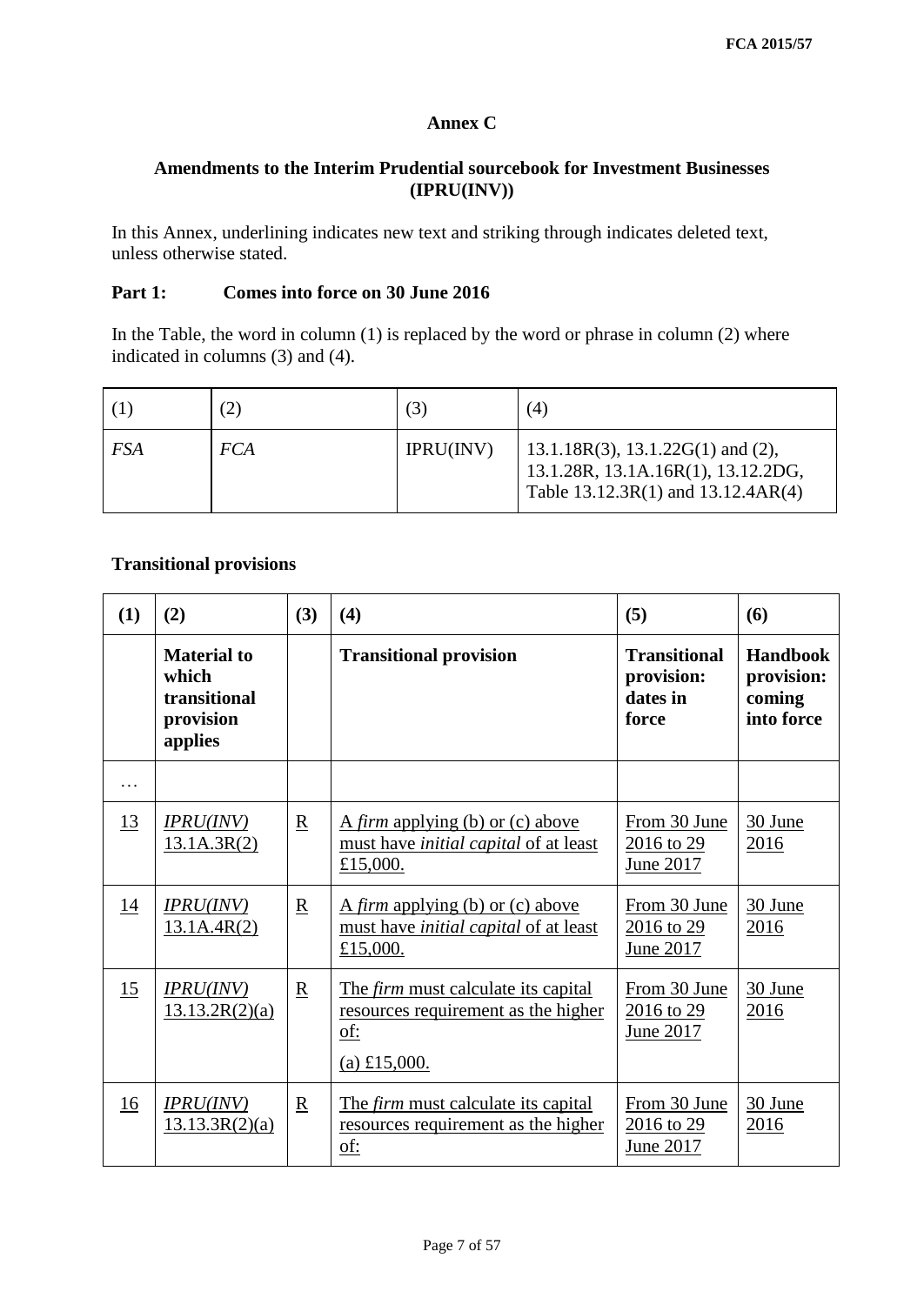|    |                                                            |             | (a) £15,000.                                                                                                                                                                                               |                                         |                 |
|----|------------------------------------------------------------|-------------|------------------------------------------------------------------------------------------------------------------------------------------------------------------------------------------------------------|-----------------------------------------|-----------------|
| 17 | IPRU(INV)<br>13.15.9R and<br><b>IPRU(INV)</b><br>13.15.10R | $\mathbf R$ | These <i>rules</i> do not apply to a<br><i>category B3 firm</i> which is not a<br><i>network</i> , has fewer than 26<br><i>financial advisers</i> or<br><i>representatives</i> and is not<br>permitted to: | From 30 June<br>2016 to 29<br>June 2017 | 30 June<br>2016 |
|    |                                                            |             | (a) carry on discretionary<br>portfolio management;                                                                                                                                                        |                                         |                 |
|    |                                                            |             | (b) establish, operate or wind<br>up a personal pension scheme;<br><sub>or</sub>                                                                                                                           |                                         |                 |
|    |                                                            |             | (c) delegate the activities in (a) or<br>(b) to an <i>investment firm</i> .                                                                                                                                |                                         |                 |

| 1      | <b>Chapter 1: Application and General Provisions</b>                                                                                                           |
|--------|----------------------------------------------------------------------------------------------------------------------------------------------------------------|
|        |                                                                                                                                                                |
| 1.2    | <b>APPLICATION</b>                                                                                                                                             |
|        |                                                                                                                                                                |
|        | CAPITAL SUBSTITUTES: TRANSITIONAL PROVISION                                                                                                                    |
|        |                                                                                                                                                                |
| 1.2.8  | An instrument treated in an equivalent manner would, for example, include (in<br>G<br>relation to a <i>personal investment firm</i> ) a "PASS loan". [deleted] |
|        |                                                                                                                                                                |
| 13     | <b>Chapter 13: Financial Resources Requirements for Personal Investment Firms</b>                                                                              |
| 13.1   | APPLICATION, GENERAL REQUIREMENTS AND PROFESSIONAL<br><b>INDEMNITY INSURANCE REQUIREMENTS</b>                                                                  |
|        | <b>APPLICATION</b>                                                                                                                                             |
| 13.1.1 | $\mathbf{R}$<br>This chapter applies to a <i>firm</i> which is a <i>personal investment firm</i> as set<br>$\leftrightarrow$<br>out in the table below.        |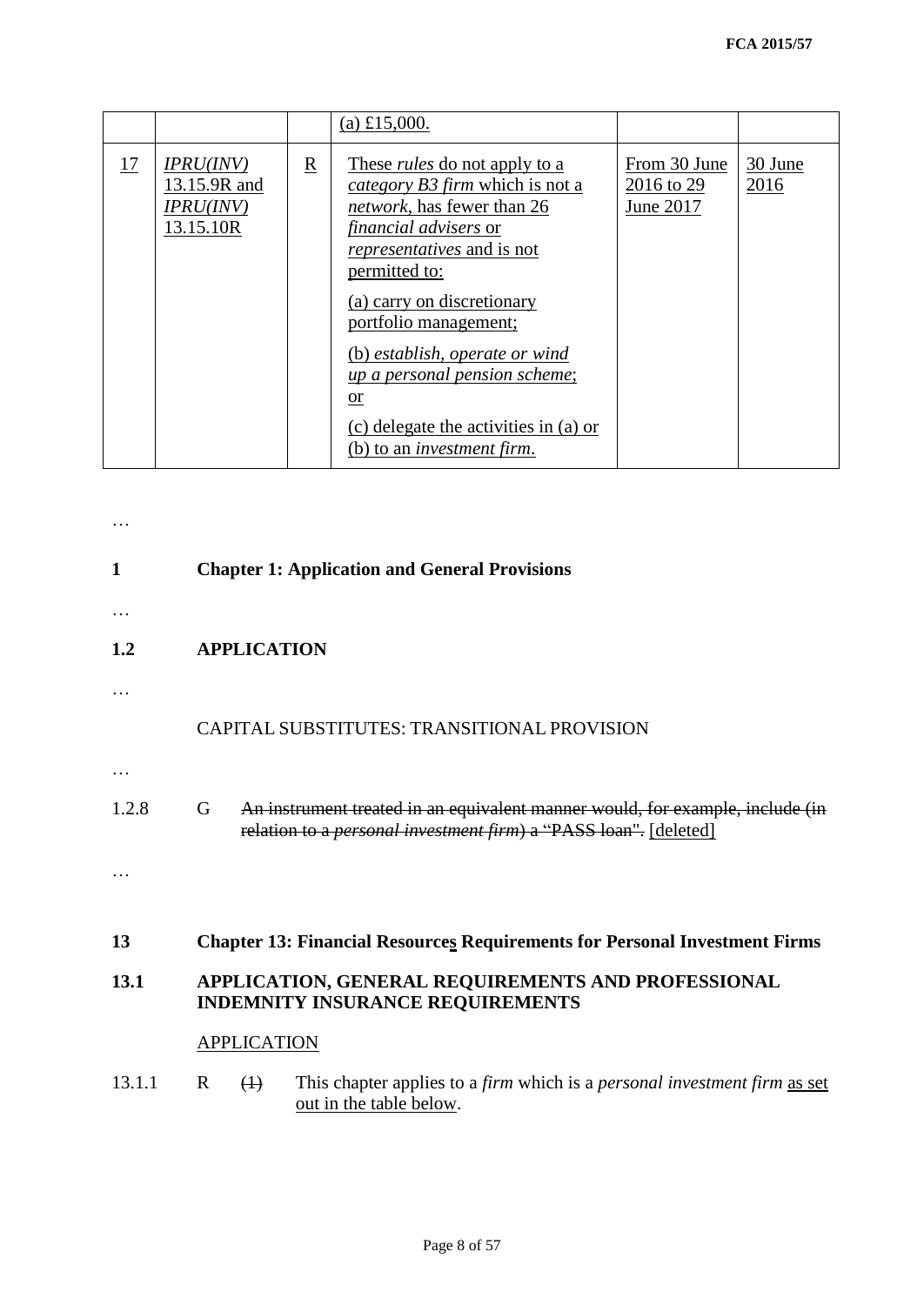| Type of personal investment firm                                                                                                                                            | <b>Application of this</b><br><b>Chapter</b> |
|-----------------------------------------------------------------------------------------------------------------------------------------------------------------------------|----------------------------------------------|
| A personal investment firm which is an exempt CAD<br><u>firm</u>                                                                                                            | 13.1, 13.1A, 13.13 and<br>13.14              |
| <u>A personal investment firm which is a category B firm</u><br>whose permission includes <i>establishing</i> , <i>operating or</i><br>winding up a personal pension scheme | 13.1 and 13.9 to 13.12                       |
| A personal investment firm which is a category B firm<br>whose permission does not include <i>establishing</i> ,<br>operating or winding up a personal pension scheme       | 13.1 and 13.13 to 13.15                      |

- (2) For a *personal investment firm* which is an *exempt CAD firm*, the following apply:
	- $(a)$  sections 13.1 and 13.1A; and
	- (b) if it is not an *opted-in exempt CAD firm*, sections 13.2 to 13.8; or
	- (c) if it is an *opted-in exempt CAD firm*, sections 13.9 to 13.12 (but reading references to *category B firm* as references to the *firm*). [deleted]
- (3) For a *personal investment firm* which is a *Category B firm*, section 13.1 and sections 13.9 to 13.12 apply. [deleted]

#### PURPOSE

13.1.2 G This chapter amplifies *threshold condition* 4 2D (Adequate Appropriate resources) by providing that a *firm* must meet, on a continuing basis, a basic solvency requirement and a minimum capital resources requirement. This chapter also amplifies *Principles* 3 and 4 which require a *firm* to take reasonable care to organise and control its affairs responsibly and effectively with adequate risk management systems and to maintain adequate financial resources by setting out capital resources for a *firm* according to the *regulated activity* or activities it carries on.

…

# GENERAL CAPITAL RESOURCES AND SOLVENCY REQUIREMENTS

- 13.1.4 R A *firm* must at all times:
	- (1) have and maintain capital resources at least equal to its relevant capital resources requirement of the kinds and amounts specified in, and calculated in accordance with, the *rules* of this chapter; and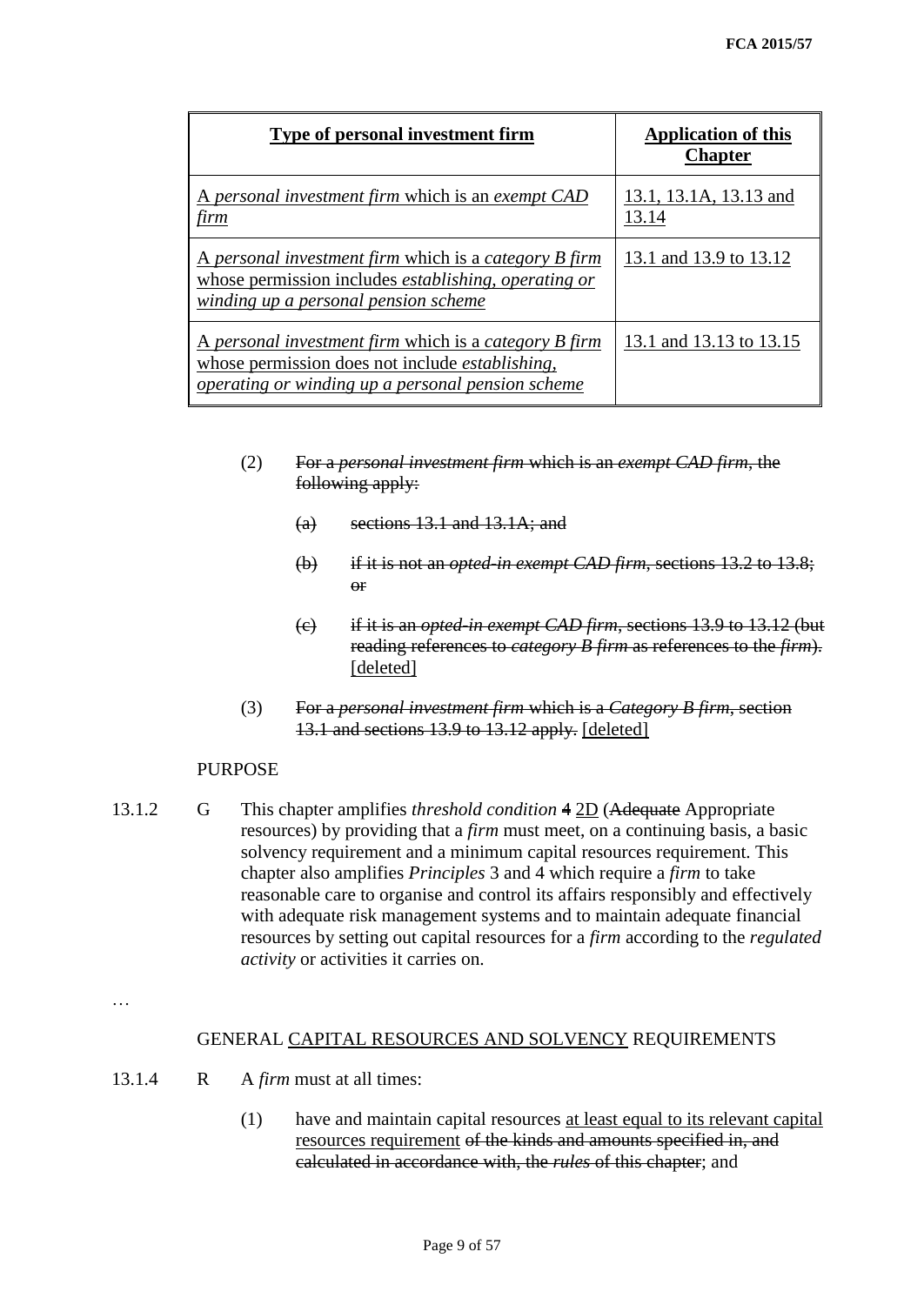(2) be able to meet its liabilities as they fall due.

#### CAPITAL RESOURCES: GENERAL ACCOUNTING PRINCIPLES

13.1.4A R (1) Unless a *rule* provides otherwise, a *firm* must:

- (a) recognise an asset or liability; and
- (b) measure the amount of that asset or liability,

by using the accounting principles it applies in preparing the *firm's* reporting form in (2).

- (2) The accounting principles are referred to in:
	- (a) the Notes for completion of the Retail Mediation Activities Return (*RMAR*) (under the heading "Accounting Principles") in *SUP* 16 Annex 18BG for a *category B firm*; and
	- (b) the Guidance notes for data items in FSA032 (under the heading "Defined terms") in *SUP* 16 Annex 25AG for an *exempt CAD firm.*

…

# ADDITIONAL CAPITAL RESOURCES - EXCLUSIONS

13.1.23 R The amount of additional capital resources that a *firm* must hold as a result of an exclusion under *IPRU(INV)* 13.1.21R should must be calculated by referring to the *firm's* relevant income in the following table:

| Relevant income £000s                                                                                                                                                                                                                                            |       | Minimum additional capital resources |  |  |  |  |  |
|------------------------------------------------------------------------------------------------------------------------------------------------------------------------------------------------------------------------------------------------------------------|-------|--------------------------------------|--|--|--|--|--|
| more than                                                                                                                                                                                                                                                        | up to | £000s<br>(Notes 1 and 2)             |  |  |  |  |  |
|                                                                                                                                                                                                                                                                  |       |                                      |  |  |  |  |  |
|                                                                                                                                                                                                                                                                  |       |                                      |  |  |  |  |  |
| Note 2 – The calculation of a <i>firm's</i> capital resources is set out in sections 13.1A<br>to $13.12$ 13.15 (see <i>rule</i> $13.1.1$ <i>IPRU(INV)</i> 13.1.1R for application of these<br>sections to an exempt CAD firm and or a eategory category B firm). |       |                                      |  |  |  |  |  |

…

## ADDITIONAL CAPITAL RESOURCES - EXCESS

13.1.27 R The amount of additional capital resources that a *firm* must hold where the policy's excess on any claim is more than £5,000 must be calculated by referring to the *firm's* relevant income and excess obtained in the following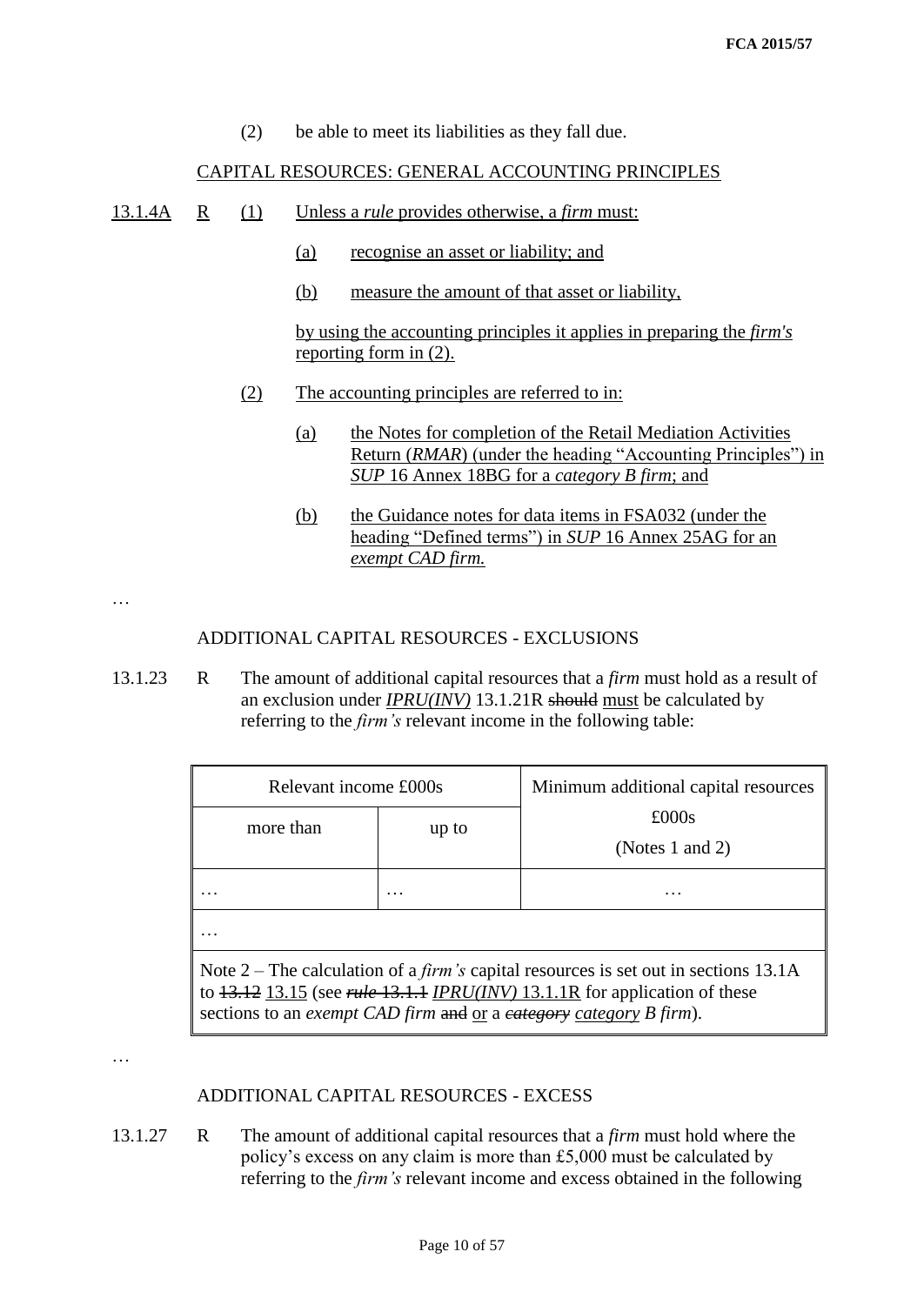table:

## *All amounts are shown in £000s (Notes 1 and 2)*

| Relevant income is<br>Excess obtained, up to and including                                                                                                                                                                                                             |       |  |    |    |    |    |    |    |    |    |     |     |     |
|------------------------------------------------------------------------------------------------------------------------------------------------------------------------------------------------------------------------------------------------------------------------|-------|--|----|----|----|----|----|----|----|----|-----|-----|-----|
| more than                                                                                                                                                                                                                                                              | up to |  | 10 | 15 | 20 | 25 | 30 | 40 | 50 | 75 | 100 | 150 | 200 |
|                                                                                                                                                                                                                                                                        |       |  |    |    |    |    |    |    |    |    |     |     |     |
| .                                                                                                                                                                                                                                                                      |       |  |    |    |    |    |    |    |    |    |     |     |     |
| Note 2 – The calculation of a <i>firm's</i> capital resources is set out in sections 13.1A to $\frac{13.12}{2}$<br>13.15 (see <i>rule</i> 13.1.1 <i>IPRU(INV)</i> 13.1.1R for application of these sections to an <i>exempt</i><br>CAD firm and or a category B firm). |       |  |    |    |    |    |    |    |    |    |     |     |     |

#### NOTIFICATION REQUIREMENTS

…

- 
- 13.1.29 G (1) For the purposes of the provisions relating to professional indemnity insurance, "additional capital resources" means readily realisable *own funds* or capital resources under *IPRU(INV)*13.15.3R, depending on the type of *firm.*
	- (2) The *FSA FCA* expects items included in *own funds* or capital resources under *IPRU(INV)*13.15.3R, depending on the type of *firm*, to be regarded as "readily realisable" only if they can be realised, at any given time, within 90 days.

# **13.1A CAPITAL RESOURCES AND PROFESSIONAL INDEMNITY INSURANCE REQUIREMENT FOR AN EXEMPT CAD FIRM**

…

*Initial Requirement to hold initial capital and professional indemnity insurance requirements*

- 13.1A.2 R The financial resources requirement for a *personal investment firm* which is an *exempt CAD firm* is the higher of:
	- (1) the requirement that is applied by section 13.1A; and
	- (2)  $(a)$  the requirement that is applied by sections  $13.2$  to  $13.8$  13.13 to  $13.14.$ ; or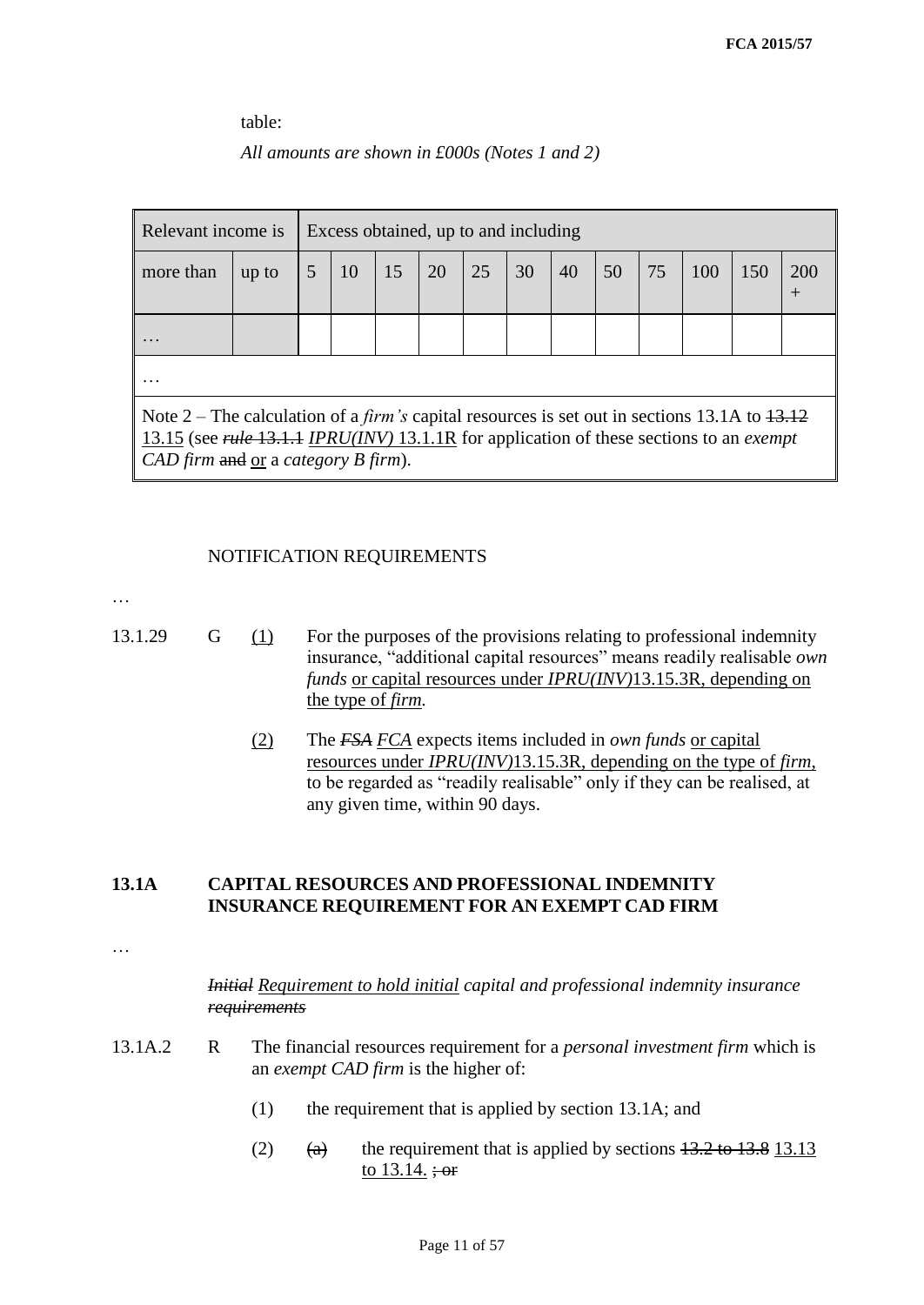|          |                     |     | $\left(\mathbf{b}\right)$ | if it is an <i>opted-in exempt CAD firm</i> , the requirement that is<br>applied by sections 13.9 to 13.12 (but reading references to<br><i>Category B firm as references to the firm).</i> |
|----------|---------------------|-----|---------------------------|---------------------------------------------------------------------------------------------------------------------------------------------------------------------------------------------|
| 13.1A.3  | R                   | (1) |                           |                                                                                                                                                                                             |
|          |                     | (2) |                           | If a $\Delta$ firm chooses to comply with either applying (b) or (c) above, it<br>must nevertheless have <i>initial capital</i> of at least $\pounds10,000 \pounds20,000$ .                 |
| 13.1A.4  | $\mathbf R$         | (1) |                           | A firm that is also an IMD insurance intermediary must have<br>professional indemnity insurance at least equal to the limits set out in<br>13.1.10R and in addition has to must have:       |
|          |                     |     |                           |                                                                                                                                                                                             |
|          |                     | (2) |                           | If a $\Delta$ firm chooses to comply with either applying (b) or (c) above, it<br>must nevertheless have <i>initial capital</i> of at least $\pounds10,000 \pounds20,000$ .                 |
|          |                     |     |                           |                                                                                                                                                                                             |
|          |                     |     |                           | Defined benefit pension scheme: defined benefit liability                                                                                                                                   |
|          |                     |     |                           |                                                                                                                                                                                             |
| 13.1A.12 | R<br>$\overline{G}$ |     |                           | A firm should keep a record of and be ready to explain to its supervisory<br>contacts in the FSA FCA the reasons for any difference between the <i>deficit</i>                              |

*reduction amount* and any commitment the *firm* has made in any public document to provide funding in respect of a *defined benefit occupational pension scheme*.

*Ongoing capital requirements*

…

13.1A.15 R Table 13.1A.15R

This table forms part of *rule* 13.1.4 *IPRU(INV)* 13.1A.14R.

|            | .                                                                                               | $\ddotsc$ |
|------------|-------------------------------------------------------------------------------------------------|-----------|
| $\sqrt{3}$ | Long-term subordinated loans (in accordance with <i>IPRU</i><br>$(INV)$ $13.5.5AR$ $13.1A.18R)$ |           |
|            | .                                                                                               |           |

*Subordinated Loans – Exempt CAD firm*

# 13.1A.18 R *IPRU(INV)* 13.1A.19R to *IPRU(INV)* 13.1A.20R apply to an e*xempt CAD*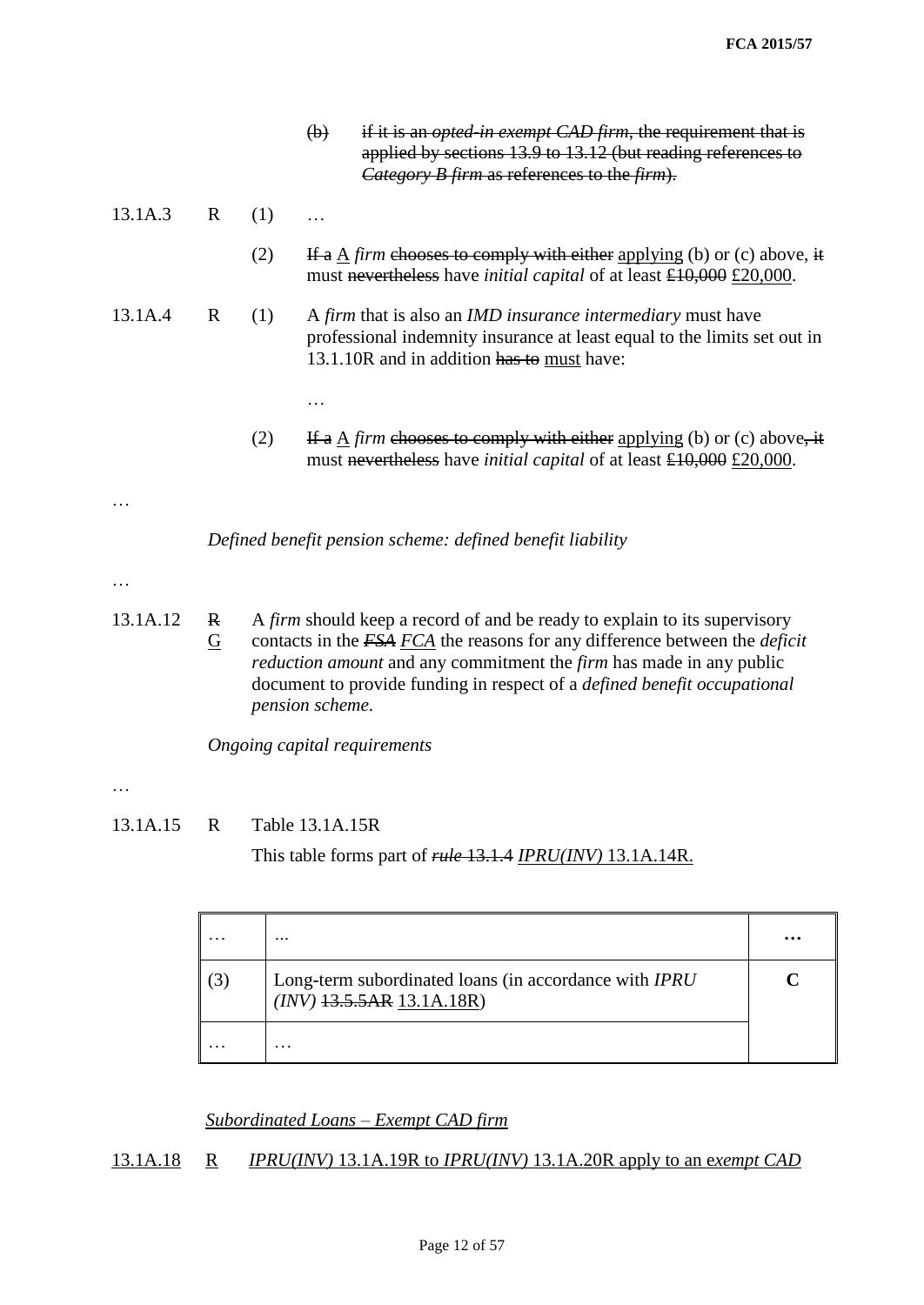*firm*.

- 13.1A.19 R A *firm* may include a long-term subordinated loan as *own funds* (see item C(3) table 13.1A.15R) if all the conditions in *IPRU(INV)* 13.1A.20R are satisfied.
- 13.1A.20 R The conditions referred to in *IPRU(INV)* 13.1A.19R are:
	- (1) the subordinated loan must be fully paid up;
	- (2) the subordinated loan must have an original maturity of at least five years or, where there is no fixed term, the subordinated loan must be subject to not less than five years' notice of *repayment*;
	- (3) the agreement governing the subordinated loan must only permit *repayment*, prepayment or termination on:
		- (a) maturity, or on expiration of the period of notice, if a *firm* has at least 120% of its financial resources requirement after that payment or termination; or
		- (b) winding up after the claims of all other creditors and all outstanding debts have been settled;
	- (4) the amount of the subordinated loan used in the calculation of a *firm's own funds* must be reduced on a straight-line basis over the last five years of the term of the subordinated loan;
	- (5) the subordinated loan is in the standard form prescribed by the *FCA*  for long-term subordinated loans (see form 13.1 Form of subordinated loan agreement for *personal investment firms*).

Sections 13.2, 13.4, 13.5 and 13.7 are deleted in their entirety. The deleted text is not shown.

Amend the following as shown.

# **13.9 FINANCIAL RESOURCES TESTS FOR CATEGORY B FIRMS WHOSE PERMISSION INCLUDES ESTABLISHING, OPERATING OR WINDING UP A PERSONAL PENSION SCHEME**

#### *Application*

13.9.-1 R This section applies to a *personal investment firm* which is a *category B firm* whose permission includes *establishing, operating or winding up a personal pension scheme.*

*Requirement*

13.9.1 R A *Category B firm* must meet: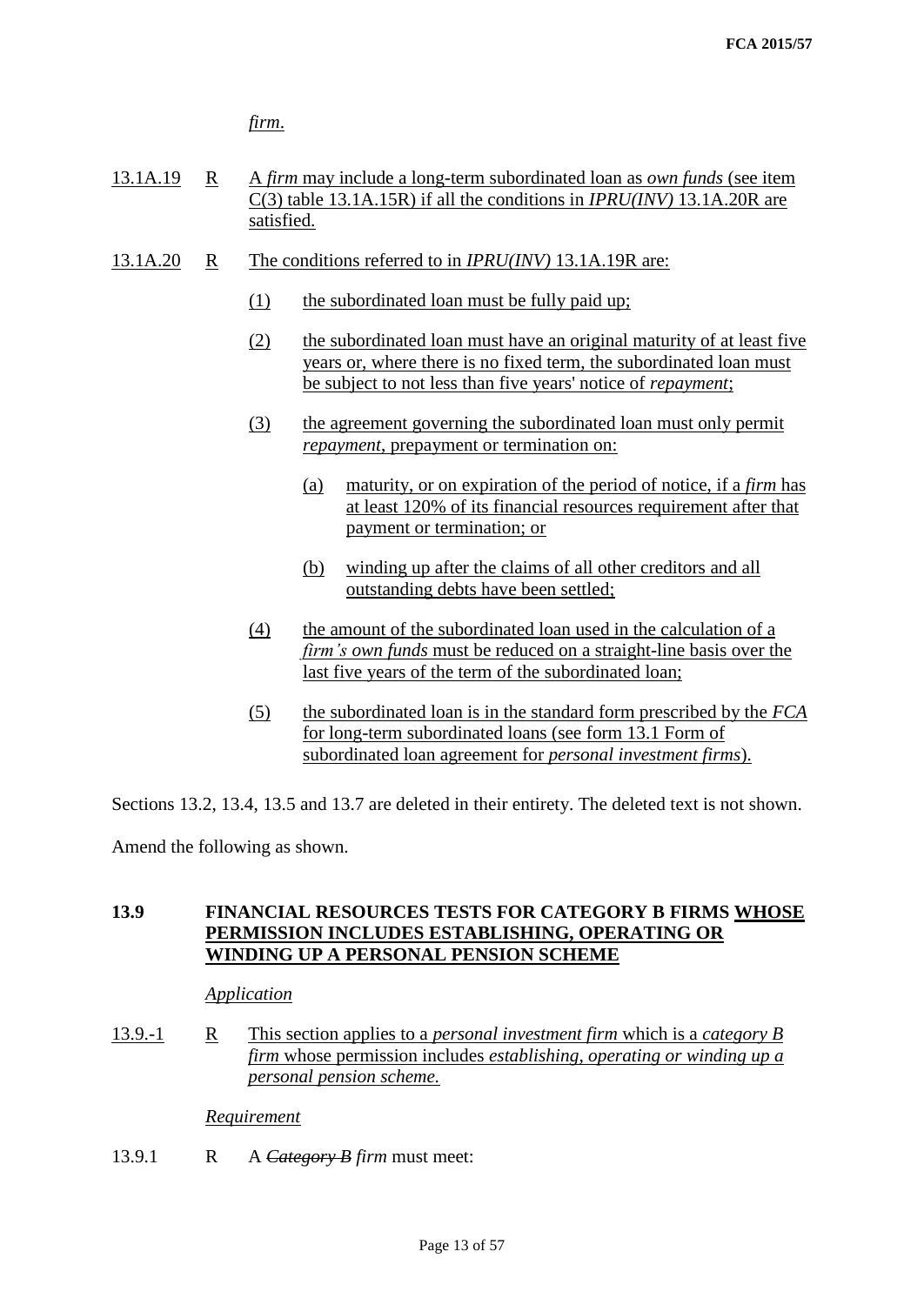- (1) financial Resources Test 1 (the *Own funds* Test) calculated in accordance with section 13.10;
- (2) Financial financial Resources Test 1A (the Adjusted *Net current assets* Test) calculated in accordance with section 13.11, unless the *firm* is a *low resource firm* which is not permitted to carry on the activity of *managing investments in* respect of portfolios containing only *life policies*; and
- (3) Financial financial Resources Test 2 (the Expenditure-based Test) calculated in accordance with section 13.12 unless the *firm* is a *low resource firm*.
- 13.9.1A G Table 13B is a summary of the financial resources test tests for a *Category B firm*.

Table 13B. This table forms part of *rule* 13.9.1 *IPRU(INV)* 13.9.1R.

| <b>SUMMARY OF FINANCIAL RESOURCES FOR CATEGORY B FIRMS</b>                                                                                                                                                                                               |                                                       |                                                                                           |                                                                                                                                 |                                                                    |  |  |  |  |
|----------------------------------------------------------------------------------------------------------------------------------------------------------------------------------------------------------------------------------------------------------|-------------------------------------------------------|-------------------------------------------------------------------------------------------|---------------------------------------------------------------------------------------------------------------------------------|--------------------------------------------------------------------|--|--|--|--|
| Type of <i>firm</i>                                                                                                                                                                                                                                      | Financial<br>Resources<br>Test 1<br>Own funds<br>Test | Financial<br><b>Resources</b><br>Test 1A<br>Adjusted Net<br>current assets<br><b>Test</b> | Financial<br><b>Resources Test</b><br>$\mathcal{D}_{\mathcal{L}}$<br>Expenditure-<br>based Test                                 | <i>Rule</i> /section<br>References                                 |  |  |  |  |
| Category B <sub>1</sub><br>(including any<br>Network in this<br>eategory)                                                                                                                                                                                | €10,000                                               | Adjusted net<br>current assets<br>6f f                                                    | Liquid capital<br>equal to the<br>highest of 13/52<br>of relevant<br>annual<br>expenditure or<br>£400 per adviser<br>or £10.000 | 13.10<br>13.11<br>13.12.1C<br>$13.12.2$ to<br>13.12.5A<br>$\theta$ |  |  |  |  |
| Category B <sub>2</sub><br>which is<br>permitted to carry<br>on the activity of<br><i>investment</i><br><i>management</i> in<br>respect of<br>portfolios<br>containing only<br>life policies or to<br>delegate such<br>activity to an<br>investment firm | €10,000                                               | Adjusted net<br>current assets<br>6f f                                                    | Adjusted capital<br>equal to the<br>higher of 13/52<br>of relevant<br>annual<br>expenditure or<br>£400 per adviser              | 13.10<br>13.11<br>13.12.1D<br>$13.12.2$ to<br>13.12.5A             |  |  |  |  |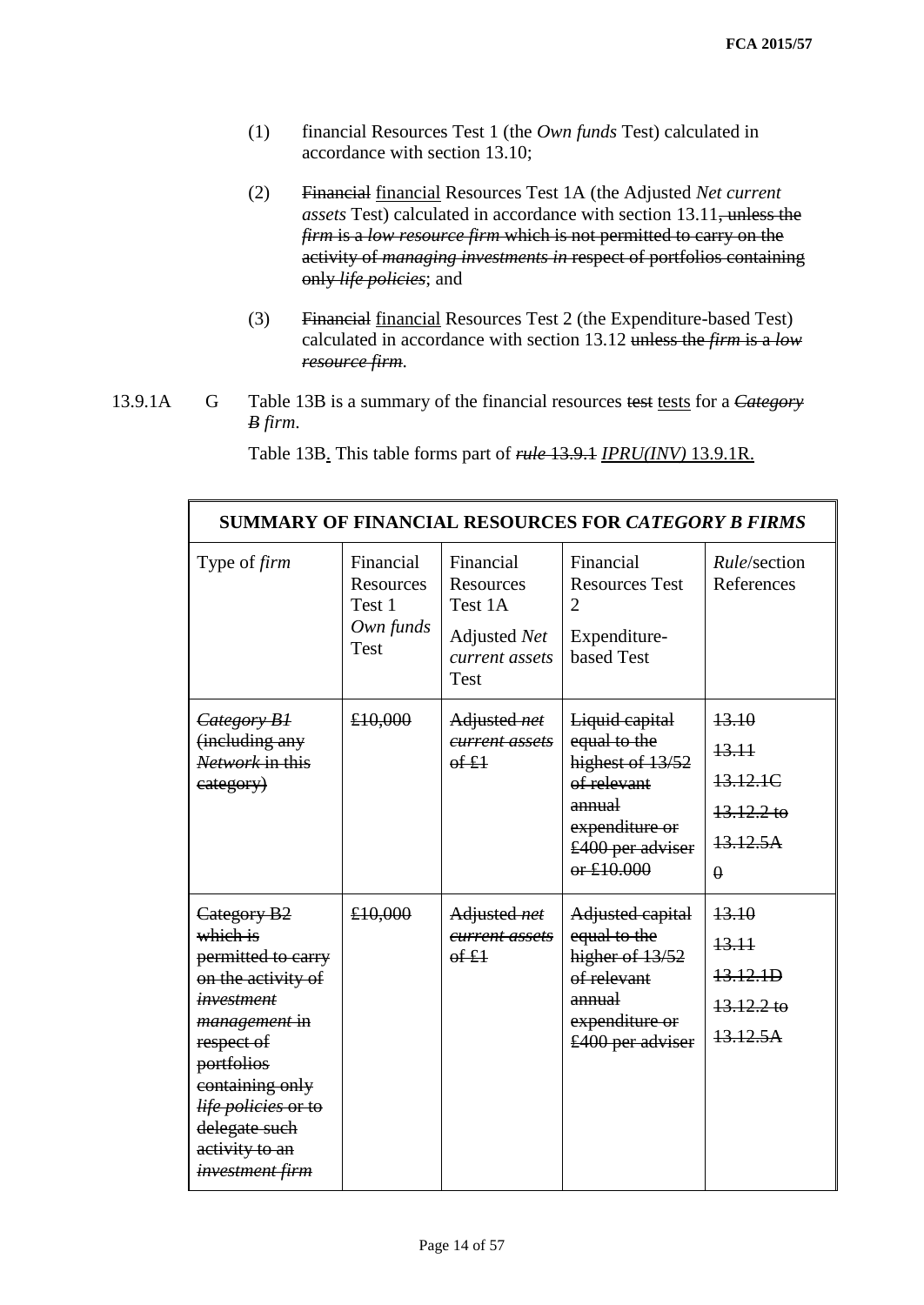| Category B2 with<br>$26 + \textit{advisers}$                                                                                                                                                                                             | €10,000 | Adjusted net<br><del>current assets</del><br>6f f | Adjusted capital<br>equal to the<br>higher of 8/52 of<br>relevant annual<br>expenditure or<br>£400 per adviser     | 13.10<br>13.11<br>13.12.1E<br>$13.12.2$ to<br>13.12.5A |
|------------------------------------------------------------------------------------------------------------------------------------------------------------------------------------------------------------------------------------------|---------|---------------------------------------------------|--------------------------------------------------------------------------------------------------------------------|--------------------------------------------------------|
| Category B2 with<br>1-25 advisers                                                                                                                                                                                                        | £10,000 | Adjusted net<br>current assets<br>6f f            | Adjusted capital<br>equal to the<br>higher of $4/52$ of<br>relevant annual<br>expenditure or<br>£400 per adviser   | 13.10<br>13.11<br>13.12.1F<br>$13.12.2$ to<br>13.12.5A |
| Category B3<br>which is<br>permitted to carry<br>on the activity of<br><del>managing</del><br>investments in<br>respect of<br>portfolios<br>containing only<br>life policies or to<br>delegate such<br>activity to an<br>investment firm | £10,000 | Adjusted net<br><del>current assets</del><br>6f f | Adjusted capital<br>equal to the<br>higher of 8/52 of<br>relevant annual<br>expenditure or<br>£400 per adviser     | 13.10<br>13.11<br>13.12.1E<br>$13.12.2$ to<br>13.12.5A |
| Category B3 with<br>$26 + \textit{advisers}$                                                                                                                                                                                             | £10,000 | Adjusted net<br><del>current assets</del><br>6f f | Adjusted capital<br>equal to the<br>higher of $4/52$ of<br>relevant annual<br>expenditure or<br>£400 per adviser   | 13.10<br>13.11<br>13.12.1F<br>$13.12.2$ to<br>13.12.5A |
| Category B <sub>3</sub> with<br>1-25 advisers                                                                                                                                                                                            | £10,000 | N/A                                               | N/A                                                                                                                | 13.10                                                  |
| Network in<br>Category B <sub>2</sub> or<br>B <sub>3</sub>                                                                                                                                                                               | £10,000 | Adjusted net<br>current assets<br>$6f+1$          | Adjusted capital<br>equal to the<br>higher of 13/52<br>of relevant<br>annual<br>expenditure or<br>£400 per adviser | 13.10<br>13.11<br>13.12.1D<br>$13.12.2$ to<br>13.12.5A |
| All <i>Category</i><br>category B firms                                                                                                                                                                                                  | £10,000 | Adjusted net<br>current assets                    | Adjusted capital<br>equal to the                                                                                   | 13.10                                                  |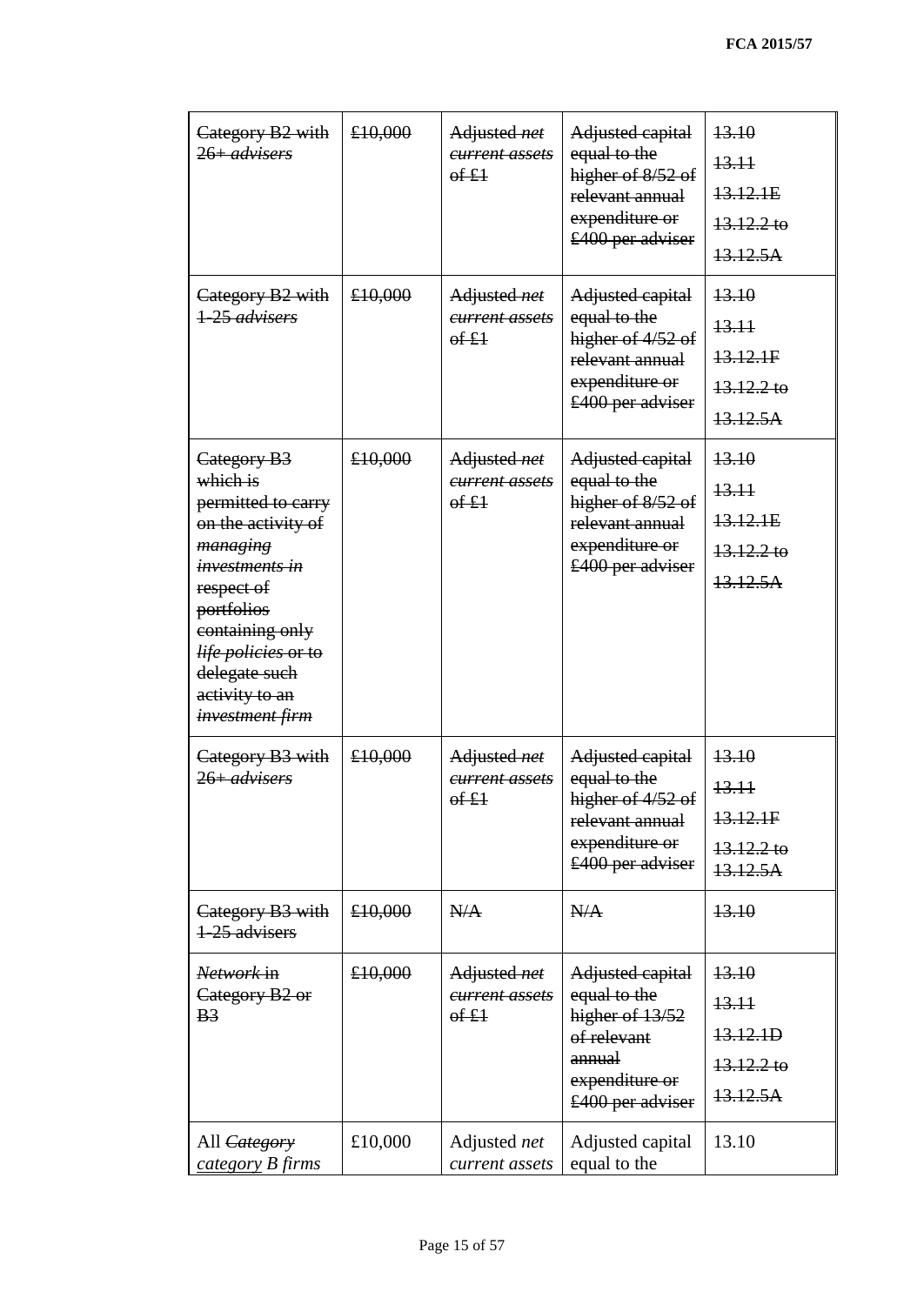| that do not hold                          | of £1 | highest of $6/52$              | 13.11      |
|-------------------------------------------|-------|--------------------------------|------------|
| <i>client money</i> or<br>assets, but are |       | of relevant<br>annual          | 13.12.1G   |
| permitted to                              |       | expenditure,                   | 13.12.2 to |
| establish, operate<br>or wind up a        |       | $£400$ per<br>adviser, £10,000 | 13.12.5A   |
| personal pension                          |       | and any other                  |            |
| scheme.                                   |       | expenditure-                   |            |
|                                           |       | based                          |            |
|                                           |       | requirement set                |            |
|                                           |       | out in 13.12.1                 |            |
|                                           |       | applicable to the              |            |
|                                           |       | <del>firm</del> .              |            |
|                                           |       |                                |            |

# **13.10 FINANCIAL RESOURCES TEST 1- OWN FUNDS REQUIREMENT**

*Application*

13.10-1 R This section applies to a *personal investment firm* which is a *category B firm* whose permission includes *establishing, operating or winding up a personal pension scheme*.

*Requirement*

13.10.1 R A *Category B firm's own funds* must at all times be at least £10,000.

*Calculation*

13.10.2 R A *Category B firm's own funds* must be calculated in accordance with table 13.10(2).

Table 13.10(2).

This table forms part of *rule* 13.10.2 *IPRU(INV)* 13.10.2R.

| <b>Companies</b>                                               | <b>Sole Traders: Partnerships</b>                                   |
|----------------------------------------------------------------|---------------------------------------------------------------------|
|                                                                | .                                                                   |
| less                                                           | less                                                                |
| - Material current year losses Material<br>current year losses | <b>Material current year losses Material</b><br>current year losses |
|                                                                |                                                                     |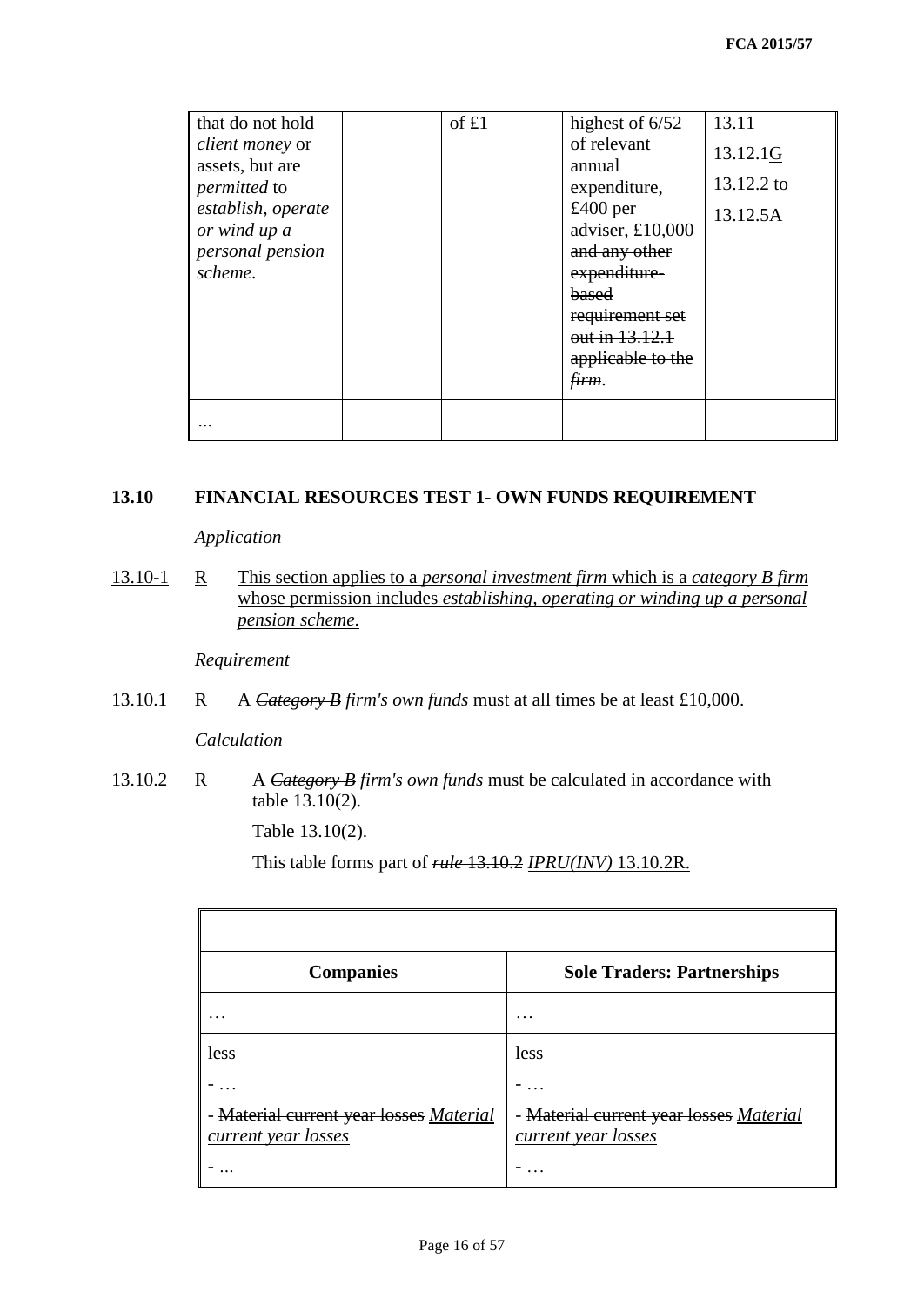# **Note 1**

Retained profits must be audited and interim net profits must be verified by the *firm's* external auditor, unless the *firm* is exempt from the provisions of Part VII of the Companies Act 1985 (section 294A (Exemptions from audit)), or where applicable, Part 16 of the Companies Act 2006 (section 477 (Small companies: Conditions for exemption from audit)) relating to the audit of accounts.

13.10.2A R For the purpose of calculating a *Category B firm's own funds,* the following adjustments apply to retained profits or, (for non-corporate entities), current accounts figures.

- (1) a *Category B firm* must deduct any unrealised gains or, where applicable, add back in any unrealised losses on cash flow hedges of financial instruments measured at cost or amortised cost;
- (2) a *Category B firm* must derecognise any *defined benefit asset*;
- (3) a *Category B firm* may substitute for a *defined benefit liability* its *deficit reduction amount*. The election must be applied consistently in respect of any one financial year. ;
- (4) a *Category B firm* must deduct any unrealized unrealised gains on investment property and include these within revaluation reserves;
- (5) where applicable, a *Category B firm* must deduct any asset in respect of deferred acquisition costs and add back in any liability in respect of deferred income (but exclude from the deduction or addition any asset or liability which will give rise to future cash flows), together with any associated deferred tax.
- 13.10.2B G A *firm* should keep a record of and be ready to explain to its supervisory contacts in the *FSA FCA* the reasons for any difference between the *deficit reduction amount* and any commitment the *firm* has made in any public document to provide funding in respect of a *defined benefit occupational pension scheme.*

Where a *Category B firm* is a sole trader or a partnership:

- (1) it can use (to the extent necessary to make up any shortfall in the required resources) any of its personal assets (not being needed to meet liabilities arising from its personal activities and any business activities not regulated by the *FSA FCA*);
- (2) the *firm's* total financial resources, from whatever source, must should at all times be sufficient to cover its total liabilities.
- 13.10.3 R (1) Where a *Category B3 firm* with 1-25 *advisers* has a facility under the PASS Loan Agreement Scheme it may make an adjustment in its *own funds* calculation in accordance with (2).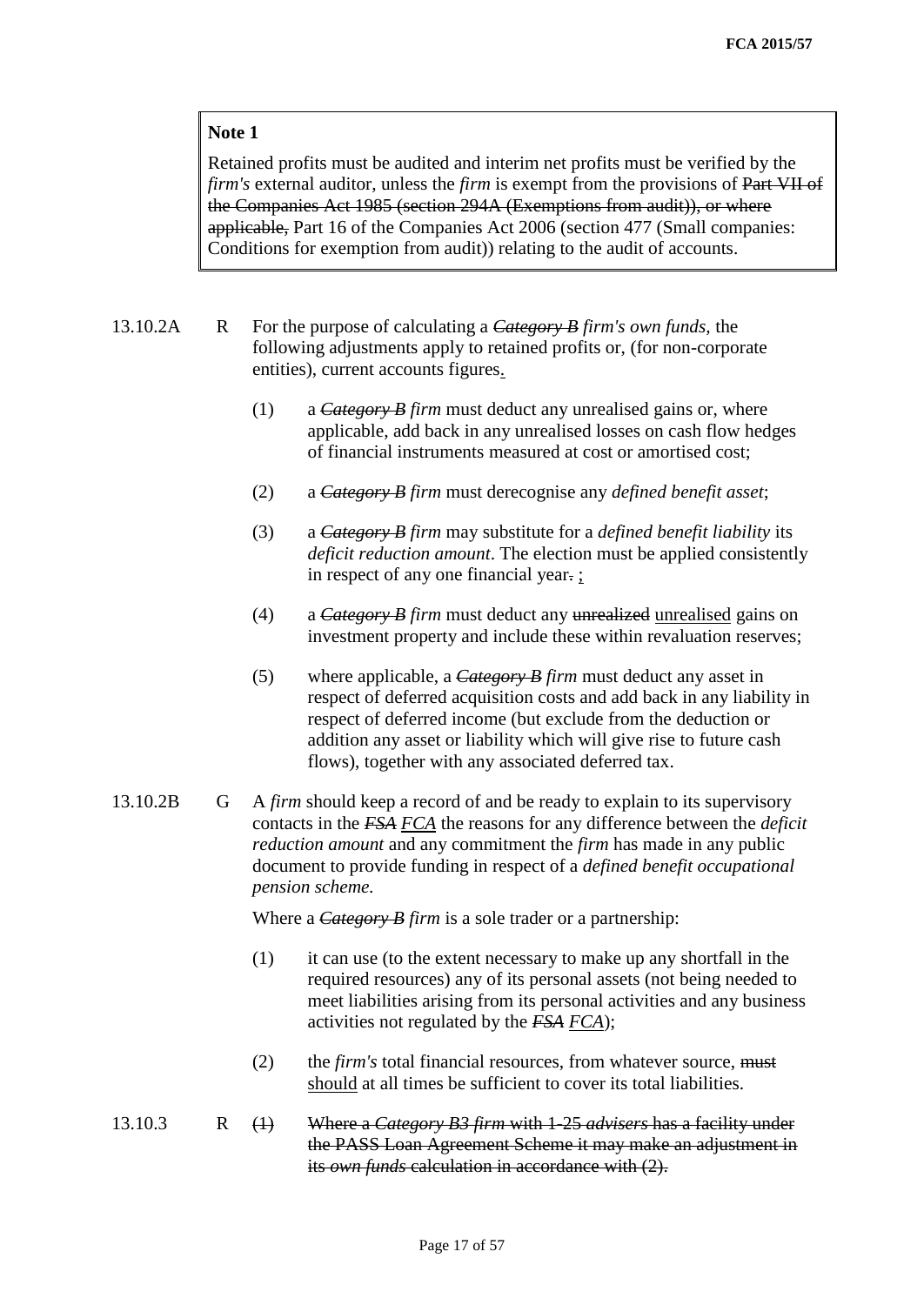- (2) a *firm* in (1) can regard as additional to its *own funds* the lower of either:
	- (a) the amount of the loan facility agreed (less any loan repayments already made and less the amount of the facility withdrawn or lapsed); or
	- (b) the amount of the *firm's* provision for redress (net of any professional indemnity insurance recoverable) at the time of its application for the loan facility. [deleted]

# **13.11 FINANCIAL RESOURCES TEST 1A - ADJUSTED NET CURRENT ASSETS**

#### *Application*

13.11.1 R This section does not apply to a *low resource firm* applies to a *personal investment firm* which is a *Category B firm* whose permission includes *establishing, operating or winding up a personal pension scheme*.

#### *Requirement*

…

- 13.11.2 R A *Category B firm* must adjust its *net current assets* as follows:
- 13.11.3 R A *Category B firm* must at all times have adjusted *net current assets* of at least £1.

# **13.12 FINANCIAL RESOURCES TEST 2 - EXPENDITURE-BASED REQUIREMENT**

- 13.12.1 *Application*
- 13.12.1A R This section does not apply to a low resource firm applies to a *personal investment firm* which is a *category B firm* whose permission includes *establishing, operating or winding up a personal pension scheme*.

#### *Requirement*

- 13.12.1B R A *Category B firm* must have at all times financial resources calculated in accordance with *rules* 13.12.2 5 to 13.12.5 *IPRU(INV)* 13.12.2R to *IPRU(INV)* 13.12.5R which equal or exceed the amount specified in *rules* 13.12.1C to F *IPRU(INV)* 13.12.1GR as applicable.
- 13.12.1C R A *Category B1 firm*, including a *Network* must have financial resources calculated in accordance with whichever of  $(1)$ ,  $(2)$  or  $(3)$  produces the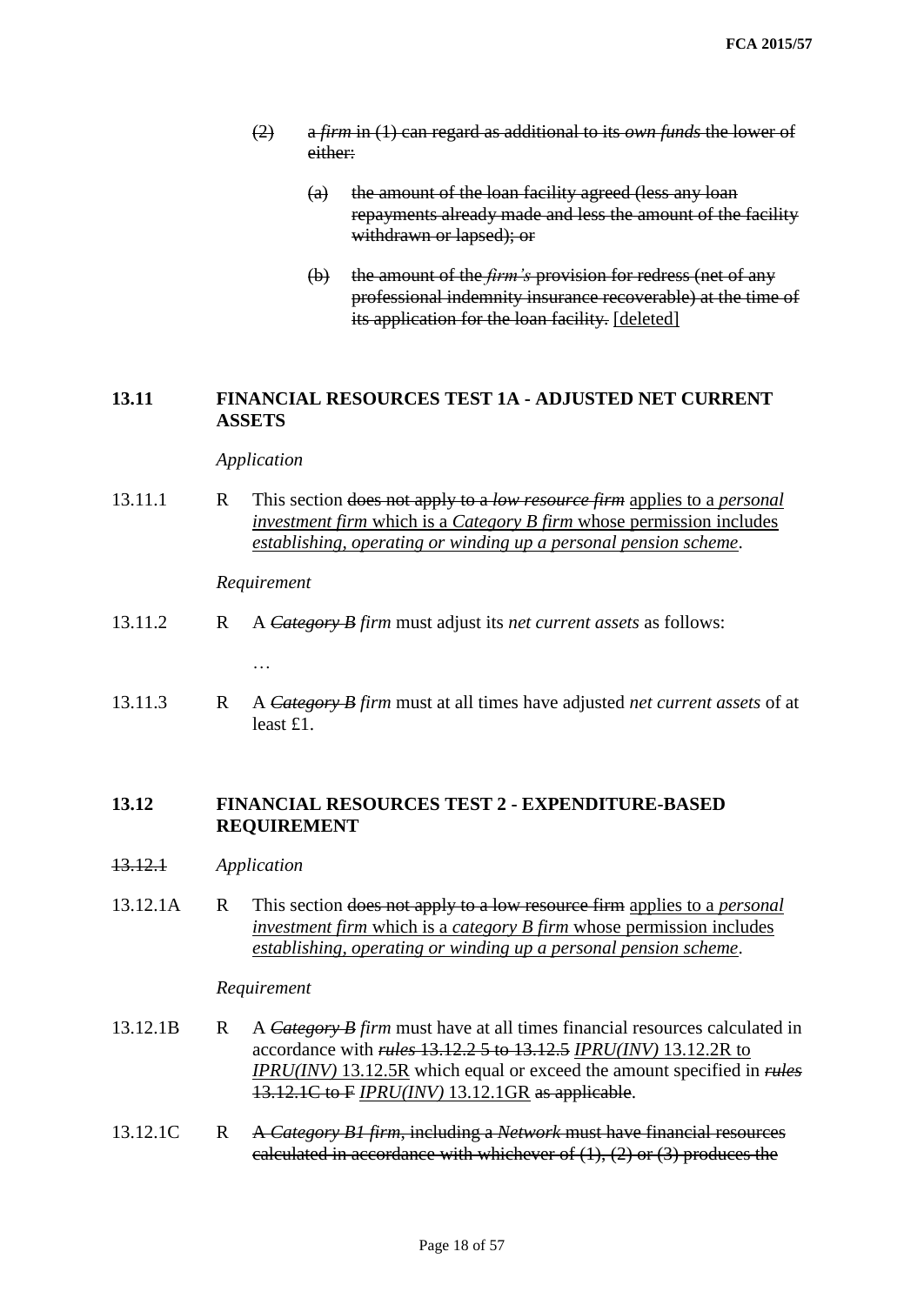higher amount.

- (1) 13/52 of its relevant annual expenditure, calculated in accordance with 13.12.2 to 13.12.2D; or
- (2) an amount equal to £400 multiplied by the number of its *advisers*; or
- $(3) \quad \text{\textsterling}10,000;$  [deleted]
- 13.12.1D R (1) A *Category B2 firm* which is permitted to carry on the activity of *investment management* in respect of portfolios containing only *life policies* or to delegate such activity to an *investment firm* must have financial resources calculated in accordance with whichever of (3) or (4) produces the higher amount.
	- (2) A *Network* in *Category B2* or *B3* must have financial resources calculated in accordance with whichever of (3) or (4) produces the higher amount.
	- (3) 13/52 of its relevant annual expenditure, calculated in accordance with 13.12.2 to 13.12.2D; or
	- (4) an amount equal to £400 multiplied by the number of its *advisers*. [deleted]
- 13.12.1E R (1) A *Category B2 firm* with more than 25 *advisers* which is not a *Network* and is not permitted to carry on the activity of *managing investments in* respect of portfolios containing only *life policies* or to delegate such activity to an *investment firm* must have financial resources calculated in accordance with whichever of (3) or (4) produces the higher amount.
	- (2) A *Category B3 firm* which is permitted to carry on the activity of *investment management* in respect of portfolios containing only *life policies* or to delegate such activity to an *investment firm* must have financial resources calculated in accordance with whichever of (3) or (4) produces the higher amount.
	- (3) 8/52 of its relevant annual expenditure, calculated in accordance with 13.12.2 to 13.12.2D; or
	- (4) an amount equal to £400 multiplied by the number of its *advisers*. [deleted]
- 13.12.1F R (1) A *Category B2 firm* with fewer than 26 *advisers* which is not a *Network* and is not permitted to carry on the activity of *managing investments in* respect of portfolios containing only *life policies* or to delegate such activity of *investment management* to an *investment firm* must have financial resources calculated in accordance with whichever of (3) or (4) produces the higher amount.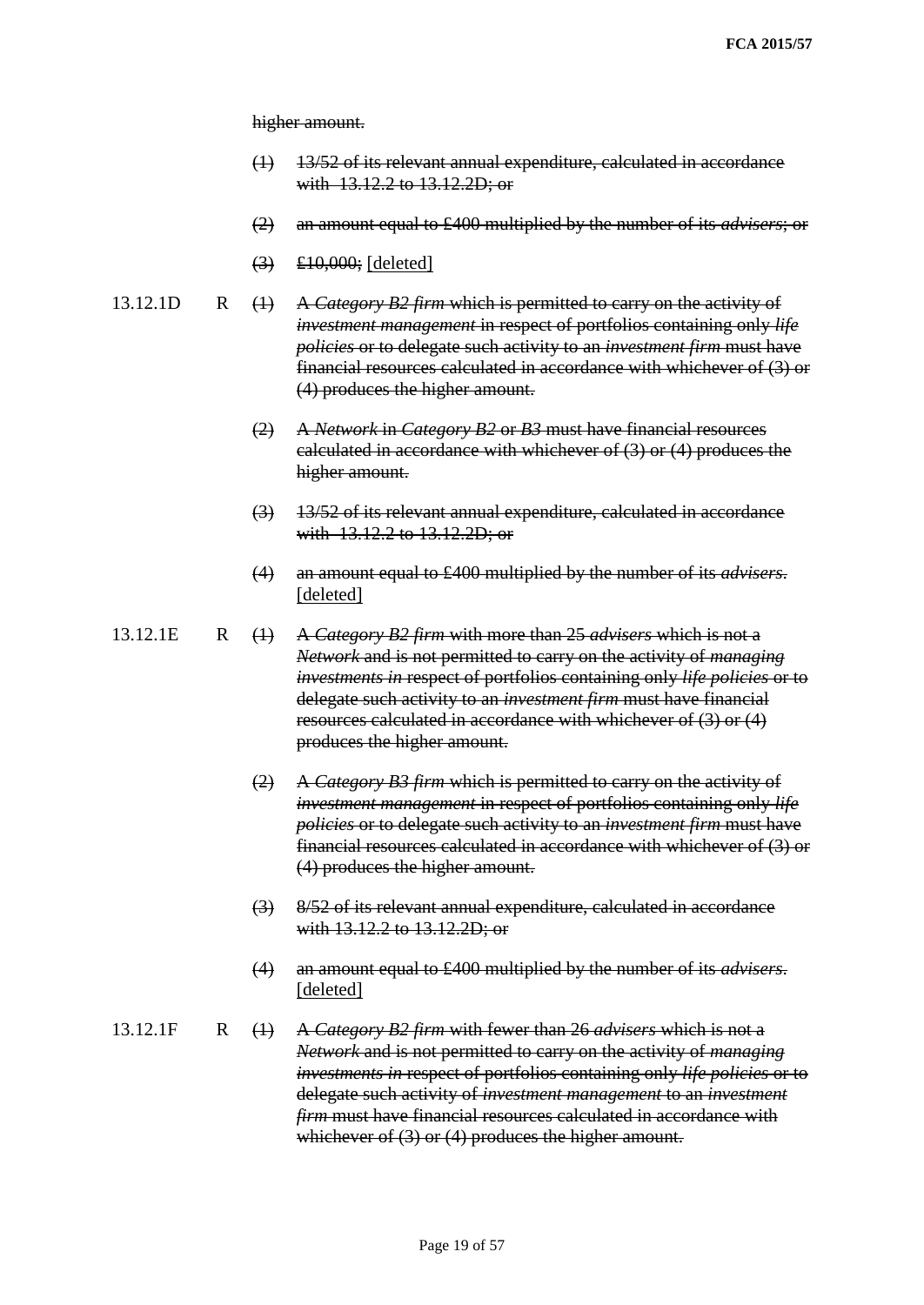- (2) A *Category B3 firm* which is not permitted to carry on the activity of *investment management* in respect of portfolios containing only *life policies* or to delegate such activity to an *investment firm* must have financial resources calculated in accordance with whichever of (3) or (4) produces the higher amount.
- (3) 4/52 of its relevant annual expenditure, calculated in accordance with 13.12.2 to 13.12.2D; or
- (4) an amount equal to £400 multiplied by the number of its *advisers*. [deleted]
- 13.12.1G R A *category B firm* whose permission includes *establishing, operating or winding up a personal pension scheme* must have financial resources calculated in accordance with  $(1)$  or  $(2)$ :
	- (1) For a A *firm* which holds *client money* or assets, must have financial resources calculated as the highest of:
		- (a) 13/52 of its relevant annual expenditure, calculated in accordance with 13.2.2 to 13.12.2D *IPRU(INV)* 13.12.2R to *IPRU(INV)* 13.12.2DR;
		- (b) an amount equal to £400 multiplied by the number of its advisers *advisers*; and
		- …
	- (2) For a A *firm* which does not hold client money or assets, must have financial resources calculated as the highest of:
		- (a) 6/52 of its relevant annual expenditure, calculated in accordance with 13.12.2 to 13.12.2D *IPRU(INV)* 13.12.2R to *IPRU(INV)* 13.12.2D;
		- (b) an amount equal to £400 multiplied by the number of its advisers *advisers*; and
		- $(c) \quad \text{\pounds}10.000\text{ and}$
		- (d) any other expenditure-based requirement set out in 13.12.1 applicable to the *firm*.

#### *Calculation of Relevant Annual Expenditure*

13.12.2 R A *Category B firm* must calculate its relevant annual expenditure by reference to the amount described as total expenditure in its most recently prepared set of *annual financial statements*. If those statements were for a period other than 12 months, the amounts in its profit and loss account must be adjusted proportionately.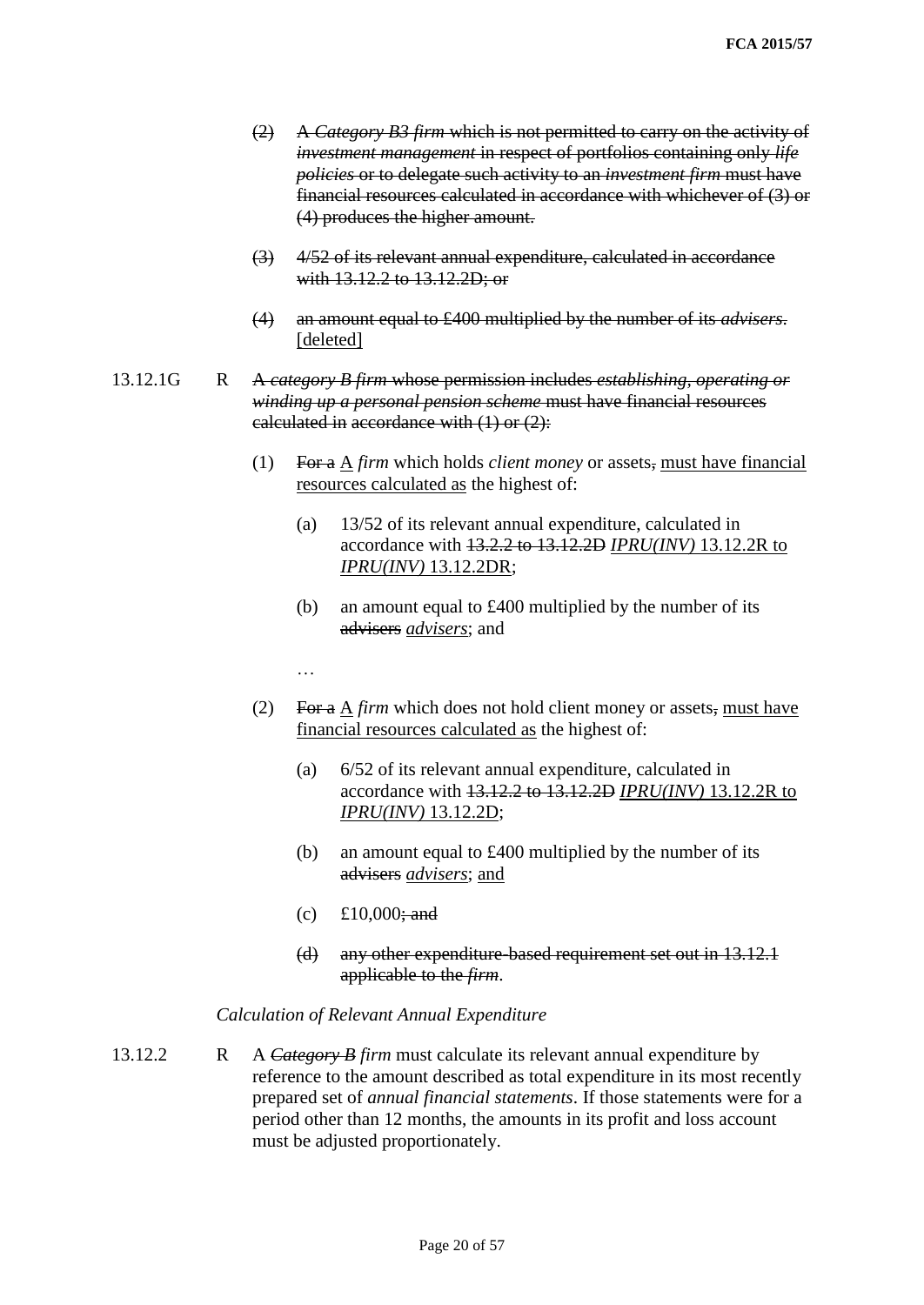| 13.12.2A | R | Where a $C \left( \frac{3}{2} \right)$ <i>Category B firm</i> has just begun trading or have not been<br>authorised long enough to submit such statements the <i>firm</i> must calculate<br>its relevant annual expenditure on the basis of forecast or other appropriate<br>accounts submitted to the FSA FCA. |                                                                                                                                                                                                                                    |                                                                                                                                                                                                                                          |  |
|----------|---|-----------------------------------------------------------------------------------------------------------------------------------------------------------------------------------------------------------------------------------------------------------------------------------------------------------------|------------------------------------------------------------------------------------------------------------------------------------------------------------------------------------------------------------------------------------|------------------------------------------------------------------------------------------------------------------------------------------------------------------------------------------------------------------------------------------|--|
| 13.12.2B | R |                                                                                                                                                                                                                                                                                                                 | A Category B firm may deduct from its relevant annual expenditure items<br>(a) to (f) set out in table 13.12.2, unless the <i>firm</i> is a <i>Category category B1</i><br><i>firm</i> , in which case it may not deduct item (e). |                                                                                                                                                                                                                                          |  |
|          |   | Table 13.12.2                                                                                                                                                                                                                                                                                                   |                                                                                                                                                                                                                                    |                                                                                                                                                                                                                                          |  |
|          |   |                                                                                                                                                                                                                                                                                                                 |                                                                                                                                                                                                                                    | This table forms part of rule 13.12.2 IPRU(INV) 13.12.2R.                                                                                                                                                                                |  |
|          |   | .                                                                                                                                                                                                                                                                                                               |                                                                                                                                                                                                                                    |                                                                                                                                                                                                                                          |  |
|          |   |                                                                                                                                                                                                                                                                                                                 |                                                                                                                                                                                                                                    |                                                                                                                                                                                                                                          |  |
|          |   |                                                                                                                                                                                                                                                                                                                 |                                                                                                                                                                                                                                    | Calculation of Financial Resources to meet Tests 1, 1a or 2                                                                                                                                                                              |  |
| 13.12.3  | R | (1)                                                                                                                                                                                                                                                                                                             |                                                                                                                                                                                                                                    | This <i>rule</i> does not apply to a <i>low resource firm</i> ; [deleted]                                                                                                                                                                |  |
|          |   | (2)                                                                                                                                                                                                                                                                                                             |                                                                                                                                                                                                                                    | A Category B firm must be able to calculate its financial resources<br>at any time on the basis of the balance sheet the <i>firm</i> could draw up<br>at that time. For this purpose:                                                    |  |
|          |   |                                                                                                                                                                                                                                                                                                                 | (a)                                                                                                                                                                                                                                | a <i>Category category B1 firm</i> must adjust the assets in the<br>balance sheet as specified in Part I of table 13.12.3(1) and<br>include the liabilities after making the adjustments specified<br>in Part II of table $13.12.3(1)$ ; |  |
|          |   |                                                                                                                                                                                                                                                                                                                 | .                                                                                                                                                                                                                                  |                                                                                                                                                                                                                                          |  |
|          |   | (3)                                                                                                                                                                                                                                                                                                             |                                                                                                                                                                                                                                    | the The assets and liabilities in the balance sheet are also subject to<br>the following adjustments:                                                                                                                                    |  |
|          |   |                                                                                                                                                                                                                                                                                                                 | (a)                                                                                                                                                                                                                                | a <i>Category B firm</i> must deduct any unrealised gains or, where<br>applicable, add back in any unrealised losses on cash flow<br>hedges of financial instruments measured at cost or amortised<br>cost;                              |  |
|          |   |                                                                                                                                                                                                                                                                                                                 | (b)                                                                                                                                                                                                                                | in respect of a <i>defined benefit occupational pension scheme</i> , a<br><b>Category B</b> firm must derecognise any <i>defined benefit asset</i> ;                                                                                     |  |
|          |   |                                                                                                                                                                                                                                                                                                                 | (c)                                                                                                                                                                                                                                | a Category B firm may substitute for a <i>defined benefit</i><br>liability the firm's deficit reduction amount. The election<br>must be applied consistently in respect of any one financial                                             |  |

(d) where applicable, a *Category B firm* must deduct any asset in respect of deferred acquisition costs and add back in any liability in respect of deferred income (but exclude from the deduction or addition any asset or liability which will give

year;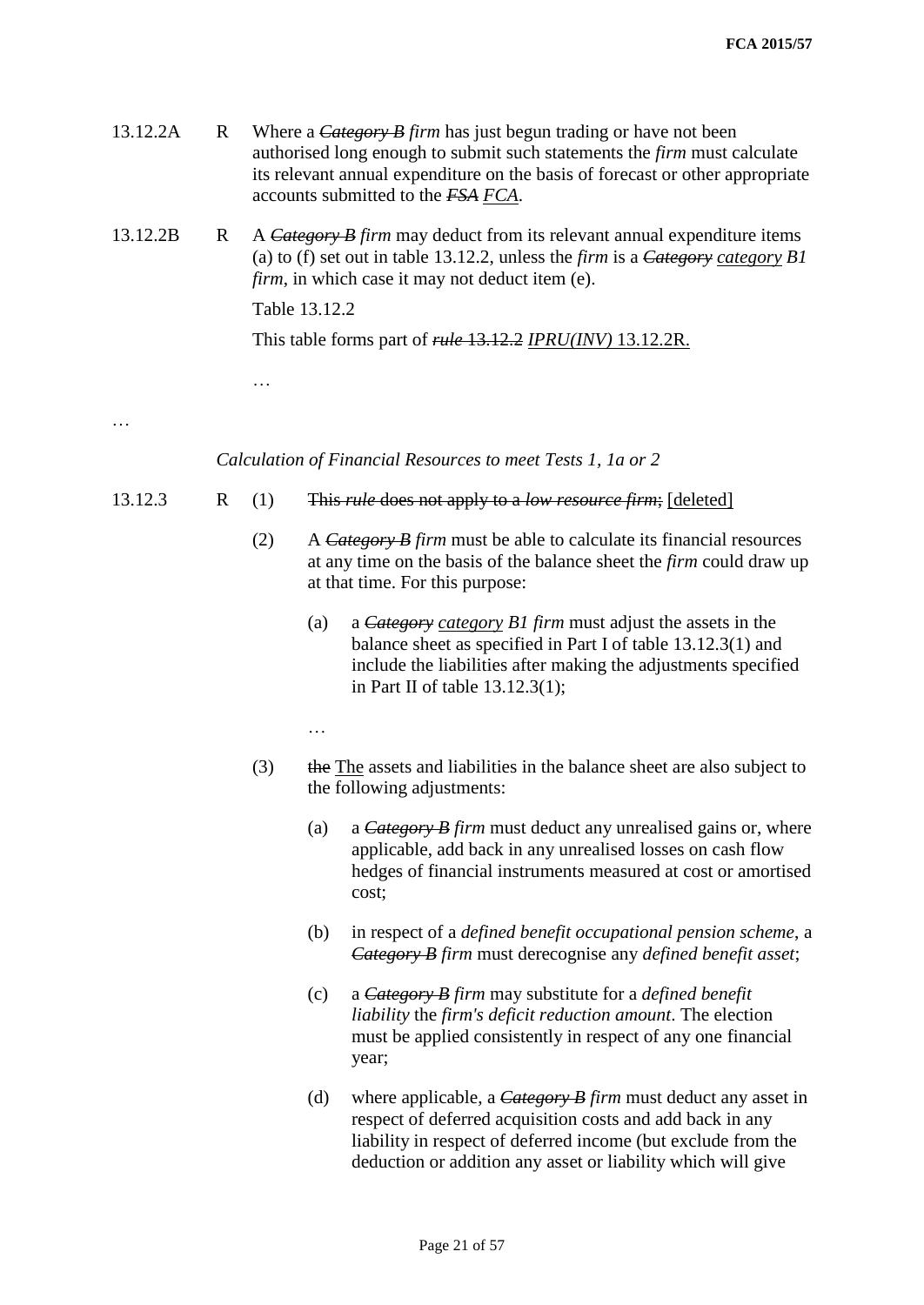rise to future cash flows), together with any associated deferred tax.

Table 13.12.3(1) Part I

This table forms part of *rule* 13.12.3 *IPRU(INV)* 13.12.3R.

| <b>FIRMS CATEGORY B1 FIRMS</b>      |                                                                                                                                                                                                                                                                         |  |  |
|-------------------------------------|-------------------------------------------------------------------------------------------------------------------------------------------------------------------------------------------------------------------------------------------------------------------------|--|--|
| <b>Calculation of Assets</b>        |                                                                                                                                                                                                                                                                         |  |  |
| <b>ADJUSTMENTS</b><br><b>ASSETS</b> |                                                                                                                                                                                                                                                                         |  |  |
|                                     |                                                                                                                                                                                                                                                                         |  |  |
| $(12)$ Other Debts                  | (a) Amounts owing in respect of<br>(iii) dividends declared by authorised or not EEA firms or<br>by companies in respect of <i>shares</i> listed on a recognised<br>recognised investment exchange or designated investment<br>exchange designated investment exchange; |  |  |
|                                     |                                                                                                                                                                                                                                                                         |  |  |

# **Table 13.12.3(1) Part II**

This table forms part of *rule* 13.12.3 *IPRU(INV)* 13.12.3R.

| <b>FIRMS IN CATEGORY B1 B2 AND B3 FIRMS</b>        |  |  |  |
|----------------------------------------------------|--|--|--|
| <b>Calculation of Liabilities</b>                  |  |  |  |
| $\bullet\bullet\bullet$<br>$\bullet\bullet\bullet$ |  |  |  |

# **Table 13.12.3(2) Part I**

This table forms part of *rule* 13.12.3 *IPRU(INV)* 13.12.3R.

| <b>FIRMS IN CATEGORIES CATEGORY B2 AND B3 FIRMS</b> |
|-----------------------------------------------------|
| (except low resource firms)                         |
| <b>Calculation of Assets</b>                        |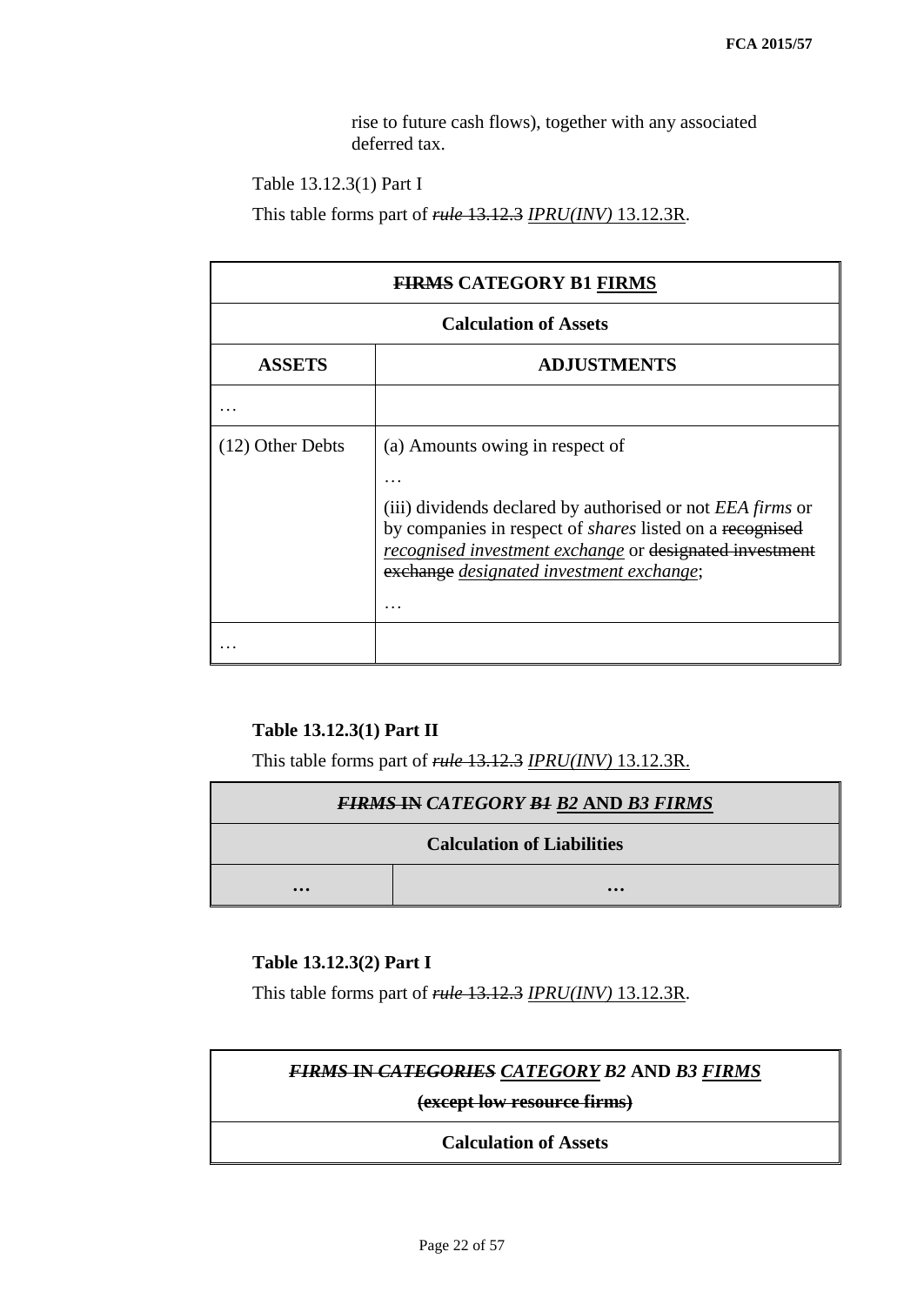| $\cdots$ | $\cdots$ |
|----------|----------|
|          |          |

### **Table 13.12.3(2) Part II**

This table forms part of *rule* 13.12.3 *IPRU(INV)* 13.12.3R.

| <b>FIRMS IN CATEGORY B1 FIRMS</b> |                         |  |
|-----------------------------------|-------------------------|--|
| <b>Calculation of Liabilities</b> |                         |  |
| $\bullet\bullet\bullet$           | $\bullet\bullet\bullet$ |  |

# **Table 13.12.3A**

This table forms part of *rule* 13.12.3 *IPRU(INV)* 13.12.3R.

| <b>DISCOUNTS FOR INVESTMENTS</b>                                                                                                                               |                 |  |  |
|----------------------------------------------------------------------------------------------------------------------------------------------------------------|-----------------|--|--|
|                                                                                                                                                                |                 |  |  |
| Investment                                                                                                                                                     | <b>Discount</b> |  |  |
|                                                                                                                                                                |                 |  |  |
| <b>B.</b> Equities                                                                                                                                             |                 |  |  |
| - other <i>investments</i> listed on a recognised <i>recognised</i><br>investment exchange or designated investment exchange<br>designated investment exchange | 25%             |  |  |
| - shares traded on a recognised recognised investment<br>exchange or designated investment exchange designated<br><i>investment exchange</i>                   | 35%             |  |  |
|                                                                                                                                                                |                 |  |  |

…

*Restrictions*

- 13.12.5 R A *Category B firm* must calculate:
	- (1) the aggregate amount of its short term subordinated loans, its preference *shares* which are not redeemable within two years, and for a *Category B firm* other than a *Category category B1 firm* its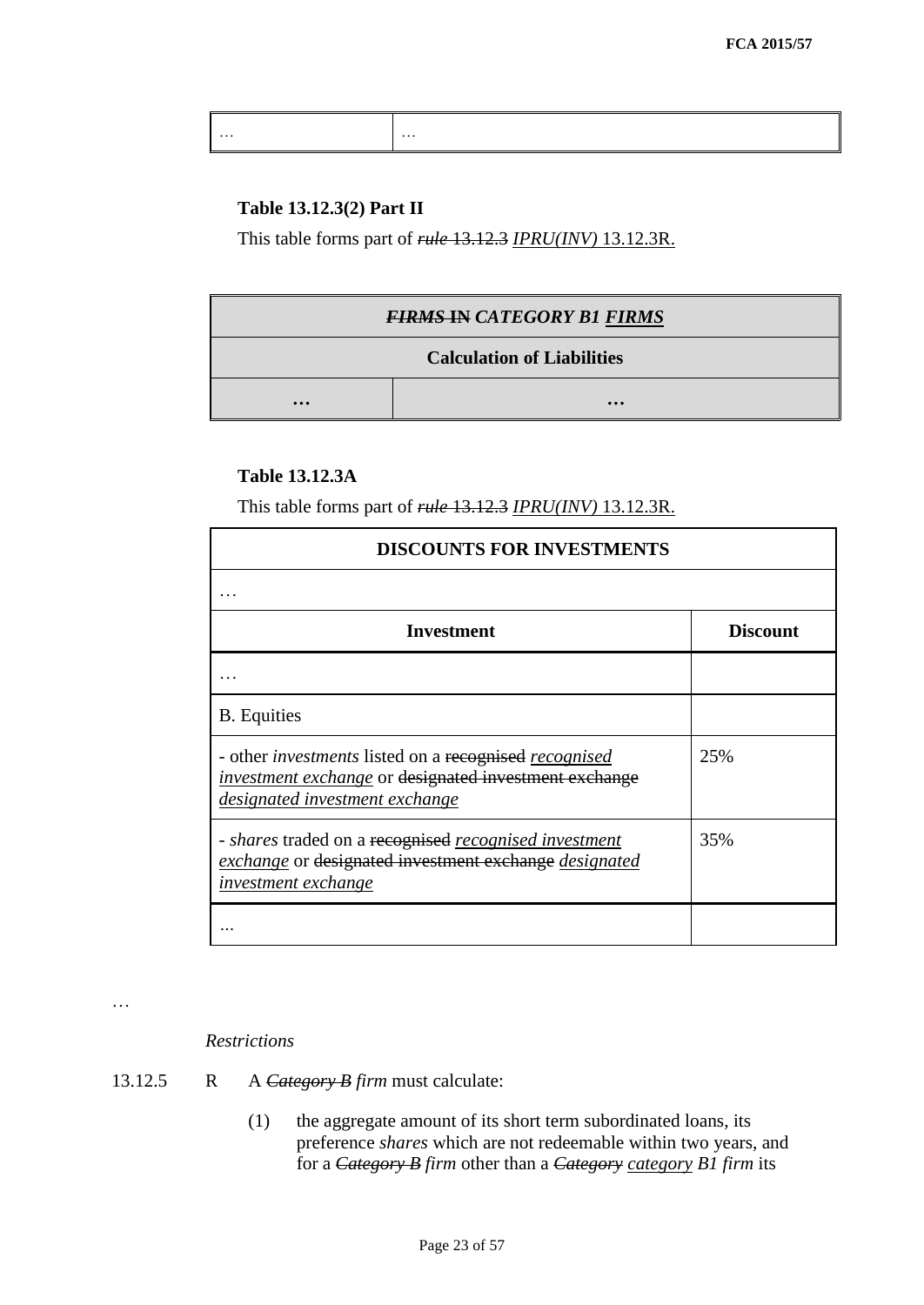long term liabilities which are not secured on its assets, if they do not fall due more than three years from the balance sheet date, and are not due to *connected persons*;

- $(2)$  ...
- 13.12.5A R A *Category B* In the calculation of financial resources, a *firm* must treat as a liability in the calculation or its financial resources any amount by which the sum of  $\frac{13.12.5(1)}{IPRU(INV)}$  13.12.5R(1) exceeds the product of 13.12.5(2) *IPRU(INV)* 13.12.5R(2) as a liability.

Insert the following new sections after IPRU(INV) 13.12. The text is not underlined.

# **13.13 CAPITAL RESOURCES REQUIREMENT FOR AN EXEMPT CAD FIRM AND A CATEGORY B FIRM WHOSE PERMISSION DOES NOT INCLUDE ESTABLISHING, OPERATING OR WINDING UP A PERSONAL PENSION SCHEME**

#### *Application*

- 13.13.1 R This section applies to a *personal investment firm* which is either:
	- (1) an *exempt CAD firm*; or
	- (2) a *category B firm* whose permission does not include *establishing, operating or winding up a personal pension scheme*.

#### *Requirement*

- 13.13.2 R (1) A *firm* to which *MIPRU* does not apply must calculate its capital resources requirement as in (2).
	- (2) The *firm* must calculate its capital resources requirement as the higher of:
		- (a) £20,000; and
		- (b) the amount equivalent to the applicable percentage of its *annual income* specified in table 13.13.2(2)(b), depending on the type of *firm*.

### **Table 13.13.2(2)(b)**

This table forms part of *IPRU(INV)* 13.13.2R.

| $\bf(A)$ | $\bf (B)$           |                                                     |
|----------|---------------------|-----------------------------------------------------|
|          | Type of <i>firm</i> | Applicable<br>percentage of<br><i>annual income</i> |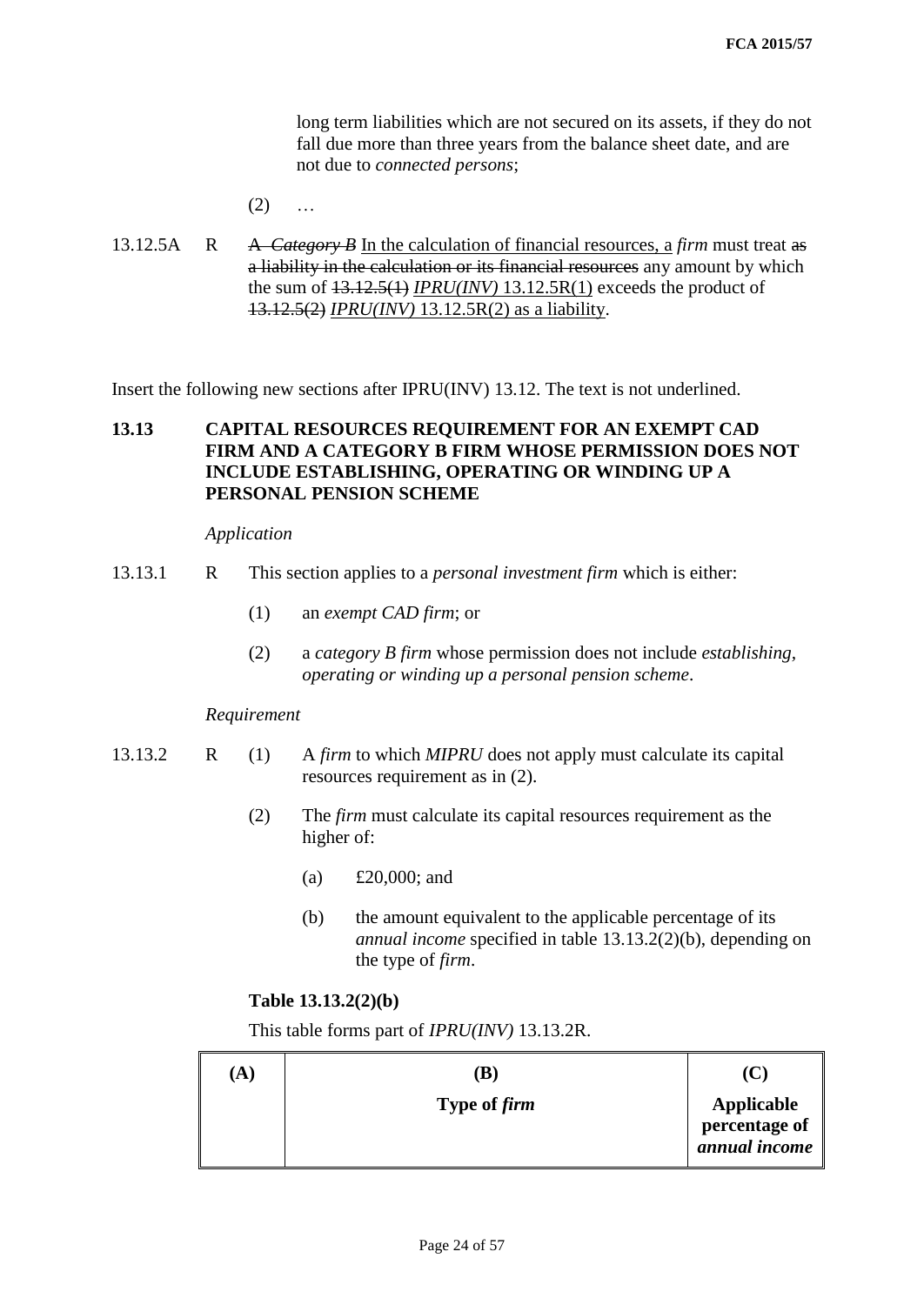| (1) | Exempt CAD firm                                                                                                                                                                                                | 5%  |
|-----|----------------------------------------------------------------------------------------------------------------------------------------------------------------------------------------------------------------|-----|
| (2) | Category B1 firm                                                                                                                                                                                               | 10% |
| (3) | Category B2 firm                                                                                                                                                                                               | 10% |
| (4) | Category B3 firm which is permitted to carry on<br>the activity of managing investments in respect of<br>portfolios containing only life policies or to<br>delegate such activity to an <i>investment firm</i> | 10% |
| (5) | Category B3 firm not in (4)                                                                                                                                                                                    | 5%  |

13.13.3 R (1) A *firm* to which *MIPRU* also applies must calculate its capital resources requirement as in (2).

- (2) The *firm* must calculate its capital resources requirement as the higher of:
	- (a) £20,000; and
	- (b) the sum of:
		- (i) the amount that would have applied to it under *IPRU(INV)* 13.13.2R(2)(b) if it were a *firm* of the type in column (B) of table  $13.13.2(2)(b)$ ; and
		- (ii) the capital resources requirement in *MIPRU* 4.2. (Capital resources requirements), after excluding the fixed amounts specified in table 13.13.3(2)(b)(ii).

# **Table 13.13.3(2)(b)(ii)**

This table forms part of *IPRU(INV)* 13.13.3R.

| <b>Activity</b>                                                                                                    | <b>Provision</b>                                                          | <b>Fixed</b><br>amount |
|--------------------------------------------------------------------------------------------------------------------|---------------------------------------------------------------------------|------------------------|
| <i>Insurance mediation</i><br><i>activity</i> or <i>home finance</i>                                               | $MIPRU 4.2.11R(1)(a)$ (firm not<br>holding <i>client money</i> or assets) | £5,000                 |
| mediation activity                                                                                                 | $MIPRU 4.2.11R(2)(a)$ (firm holding<br><i>client money</i> or assets)     | £10,000                |
| Home financing and home<br>finance administration<br>(not connected to<br>regulated mortgage<br><i>contracts</i> ) | MIPRU 4.2.12R(1)(a)                                                       | £100,000               |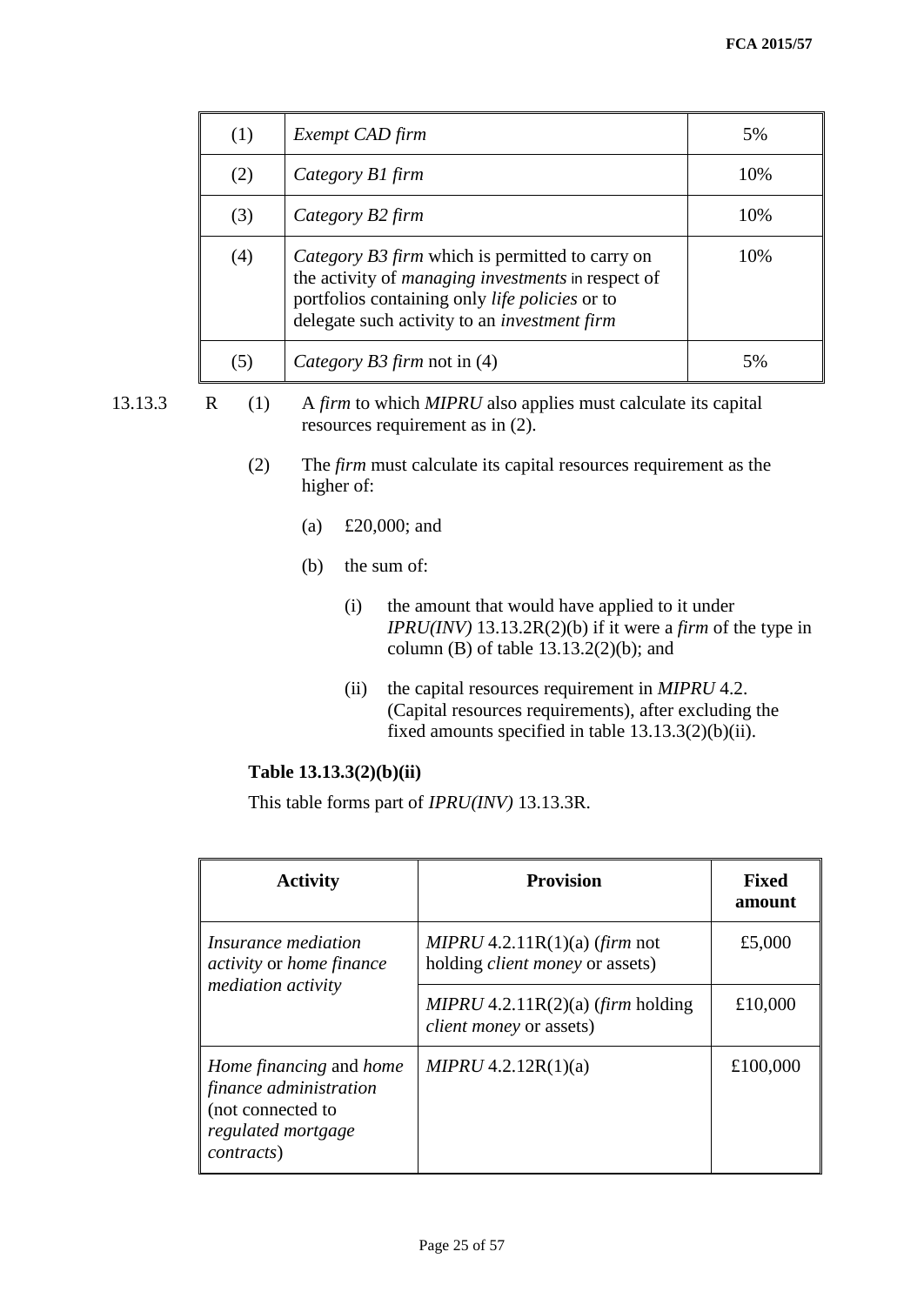| $\parallel$ Home finance<br>administration (with all<br>assets off balance sheet)                         | MIPRU 4.2.19R(1) | £100,000 |
|-----------------------------------------------------------------------------------------------------------|------------------|----------|
| <i>Home financing and home</i><br>finance administration<br>connected to regulated<br>mortgage contracts) | MIPRU 4.2.23R(1) | £100,000 |

- 13.13.4 G (1) *IPRU(INV)* 13.13.4G(2) illustrates how a *firm* that is subject to this section and *MIPRU* calculates its capital resources requirement under *IPRU(INV)*13.13.3R.
	- (2) Example: A *category B3 firm* with *annual income* of £300,000 under this section and £100,000 from its *home finance mediation activity* (without holding *client money*) should calculate capital resources requirement as specified in table 13.13.4G(2).

# **Table 13.13.4G(2)**

This table forms part of *IPRU(INV)* 13.13.4G.

| Requirement                                                                                                                                                                            | <b>Calculation</b>                                                                                                                                                                                                                                        | Amount  |
|----------------------------------------------------------------------------------------------------------------------------------------------------------------------------------------|-----------------------------------------------------------------------------------------------------------------------------------------------------------------------------------------------------------------------------------------------------------|---------|
| The capital resources requirement is<br>the higher of:                                                                                                                                 |                                                                                                                                                                                                                                                           |         |
| $(1)$ £20,000; and                                                                                                                                                                     | £20,000                                                                                                                                                                                                                                                   | £20,000 |
| $(2)$ The sum of:                                                                                                                                                                      |                                                                                                                                                                                                                                                           |         |
| (a) the amount that would have<br>applied to it under <i>IPRU(INV)</i><br>$13.13.2R(2)(b)$ if it were a firm<br>of the type in column $(B)$ of<br>table 13.13.2(2)(b); and             | As this is a <i>category B3 firm</i> ,<br>the applicable calculation is 5%<br>of £300,000.                                                                                                                                                                | £15,000 |
| (b) the capital resources<br>requirement in <i>MIPRU</i> 4.2.<br>(Capital resources<br>requirements), after excluding<br>the fixed amounts specified in<br>table $13.13.3(2)(b)(ii)$ . | For a <i>firm</i> carrying on <i>home</i><br>finance mediation activity<br>without holding <i>client money</i> ,<br>$MIPRU$ 4.2.11R(1) specifies a<br>requirement of 2.5% of<br>£100,000 (excluding the<br>amount of £5,000 in MIPRU<br>$4.2.11R(1)(a)$ . | £2,500  |
|                                                                                                                                                                                        | Total of part (2) of the capital                                                                                                                                                                                                                          | £17,500 |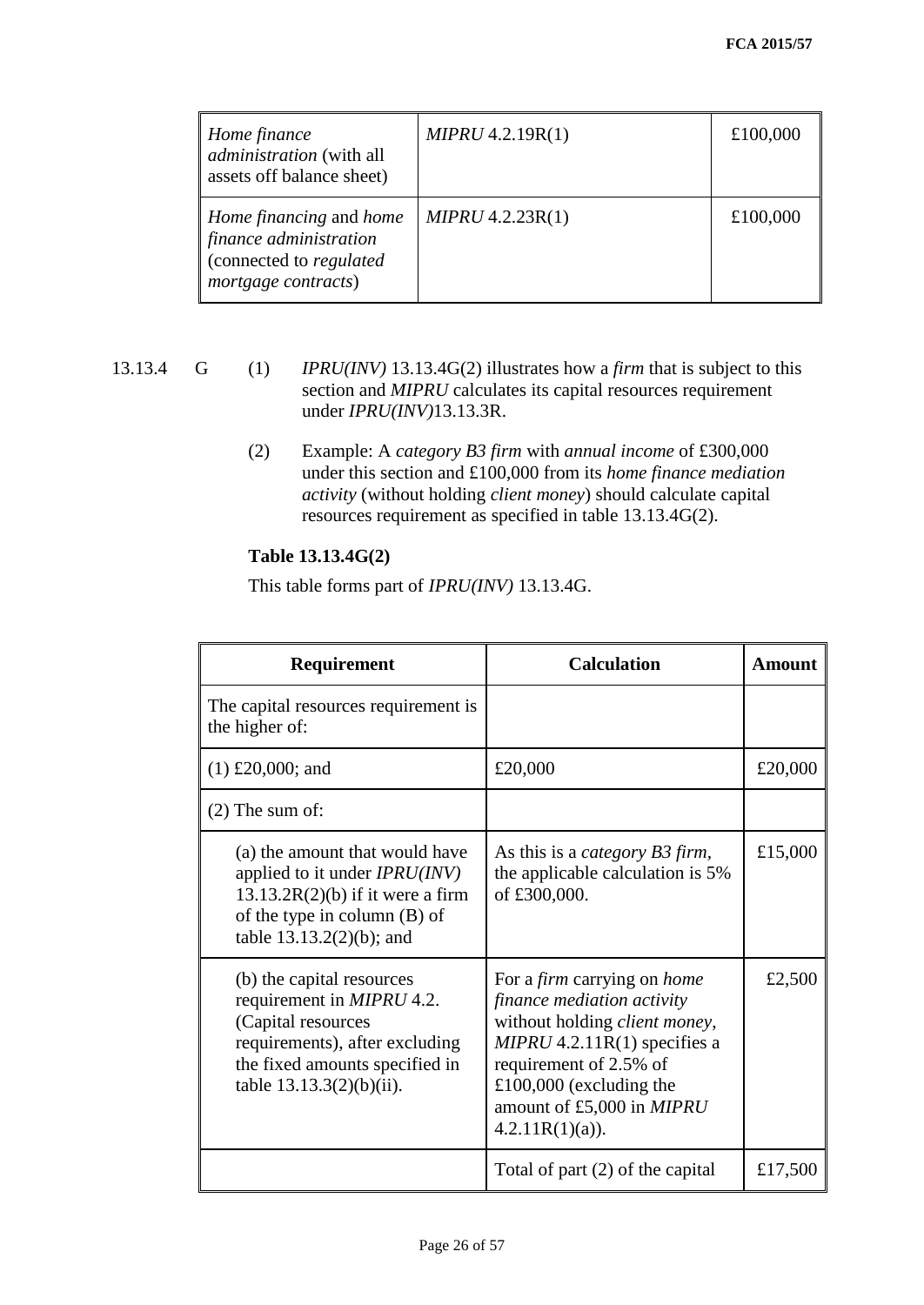| resources requirement, which is<br>£15,000 plus £2,500.                                                                       |         |
|-------------------------------------------------------------------------------------------------------------------------------|---------|
| The capital resources<br>requirement is the higher of part<br>$(1)$ , which is £20,000, and part<br>$(2)$ , which is £17,500. | £20,000 |

# **13.14 CALCULATION OF ANNUAL INCOME FOR AN EXEMPT CAD FIRM AND A CATEGORY B FIRM WHOSE PERMISSION DOES NOT INCLUDE ESTABLISHING, OPERATING OR WINDING UP A PERSONAL PENSION SCHEME**

#### *Application*

- 13.14.1 R This section applies to a *personal investment firm* which is either:
	- (1) an *exempt CAD firm*;
	- (2) a *category B firm* whose permission does not include *establishing, operating or winding up a personal pension scheme*.

#### *Annual income*

- 13.14.2 R This section applies to a *firm* when it calculates *annual income* for its capital resources requirement.
- 13.14.3 R (1) "*Annual income*" is the *annual income* from the *firm's designated investment business* as given in its reporting form in (3) drawn up at its most recent *accounting reference date.*
	- (2) In (1), the most recent *accounting reference date* is the last one for which the *firm* reported *annual income*.
	- (3) The relevant reporting form under *SUP* 16.12 is:
		- (a) the Retail Mediation Activities Return *(RMAR)* (Section B: Profit and Loss Account) for a *category B firm*; and
		- (b) FSA030 (Income Statement) for an *exempt CAD firm*.
	- (4) If the *firm's* most recent reporting form does not cover a 12-*month* period, the *annual income* is derived by converting the amount reported, proportionally, to a 12-*month* period.
	- (5) If the *firm* does not yet have a reporting form under (1), the *annual income* is taken from the forecast or other appropriate accounts which the *firm* has submitted to the *FCA*.
- 13.14.4 R *Annual income* must include the following amounts due to the *firm* in respect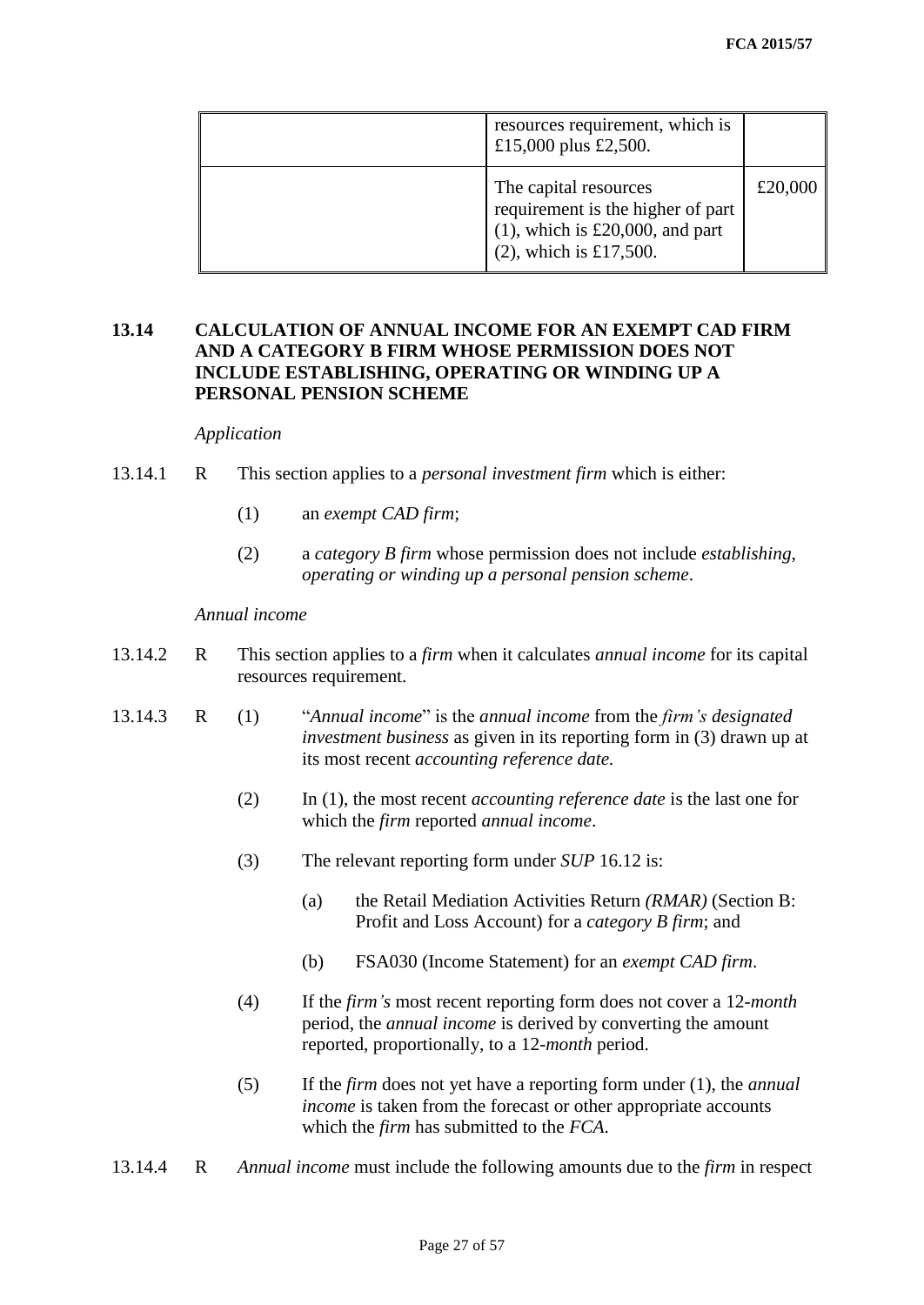of its *designated investment business*:

- (1) brokerage;
- (2) *fees*;
- (3) *commissions;* and
- (4) other related income (for example, *administration charges* or profit shares).
- 13.14.5 G A *firm* should include in its *annual income* those amounts it may have agreed to pay to other *persons* involved in a *transaction*, such as other intermediaries or self-employed *advisers.*
- 13.14.6 G A *firm* should not include in its *annual income* those amounts due to it that are used in the calculation of its capital resources requirement under *MIPRU* 4.2.11R (Capital resources requirement: mediation activity only) or *MIPRU* 4.2.19R (Capital resources requirement: insurance mediation activity and home financing, or home finance administration).
- 13.14.7 G For the purpose of *IPRU(INV)* 13.14.3R, a *firm* should ensure that the amount of *annual income* adequately reflects the level of its *designated investment business* when deciding whether to add any income not included under any of the reporting forms in *IPRU(INV)* 13.4.3R(3). In doing so, the *firm* should have regard to its circumstances, for example, where such income is being accounted for by a third party.
- 13.14.8 R If a *firm* is a *principal*, its *annual income* includes amounts due to its *appointed representative* for activities related to *designated investment business* for which the *firm* has accepted responsibility.
- 13.14.9 G If a *firm* is a *network*, its a*nnual income* should include the relevant income due to all of its *appointed representatives* for *designated investment business*.

# **13.15 CALCULATION OF CAPITAL RESOURCES TO MEET THE CAPITAL RESOURCES REQUIREMENT FOR A CATEGORY B FIRM WHOSE PERMISSION DOES NOT INCLUDE ESTABLISHING, OPERATING OR WINDING UP A PERSONAL PENSION SCHEME**

*Application*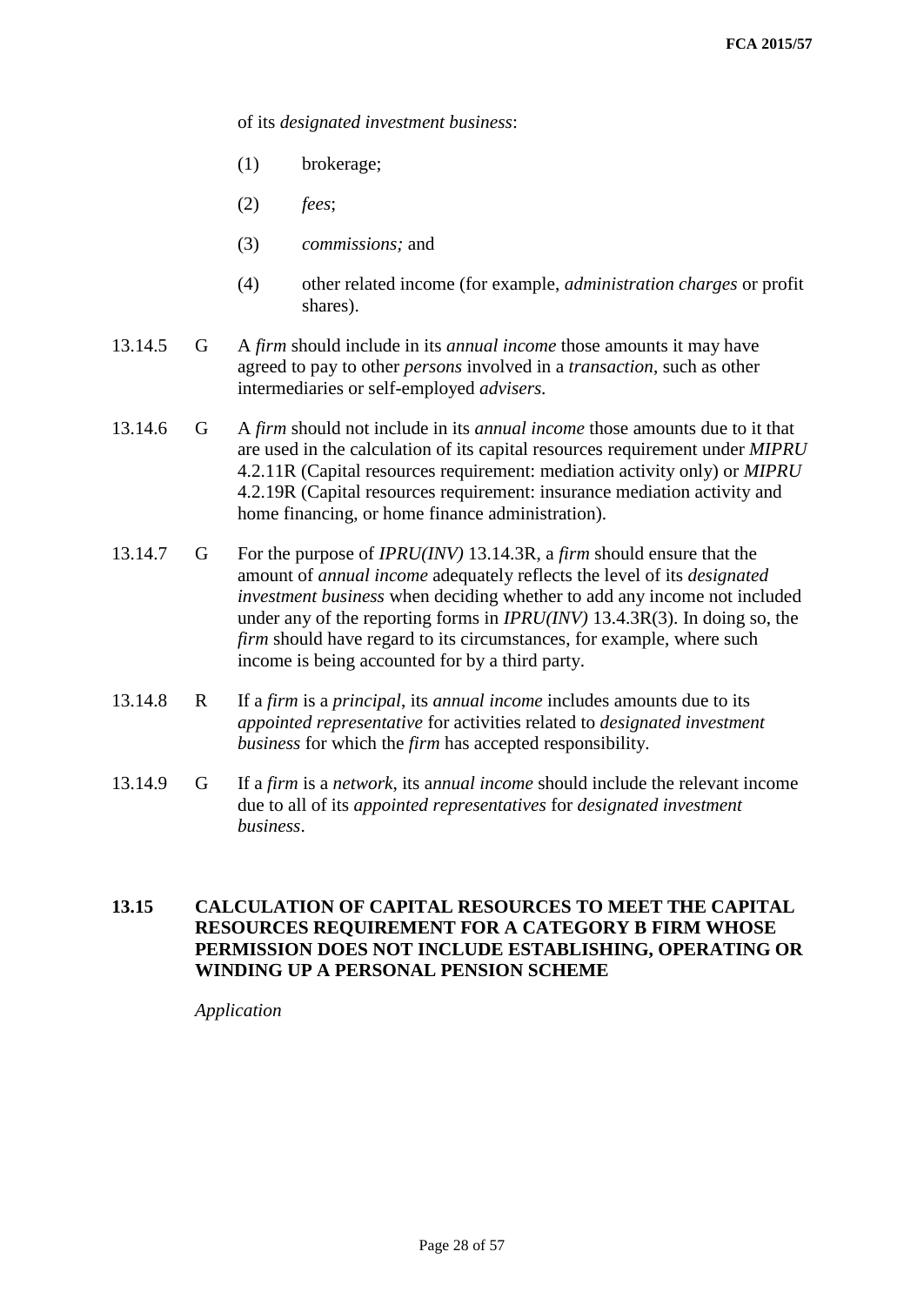- 13.15.1 R This section applies to a *personal investment firm* which is a *category B firm* whose permission does not include *establishing, operating or winding up a personal pension scheme.*
- 13.15.2 G The calculation of *own funds* by an *exempt CAD firm* is in *IPRU(INV)* 13.1A.14R.
- 13.15.3 R A *firm* must calculate its capital resources in accordance with table 13.15.3(1).

### **Table 13.15.3(1)**

This table forms part of *IPRU(INV)* 13.15.3R.

| <b>Capital resources</b>                                                                                                                                                                                                                                                                                                                                                          |                                                                                                                                                                                                               |  |  |  |  |  |
|-----------------------------------------------------------------------------------------------------------------------------------------------------------------------------------------------------------------------------------------------------------------------------------------------------------------------------------------------------------------------------------|---------------------------------------------------------------------------------------------------------------------------------------------------------------------------------------------------------------|--|--|--|--|--|
| <b>Companies</b>                                                                                                                                                                                                                                                                                                                                                                  | <b>Sole traders: Partnerships</b>                                                                                                                                                                             |  |  |  |  |  |
| Paid-up <i>share</i> capital (excluding <i>preference</i><br>shares redeemable by shareholders within two<br>years)<br>Eligible LLP members' capital<br><i>Share</i> premium account<br>Retained profits (see <i>IPRU(INV)</i> 13.15.4R) and<br>interim net profits (Note 1)<br><b>Revaluation reserves</b><br>Subordinated loans (see <i>IPRU(INV)</i> 13.15.7R)<br>Debt capital | Balances on proprietor's or<br>partners'<br>- capital accounts<br>- current accounts<br>(see <i>IPRU(INV)</i> $13.15.4R$ )<br><b>Revaluation reserves</b><br>Subordinated loans (see<br>$IPRU(INV)$ 13.15.7R) |  |  |  |  |  |
| less<br>- Intangible assets<br>- Material current year losses<br>- Excess LLP members' drawings                                                                                                                                                                                                                                                                                   | less<br>- Intangible assets<br>- Material current year losses<br>- Excess of current year<br>drawings over current year<br>profits                                                                            |  |  |  |  |  |

## **Note 1**

Retained profits must be audited and interim net profits must be verified by the *firm's* external auditor, unless the *firm* is exempt from the provisions of Part 16 of the Companies Act 2006 (section 477 (Small companies: Conditions for exemption from audit)) relating to the audit of accounts.

13.15.4 R When calculating a *firm's* capital resources*,* the following adjustments apply to retained profits or (for *sole traders* or *partnerships*) current accounts figures: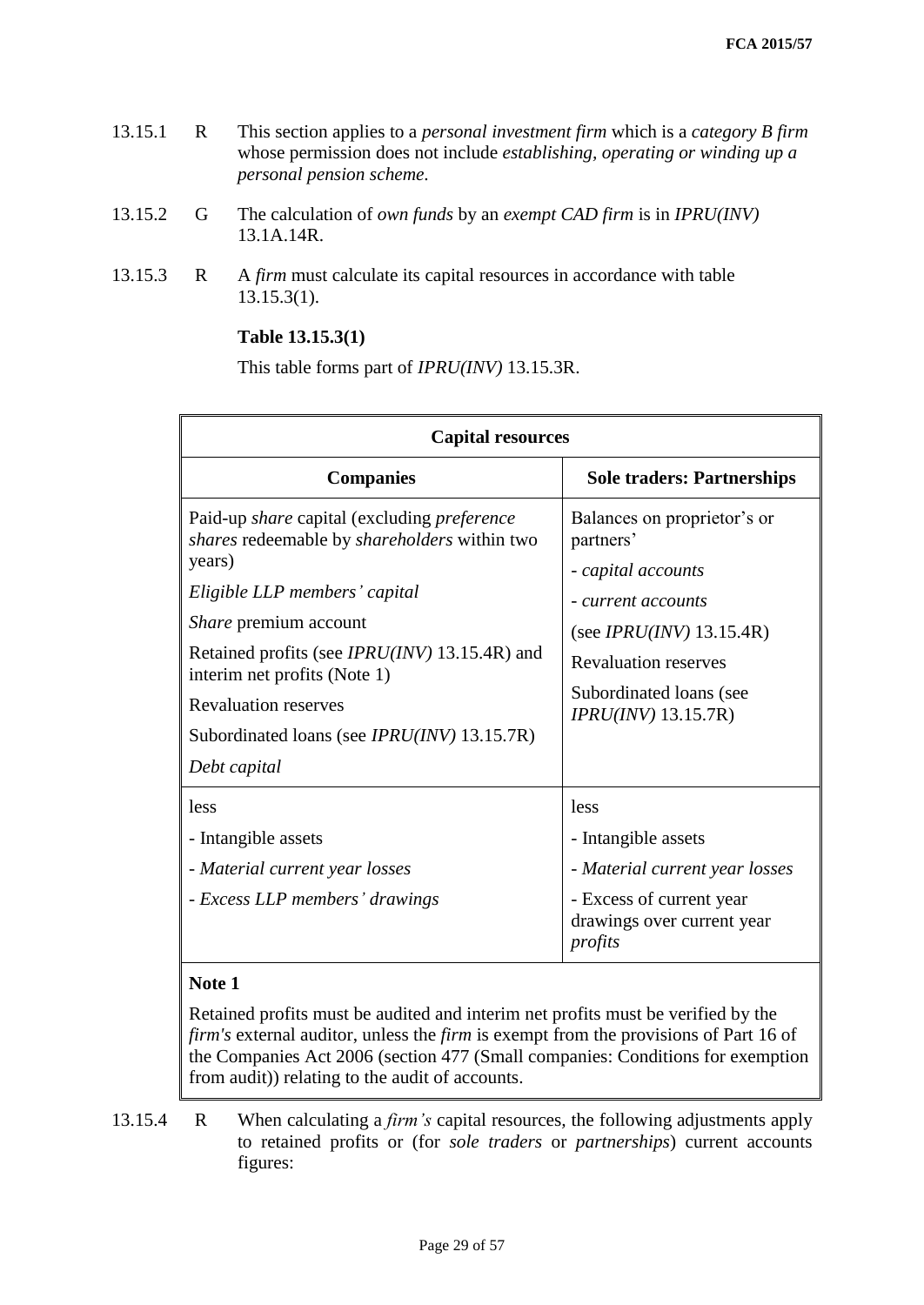- (1) a *firm* must deduct any unrealised gains or, where applicable, add back in any unrealised losses on cash flow hedges of financial instruments measured at cost or amortised cost;
- (2) a *firm* must de-recognise any *defined benefit asset*;
- (3) a *firm* may substitute for a *defined benefit liability* its *deficit reduction amount* and that election must be applied consistently in respect of any one financial year;
- (4) a *firm* must deduct any unrealised gains on investment property and include these within revaluation reserves; and
- (5) where applicable, a *firm* must deduct any asset in respect of deferred acquisition costs and add back in any liability in respect of deferred income (but exclude from the deduction or addition any asset or liability which will give rise to future cash flows), together with any associated deferred tax.
- 13.15.5 G A *firm* should keep a record of, and be ready to explain to its supervisory contacts in the *FCA*, the reasons for any difference between the *deficit reduction amount* and any commitment the *firm* has made in any public document to provide funding in respect of a *defined benefit occupational pension scheme*.

#### *Personal assets*

- 13.15.6 G Where a *firm* is a *sole trader* or a *partnership*:
	- (1) it can use (to the extent necessary to make up any shortfall in the required resources) any of its personal assets (not being needed to meet liabilities arising from its personal activities and any business activities not regulated by the *FCA*);
	- (2) the *firm's* total financial resources, from whatever source, must at all times be sufficient to cover its total liabilities.

*Subordinated loans – Category B firm*

- 13.15.7 R A *category B firm* may include a short-term subordinated loan as capital resources (see table in *IPRU(INV)* 13.15.3R), if all the conditions in *IPRU(INV)* 13.15.8R are satisfied.
- 13.15.8 R The conditions referred to in *IPRU(INV)* 13.15.7R are:
	- (1) the subordinated loan must have an original maturity of at least two years or, if it has no fixed term, it is subject to not less than two years' notice of repayment;
	- (2) the agreement governing the subordinated loan must not permit payment of interest unless a *firm* has at least 120% of its capital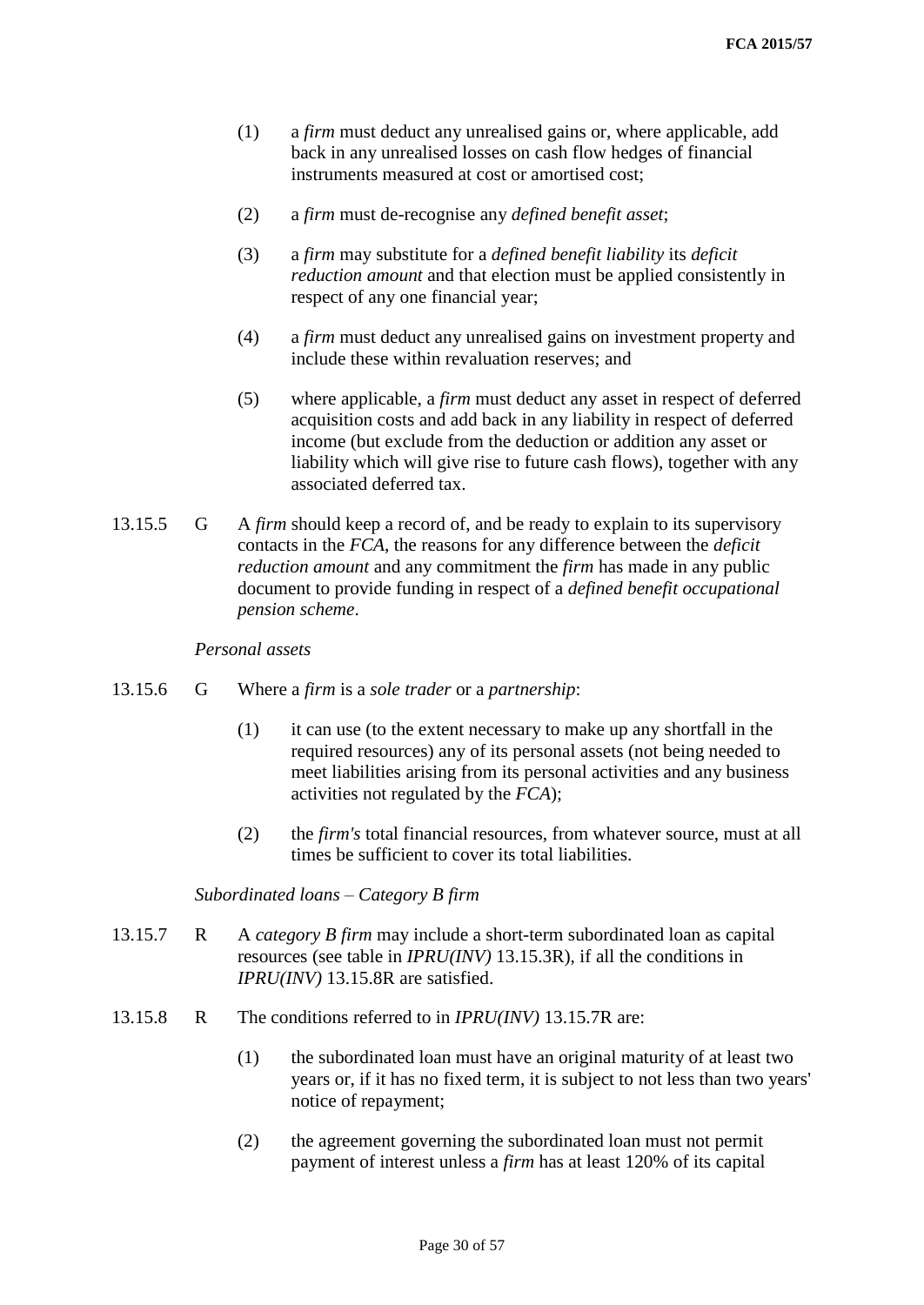resources requirement after that *payment*;

- (3) the agreement governing the subordinated loan must only permit *repayment***,** prepayment or termination on:
	- (a) maturity, or on expiration of the period of notice, if a *firm* has at least 120% of its capital resources requirement after that *payment* or termination; or
	- (b) winding up after the claims of all other creditors and all outstanding debts have been settled;
- (4) the agreement governing the subordinated loan is in the standard form for short term subordinated loans prescribed by the *FCA* (see form 13.1 Form of subordinated loan agreement for *personal investment firms*); and
- (5) the restrictions in *IPRU(INV)* 13.15.9R and *IPRU(INV)* 13.15.10R are complied with.

#### *Restrictions*

- 13.15.9 R A *Category B firm* must calculate:
	- (1) the aggregate amount of its short-term subordinated loans and its preference *shares* which are not redeemable within two years;
	- (2) the amount of the *firm's* total capital and reserves excluding preference *share* capital, less the amount of its intangible assets, multiplied by 400%.
- 13.15.10 R A *category B firm* must treat as a liability in the calculation or its capital resources any amount by which the sum of *IPRU(INV)* 13.15.9R(1) exceeds the product of *IPRU(INV)* 13.15.9R(2).

Delete Appendix 13(1) (Defined terms for Chapter 13) in its entirety. The deleted text is not shown.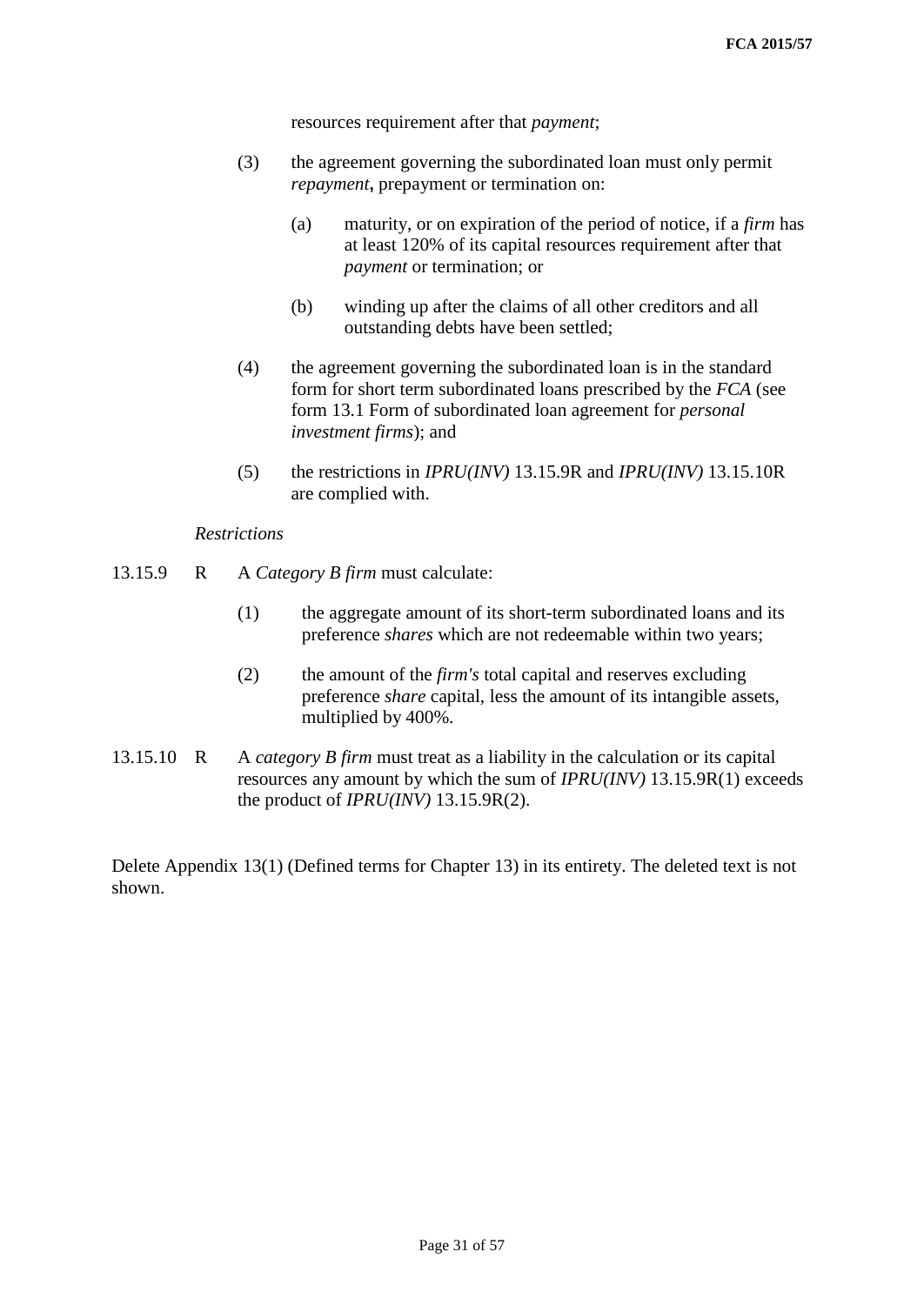Amend the following as shown.

# **Annex A: LIMITED LIABILITY PARTNERSHIPS: ELIGIBLE MEMBERS' CAPITAL**

…

### **Purpose**

1.5 G The following *rules* allow inclusion of members' capital within a *firm's* capital if it meets the conditions in this annex:

|    | Chapter <i>IPRU(INV)</i> rule       | How eligible LLP members' capital should be treated<br>for the purposes of the IPRU(INV) rule                                          |  |  |  |
|----|-------------------------------------|----------------------------------------------------------------------------------------------------------------------------------------|--|--|--|
|    |                                     |                                                                                                                                        |  |  |  |
| 13 | Table 13.3.2(1)<br>Table $13.10(2)$ | Eligible LLP members' capital may be counted as own<br><i>funds</i> relating to companies in Table 13.3.2(1) and Table<br>$13.10(2)$ . |  |  |  |
|    | Table 13.15.3(1)                    | Eligible LLP members' capital may be counted as capital<br>resources relating to companies in <i>IPRU(INV)</i> 13.15.3(1).             |  |  |  |
|    | 13.1A.7 13.1A.6                     | Eligible LLP members' capital may be counted as initial<br><i>capital</i> within <i>IPRU(INV)</i> 13.1A.7 13.1A.6.                     |  |  |  |

…

# **2. CONDITIONS FOR USE OF MEMBERS' CAPITAL**

# **Limited liability partnership excess drawings**

2.5 R A *firm* which is a *limited liability partnership* must in calculating its tier one Tier 1 or equivalent grade capital in accordance with the requirements of any chapter of this sourcebook deduct the amount by which the aggregate of the amounts withdrawn by its members exceeds the profits of that *firm* ("*excess LLP members' drawings*"). Amounts of *eligible LLP members' capital*  repaid in accordance with the specific conditions are not to be included in this calculation.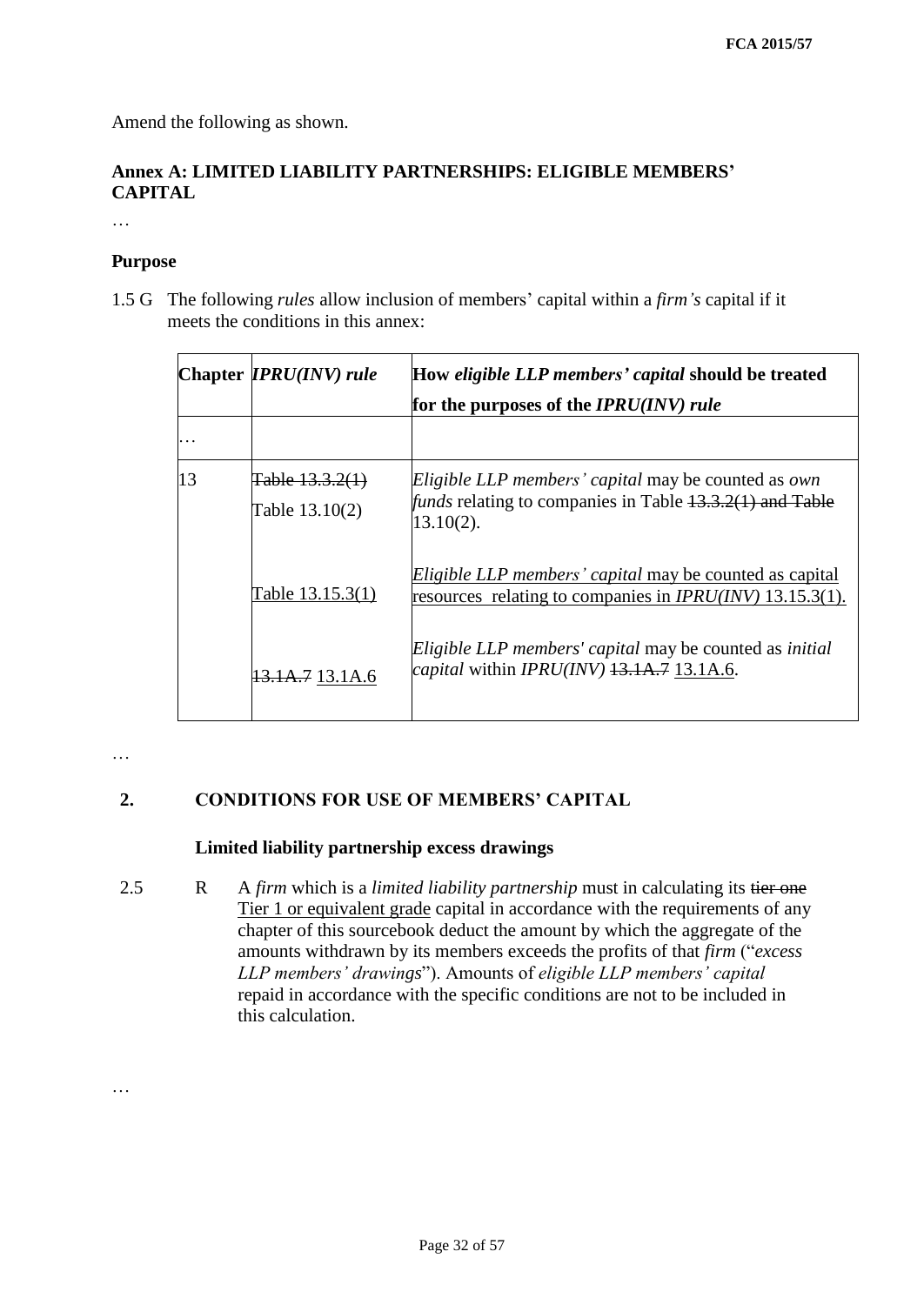# **Part 2: Comes into force on 1 September 2016**

### **13 Chapter 13: Financial Resources Requirements for Personal Investment Firms**

# **13.1 APPLICATION, GENERAL REQUIREMENTS AND PROFESSIONAL INDEMNITY INSURANCE REQUIREMENTS**

#### **APPLICATION**

13.1.1 R This chapter applies to a *firm* which is a *personal investment firm* as set out in the table below.

| Type of personal investment firm                                                                                                                                          | <b>Application of</b><br>this Chapter       |  |  |
|---------------------------------------------------------------------------------------------------------------------------------------------------------------------------|---------------------------------------------|--|--|
|                                                                                                                                                                           |                                             |  |  |
| A personal investment firm which is a category B firm whose<br>permission includes establishing, operating or winding up a<br><del>personal pension scheme</del>          | 13.1 and 13.9 to<br>13.12.13.13 to<br>13.15 |  |  |
| A personal investment firm which is a category B firm whose<br>permission does not include establishing, operating or winding up<br><del>a personal pension scheme.</del> | 13.1 and 13.13<br>13,15                     |  |  |

Sections 13.9 to 13.12 are deleted in their entirety. The deleted text is not shown.

Amend the following as shown.

# **13.13 CAPITAL RESOURCES REQUIREMENT FOR AN EXEMPT CAD FIRM AND A CATEGORY B FIRM WHOSE PERMISSION DOES NOT INCLUDE ESTABLISHING, OPERATING OR WINDING UP A PERSONAL PENSION SCHEME)**

…

- 13.13.1 R This section applies to a *personal investment firm* which is:
	- $(1)$  ...
	- (2) a *category B firm* whose permission does not include *establishing, operating or winding up a personal pension scheme.*

…

13.13.5 R A *firm* whose permission includes *establishing, operating or winding up a personal pension scheme* must calculate its capital resources requirement as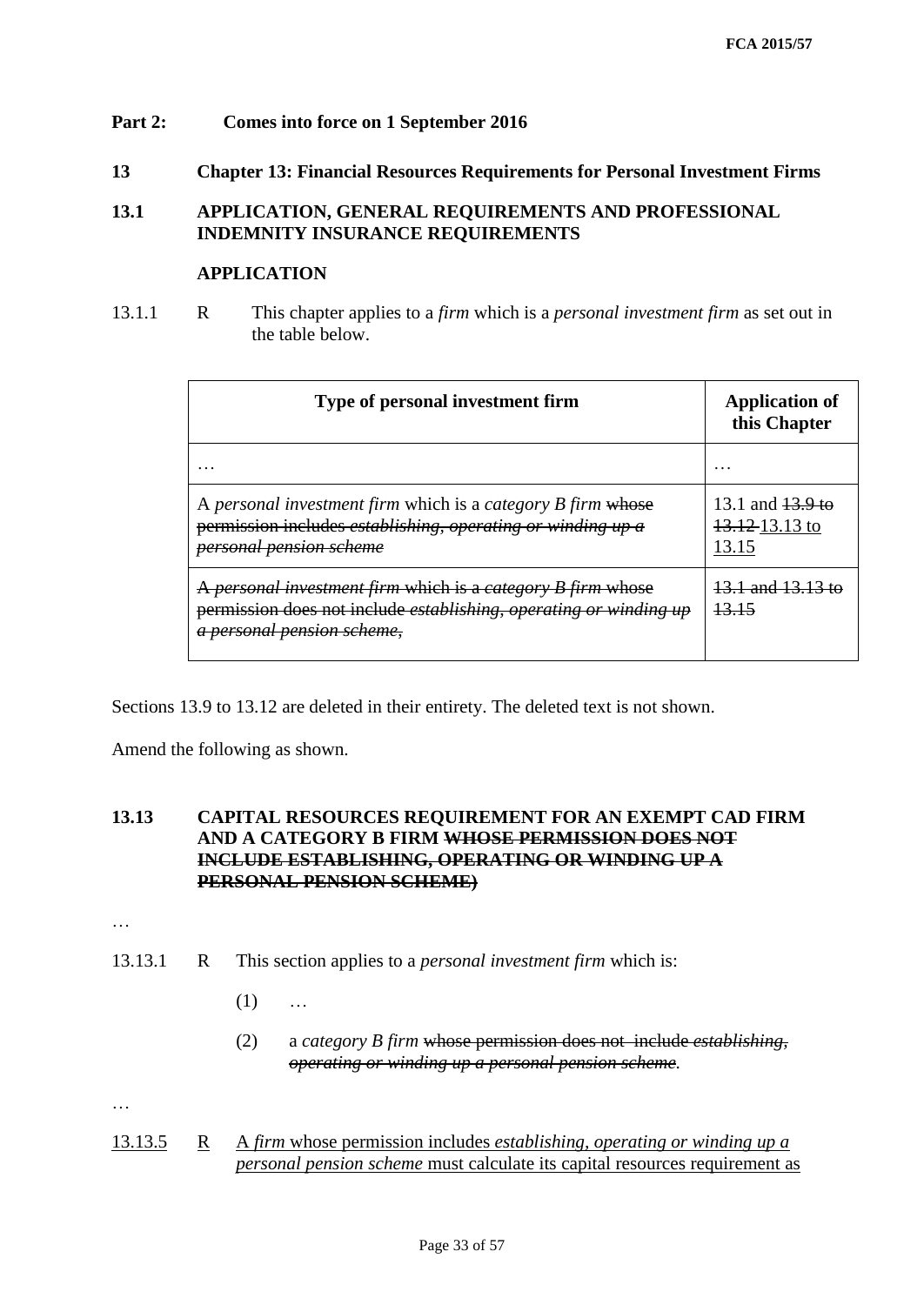the sum of:

- (1) the capital resources requirement that is applied under *IPRU(INV)* 13.13.2R(2) or *IPRU(INV)* 13.13.3R(2); and
- (2) the financial resources requirement calculated in accordance with *IPRU(INV)* 5 (Investment Management Firms).

# **13.14 CALCULATION OF ANNUAL INCOME FOR AN EXEMPT CAD FIRM AND A CATEGORY B FIRM WHOSE PERMISSION DOES NOT INCLUDE ESTABLISHING, OPERATING OR WINDING UP A PERSONAL PENSION SCHEME)**

- 13.14.1 R This section applies to a *personal investment firm* which is:
	- $(1)$  ...
	- (2) a *category B firm* whose permission does not include *establishing, operating or winding up a personal pension scheme.*

#### …

…

# **13.15 CALCULATION OF OWN FUNDS TO MEET THE CAPITAL RESOURCES REQUIREMENT FOR A CATEGORY B FIRM WHOSE PERMISSION DOES NOT INCLUDE ESTABLISHING, OPERATING OR WINDING UP A PERSONAL PENSION SCHEME)**

13.15.1 R This section applies to a *personal investment firm* which is a *category B firm* whose permission does not include *establishing, operating or winding up a personal pension scheme.*

…

# **Annex A: LIMITED LIABILITY PARTNERSHIPS: ELIGIBLE MEMBERS' CAPITAL**

…

Purpose

1.5 G The following *rules* allow inclusion of members' capital within a *firm's* capital if it meets the conditions in this annex:

| $IPRU(INV)$ rule<br><b>Chapter</b> | How eligible LLP members' capital should be treated |  |
|------------------------------------|-----------------------------------------------------|--|
|------------------------------------|-----------------------------------------------------|--|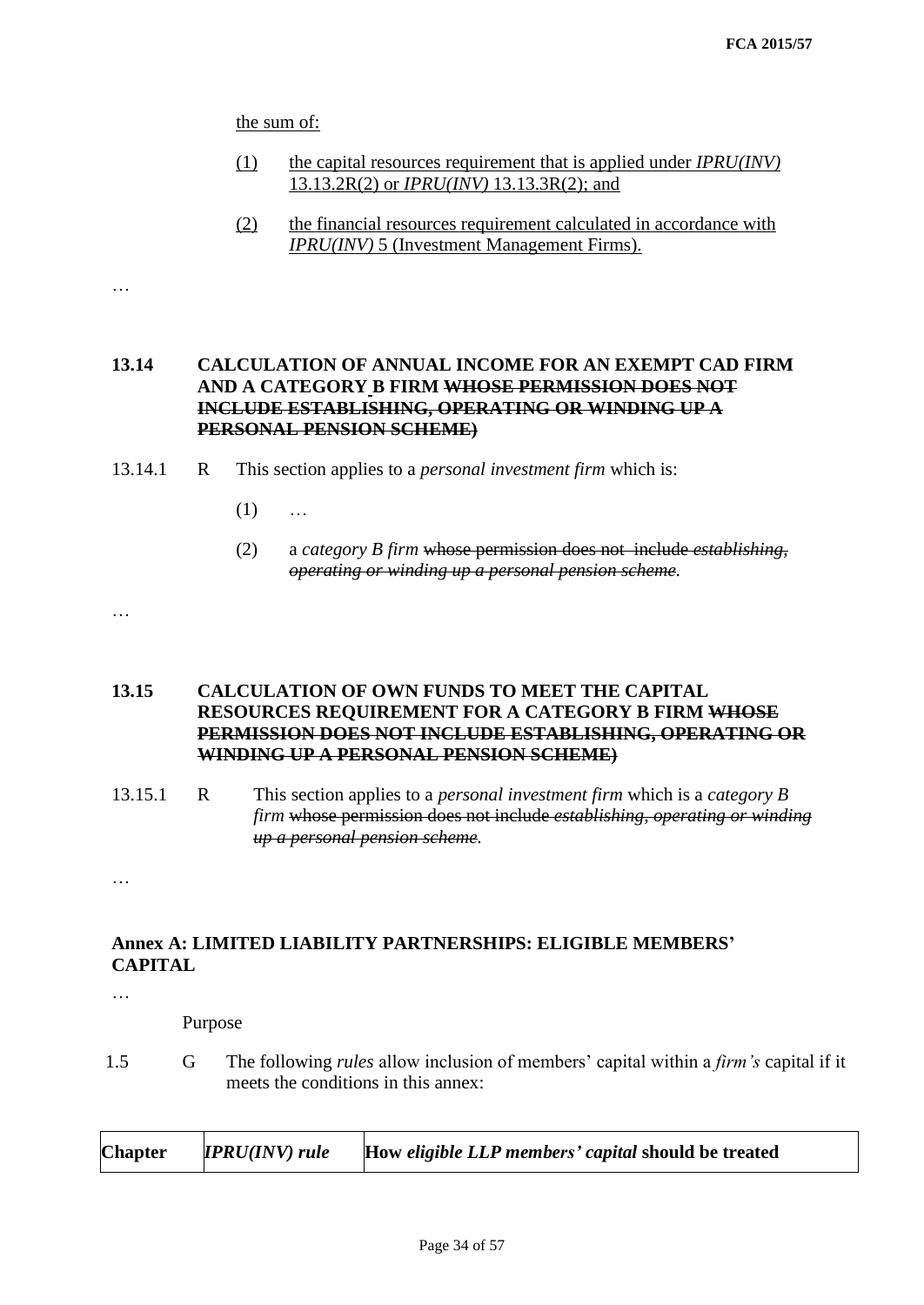|    |                  | for the purposes of the $IPRU(INV)$ rule                                                                                       |
|----|------------------|--------------------------------------------------------------------------------------------------------------------------------|
|    |                  |                                                                                                                                |
| 13 | Table 13 10      | Eligible LLP members' capital may be counted as own funds<br>relating to companies in Table $13.3.2(1)$ and Table $13.10(2)$ . |
|    | Table 13.15.3(1) | <i>Eligible LLP members' capital</i> may be counted as capital<br>resources relating to companies in $IPRU(INV)13.15.3(1)$ .   |
|    | 13.1A.6          | Eligible LLP members' capital may be counted as initial capital<br>within $IPRU(INV)$ 13.1A.6.                                 |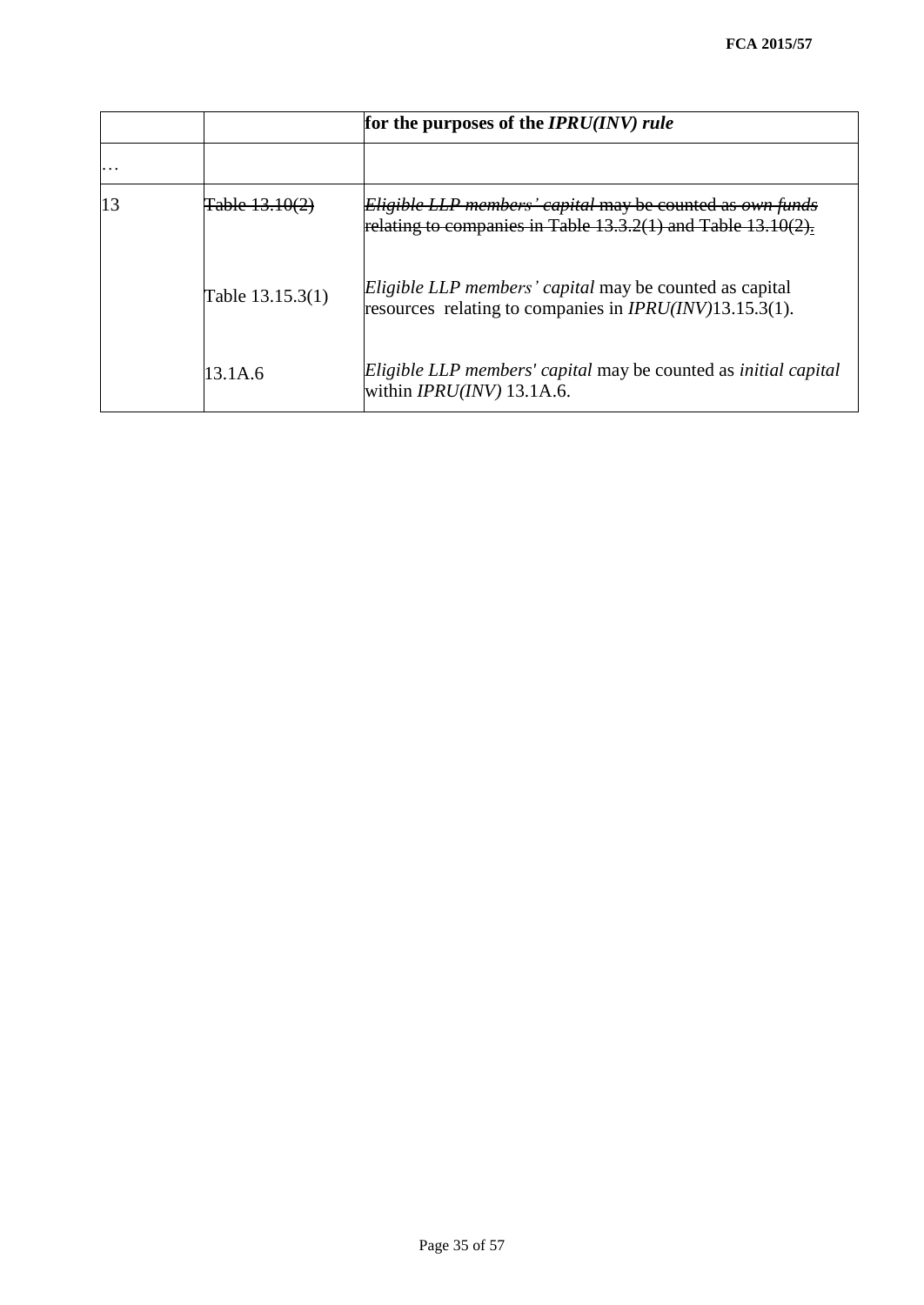### **Annex D**

### **Amendments to the Supervision manual (SUP)**

In this Annex, underlining indicates new text and striking through indicates deleted text, unless otherwise stated.

# **Part 1: Comes into force on 30 June 2016**

# **16.12 Integrated Regulatory Reporting**

…

Regulatory Activity Group 3

…

|  | 16.12.11 R The applicable <i>data items</i> referred to in <i>SUP</i> 16.12.4R are set out according |
|--|------------------------------------------------------------------------------------------------------|
|  | to <i>firm</i> type in the table below:                                                              |

| Description<br>of data item |                                                                                                                                                                                                                                                                   | Firms prudential category and applicable <i>data items</i> (note 1) |                                                        |                                   |                                   |                                                                                                   |  |  |  |
|-----------------------------|-------------------------------------------------------------------------------------------------------------------------------------------------------------------------------------------------------------------------------------------------------------------|---------------------------------------------------------------------|--------------------------------------------------------|-----------------------------------|-----------------------------------|---------------------------------------------------------------------------------------------------|--|--|--|
|                             |                                                                                                                                                                                                                                                                   | IFPRU investment firms and<br><b>BIPRU</b> firms                    | Firms other than BIPRU firms or IFPRU investment firms |                                   |                                   |                                                                                                   |  |  |  |
|                             | <b>IFPRU</b>                                                                                                                                                                                                                                                      | <b>BIPRU</b>                                                        | <b>IPRU</b><br>(INV)<br>Chapter 3                      | <b>IPRU</b><br>(INV)<br>Chapter 5 | <b>IPRU</b><br>(INV)<br>Chapter 9 | <b>IPRU</b><br>(INV) Chapter<br>13                                                                |  |  |  |
|                             |                                                                                                                                                                                                                                                                   |                                                                     |                                                        |                                   |                                   |                                                                                                   |  |  |  |
| Capital<br>adequacy         |                                                                                                                                                                                                                                                                   | .                                                                   | .                                                      |                                   |                                   | <b>FSA032</b><br>$(note 15)$ or<br><b>Sections</b><br>Section D1<br>and $D2$<br>RMAR (note<br>15) |  |  |  |
|                             |                                                                                                                                                                                                                                                                   |                                                                     |                                                        |                                   |                                   |                                                                                                   |  |  |  |
|                             |                                                                                                                                                                                                                                                                   |                                                                     |                                                        |                                   |                                   |                                                                                                   |  |  |  |
| Note 15                     | FSA029, FSA030, FSA032 and FSA039 only apply to a firm subject to IPRU(INV)<br>Chapter 13 which is an exempt CAD firm. Sections A, B, C, D1, <del>D2</del> and F RMAR<br>only apply to a firm subject to IPRU(INV) Chapter 13 which is not an exempt CAD<br>firm. |                                                                     |                                                        |                                   |                                   |                                                                                                   |  |  |  |
|                             |                                                                                                                                                                                                                                                                   |                                                                     |                                                        |                                   |                                   |                                                                                                   |  |  |  |

…

16.12.12 R The applicable reporting frequencies for *data items* referred to in *SUP*  16.12.4R are set out in the table below according to *firm* type. Reporting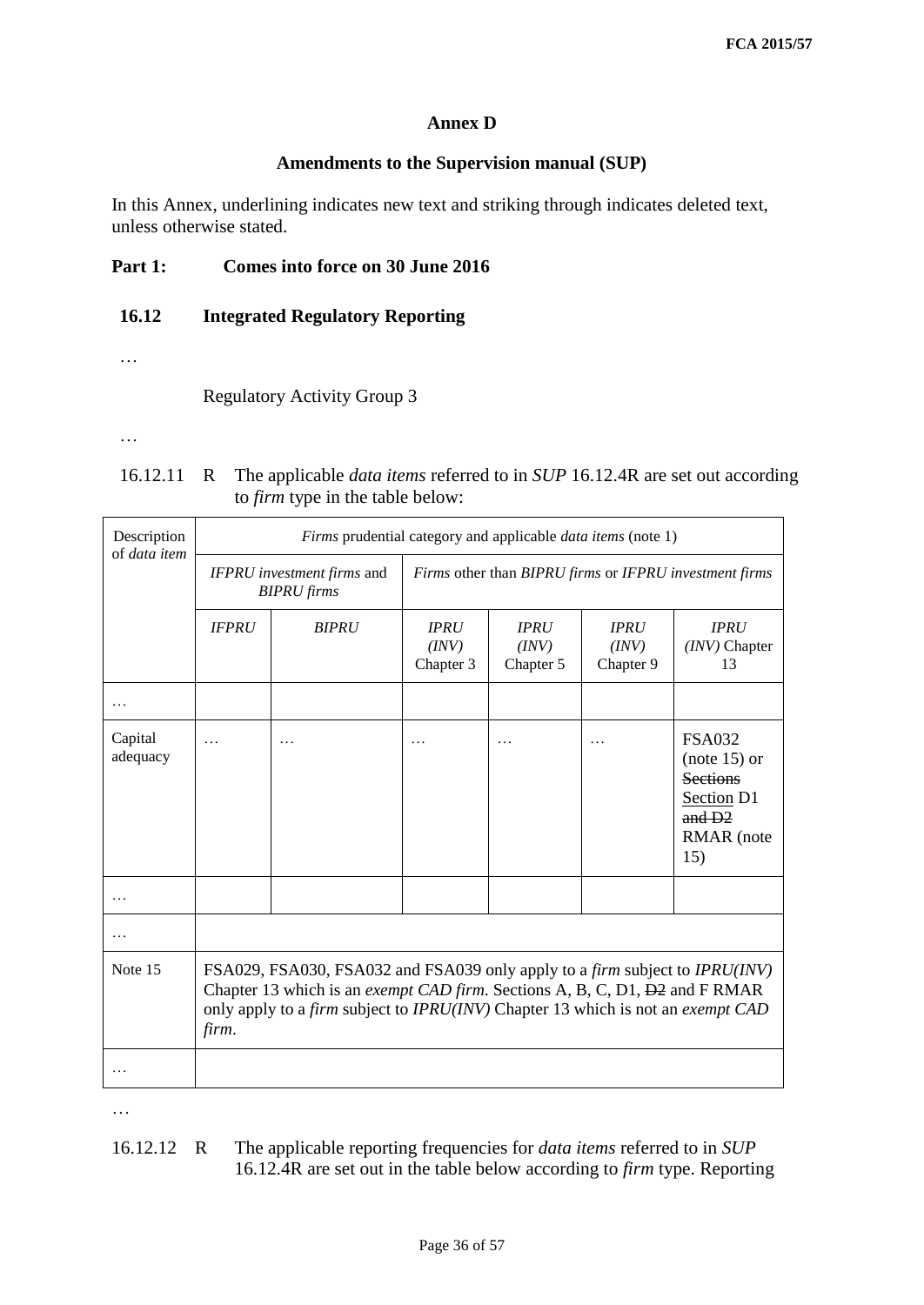| Data item                           | <b>IFPRU 730K</b><br>firm | <b>IFPRU 125K</b><br><i>firm</i> and<br>collective<br>portfolio<br>management<br>firm | <b>IFPRU 50K</b><br>firm | <b>BIPRU</b> firm | UK<br>consolidation<br>group or<br>defined<br>liquidity<br>group | <i>Firm</i> other<br>than BIPRU<br><i>firms</i> or<br><b>IFPRU</b><br>investment<br>firms |
|-------------------------------------|---------------------------|---------------------------------------------------------------------------------------|--------------------------|-------------------|------------------------------------------------------------------|-------------------------------------------------------------------------------------------|
| .                                   |                           |                                                                                       |                          |                   |                                                                  |                                                                                           |
| Section D1<br>and D2<br><b>RMAR</b> |                           |                                                                                       |                          |                   |                                                                  | Half yearly<br>(note 2)<br>Quarterly<br>(note 3)                                          |
| .                                   |                           |                                                                                       |                          |                   |                                                                  |                                                                                           |
| $\ddotsc$                           |                           |                                                                                       |                          |                   |                                                                  |                                                                                           |

frequencies are calculated from a *firm's accounting reference date*, unless indicated otherwise.

16.12.13 R The applicable due dates for submission referred to in *SUP* 16.12.4R are set out in the table below. The due dates are the last day of the periods given in the table below following the relevant reporting frequency period set out in *SUP* 16.12.12R, unless indicated otherwise.

| Data item                                                                                             | Daily | Weekly | Monthly                                            | Quarterly           | Half yearly         | Annual |
|-------------------------------------------------------------------------------------------------------|-------|--------|----------------------------------------------------|---------------------|---------------------|--------|
| COREP/<br><b>FINREP</b>                                                                               |       |        | Refer to EU CRR and applicable technical standards |                     |                     |        |
| .                                                                                                     |       |        |                                                    |                     |                     |        |
| Section<br>D <sub>6</sub><br><b>RMAR</b><br><b>Sections</b><br>D1 and<br>$\mathbf{D}2$<br><b>RMAR</b> |       |        |                                                    | 30 business<br>days | 30 business<br>days |        |
| $\cdots$                                                                                              |       |        |                                                    |                     |                     |        |
| .                                                                                                     |       |        |                                                    |                     |                     |        |

…

Regulated Activity Group 4

…

16.12.15 R The applicable *data items* referred to in *SUP* 16.12.4R according to type of *firm* are set out in the table below: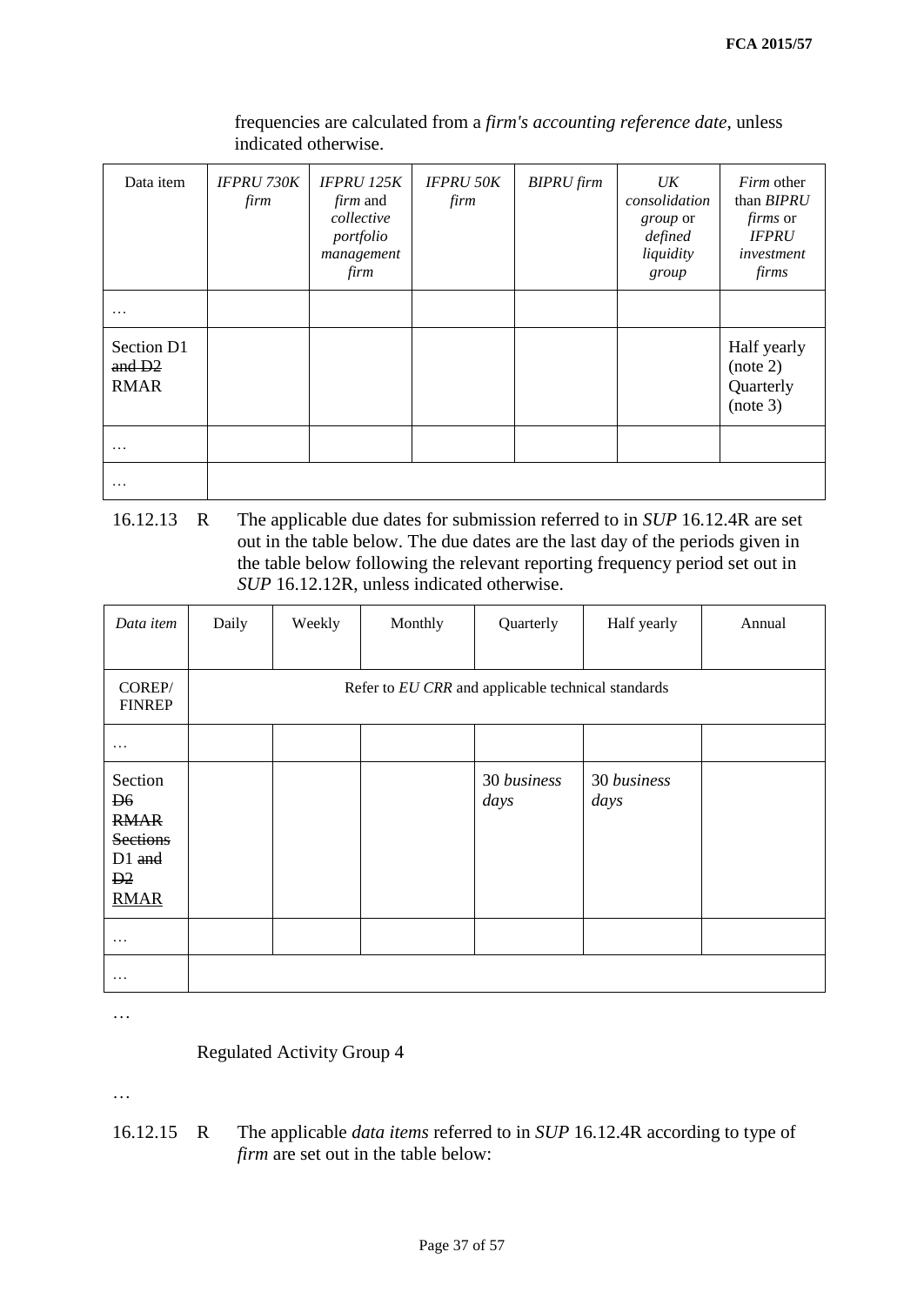| Description<br>of data item | Firms' prudential category and applicable <i>data items</i> (note 1)                                                                                                                                                                                                 |   |                                                                                            |  |  |                                                                                                           |                                       |                                    |  |
|-----------------------------|----------------------------------------------------------------------------------------------------------------------------------------------------------------------------------------------------------------------------------------------------------------------|---|--------------------------------------------------------------------------------------------|--|--|-----------------------------------------------------------------------------------------------------------|---------------------------------------|------------------------------------|--|
|                             | <b>IFPRU</b> investment<br><i>firms</i> and <i>BIPRU</i><br>firms                                                                                                                                                                                                    |   | Firms other than BIPRU firms or IFPRU investment firms                                     |  |  |                                                                                                           |                                       |                                    |  |
|                             | <b>IFPRU</b><br><b>BIPRU</b><br><b>IPRU</b><br><b>IPRU</b><br><b>IPRU</b><br>(INV)<br>(INV)<br>(INV)<br>Chapter<br>Chapter<br>Chapter<br>3<br>5<br>9                                                                                                                 |   |                                                                                            |  |  | <b>IPRU</b><br>(INV)<br>Chapter 11<br><i>(collective</i><br>portfolio<br>management<br><i>firms</i> only) | <b>IPRU</b><br>(INV)<br>Chapter<br>12 | <b>IPRU</b><br>(INV)<br>Chapter 13 |  |
|                             |                                                                                                                                                                                                                                                                      |   |                                                                                            |  |  |                                                                                                           |                                       |                                    |  |
| Capital<br>adequacy         | .                                                                                                                                                                                                                                                                    | . | Section D1<br>.<br>.<br>.<br>.<br>.<br>$and$ $D2$<br>RMAR or<br><b>FSA032</b><br>(note 15) |  |  |                                                                                                           |                                       |                                    |  |
|                             |                                                                                                                                                                                                                                                                      |   |                                                                                            |  |  |                                                                                                           |                                       |                                    |  |
|                             |                                                                                                                                                                                                                                                                      |   |                                                                                            |  |  |                                                                                                           |                                       |                                    |  |
| Note 15                     | FSA029, FSA030, FSA032 and FSA039 only apply to a <i>firm</i> subject to <i>IPRU(INV)</i> Chapter 13<br>which is an exempt CAD firm.<br>Sections A, B, C, D1, D2 and F RMAR only apply to a firm subject to IPRU(INV) Chapter 13<br>which is not an exempt CAD firm. |   |                                                                                            |  |  |                                                                                                           |                                       |                                    |  |
|                             |                                                                                                                                                                                                                                                                      |   |                                                                                            |  |  |                                                                                                           |                                       |                                    |  |

…

16.12.16 R The applicable reporting frequencies for *data items* referred to in *SUP*  16.12.15R are set out in the table below according to *firm* type. Reporting frequencies are calculated from a *firm's accounting reference date*, unless indicated otherwise.

| Data item               | Firms' prudential category                            |                                                                                                     |                          |                   |                                                                  |                                                                                           |  |
|-------------------------|-------------------------------------------------------|-----------------------------------------------------------------------------------------------------|--------------------------|-------------------|------------------------------------------------------------------|-------------------------------------------------------------------------------------------|--|
|                         | <b>IFPRU 730K</b><br>firm                             | <b>IFPRU 125K</b><br><i>firm</i> and<br>collective<br>portfolio<br>management<br>investment<br>firm | <b>IFPRU 50K</b><br>firm | <b>BIPRU</b> firm | UK<br>consolidation<br>group or<br>defined<br>liquidity<br>group | <i>Firm</i> other<br>than BIPRU<br><i>firms</i> or<br><b>IFPRU</b><br>investment<br>firms |  |
| COREP/<br><b>FINREP</b> | Refer to EU CRR and applicable technical<br>standards |                                                                                                     |                          |                   | Refer to EU<br>CRR and<br>applicable<br>technical<br>standards   |                                                                                           |  |
|                         |                                                       |                                                                                                     |                          |                   |                                                                  |                                                                                           |  |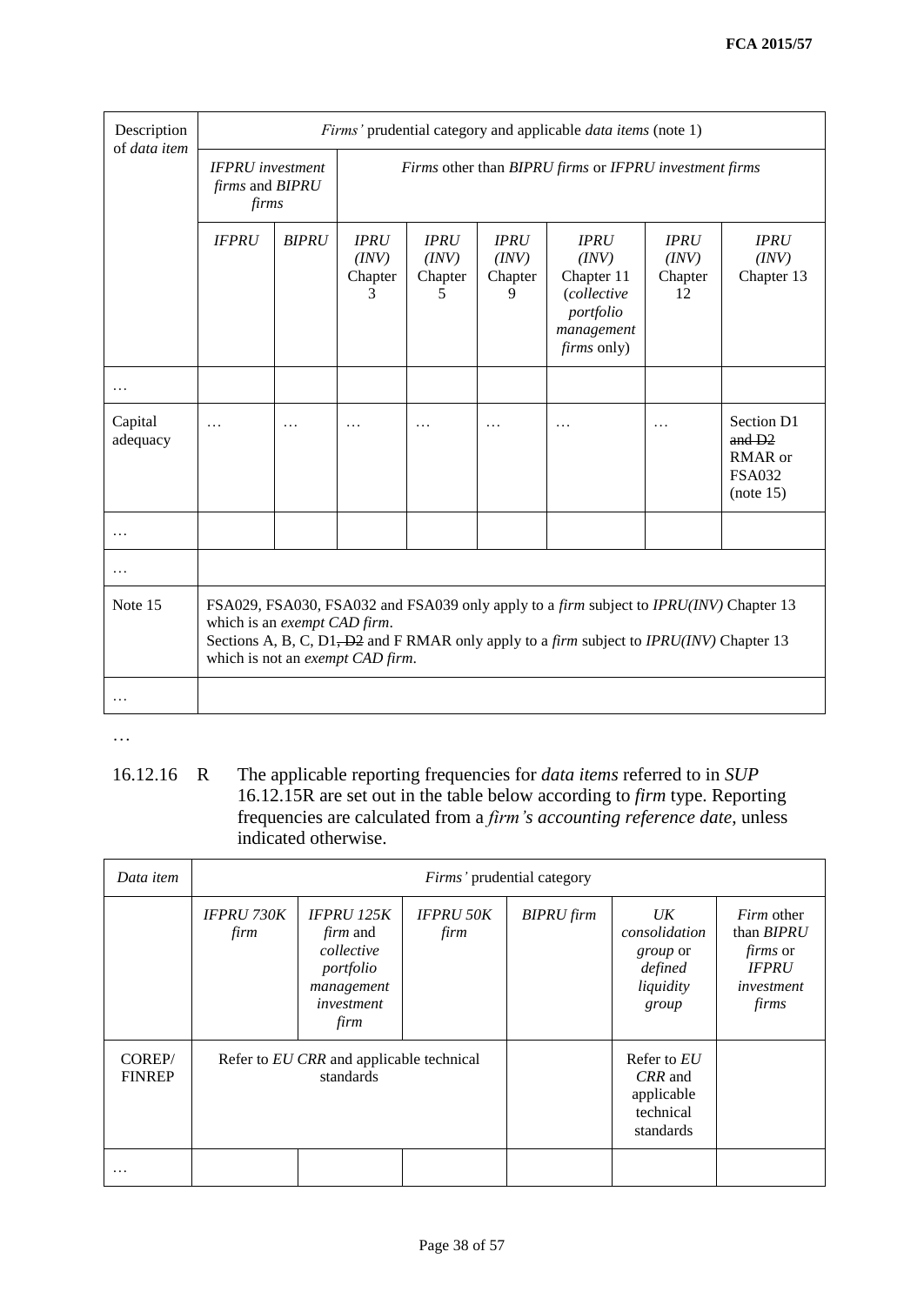| <b>Sections</b><br>Section<br>D1 and<br>D <sub>2</sub><br><b>RMAR</b> |  |  | Half yearly<br>(note 2)<br>Quarterly<br>(note 3) |
|-----------------------------------------------------------------------|--|--|--------------------------------------------------|
| $\cdots$                                                              |  |  |                                                  |
| $\cdots$                                                              |  |  |                                                  |

16.12.17 R The applicable due dates for submission referred to in *SUP* 16.12.4R are set out in the table below. The due dates are the last day of the periods given in the table below following the relevant reporting frequency period set out in *SUP* 16.12.16R, unless indicated otherwise.

| Data item                                                            | Daily                                              | Weekly | Monthly | Quarterly           | Half yearly         | Annual |  |  |
|----------------------------------------------------------------------|----------------------------------------------------|--------|---------|---------------------|---------------------|--------|--|--|
| COREP/<br><b>FINREP</b>                                              | Refer to EU CRR and applicable technical standards |        |         |                     |                     |        |  |  |
| .                                                                    |                                                    |        |         |                     |                     |        |  |  |
| <b>Sections</b><br>Section<br>D1 and<br>$\mathbf{D}2$<br><b>RMAR</b> |                                                    |        |         | 30 business<br>days | 30 business<br>days |        |  |  |
| $\cdots$                                                             |                                                    |        |         |                     |                     |        |  |  |
| $\ddotsc$                                                            |                                                    |        |         |                     |                     |        |  |  |

…

Regulated Activity Group 6

…

| 16.12.19 | R The applicable <i>data items</i> referred to in <i>SUP</i> 16.12.4R are set out according |
|----------|---------------------------------------------------------------------------------------------|
| A        | to type of <i>firm</i> in the table below:                                                  |

| Description of<br>data item | <i>Firm's</i> prudential category and applicable data item (note 1) |                          |                     |                                                                    |  |  |
|-----------------------------|---------------------------------------------------------------------|--------------------------|---------------------|--------------------------------------------------------------------|--|--|
|                             | IPRU(INV) Chapter                                                   | <i>IPRU(INV)</i> Chapter | $IPRU(INV)$ Chapter | IPRU(INV) Chapter<br>13                                            |  |  |
| .                           |                                                                     |                          |                     |                                                                    |  |  |
| Capital<br>adequacy         | $\cdot$                                                             | $\cdot\cdot\cdot$        | $\cdot\cdot\cdot$   | FSA032 or Sections<br>Section D1 and D2<br>RMAR (notes 5 and<br>7) |  |  |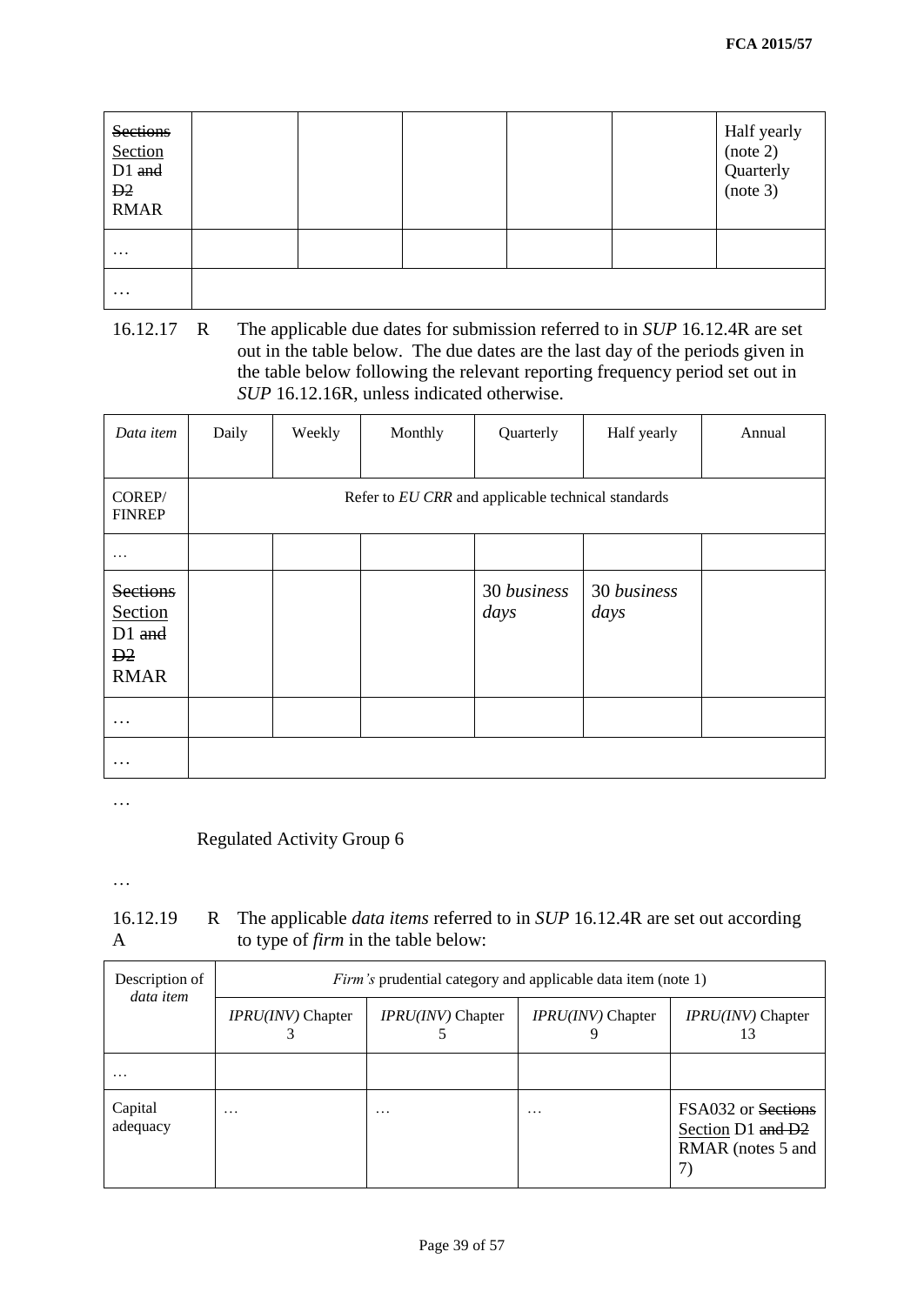| .      |                                                                                                                                                                                                                                                                   |  |  |  |  |  |
|--------|-------------------------------------------------------------------------------------------------------------------------------------------------------------------------------------------------------------------------------------------------------------------|--|--|--|--|--|
| .      |                                                                                                                                                                                                                                                                   |  |  |  |  |  |
| Note 7 | FSA029, FSA030, FSA032 and FSA039 only apply to a firm subject to IPRU(INV)<br>Chapter 13 which is an exempt CAD firm. Sections A, B, C, D1, <del>D2</del> and F RMAR<br>only apply to a firm subject to IPRU(INV) Chapter 13 which is not an exempt CAD<br>firm. |  |  |  |  |  |

16.12.20 R The applicable reporting frequencies for submission of *data items* referred to in *SUP* 16.12.4R are set out in the table below. Reporting frequencies are calculated from a *firm's accounting reference date*, unless indicated otherwise.

| .                                         |                                            |
|-------------------------------------------|--------------------------------------------|
| Sections Section D1 and D2<br><b>RMAR</b> | Half yearly (note 2)<br>Quarterly (note 3) |
| .                                         |                                            |

16.12.21 R The applicable due dates for submission referred to in *SUP* 16.12.4R are set out in the table below. The due dates are the last day of the periods given in the table below following the relevant reporting frequency period set out in *SUP* 16.12.20R.

| Data item                                        | Quarterly        | Half yearly      | Annual |
|--------------------------------------------------|------------------|------------------|--------|
| .                                                |                  |                  |        |
| Sections Section<br>$D1$ and $D2$<br><b>RMAR</b> | 30 business days | 30 business days |        |
| .                                                |                  |                  |        |

Regulated Activity Group 7

…

16.12.22A R The applicable *data items* referred to in *SUP* 16.12.4R are set out according to type of *firm* in the table below:

| Description<br>of data item | <i>Firms'</i> prudential category and applicable <i>data item</i> (note 1) |                   |                                                                  |                                                                                                |                                                                                                                  |  |  |
|-----------------------------|----------------------------------------------------------------------------|-------------------|------------------------------------------------------------------|------------------------------------------------------------------------------------------------|------------------------------------------------------------------------------------------------------------------|--|--|
|                             | <b>IFPRU</b>                                                               | <b>BIPRU</b> firm | Exempt CAD<br><i>firms</i> subject to<br>IPRU(INV)<br>Chapter 13 | <i>Firms</i> (other than<br>exempt CAD<br><i>firms</i> ) subject to<br>IPRU(INV)<br>Chapter 13 | <i>Firms</i> that are<br>also in one or<br>more of RAG <sub>s</sub> 1<br>to 6 and not<br>subject to<br>IPRU(INV) |  |  |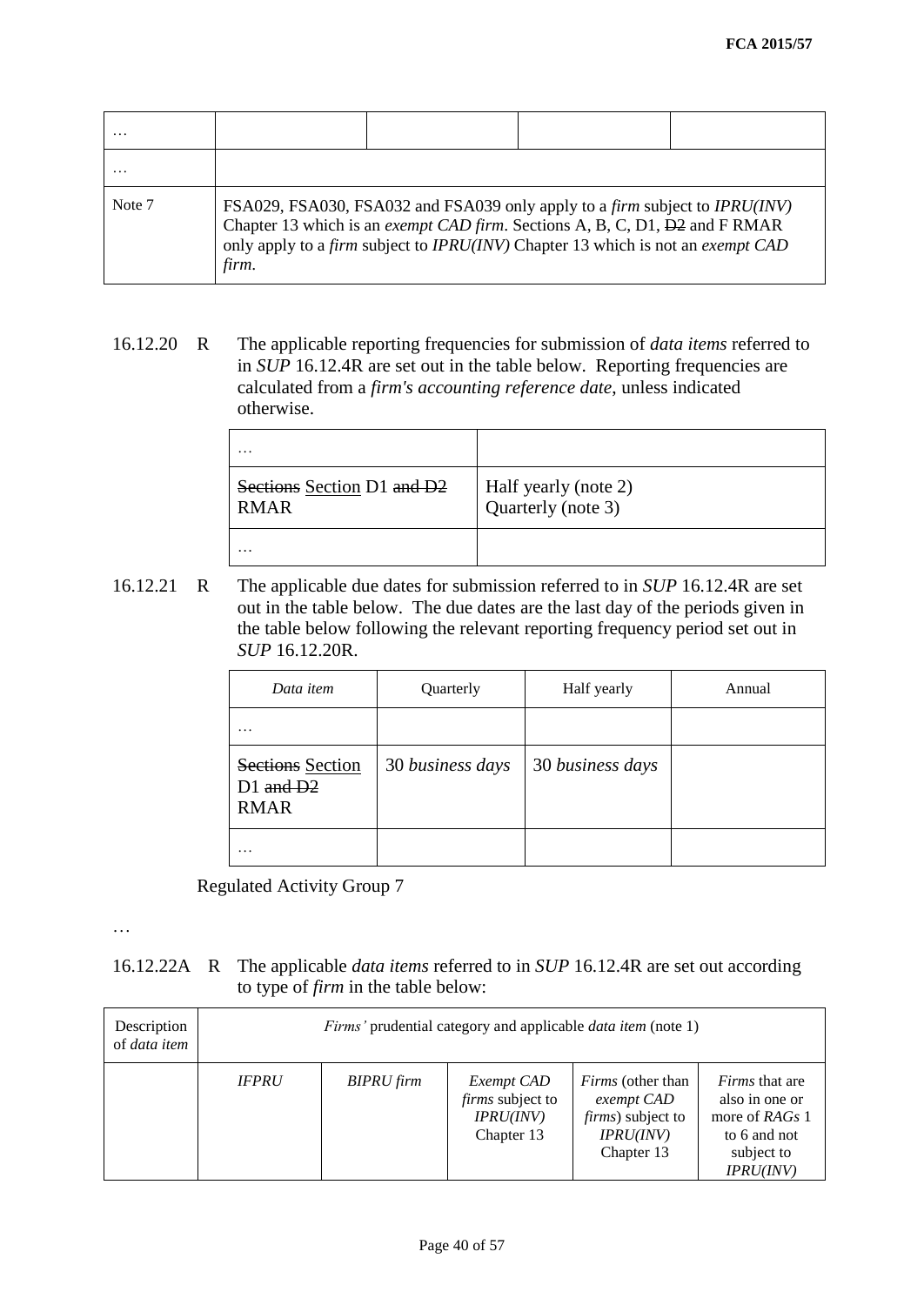|                     |                           |                 |               |                                                          | Chapter 13 |
|---------------------|---------------------------|-----------------|---------------|----------------------------------------------------------|------------|
| $\cdots$            |                           |                 |               |                                                          |            |
| Capital<br>Adequacy | <b>COREP</b> (Note<br>29) | FSA003 (Note 2) | <b>FSA032</b> | Section D1 and<br><b>D<sub>2</sub></b> RMAR<br>(Note 23) |            |
| $\cdot\cdot\cdot$   |                           |                 |               |                                                          |            |
| $\cdots$            |                           |                 |               |                                                          |            |

…

16.12.23 R A R The applicable reporting frequencies for *data items* referred to in *SUP*  16.12.22AR are set out in the table below. Reporting frequencies are calculated from a *firm's accounting reference date*, unless indicated otherwise.

| Data item                                                          | Frequency                                                                         |                                                                                         |                                                               |                                                                                 |                                                         |  |  |
|--------------------------------------------------------------------|-----------------------------------------------------------------------------------|-----------------------------------------------------------------------------------------|---------------------------------------------------------------|---------------------------------------------------------------------------------|---------------------------------------------------------|--|--|
|                                                                    | Unconsolidated<br><b>BIPRU</b><br>investment firm<br>and IFPRU<br>investment firm | Solo<br>consolidated<br><b>BIPRU</b><br>investment firm<br>and IFPRU<br>investment firm | UK<br>Consolidation<br>Group or<br>defined liquidity<br>group | Annual<br>regulated<br>business<br>revenue up to<br>and including<br>£5 million | Annual regulated<br>business revenue<br>over £5 million |  |  |
| COREP/<br><b>FINREP</b>                                            | Refer to EU CRR and applicable technical standards                                |                                                                                         |                                                               |                                                                                 |                                                         |  |  |
|                                                                    |                                                                                   |                                                                                         |                                                               |                                                                                 |                                                         |  |  |
| <b>Sections</b><br>Section D1<br>and D <sub>2</sub><br><b>RMAR</b> |                                                                                   |                                                                                         |                                                               | Half yearly                                                                     | Quarterly                                               |  |  |
|                                                                    |                                                                                   |                                                                                         |                                                               |                                                                                 |                                                         |  |  |
|                                                                    |                                                                                   |                                                                                         |                                                               |                                                                                 |                                                         |  |  |

16.12.24 A The applicable due dates for submission referred to in *SUP* [16.12.4R](http://fsahandbook.info/FSA/html/handbook/SUP/16/12#DES814) are set out in the table below. The due dates are the last day of the periods given in the table below following the relevant reporting frequency period set out in *SUP* [16.12.23AR,](http://fsahandbook.info/FSA/html/handbook/SUP/16/12#DES833) unless indicated otherwise.

| Data item               | Daily                                              | Weekly | Monthly | Quarterly | Half yearly | Annual |  |
|-------------------------|----------------------------------------------------|--------|---------|-----------|-------------|--------|--|
| COREP/<br><b>FINREP</b> | Refer to EU CRR and applicable technical standards |        |         |           |             |        |  |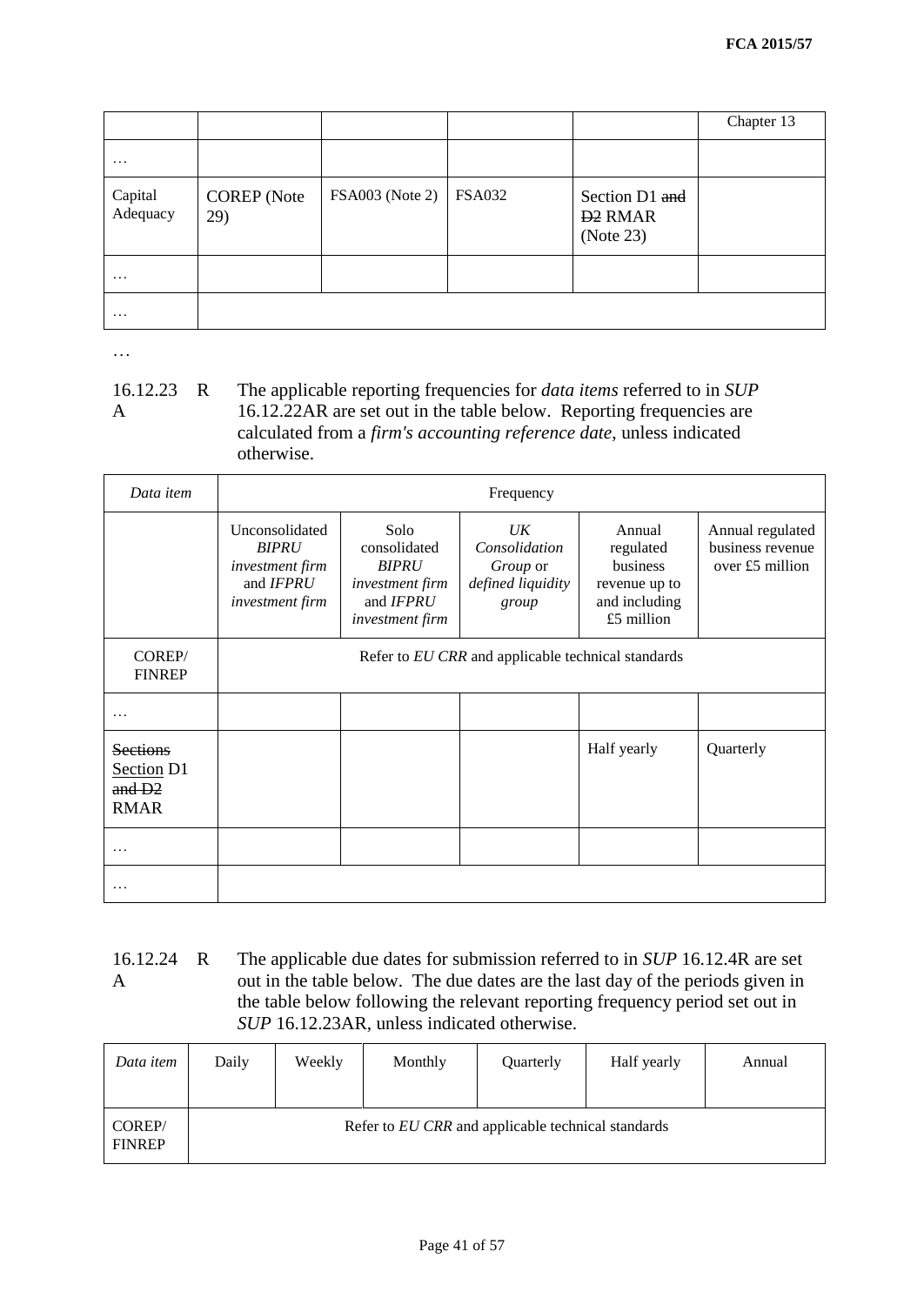| $\cdots$                                                  |  |                     |                     |  |
|-----------------------------------------------------------|--|---------------------|---------------------|--|
| <b>Sections</b><br>Section<br>D1 and<br>D2<br><b>RMAR</b> |  | 30 business<br>days | 30 business<br>days |  |
| $\cdots$                                                  |  |                     |                     |  |
| $\cdots$                                                  |  |                     |                     |  |

Regulated Activity Group 8

…

# 16.12.25A R The applicable *data items* referred to in *SUP* 16.12.4R are set out according to type of *firm* in the table below:

| Description<br>of data item | Firms' prudential category and applicable <i>data item</i> (note 1) |              |                                                        |                                   |                                   |                                                                                                                    |  |
|-----------------------------|---------------------------------------------------------------------|--------------|--------------------------------------------------------|-----------------------------------|-----------------------------------|--------------------------------------------------------------------------------------------------------------------|--|
|                             | IFPRU investment firms and<br><b>BIPRU</b> firms                    |              | Firms other than BIPRU firms or IFPRU investment firms |                                   |                                   |                                                                                                                    |  |
|                             | <b>IFPRU</b>                                                        | <b>BIPRU</b> | <b>IPRU</b><br>(INV)<br>Chapter 3                      | <b>IPRU</b><br>(INV)<br>Chapter 5 | <b>IPRU</b><br>(INV)<br>Chapter 9 | <b>IPRU</b><br>(INV) Chapter<br>13                                                                                 |  |
| .                           |                                                                     |              |                                                        |                                   |                                   |                                                                                                                    |  |
| Capital<br>adequacy         | .                                                                   | .            | $\ddots$                                               | $\ddots$                          | .                                 | <b>Sections</b><br>Section <sub>D1</sub><br>and D2<br><b>RMAR</b><br>$(note 17)$ or<br><b>FSA 032</b><br>(note 15) |  |
|                             |                                                                     |              |                                                        |                                   |                                   |                                                                                                                    |  |
|                             |                                                                     |              |                                                        |                                   |                                   |                                                                                                                    |  |

…

16.12.26 R The applicable reporting frequencies for *data items* referred to in *SUP*  16.12.25AR are set out according to the type of *firm* in the table below. Reporting frequencies are calculated from a *firm's accounting reference date*, unless indicated otherwise.

| Data item | <i>Firms'</i> prudential category |                           |                          |                   |                                                   |                                                                            |  |
|-----------|-----------------------------------|---------------------------|--------------------------|-------------------|---------------------------------------------------|----------------------------------------------------------------------------|--|
|           | <b>IFPRU 730K</b><br>firm         | <b>IFPRU 125K</b><br>firm | <b>IFPRU 50K</b><br>firm | <b>BIPRU</b> firm | UK<br>consolidation<br><i>group</i> or<br>defined | <i>Firms</i> other<br>than <i>BIPRU</i><br><i>firms</i> or<br><b>IFPRU</b> |  |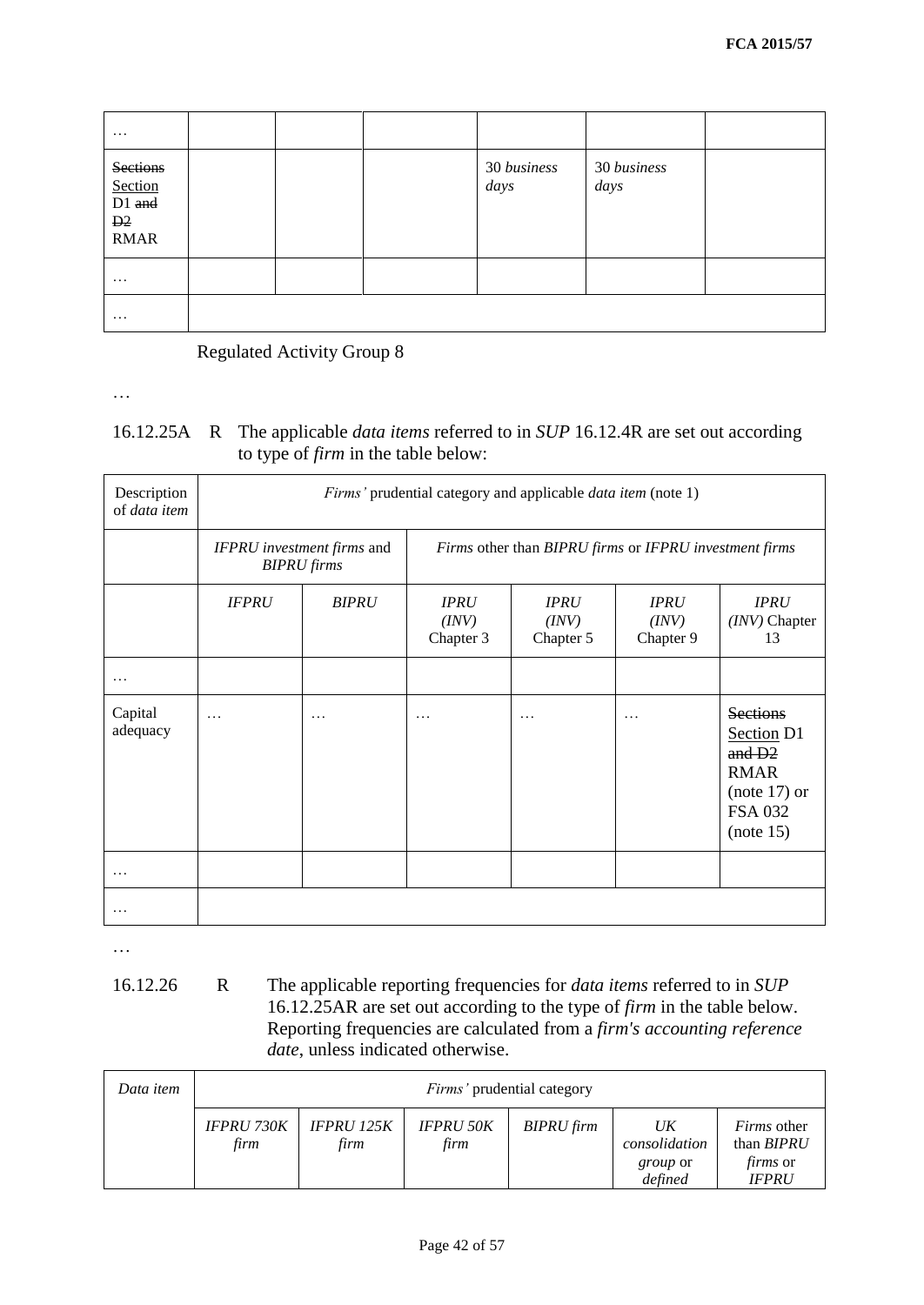|                                                                       |                                                       |  | liquidity<br>group                                             | investment<br>firms                              |
|-----------------------------------------------------------------------|-------------------------------------------------------|--|----------------------------------------------------------------|--------------------------------------------------|
| COREP/<br><b>FINREP</b>                                               | Refer to EU CRR and applicable technical<br>standards |  | Refer to EU<br>CRR and<br>applicable<br>technical<br>standards |                                                  |
| .                                                                     |                                                       |  |                                                                |                                                  |
| <b>Sections</b><br>Section<br>D1 and<br>D <sub>2</sub><br><b>RMAR</b> |                                                       |  |                                                                | Half yearly<br>(note 2)<br>Quarterly<br>(note 3) |
| .                                                                     |                                                       |  |                                                                |                                                  |
| .                                                                     |                                                       |  |                                                                |                                                  |

16.12.27 R The applicable due dates for submission referred to in *SUP* 16.12.4R are set out in the table below. The due dates are the last day of the periods given in the table below following the relevant reporting frequency period set out in *SUP* 16.12.26R, unless indicated otherwise .

| Data item                                              | Daily | Weekly | Monthly                                            | Quarterly              | Half yearly         | Annual |
|--------------------------------------------------------|-------|--------|----------------------------------------------------|------------------------|---------------------|--------|
| COREP/<br><b>FINREP</b>                                |       |        | Refer to EU CRR and applicable technical standards |                        |                     |        |
| .                                                      |       |        |                                                    |                        |                     |        |
| <b>Sections</b><br>Section D1<br>and D2<br><b>RMAR</b> |       |        |                                                    | 30<br>business<br>days | 30 business<br>days |        |
| $\cdots$                                               |       |        |                                                    |                        |                     |        |
| .                                                      |       |        |                                                    |                        |                     |        |

SUP 16 Annex 18AR, Section D1: Regulatory Capital and Section D2: Financial Resources are deleted and replaced with the text shown in the following page. The deleted text is not shown and the new text is not shown underlined.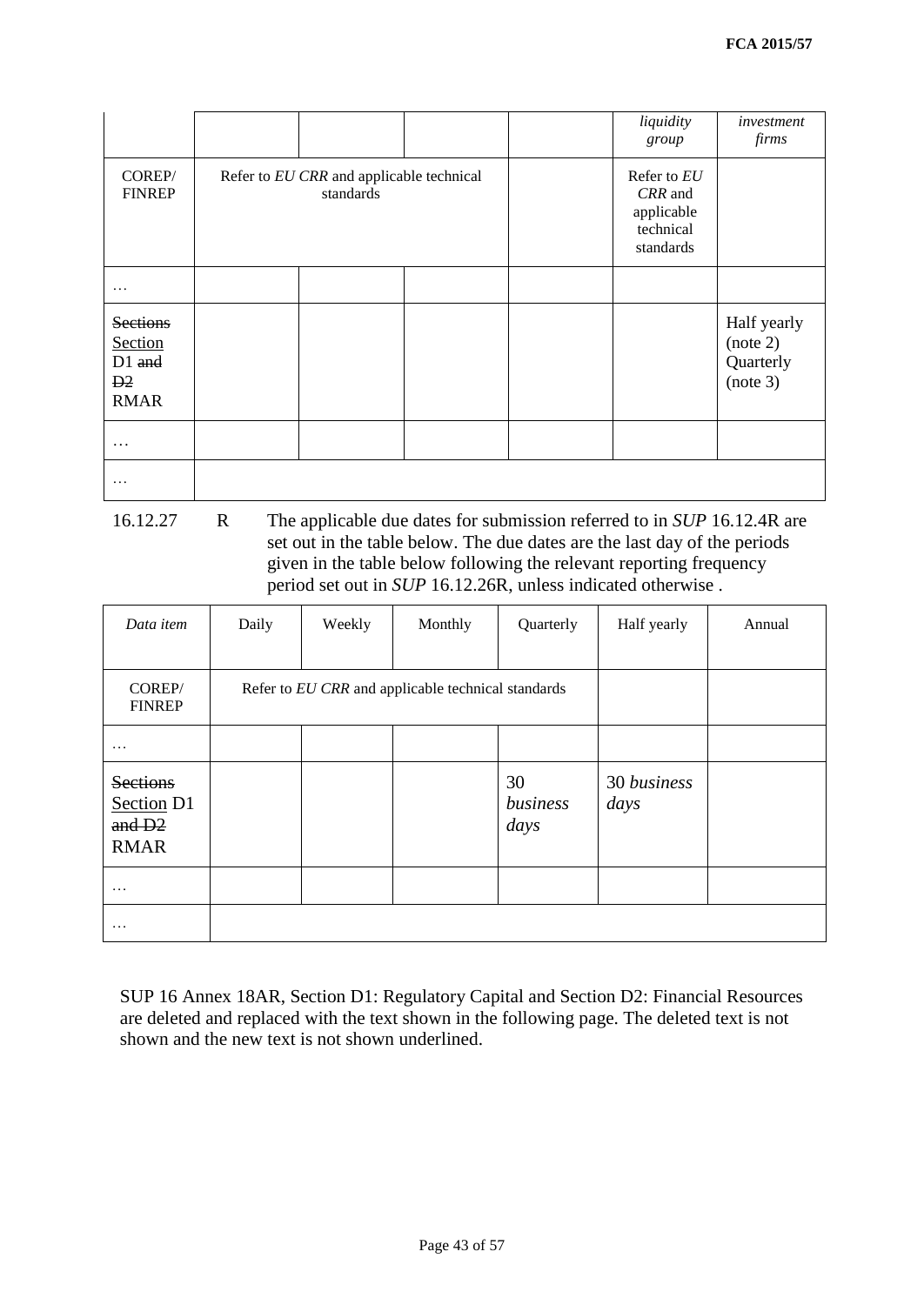| <b>SECTION D1: Regulatory Capital</b>                 |         |            |             |
|-------------------------------------------------------|---------|------------|-------------|
|                                                       |         | Non-       |             |
|                                                       | Home    | investment | Retail      |
| Is the firm exempt from these capital requirements in | Finance | insurance  | investments |
| relation to any of its retail mediation activities?   |         |            |             |

#### **Home finance and non-investment insurance intermediaries - MIPRU Personal investment firm (retail investment activities only) - IPRU(INV) 13**

|                                                                                         | <b>CREATIONS INDI-CREATIONS</b> |    |                                                                                               |
|-----------------------------------------------------------------------------------------|---------------------------------|----|-----------------------------------------------------------------------------------------------|
| 2 Base requirement                                                                      |                                 | 11 | Category of personal investment firm                                                          |
| 3 5% of annual income (firms holding client money)                                      |                                 |    |                                                                                               |
| 4 2.5% of annual income (firms not holding client money)                                |                                 | 12 | Capital resources requirement                                                                 |
|                                                                                         |                                 | 13 | Additional capital resources requirement for PII (if applicable)                              |
| 5 Capital requirement (higher of above)                                                 |                                 | 14 | Other FCA capital resources requirements (if applicable)                                      |
|                                                                                         |                                 | 15 | TOTAL CAPITAL RESOURCES REQUIREMENT                                                           |
| 6 Other FCA capital resources requirements (if applicable)                              |                                 |    |                                                                                               |
| 7 Additional capital resources requirements for PII (if applicable)                     |                                 | 16 | Capital resources                                                                             |
|                                                                                         |                                 | 17 | Surplus/deficit of capital resources                                                          |
| 8 TOTAL CAPITAL RESOURCES REQUIREMENT                                                   |                                 |    |                                                                                               |
| 9 CAPITAL RESOURCES                                                                     |                                 |    |                                                                                               |
| 10 CAPITAL RESOURCES EXCESS/DEFICIT                                                     |                                 |    |                                                                                               |
|                                                                                         |                                 |    |                                                                                               |
|                                                                                         |                                 |    |                                                                                               |
|                                                                                         |                                 |    |                                                                                               |
|                                                                                         |                                 |    |                                                                                               |
| Capital resources per MIPRU4 (home finance and non-investment insurance intermediation) |                                 |    | Personal investment firm - capital resources per IPRU(INV) 13                                 |
| Incorporated firms                                                                      |                                 | 40 | Paid up share capital (excluding preference shares redeemable by shareholders within 2 years) |
|                                                                                         |                                 | 41 | Eligible LLP members' capital                                                                 |
| 24 Share canital                                                                        |                                 | 42 | Share premium account                                                                         |

- **21** Base Category of personal investment firm
- **12** Capital resources requirement
- **13** Additional capital resources requirement for PII (if applicable)
- **14** Other FCA capital resources requirements (if applicable)
- **15 TOTAL CAPITAL RESOURCES REQUIREMENT**
- 
- **17** Surplus/deficit of capital resources



**A**

#### Capital resources per MIPRU 4 (home finance and non-investment insurance intermediation) **Personal investment firm - capital resources per IPRU(INV)** 13

|   | <b>FCA Restricted</b>                                                                    |         |                               |             |      |                                        |
|---|------------------------------------------------------------------------------------------|---------|-------------------------------|-------------|------|----------------------------------------|
|   | <b>SECTION D1: Regulatory Capital</b>                                                    | A       | в                             | c           |      |                                        |
|   |                                                                                          |         | Non-                          |             |      |                                        |
|   |                                                                                          | Home    | investment                    | Retail      |      |                                        |
|   | Is the firm exempt from these capital requirements in                                    | Finance | insurance                     | investments |      |                                        |
|   | 1 relation to any of its retail mediation activities?                                    |         |                               |             |      |                                        |
|   |                                                                                          |         |                               |             |      |                                        |
|   |                                                                                          |         |                               |             |      |                                        |
|   | Home finance and non-investment insurance intermediaries - MIPRU                         |         |                               |             |      | Personal investment firm (retail       |
|   |                                                                                          |         | Client money Non-client money |             |      |                                        |
|   | 2 Base requirement                                                                       |         |                               |             | 11   | Category of personal investment firm   |
|   | 3 5% of annual income (firms holding client money)                                       |         |                               |             |      |                                        |
| 4 | 2.5% of annual income (firms not holding client money)                                   |         |                               |             | $12$ | Capital resources requirement          |
|   |                                                                                          |         |                               |             | 13   | Additional capital resources requirem  |
|   | 5 Capital requirement (higher of above)                                                  |         |                               |             | 14   | Other FCA capital resources requiren   |
|   |                                                                                          |         |                               |             | 15   | TOTAL CAPITAL RESOURCES REQI           |
| 6 | Other FCA capital resources requirements (if applicable)                                 |         |                               |             |      |                                        |
|   | 7 Additional capital resources requirements for PII (if applicable)                      |         |                               |             | 16   | Capital resources                      |
|   |                                                                                          |         |                               |             | 17   | Surplus/deficit of capital resources   |
| 8 | TOTAL CAPITAL RESOURCES REQUIREMENT                                                      |         |                               |             |      |                                        |
| 9 | <b>CAPITAL RESOURCES</b>                                                                 |         |                               |             |      |                                        |
|   | 10 CAPITAL RESOURCES EXCESS/DEFICIT                                                      |         |                               |             |      |                                        |
|   |                                                                                          |         |                               |             |      |                                        |
|   |                                                                                          |         |                               |             |      |                                        |
|   |                                                                                          |         |                               |             |      |                                        |
|   | Capital resources per MIPRU 4 (home finance and non-investment insurance intermediation) |         |                               |             |      | Personal investment firm - capita      |
|   |                                                                                          |         |                               |             |      |                                        |
|   | <b>Incorporated firms</b>                                                                |         |                               |             | 40   | Paid up share capital (excluding prefe |
|   |                                                                                          |         |                               |             | 41   | Eligible LLP members' capital          |
|   | 24 Share capital                                                                         |         |                               |             | 42   | Share premium account                  |
|   | 25 Reserves                                                                              |         |                               |             | 43   | Audited retained profits               |
|   | 26 Interim net profits                                                                   |         |                               |             | 44   | Verified interim profits               |
|   |                                                                                          |         |                               |             | 45   | Revaluation reserves                   |
|   | 27 Revaluation reserves                                                                  |         |                               |             | 46   | Short term subordinated loans          |
|   | 28 Eligible subordinated loans                                                           |         |                               |             | 47   | Debt capital                           |
|   | 29 less Investments in own shares                                                        |         |                               |             |      |                                        |
|   | 30 less Intangible assets                                                                |         |                               |             | 48   | Balances on proprietor's or partners'  |
|   | 31 less interim net losses                                                               |         |                               |             | 49   | Balances on proprietor's or partners'  |
|   | 32 CAPITAL RESOURCES                                                                     |         |                               |             | 50   | Personal assets                        |
|   |                                                                                          |         |                               |             | 51   | Less intangible assets                 |
|   |                                                                                          |         |                               |             | 52   | Less material current year losses      |
|   |                                                                                          |         |                               |             | 53   | Less excess of current year drawing    |
|   | Unincorporated firms and limited liability partnerships                                  |         |                               |             | 54   | Less excess LLP members drawings       |
|   |                                                                                          |         |                               |             |      |                                        |
|   | 33 Capital of a sole trader or partnership                                               |         |                               |             | 55   | <b>CAPITAL RESOURCES</b>               |
|   | 34 Eligible subordinated loans                                                           |         |                               |             |      |                                        |
|   | 35 Personal assets not needed to meet non-business liabilities                           |         |                               |             |      |                                        |
|   | 36 less Intangible assets                                                                |         |                               |             |      |                                        |
|   | 37 less interim net losses                                                               |         |                               |             |      |                                        |
|   | 38 less excess of drawings over profits for a sole trader or p'ship                      |         |                               |             |      |                                        |
|   | 39 CAPITAL RESOURCES                                                                     |         |                               |             |      |                                        |
|   |                                                                                          |         |                               |             |      |                                        |
|   |                                                                                          |         |                               |             |      |                                        |
|   |                                                                                          |         |                               |             |      |                                        |
|   |                                                                                          |         |                               |             |      |                                        |
|   |                                                                                          |         |                               |             |      |                                        |
|   |                                                                                          |         |                               |             |      |                                        |
|   |                                                                                          |         |                               |             |      | Page 44 of 57                          |
|   |                                                                                          |         |                               |             |      |                                        |

# **38** Capital of a sole trader or partnership<br> **33** Capital of a sole trader or partnership<br> **34** Eligible subordinated loans<br> **35** Personal assets not needed to meet non-business liabilities<br> **36** less interimmet losses<br>

- 
- **41** Eligible LLP members' capital
- **42** Share premium account<br>**43** Audited retained profits
- 
- 
- 
- 
- 
- **48 Balances on proprietor's or partners' capital accounts**<br>**49** Balances on proprietor's or partners' current accounts
- **49 balances on proprietor's or partners' current accounts**<br>**50** Personal assets
- 
- **51** Less intangible assets
- **52** Less material current year losses
- **45** Revaluation reserves<br>
Short term subordinated bans<br> **47** Debt capital<br>
Balances on proprietor's or partners' current accounts<br> **49** Balances on proprietor's or partners' current accounts<br>
Personal assets<br> **51** Less in
- 
- **33** Capital of a sole trader or partnership **55 CAPITAL RESOURCES**

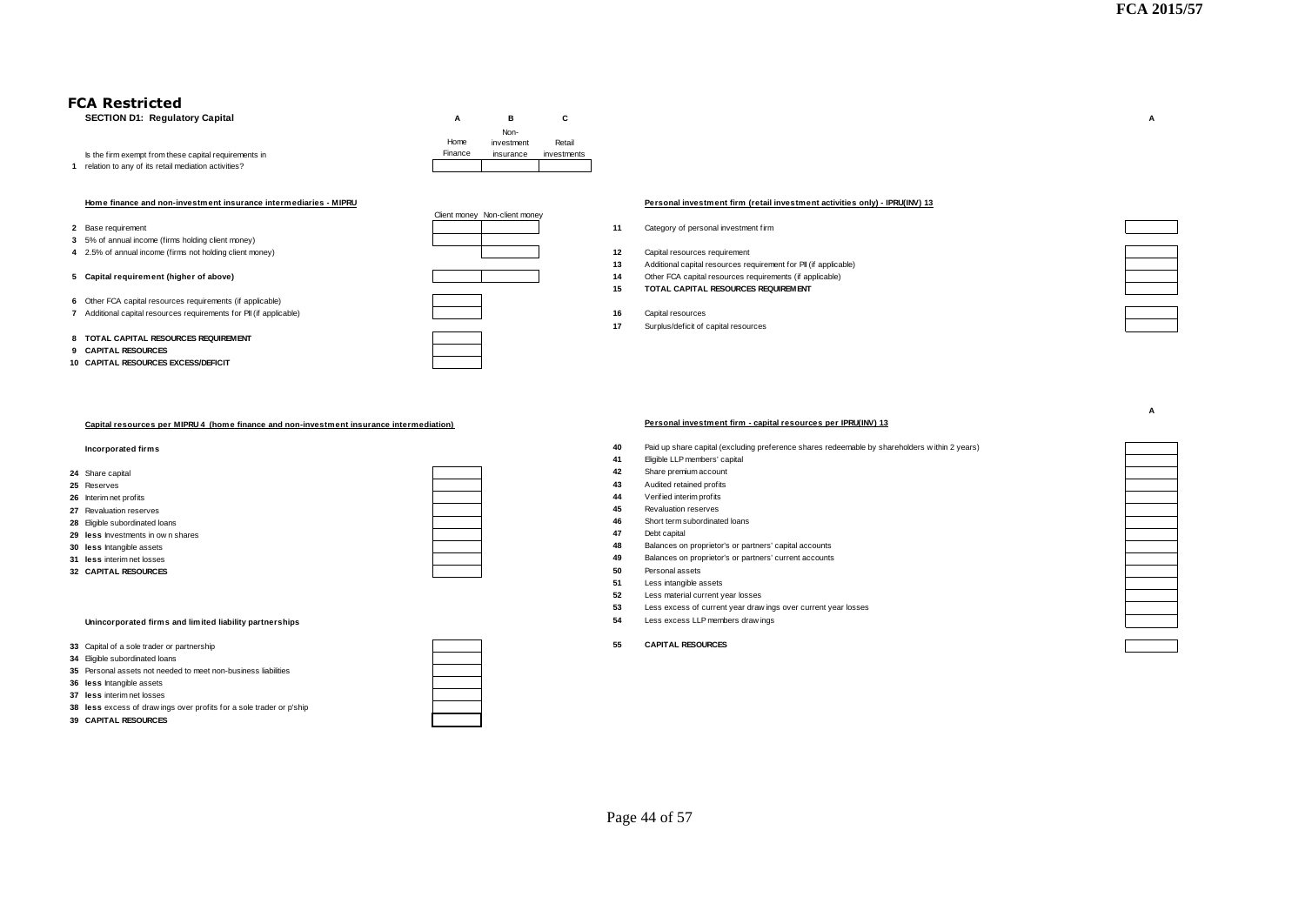Amend the following text as shown.

#### **16 Annex 18BG Notes for Completion of the Retail Mediation Activities Return ('RMAR')**

## **Accounting Principles**

15. Subject to paragraph 15A below, which is in respect of section K only, the following principles should be adhered to by *firms* in the submission of financial information (sections A to E and section K).

(a) Unless a rule requires otherwise, amounts to be reported within the *firm's*  balance sheet and profit and loss account should be determined in accordance with:

(i) the requirements of all relevant statutory provisions (e.g. Companies Acts 1985 to Act 2006, and secondary legislation made under the these Acts this Act) as appropriate;

…

…

## **Section B: Profit & Loss Account**

…

…

**Sub-section B1 – regulated business revenue**: covers the data required on the *firm's* revenue from its *regulated activities* within the scope of the RMAR.

## **Section D: Capital Resources Regulatory Capital**

Note: *Home purchase, reversion* and *regulated sale and rent back activity* should be included under the heading of home finance in this section of the RMAR.

In this section there are separate calculations of capital resources and capital resources requirements for the different types of business covered by the data requirements. The calculations are the same, however, for both *home finance mediation activity* and *insurance mediation activity* relating to *non-investment insurance contracts.*

(i) Section **D1** The left column of the form covers the appropriate capital resources and connected requirements in *MIPRU* chapter 4 for *firms* carrying on *home finance mediation activity* …

(ii) For such a *firm* that is also subject to IPRU(INV) *IFPRU* or *GENPRU* or and *BIPRU*, the requirement is the higher of the two capital resources requirements that apply (see *MIPRU* 4.2.5R) and is compared with the higher of the two capital resources calculations (see *MIPRU* 4.4.1R).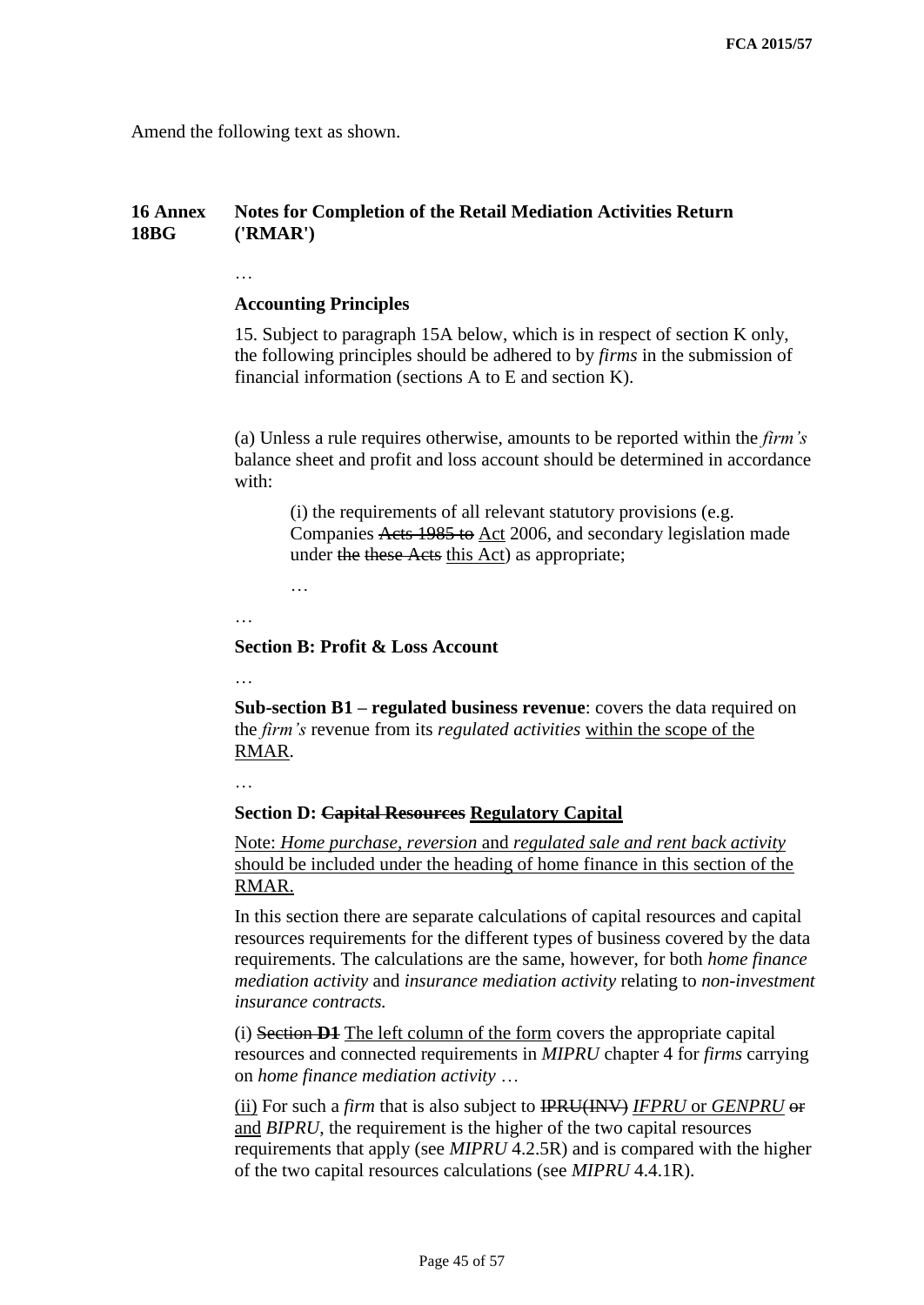(iii) For such a *firm* that is also subject to *IPRU(INV)*, the requirement is as computed in *IPRU(INV)* 13.13.3R and is compared with the higher of the two capital resources calculations (see *MIPRU* 4.4.1R).

(iv) *Firms* that carry on *designated investment business* and are subject to the RMAR, but do not meet the definition of *personal investment firm* are not subject to the requirements of *IPRU(INV)* Chapter 13. Such *firms*, e.g., stockbrokers that advise on *retail investments* as an incidental part of their business, remain subject to the financial resources requirements associated with their principal *regulated activities*.

(ii) Section D6 covers the appropriate capital resources and connected requirements for *personal investment firms* that carry on *retail investment activities*. Those *firms* that carry on *designated investment business* and are subject to the *RMAR*, but do not meet the definition of *personal investment firm* (i.e. are not subject to *IPRU(INV)*) Chapter 13, are **not** subject to this section. Such *firms*, e.g. smaller stockbrokers that advise on *retail investments*  as an incidental part of their business, remain subject to the financial resources requirements associated with their principal *regulated activities.* These additional capital resources requirements are not calculated as part of the *RMAR*, although will be relevant for the comparison required under *MIPRU* 4.2.5R.

Some *credit unions* are exempt from the capital resources requirements in *MIPRU,* under the terms set out in 4.1.8R of that sourcebook, although they have a capital resources requirement under the Credit Unions sourcebook ('*CREDS*'). For other *credit unions*, the capital resources requirement should be the highest of the amounts required under *MIPRU*, *CREDS* or *IPRU(INV)*  (if applicable)*.*

*Firms* are required to complete the Sections that are applicable for the types of business they undertake. *Personal investment firms* must complete section D6 to arrive at the totals required in D1 (if D1 is relevant to them). They should calculate their capital resources for the purpose of Section D6 as per Chapter 13 of (*IPRU(INV)*).

## **Guide for the completion of individual fields**

## **Section D1: firms within the scope of** *MIPRU* **chapter 4**

| Is the <i>firm</i> exempt from<br>these capital resources<br>requirements in relation<br>to any of its retail<br>mediation activities? | The firm should indicate here if any <i>Handbook</i><br>exemptions apply in relation to the capital<br>resources requirements in MIPRU or<br><b>IPRU(INV)</b> 13. Examples of <i>firms</i> that may be<br>subject to exemptions include: |
|----------------------------------------------------------------------------------------------------------------------------------------|------------------------------------------------------------------------------------------------------------------------------------------------------------------------------------------------------------------------------------------|
|                                                                                                                                        | • Lloyd's managing agents (MIPRU 4.1.11R);<br>• solo consolidated <i>subsidiaries</i> of <i>banks</i> or<br>building societies;                                                                                                          |
|                                                                                                                                        | • small <i>credit unions</i> (as defined in <i>MIPRU</i><br>$4.1.8R$ ; and                                                                                                                                                               |
|                                                                                                                                        | • <i>investment firms</i> not subject to <i>IPRU(INV)</i> 13<br>(unless they additionally carry on <i>home</i> )                                                                                                                         |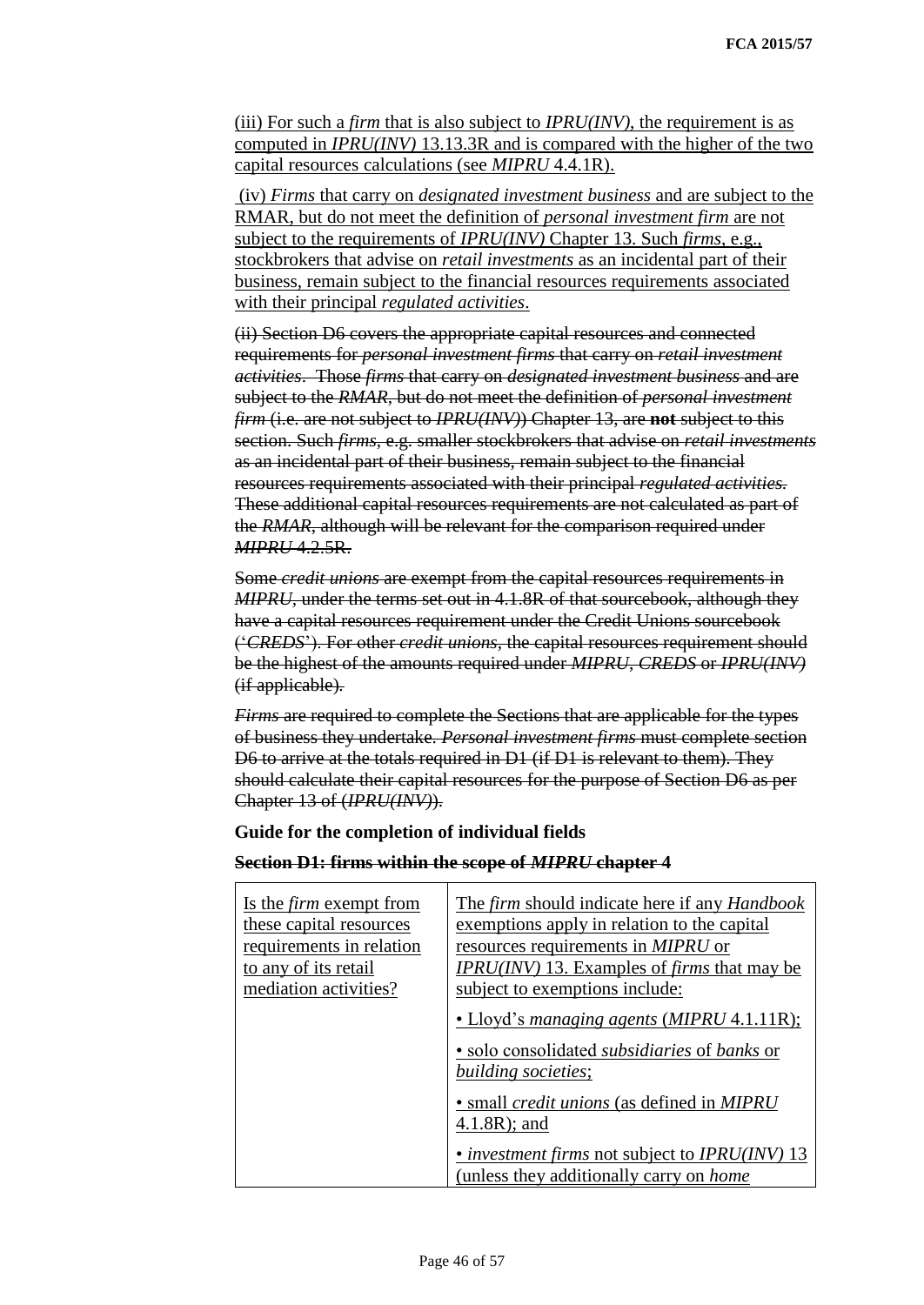|                                                                                       | finance mediation activity or insurance<br><i>mediation activity relating to non-investment</i><br><u>insurance contracts).</u>                                                                                                                                                                                                                                                                                                                                                                                                                                                                                   |
|---------------------------------------------------------------------------------------|-------------------------------------------------------------------------------------------------------------------------------------------------------------------------------------------------------------------------------------------------------------------------------------------------------------------------------------------------------------------------------------------------------------------------------------------------------------------------------------------------------------------------------------------------------------------------------------------------------------------|
|                                                                                       | Home finance and non-investment insurance intermediation-MIPRU                                                                                                                                                                                                                                                                                                                                                                                                                                                                                                                                                    |
| Additional capital<br>resources requirements<br>for PII (if applicable)               | If the <i>firm</i> has any increased excesses on its<br>PII policies, the total of the additional capital<br>resources requirements required by the tables<br>in MIPRU 3.2.13R or MIPRU 3.2.14R should<br>be recorded here. See also section E of the<br>RMAR.                                                                                                                                                                                                                                                                                                                                                    |
| Other <i>FCA</i> capital<br>resources requirements (if<br>applicable)                 | If the <i>firm</i> carries on <i>designated investment</i><br>business as well as home finance mediation<br>activity, insurance mediation activity or both,<br>requirements under both IPRU(INV), IFPRU,<br>GENPRU or BIPRU and MIPRU must be<br>considered, as it is the higher of the<br>requirements that needs to be met to determine<br>the appropriate requirement (see general note<br>notes (i) to (iii) above). So if If the resulting<br>requirement under <i>IPRU(INV)</i> or <i>BIPRU</i> for a<br>firm is higher than the base MIPRU<br>requirement, then you should include the<br>difference here. |
| <b>Additional capital</b><br>resources requirements<br><u>for PII (if applicable)</u> | If the <i>firm</i> has any increased excesses on its<br>PII policies, the total of the additional capital<br><u>resources requirements required by the tables</u><br>in MIPRU 3.2.13R or MIPRU 3.2.14R should<br>be recorded here. See also section E of the<br>RMAR.                                                                                                                                                                                                                                                                                                                                             |
| <b>TOTAL CAPITAL</b><br><b>RESOURCES</b><br><b>REQUIREMENT</b>                        | Appropriate totals from above Total of lines 5,<br>6 and 7.                                                                                                                                                                                                                                                                                                                                                                                                                                                                                                                                                       |
| <b>TOTAL CAPITAL</b><br><b>RESOURCES</b>                                              | This should be the total of the capital resources<br>calculated in accordance with <i>MIPRU</i> 4 in this                                                                                                                                                                                                                                                                                                                                                                                                                                                                                                         |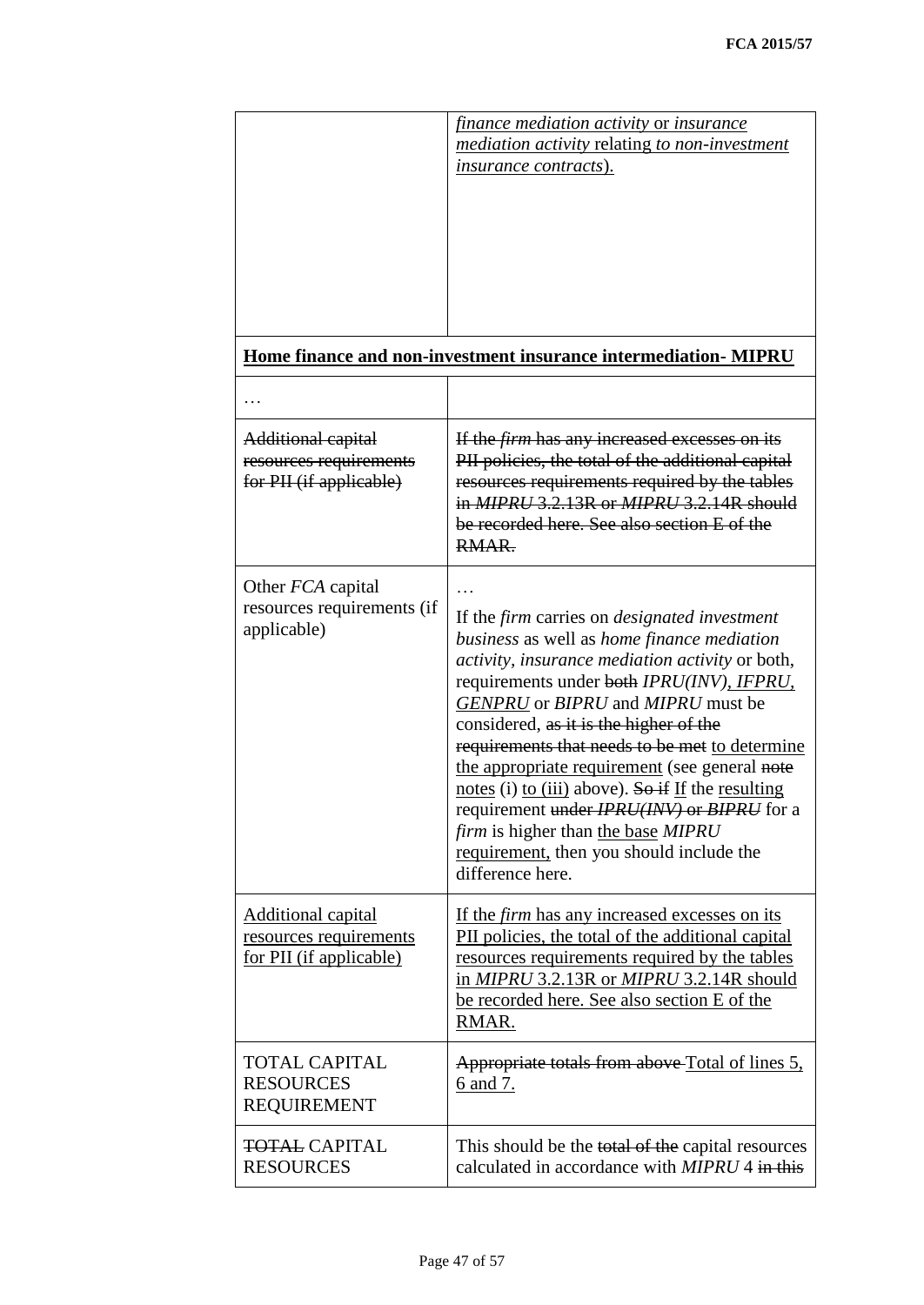|                                                                               | section (D1) for incorporated or<br>unincorporated <i>firms</i> as applicable.                                                                                                                                                                                                                                                                                                                |
|-------------------------------------------------------------------------------|-----------------------------------------------------------------------------------------------------------------------------------------------------------------------------------------------------------------------------------------------------------------------------------------------------------------------------------------------------------------------------------------------|
|                                                                               | For <i>firms</i> that are additionally subject to<br>IPRU(INV), IFPRU, GENPRU BIPRU or<br><b>CRED</b> CREDS, this should be the higher of the<br>amount calculated in this section ('total capital<br>resources per $MIPRU$ 4 <sup>2</sup> ) and the financial<br>resources determined by <i>IPRU(INV)</i> , <i>IFPRU</i> ,<br><b>BIPRU GENPRU</b> or CRED CREDS. See<br><b>MIPRU 4.4.1R.</b> |
| <b>TOTAL CAPITAL</b><br><b>RESOURCES</b><br><b>EXCESS/DEFICIT</b>             | This should show the amount of difference<br>between the capital resources that the <i>firm</i> has<br>in relation to and its capital resources<br>requirement.                                                                                                                                                                                                                               |
| $IPRU(INV)$ 13                                                                | Personal investment firm (retail investment activities only) –                                                                                                                                                                                                                                                                                                                                |
|                                                                               | Note: Firms that carry on retail investment activities, but no other<br><i>designated investment</i> business, are subject to this section.                                                                                                                                                                                                                                                   |
| Category of <i>personal</i><br><i>investment firm</i>                         | If the <i>firm</i> is subject to <i>IPRU(INV)</i> 13, it<br>should enter here its category as defined in the<br><i>Glossary</i> , ie, <i>category B1</i> firm etc.                                                                                                                                                                                                                            |
| Capital resources<br>requirement                                              | The capital resources requirement should be<br>calculated in accordance with IPRU(INV)<br>13.13.2R to $IPRU(INV)$ 13.3.4G unless the<br>firm has permission for establishing, operating<br>or winding up a personal pension scheme in<br>which case the requirement is set out in<br>IPRU(INV) 13.9 to IPRU(INV)13.12.                                                                        |
| <b>Additional capital</b><br>resources requirement for<br>PII (if applicable) | If the <i>firm</i> has increased excesses or<br>exclusions on its PII policies, the total of the<br>additional capital resources requirements<br>required by <i>IPRU(INV)</i> 13.1 should be<br>recorded here. See also Section E of the<br>RMAR.                                                                                                                                             |
| Other FCA capital<br>resources requirements (if<br>applicable)                | The FCA may, from time to time, impose<br>additional requirements on individual firms. If<br>this is the case for your <i>firm</i> , you should enter<br>the relevant amount here. This excludes capital<br>resources requirements in relation to PII,<br>which are recorded above.                                                                                                           |
| <b>Total capital resources</b><br>requirement                                 | The total of lines 12, 13 and 14.                                                                                                                                                                                                                                                                                                                                                             |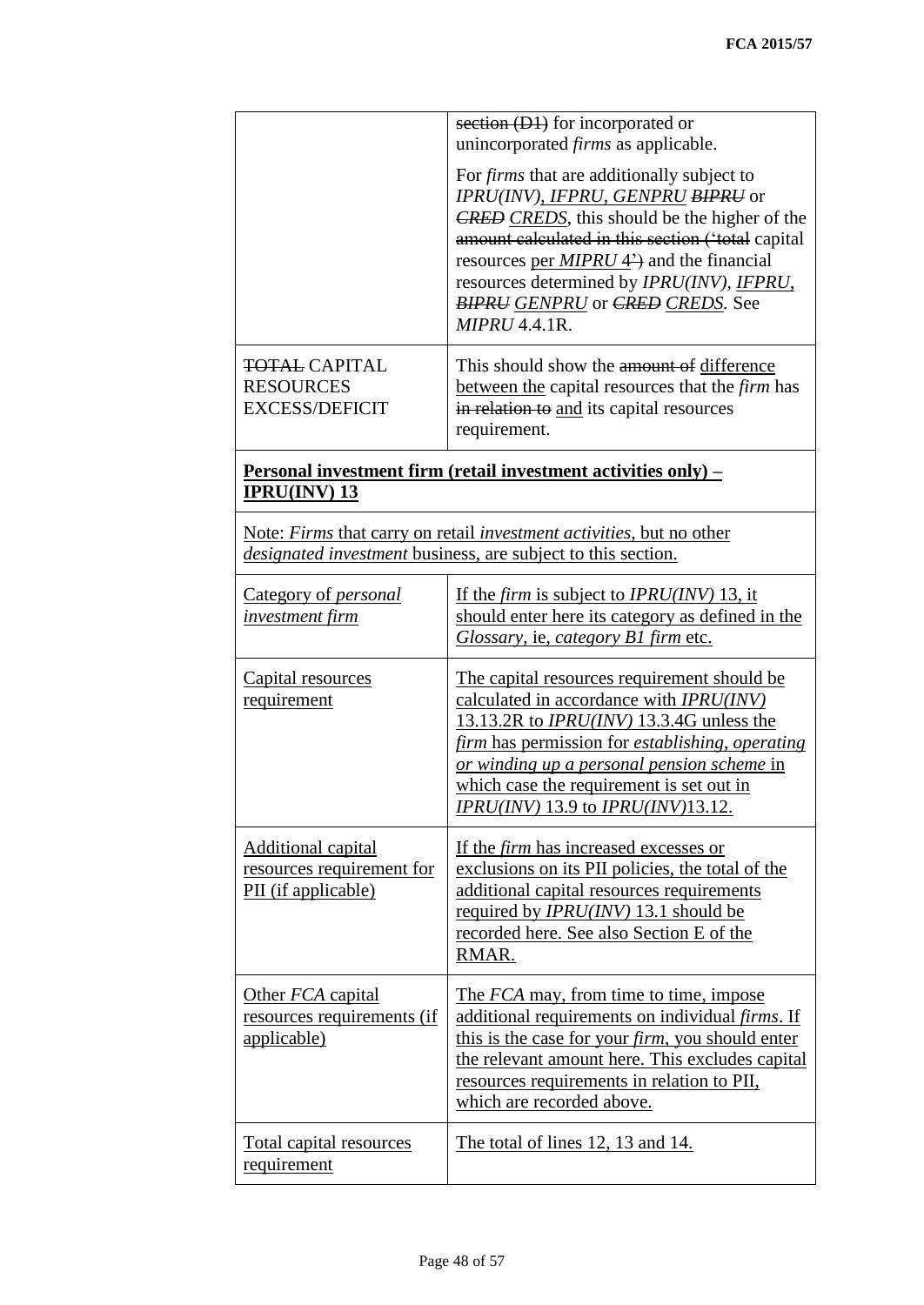| Capital resources                                                                                            | Capital resources should be calculated in<br>accordance with <i>IPRU(INV)</i> 13.15.3R.                                                                                                                                                    |  |  |  |  |  |  |  |
|--------------------------------------------------------------------------------------------------------------|--------------------------------------------------------------------------------------------------------------------------------------------------------------------------------------------------------------------------------------------|--|--|--|--|--|--|--|
| <b>Surplus/deficit of capital</b><br>resources                                                               | This is the difference between the capital<br>resources (line 16) and the total capital<br>resources requirement (line 15)                                                                                                                 |  |  |  |  |  |  |  |
| Eligible capital Capital resources per MIPRU 4 (home finance and<br>non-investment insurance intermediation) |                                                                                                                                                                                                                                            |  |  |  |  |  |  |  |
| <b>Incorporated firms</b>                                                                                    |                                                                                                                                                                                                                                            |  |  |  |  |  |  |  |
|                                                                                                              |                                                                                                                                                                                                                                            |  |  |  |  |  |  |  |
| Interim net profits                                                                                          | Interim net profits should be verified by the<br>firm's external auditor, net of tax or anticipated<br>dividends and other appropriations to be<br>included as capital.                                                                    |  |  |  |  |  |  |  |
|                                                                                                              |                                                                                                                                                                                                                                            |  |  |  |  |  |  |  |
| <b>Subordinated Eligible</b><br>subordinated loans                                                           | Subordinated loans should be included in<br>capital resources on the basis of the provisions<br>in $MIPRU$ 4.4.7R and $MIPRU$ 4.4.8R.                                                                                                      |  |  |  |  |  |  |  |
|                                                                                                              |                                                                                                                                                                                                                                            |  |  |  |  |  |  |  |
| <b>Less</b> interim net losses                                                                               | Interim net losses should be reported where<br>they have not already been incorporated into<br>audited reserves or interim net profits. The<br>figures do not have to be audited to be<br>included.                                        |  |  |  |  |  |  |  |
|                                                                                                              | Unincorporated firms and limited liability partnerships                                                                                                                                                                                    |  |  |  |  |  |  |  |
|                                                                                                              |                                                                                                                                                                                                                                            |  |  |  |  |  |  |  |
| <b>Subordinated Eligible</b><br>subordinated loans                                                           | Subordinated loans should be included in<br>capital resources on the basis of the provisions<br>in $MIPRU$ 4.4.7R and $MIPRU$ 4.4.8R.                                                                                                      |  |  |  |  |  |  |  |
| Personal assets not<br>needed to meet non-<br><b>business liabilities</b>                                    | MIPRU 4.4.5R and MIPRU 4.4.6G allow a<br>sole trader or partner to use personal assets to<br>cover liabilities incurred in the <i>firm's</i> business<br>unless:<br>(1) those assets are needed to meet other<br>liabilities arising from: |  |  |  |  |  |  |  |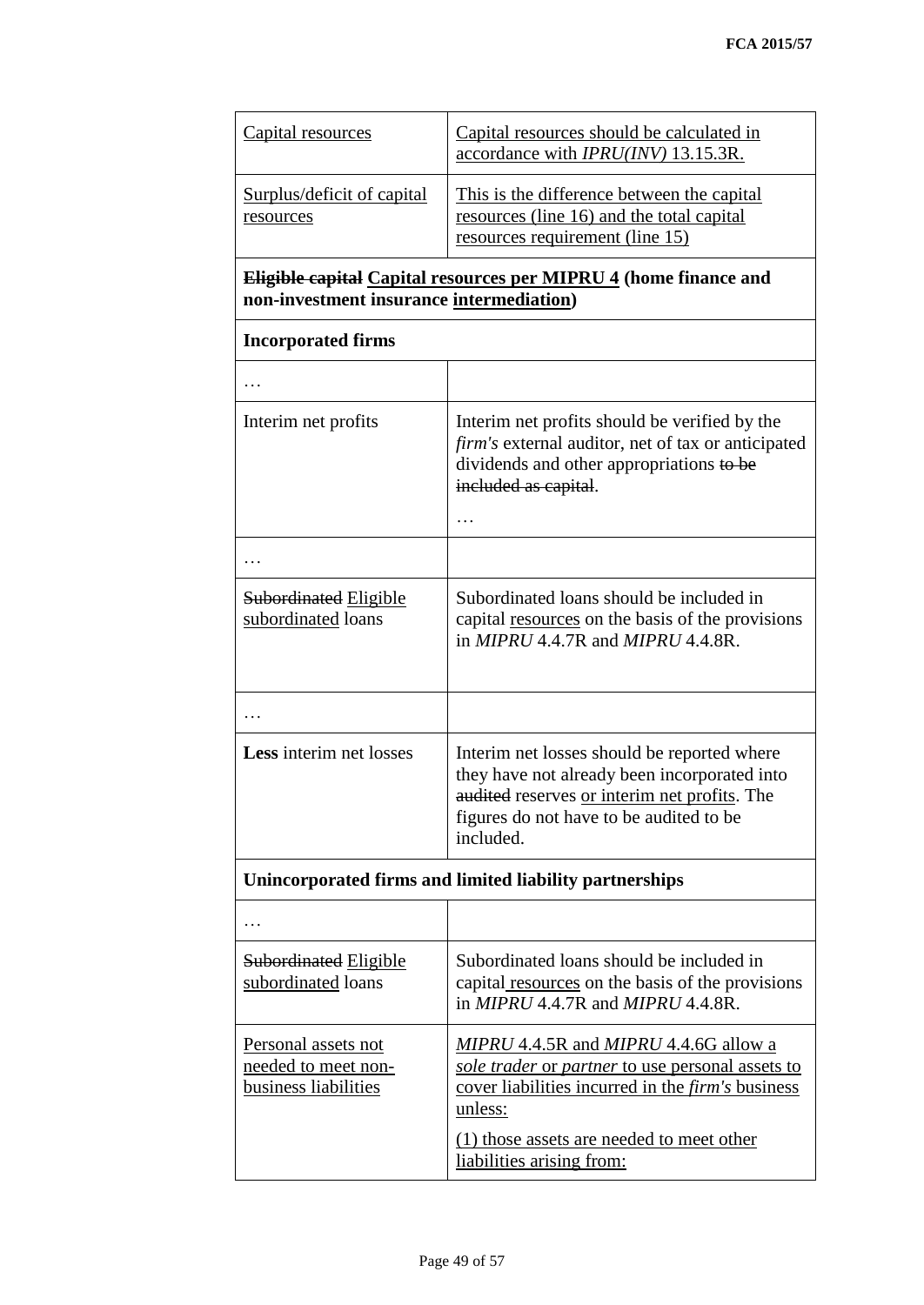|                                                                    | (a) personal activities; or                                                                                                                                   |
|--------------------------------------------------------------------|---------------------------------------------------------------------------------------------------------------------------------------------------------------|
|                                                                    | (b) another business activity not regulated<br>by the <i>appropriate regulator</i> ; or                                                                       |
|                                                                    | (2) the firm holds client money or other client<br>assets.                                                                                                    |
|                                                                    | This field may be left blank if the <i>firm</i> satisfies<br>the capital resources requirement without<br>relying on personal assets.                         |
|                                                                    |                                                                                                                                                               |
| Personal assets not<br>needed to meet non-<br>business liabilities | MIPRU 4.4.5R and 4.4.6G allow a sole trader<br>or partner to use personal assets to cover<br>liabilities incurred in the <i>firm's</i> business<br>$unless:$  |
|                                                                    | $(1)$ those assets are needed to meet other<br>liabilities arising from:                                                                                      |
|                                                                    | (a) personal activities; or                                                                                                                                   |
|                                                                    | (b) another business activity not regulated<br>by the <i>appropriate regulator</i> ; or                                                                       |
|                                                                    | (2) the firm holds client money or other client<br>assets.                                                                                                    |
|                                                                    | This field may be left blank if the <i>firm</i> satisfies<br>the capital resources requirements without<br>relying on personal assets.                        |
| Capital resources per IPRU(INV) 13.15.3R                           |                                                                                                                                                               |
| evaluate <i>firms</i> ' adherence to this requirement.             | <b>IPRU(INV)</b> requires that all <i>personal investment firms</i> have financial<br>resources of at least £20,000 at all times. This section is designed to |
| 13.15.3R.                                                          | The amounts entered here should be in accordance with <i>IPRU(INV)</i>                                                                                        |
| .                                                                  |                                                                                                                                                               |
|                                                                    |                                                                                                                                                               |

 $\dots$ 

In SUP 16 Annex 24R, FSA032: Capital Adequacy (for *exempt CAD firms* subject to *IPRU(INV)* Chapter 13) is deleted and replaced with the following text. The deleted text is not shown and the new text is not underlined.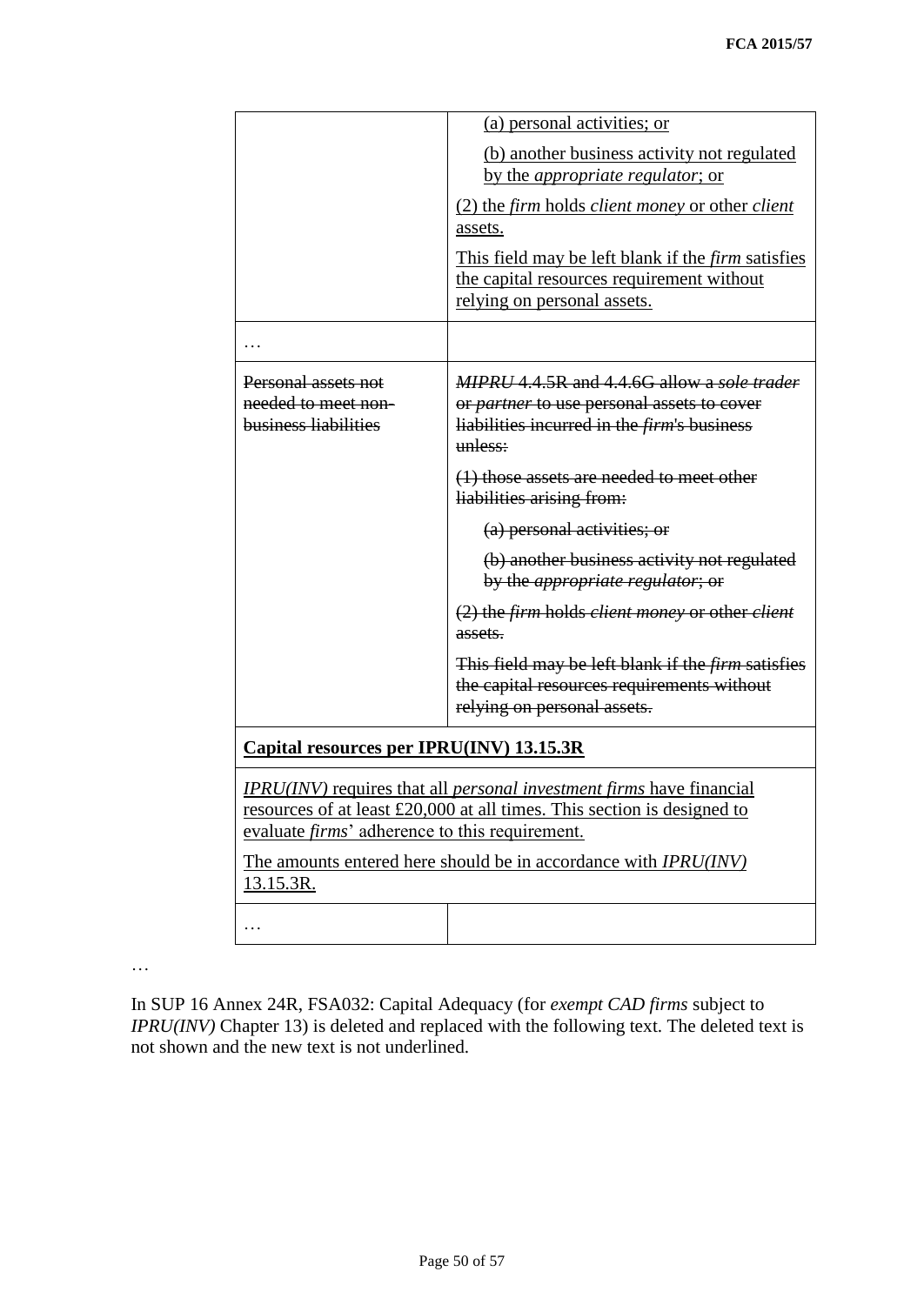**FCA 2015/57**

#### **FSA032**

|          | <b>Regulatory Capital</b> |                                                                                                                              |             |             |         |           |        |                                                                                                                        |        | Α                                                                   |                                          |         |
|----------|---------------------------|------------------------------------------------------------------------------------------------------------------------------|-------------|-------------|---------|-----------|--------|------------------------------------------------------------------------------------------------------------------------|--------|---------------------------------------------------------------------|------------------------------------------|---------|
| 1        | Own Funds                 | Ordinary share capital which is fully paid                                                                                   |             |             |         |           |        |                                                                                                                        |        |                                                                     |                                          |         |
| 5        |                           | Perpetual non-cumulative preference share capital which is fully paid                                                        |             |             |         |           |        |                                                                                                                        |        |                                                                     |                                          |         |
| 3<br>4   |                           | Share premium account<br>Reserves (excluding revaluation reserves)                                                           |             |             |         |           |        |                                                                                                                        |        |                                                                     |                                          |         |
| 45       |                           | Audited retained earnings                                                                                                    |             |             |         |           |        |                                                                                                                        |        |                                                                     |                                          |         |
| 46<br>47 |                           | Externally verified interim net profits                                                                                      |             |             |         |           |        |                                                                                                                        |        |                                                                     |                                          |         |
| 2        | Partners' capital         | Eligible LLP Members' Capital (in accordance with the provisions of IPRU (INV) Annex A)                                      |             |             |         |           |        |                                                                                                                        |        |                                                                     |                                          |         |
| 48       | Sole trader capital       |                                                                                                                              |             |             |         |           |        |                                                                                                                        |        |                                                                     |                                          |         |
| 8<br>9   | Less:                     | Investments in own shares at book value<br>Intangible assets                                                                 |             |             |         |           |        |                                                                                                                        |        |                                                                     |                                          |         |
| 10       |                           | Material current year losses                                                                                                 |             |             |         |           |        |                                                                                                                        |        |                                                                     |                                          |         |
| 12       |                           | Excess of current year's drawings over current year profits                                                                  |             |             |         |           |        |                                                                                                                        |        |                                                                     |                                          |         |
| 13<br>14 | Revaluation reserves      | Perpetual cumulative preference share capital and debt capital                                                               |             |             |         |           |        |                                                                                                                        |        |                                                                     |                                          |         |
| 15       |                           | Long-Term subordinated loans (in accordance with IPRU (INV) 13.1A.18 to 13.1A.20)                                            |             |             |         |           |        |                                                                                                                        |        |                                                                     |                                          |         |
| 16       |                           | Fixed term preference share capital (if not redeemable by shareholders within 5 years)                                       |             |             |         |           |        |                                                                                                                        |        |                                                                     |                                          |         |
| 11       |                           | Less: Material holdings in credit and financial institutions and material insurance holdings                                 |             |             |         |           |        |                                                                                                                        |        |                                                                     |                                          |         |
| 17       | Own Funds                 |                                                                                                                              |             |             |         |           |        |                                                                                                                        |        |                                                                     |                                          |         |
| 23       |                           | Regulatory capital test<br>How do you meet your regulatory capital requirement?                                              |             |             |         |           |        |                                                                                                                        |        |                                                                     |                                          |         |
|          | Capital requirement       |                                                                                                                              |             |             |         |           |        |                                                                                                                        |        |                                                                     |                                          |         |
| 24       |                           | Own funds requirement (will always be a minimum of £20k even if PII / combination indicated)                                 |             |             |         |           |        |                                                                                                                        |        |                                                                     |                                          |         |
| 25       |                           | Additional capital resources requirement for PII (if applicable)                                                             |             |             |         |           |        |                                                                                                                        |        |                                                                     |                                          |         |
| 26<br>27 | Own Funds                 | Other regulatory capital / own funds requirements (if applicable)                                                            |             |             |         |           |        |                                                                                                                        |        |                                                                     |                                          |         |
| 28       | Surplus / (deficit)       |                                                                                                                              |             |             |         |           |        |                                                                                                                        |        |                                                                     |                                          |         |
|          |                           | Professional Indemnity Insurance                                                                                             |             |             |         |           |        |                                                                                                                        |        |                                                                     |                                          |         |
| 49       |                           | Does your firm hold PII?                                                                                                     |             |             |         |           |        |                                                                                                                        |        |                                                                     |                                          |         |
| 32       |                           |                                                                                                                              |             |             |         |           |        | If not, does your firm hold a Comparable Guarantee or is it otherwise exempt from the requirement to hold PII?         |        |                                                                     |                                          |         |
| 34<br>35 |                           | Does your firm conduct insurance mediation activities?<br>Has your firm renewed its PII cover since the last reporting date? |             |             |         |           |        |                                                                                                                        |        |                                                                     |                                          |         |
| 36       |                           |                                                                                                                              |             |             |         |           |        | If your policy excludes all business activities carried on prior to a particular date (i.e. a retroactive start date), |        |                                                                     |                                          |         |
| 37       |                           | then insert the date here.<br>Is the cover compliant?                                                                        |             |             |         |           |        |                                                                                                                        |        |                                                                     |                                          |         |
|          |                           |                                                                                                                              |             |             |         |           |        |                                                                                                                        |        |                                                                     |                                          |         |
| 38       |                           | Α<br>PII Basic information                                                                                                   | в           | $\mathbf C$ | D       | M         | Е      | F                                                                                                                      | G      | н                                                                   | J<br>$\bf K$<br>PII detailed information | L       |
|          |                           |                                                                                                                              |             |             |         |           |        |                                                                                                                        |        | Currency of Limit of indemnity required Limit of indemnity received |                                          |         |
|          | PII policy                | Annualised                                                                                                                   | Insurer     | Start date  | Renewal | indemnity | Single | Aggregate                                                                                                              | Single | Aggregate                                                           | <b>Business</b><br>Policy                | Policy  |
|          | $\overline{1}$            | premium                                                                                                                      | (from list) |             | date    | limits    |        |                                                                                                                        |        |                                                                     | line<br>excess                           | exclusi |
|          |                           |                                                                                                                              |             |             |         |           |        |                                                                                                                        |        |                                                                     |                                          |         |
|          |                           |                                                                                                                              |             |             |         |           |        |                                                                                                                        |        |                                                                     |                                          |         |
|          | $\overline{2}$            |                                                                                                                              |             |             |         |           |        |                                                                                                                        |        |                                                                     |                                          |         |
|          |                           |                                                                                                                              |             |             |         |           |        |                                                                                                                        |        |                                                                     |                                          |         |
|          | 3                         |                                                                                                                              |             |             |         |           |        |                                                                                                                        |        |                                                                     |                                          |         |
|          | 4                         |                                                                                                                              |             |             |         |           |        |                                                                                                                        |        |                                                                     |                                          |         |
|          | 5<br>6                    |                                                                                                                              |             |             |         |           |        |                                                                                                                        |        |                                                                     |                                          |         |
|          | $\overline{7}$            |                                                                                                                              |             |             |         |           |        |                                                                                                                        |        |                                                                     |                                          |         |
|          | 8                         |                                                                                                                              |             |             |         |           |        |                                                                                                                        |        |                                                                     |                                          |         |
|          | 9<br>10                   |                                                                                                                              |             |             |         |           |        |                                                                                                                        |        |                                                                     |                                          |         |
|          |                           |                                                                                                                              |             |             |         |           |        |                                                                                                                        |        |                                                                     |                                          |         |
|          |                           |                                                                                                                              |             |             |         |           |        |                                                                                                                        |        |                                                                     |                                          |         |
| 39<br>40 |                           | Annual income as stated on the most recent proposal form                                                                     |             |             |         |           |        | Amount of additional capital required for increased excess(es) (Where applicable, total amount for all PII policies)   |        |                                                                     |                                          |         |
|          |                           |                                                                                                                              |             |             |         |           |        |                                                                                                                        |        |                                                                     |                                          |         |
| 41<br>42 |                           | Total amount of additional own funds required for policy exclusion(s)<br>Total of additional own funds required              |             |             |         |           |        |                                                                                                                        |        |                                                                     |                                          |         |
| 43       |                           | Total of readily realisable own funds                                                                                        |             |             |         |           |        |                                                                                                                        |        |                                                                     |                                          |         |
| 44       |                           | Excess / (deficit) of readily realisable own funds                                                                           |             |             |         |           |        |                                                                                                                        |        |                                                                     |                                          |         |

### **Capital Adequacy (for exempt CAD firms subject to IPRU(INV) Chapter 13)**

Policy exclusions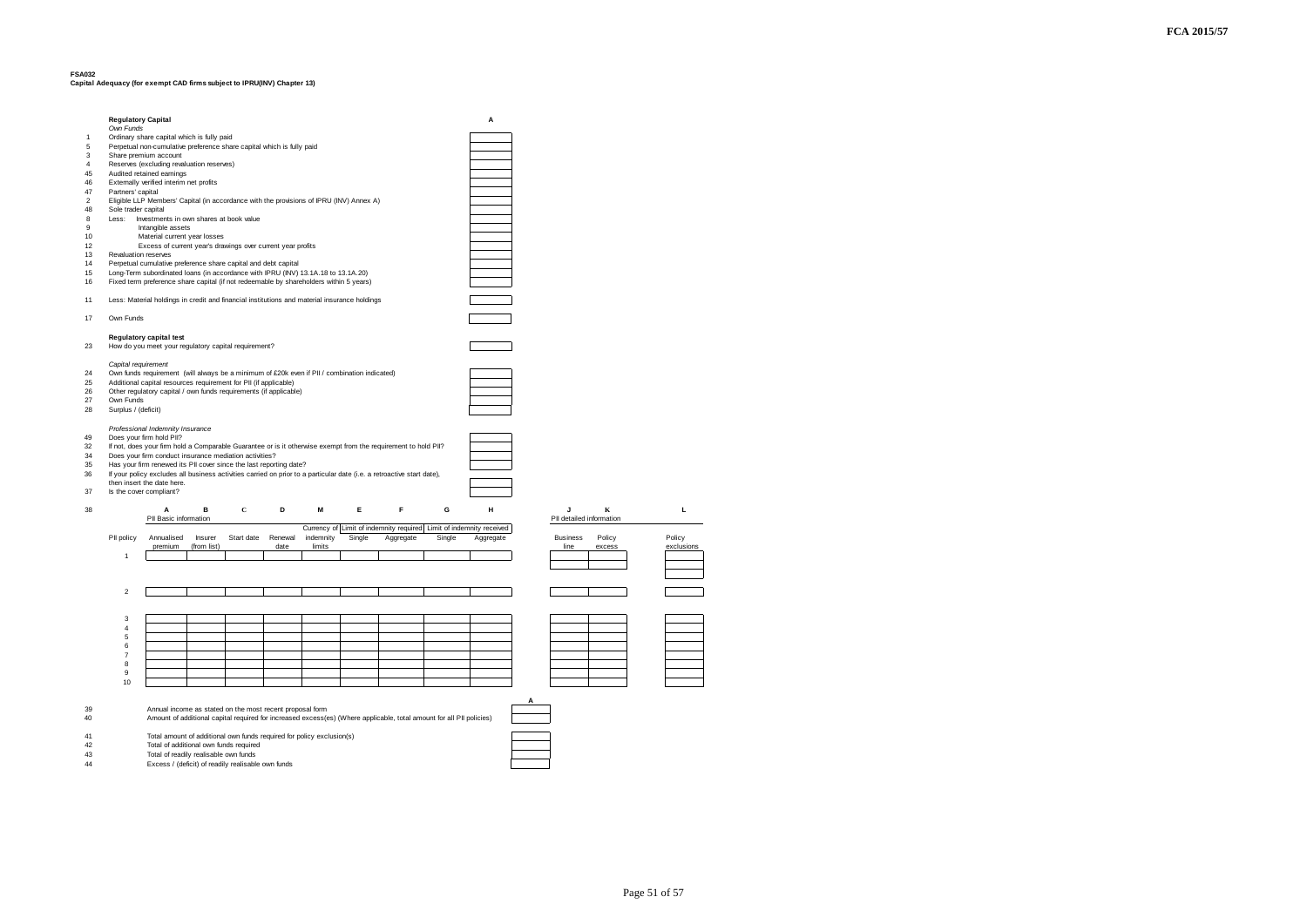Amend the following text as shown.

## **16 Annex 25G Guidance notes for data items in SUP 16 Annex 24R**

## **FSA032 – Capital Adequacy (for** *exempt CAD firms* **subject to** *IPRU(INV)*  **Chapter 13)**

…

…

## **Defined Terms**

Terms referred to in these notes where defined by the Companies Acts 1985 and Act 2006, as appropriate, or the provisions of the firm's accounting framework (usually UK GAAP or IFRS) bear that meaning for these purposes. The descriptions indicated in these notes are designed simply to repeat, summarise or amplify the relevant statutory or other definitions and terminology without departing from their full meaning or effect.

 The data item should comply with the principles and requirements of the firm's accounting framework, which will generally be UK GAAP (including relevant provisions of the Companies Acts1985 and Act 2006 as appropriate) or IFRS.

| <b>Description</b>                                                      | Data element | <b>Guidance</b>                            |
|-------------------------------------------------------------------------|--------------|--------------------------------------------|
| <b>Regulatory Capital</b>                                               |              |                                            |
| Ordinary share<br>capital which is fully<br>paid up                     | 1A           | Item 1 in $IPRU(INV)$ 13.1A.7R<br>13.1A.6R |
| Perpetual non-<br>cumulative<br>preference share<br>which is fully paid | 5A           | Item 2 in $IPRU(INV)$ 13.1A.7R<br>13.1A.6R |
| Share premium<br>account                                                | 3A           | Item 3 in $IPRU(INV)$ +3.1A.7R<br>13.1A.6R |
| Reserves excluding<br>revaluation reserves                              | 4A           | Item 4 in $IPRU(INV)$ 13.1A.7R<br>13.1A.6R |
| Audited retained<br>earnings                                            | 45A          | Item 5 in $IPRU(INV)$ 13.1A.7R<br>13.1A.6R |

…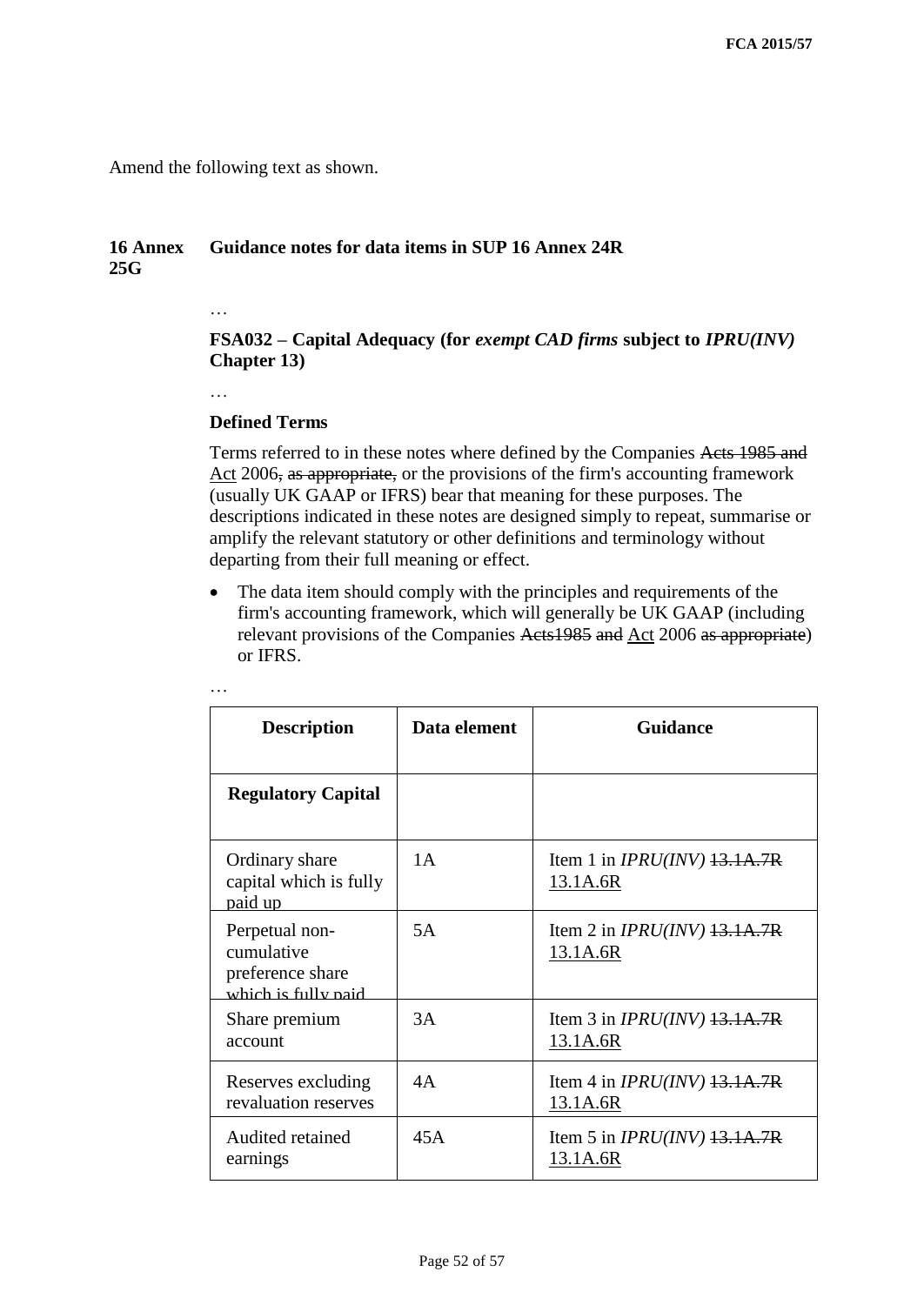| <b>Externally verified</b><br>interim net profits                            | 46A | Item 6 in $IPRU(INV)$ 13.1A.7R<br>13.1A.6R                                                                                                                                                                                                                                                                                                                                                                                                                                                                                                                                                                                                                           |  |  |
|------------------------------------------------------------------------------|-----|----------------------------------------------------------------------------------------------------------------------------------------------------------------------------------------------------------------------------------------------------------------------------------------------------------------------------------------------------------------------------------------------------------------------------------------------------------------------------------------------------------------------------------------------------------------------------------------------------------------------------------------------------------------------|--|--|
| Partners' capital                                                            | 47A | Item 7 in $IPRU(INV)$ +3.1A.7R<br>13.1A.6R                                                                                                                                                                                                                                                                                                                                                                                                                                                                                                                                                                                                                           |  |  |
| Eligible LLP<br>members' capital (in<br>accordance with the<br>provisions of | 2A  | Item 8 in $IPRU(INV)$ 13.1A.7R<br>13.1A.6R                                                                                                                                                                                                                                                                                                                                                                                                                                                                                                                                                                                                                           |  |  |
| Sole trader capital                                                          | 48A | Item 9 in $IPRU(INV)$ 13.1A.7R<br>13.1A.6R                                                                                                                                                                                                                                                                                                                                                                                                                                                                                                                                                                                                                           |  |  |
|                                                                              |     |                                                                                                                                                                                                                                                                                                                                                                                                                                                                                                                                                                                                                                                                      |  |  |
| <b>Regulatory capital test(s)</b>                                            |     |                                                                                                                                                                                                                                                                                                                                                                                                                                                                                                                                                                                                                                                                      |  |  |
| How do you meet<br>your regulatory<br>capital requirement?                   | 23A | The rules allow a firm to specify the<br>method in which it will meet the<br>regulatory capital requirement. A<br>firm can:<br>use capital to meet the<br>regulatory requirement; or<br>use PII to meet the regulatory<br>requirement; or<br>use a combination of capital<br>and PII to meet the<br>regulatory requirement.<br>A firm should select from the<br>drop-down options.<br>(If a firm uses PII to meet the<br>regulatory requirements it will<br>nevertheless always require a<br>minimum $£10,000$ of £20,000 of<br>own funds initial capital. For the<br>purposes of this question, the<br>minimum initial capital held by the<br>firm can be ignored.) |  |  |
| Capital requirement                                                          |     |                                                                                                                                                                                                                                                                                                                                                                                                                                                                                                                                                                                                                                                                      |  |  |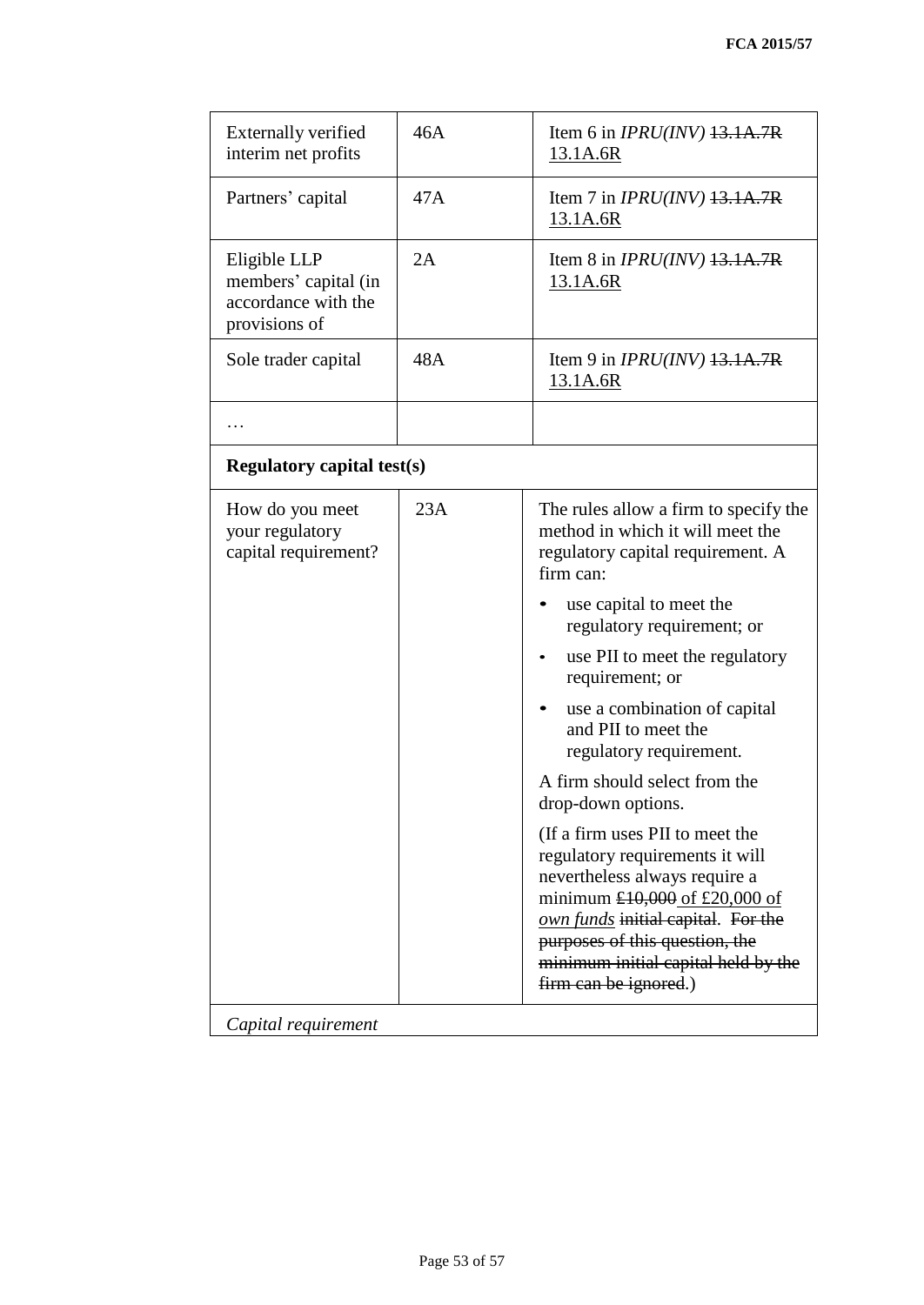| Own funds<br>requirement                                                                          | 24A | The <i>own funds</i> requirement ('OFR')<br>should be calculated in accordance<br>with section IPRU(INV) 13.1A<br>(excluding the calculation under<br>$IPRU(INV)$ 13.13 if that is higher).<br>Where a firm chooses to meet<br>the regulatory requirements<br>using PII the OFR will be a<br>minimum of $£10,000$<br>£20,000.                                                                                                                                                                                                                                                                                                                                                                                                                                                                                                                                                                                                                                                                                          |
|---------------------------------------------------------------------------------------------------|-----|------------------------------------------------------------------------------------------------------------------------------------------------------------------------------------------------------------------------------------------------------------------------------------------------------------------------------------------------------------------------------------------------------------------------------------------------------------------------------------------------------------------------------------------------------------------------------------------------------------------------------------------------------------------------------------------------------------------------------------------------------------------------------------------------------------------------------------------------------------------------------------------------------------------------------------------------------------------------------------------------------------------------|
| Additional <i>own funds</i><br>capital resources<br>requirement for PII (if<br>applicable)        | 25A | If the firm has any increased<br>excesses over the minimum<br>prescribed or exclusions on in its<br>PII policies, this should be the total<br>of the additional capital resources<br>requirements required by<br>IPRU(INV) 13.1.4 13.1.27R and/or<br>13.1.23R, respectively.                                                                                                                                                                                                                                                                                                                                                                                                                                                                                                                                                                                                                                                                                                                                           |
| Other appropriate<br>regulator regulatory<br>capital/own funds<br>requirements (if<br>applicable) | 26A | Firms subject to a requirement under<br><i><b>IPRU(INV) 13.2-8 or 13.9-12 should</b></i><br>include that requirement as<br>calculated by reference to the firm's<br>own funds calculated under<br><b>IPRU(INV) 13.1A to the extent it</b><br>exceeds the own funds requirement<br>in 24A. This excludes capital<br>requirements in relation to PII.<br>For example, where an ECF is<br>subject to an expenditure based<br>requirement (EBR) the firm would<br>need to express the EBR in terms of<br>'own funds' by adjusting for the<br>extent to which the own funds<br>exceeds it's Test 2 financial<br>resources. Where the adjusted<br>requirement exceeds the own funds<br>requirement reported in 24A, the<br>difference between both<br>requirements should be reported<br>here.<br>Under $IPRU(INV)$ 13.1A.2R, a firm<br>will be potentially subject to a<br>requirement under <i>IPRU(INV)</i><br>13.13.2R and should include that<br>requirement here to the extent it<br>exceeds the own funds requirement |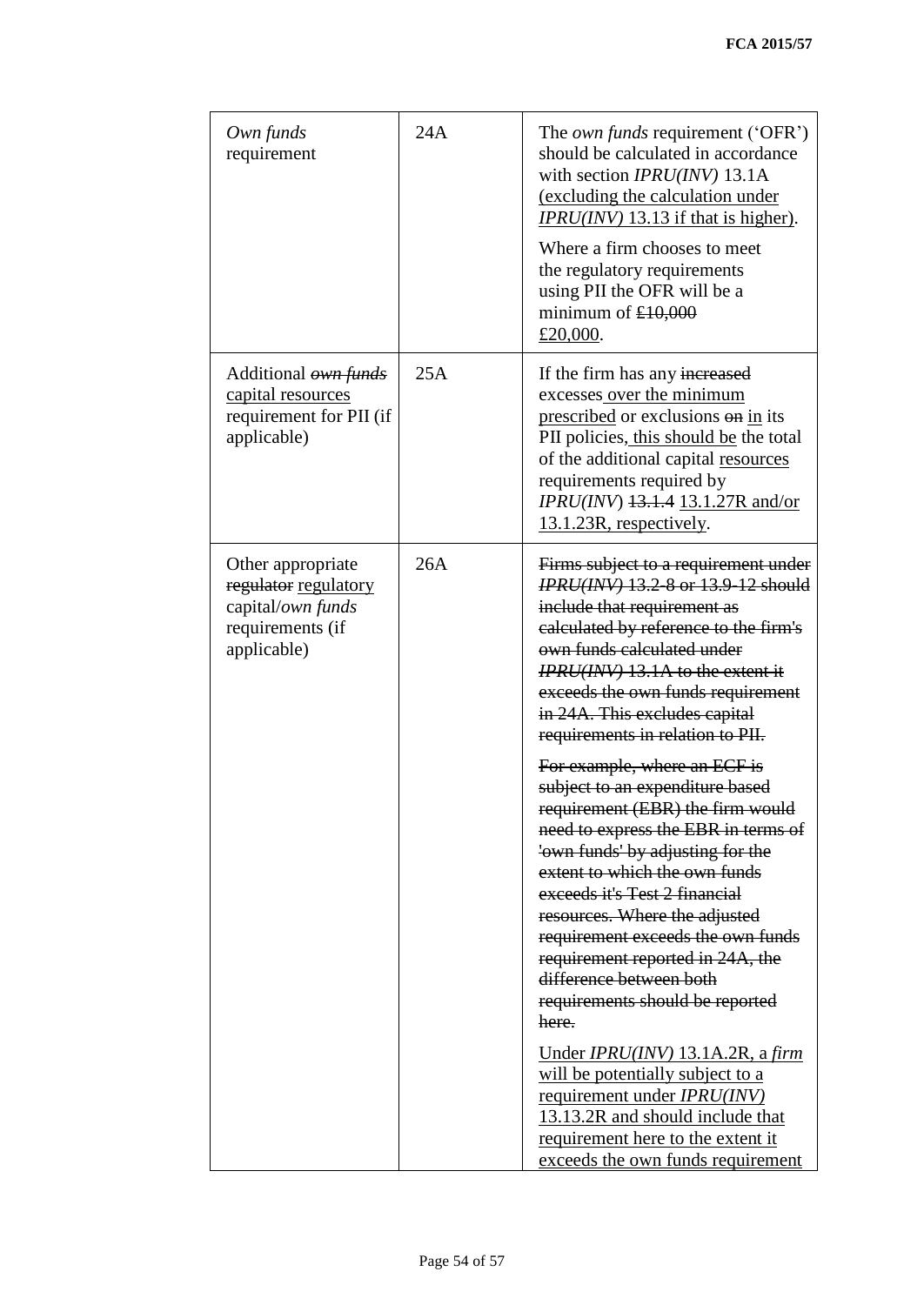|                                                               |     | in 24A.                                                                                                                                                                                                                                                                                                                                                                                                                 |  |
|---------------------------------------------------------------|-----|-------------------------------------------------------------------------------------------------------------------------------------------------------------------------------------------------------------------------------------------------------------------------------------------------------------------------------------------------------------------------------------------------------------------------|--|
|                                                               |     | This section excludes capital<br>resources requirements in relation<br>to PII.                                                                                                                                                                                                                                                                                                                                          |  |
| Surplus / (deficit)                                           | 28A | This is the amount of difference<br>between the firm's own funds as<br>calculated under <i>IPRU(INV)</i> 13.1A<br>in relation to and its own funds<br>capital resources requirement. A<br>firm's <i>own funds</i> capital resources<br>requirement is the total of 24A, 25A<br>and 26A. So, such a firm should<br>compare this requirement with the<br>own funds calculated in 27A to<br>compute the surplus/(deficit). |  |
| Adjusted net current<br>Assets                                |     | The purpose of this test is to ensure<br>that the firm has adequate working<br>capital to be able to meet its<br>liabilities as and when they fall due.<br>It does this by taking the firm's net<br>current assets (from FSA029), and<br>applying the following actions:<br>$(1)$ excluding assets which                                                                                                                |  |
|                                                               |     | cannot be realised or recovered<br>within twelve months;                                                                                                                                                                                                                                                                                                                                                                |  |
|                                                               |     | (2) excluding amounts<br>receivable from connected<br>persons (to the extent that they<br>are not properly secured, except<br>certain allowable deposits);                                                                                                                                                                                                                                                              |  |
|                                                               |     | (3) valuing investments at current<br>market value.                                                                                                                                                                                                                                                                                                                                                                     |  |
| Adjusted net current<br>assets requirement (if<br>applicable) | 29A | All personal investment firms<br>except low resource firms<br>should at all times have adjusted<br>net current assets of at least £1.                                                                                                                                                                                                                                                                                   |  |
|                                                               |     | Low resource firms should enter<br>$\frac{4}{1}$ + here.                                                                                                                                                                                                                                                                                                                                                                |  |
| Adjusted net current<br>assets (if applicable)                | 30A | Adjusted net current assets should<br>be calculated in accordance with<br><b>IPRU(INV) 13.11.</b>                                                                                                                                                                                                                                                                                                                       |  |
| Surplus / (deficit) (if<br>applicable)                        | 31A | This shows whether the firm's net<br>current assets are positive.                                                                                                                                                                                                                                                                                                                                                       |  |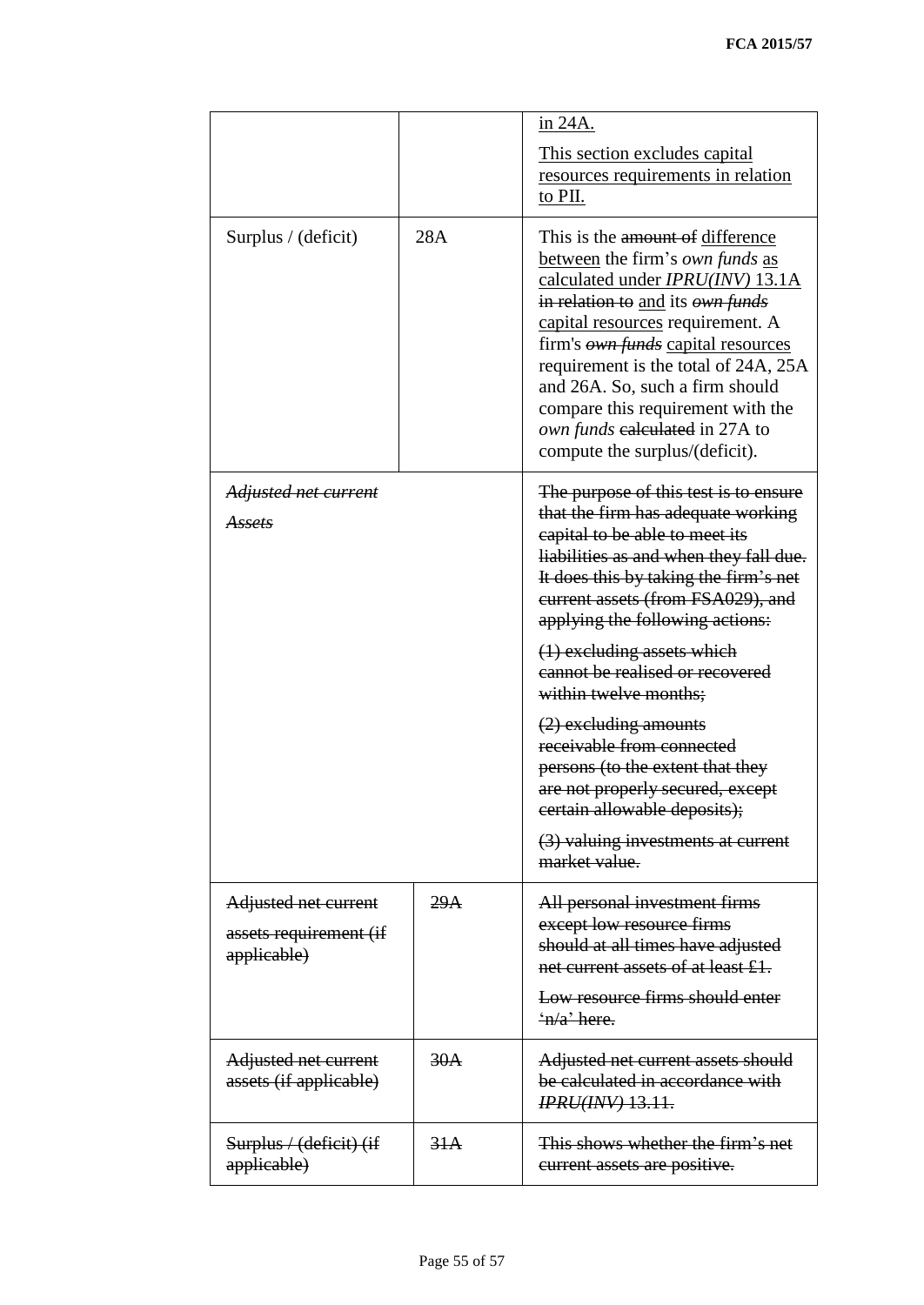| . |  |  |  |
|---|--|--|--|
|   |  |  |  |

# **FSA032 – Capital Adequacy (for exempt CAD firms subject to IPRU(INV) Chapter 13) validations**

## **Internal validations**

Data elements are referenced by row, then column.

| Validation<br>number | <b>Data</b><br>element |                                                       |
|----------------------|------------------------|-------------------------------------------------------|
| $\ddagger$           |                        | [deleted – replaced by validation 9]                  |
| 2                    | 22A                    | $18A - 19A - 20A - 21A$                               |
| 3                    | $-28A$                 | $27A - 24A - 25A - 26A$                               |
|                      | $-30A$                 | $-22A$                                                |
| 5                    | $-31A$                 | $-30A-$                                               |
| $\epsilon$           |                        | 29A                                                   |
| $\mathcal{I}$        |                        | [deleted                                              |
| 8                    | 44A                    | $\mathcal{L}$                                         |
| 9                    | 17A                    | [deleted – replaced by validation 10]                 |
|                      |                        | $43A - 42A$                                           |
| 40                   | 42A                    | $1A + 5A + 3A + 4A + 45A + 46A + 47A + 2A + 48A - 8A$ |
| $\overline{11}$      | 42A                    | $9A - 10A - 12A + 13A + 14A + 15A + 16A - 11A$        |
|                      |                        | $-25A$                                                |
|                      |                        | $40A + 41A$                                           |
| $\cdot$              |                        |                                                       |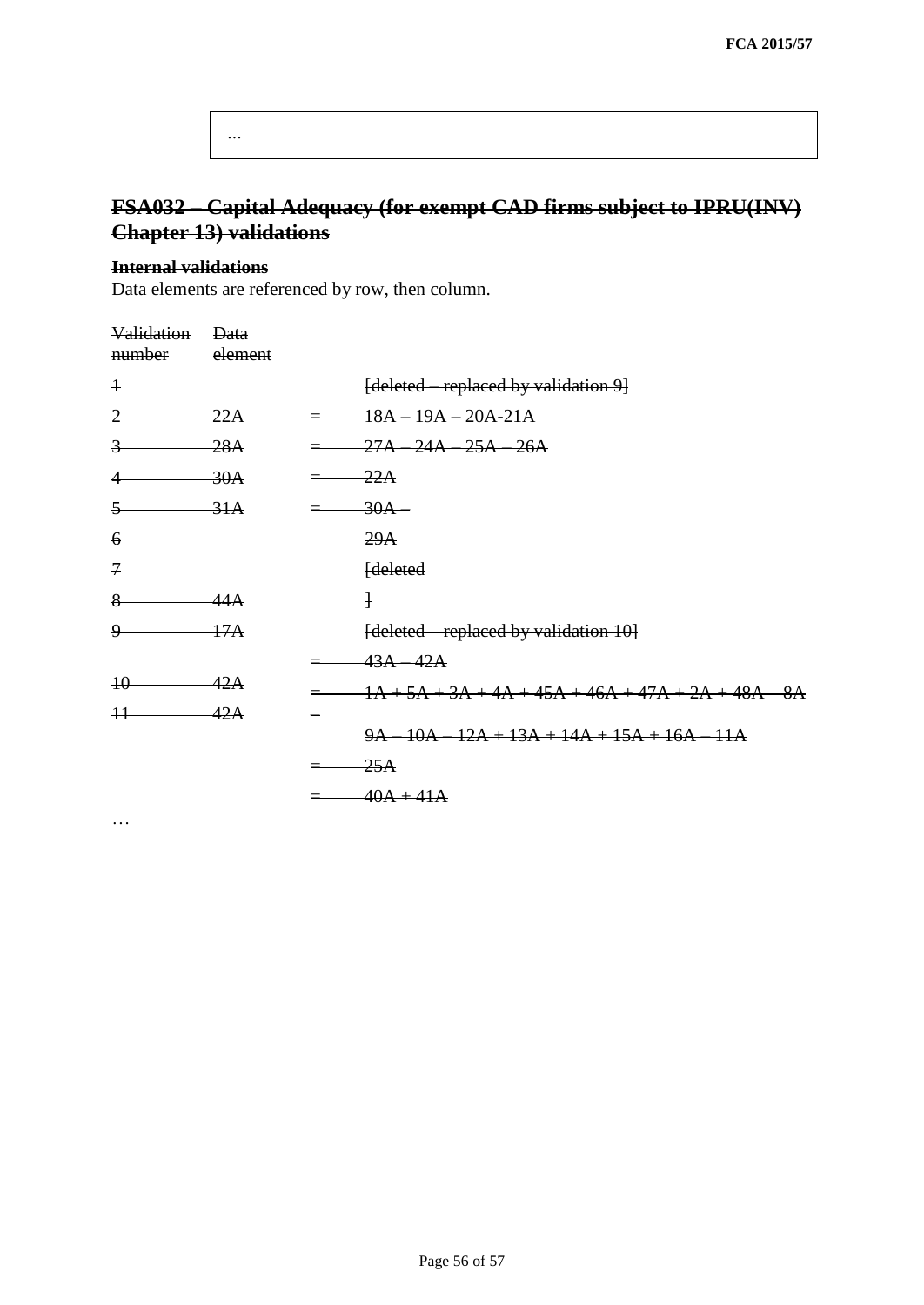# **Part 2: Comes into force on 1 September 2016**

…

## **16 Annex 18BG Notes for Completion of the Retail Mediation Activities Return ('RMAR')**

| Personal investment firm (retail investment activities only) – IPRU(INV)<br>13 |                                                                                                                                                                                                                                                                                                                                              |  |
|--------------------------------------------------------------------------------|----------------------------------------------------------------------------------------------------------------------------------------------------------------------------------------------------------------------------------------------------------------------------------------------------------------------------------------------|--|
|                                                                                |                                                                                                                                                                                                                                                                                                                                              |  |
| Capital resources<br>requirement                                               | The capital resources requirement should be<br>calculated in accordance with <i>IPRU(INV)</i><br>13.13.2R to $IPRU(INV)$ 13.3.4G unless the <i>firm</i><br>has permission for establishing, operating or<br>winding up a personal pension scheme in which<br>case the requirement is set out in IPRU(INV)<br>13.9 to <i>IPRU(INV)</i> 13.12. |  |
|                                                                                |                                                                                                                                                                                                                                                                                                                                              |  |
| Other <i>FCA</i> capital<br>resources requirements (if<br>applicable)          | The FCA may, from time to time, impose<br>additional requirements on individual firms. If<br>this is the case for your <i>firm</i> , you should enter<br>the relevant amount here. This excludes capital<br>resources requirements in relation to PII, which<br>are recorded above.                                                          |  |
|                                                                                | A firm that has a permission to operate a<br>personal pension will be subject to an additional<br>capital requirement under $IPRU(INV)$ 5; this<br>should be included here.                                                                                                                                                                  |  |
|                                                                                |                                                                                                                                                                                                                                                                                                                                              |  |

# **Guide for the completion of individual fields**

…